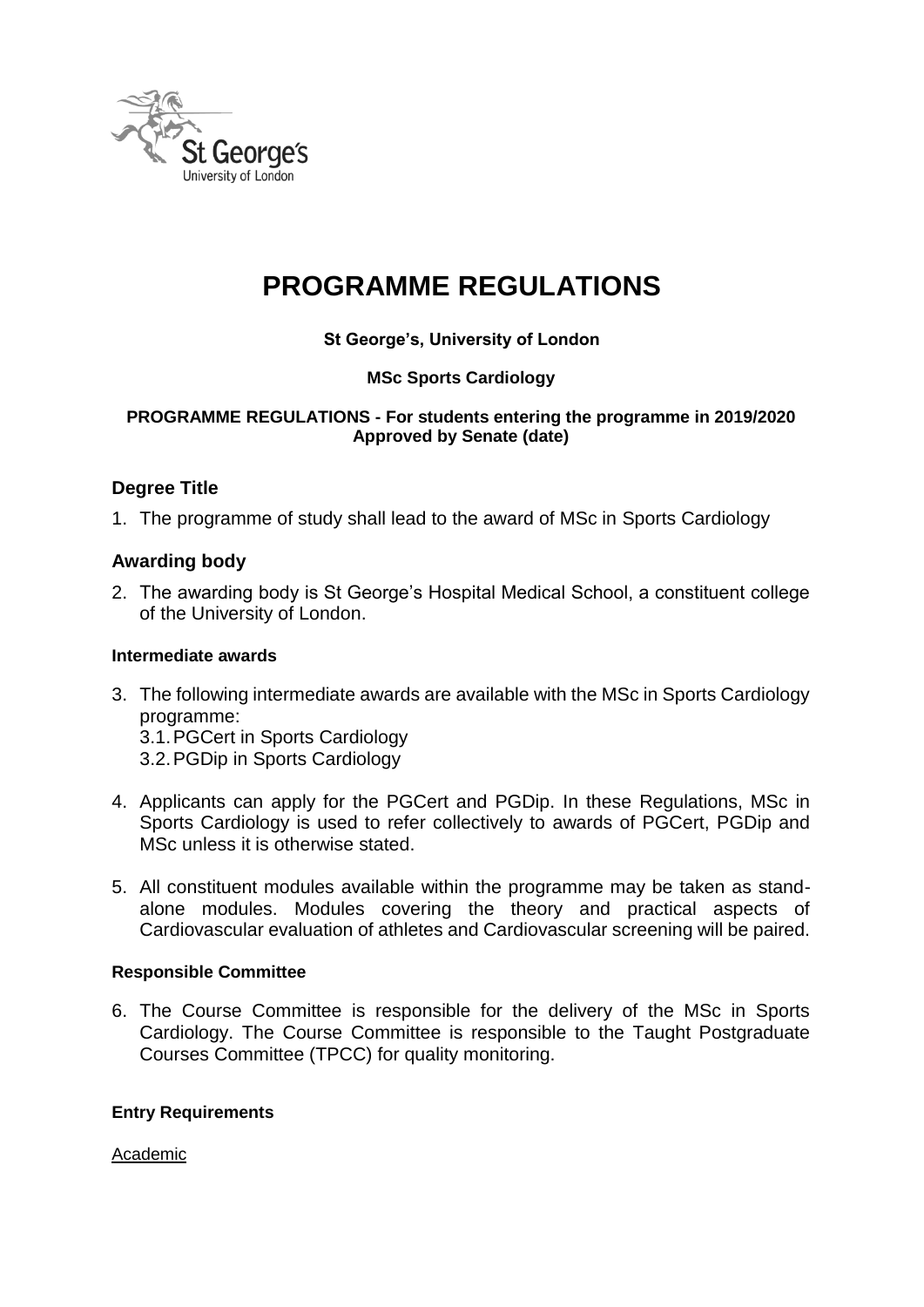- 7. Physicians should have completed their MBBS (Medical Bachelor & Bachelor in Surgery). Other applicants should normally have, or be expected to achieve a minimum second class honours degree (2:2) from a UK or Republic of Ireland University, in a subject which offers an appropriate grounding, **e.g. sport science, cardiac physiology, cardiac physiotherapy, other healthcare-related degrees.**
- 8. An MBBS or Honours degree equivalent to a 2:2 or above from an approved institution of higher education outside the UK and Republic of Ireland will be accepted. Advice on equivalence of overseas awards will be obtained from the National Recognition and Information Centre for the UK (NARIC).

#### **Clinical**

- 9. All candidates are expected to have a degree of clinical experience within the field of medicine, cardiology, sports medicine or sports science. Physicians are required to have a 2-year post graduate clinical experience. Cardiac physiologists and cardiac physiotherapists are required to have 2-year post graduate clinical experience in a cardiac department. Sport scientists are required to have 2-year post graduate practical experience.
- 10. All candidates are expected to have basic competency with the interpretation of the 12 lead ECG. All candidates with MBBS or BSc in cardiac physiology or cardiac physiotherapy will be presumed competent given that ECG interpretation is part of their curriculum training. Other candidates will need to present evidence of competency that may include certification from a recent course (within 1 year of the commencement day of the degree) or letter from their supervisor. For individuals who do not have the skill/experience of ECG interpretation, cannot provide the evidence or wish to refresh their ECG skills an ECG course will be available, offered at SGUL, outside the MSc programme that candidates could undertake. The course will be offered to MSc candidates at a discounted price.

#### Non-academic, non-clinical

- 11. Once accepted for the course all candidates will require an Enhanced Disclosure and Baring Services criminal record check clearance (DBS). The course involves contact with patients and in line with legislation and standard practice in the UK DBS clearance will be necessary prior to registration and enrolment. Successful applicants must apply for DBS through the Admissions Team. Applicants will pay a small fee directly to DBS to access.
- 12. The course involves contact with patients. In line with standard practices and legislation all students will require to undergo a health check by our Occupational Health team once accepted for the course. The Admissions Team will support students through this process.

#### **Application process**

- 13. Candidates will be invited to apply via an online application system. The following documents need to be provided (original documents or certified copies, translated in English language can be uploaded. Original documents will be reviewed on registration):
	- Application form
		- o Education
		- o Professional qualifications
		- o Employment/work experience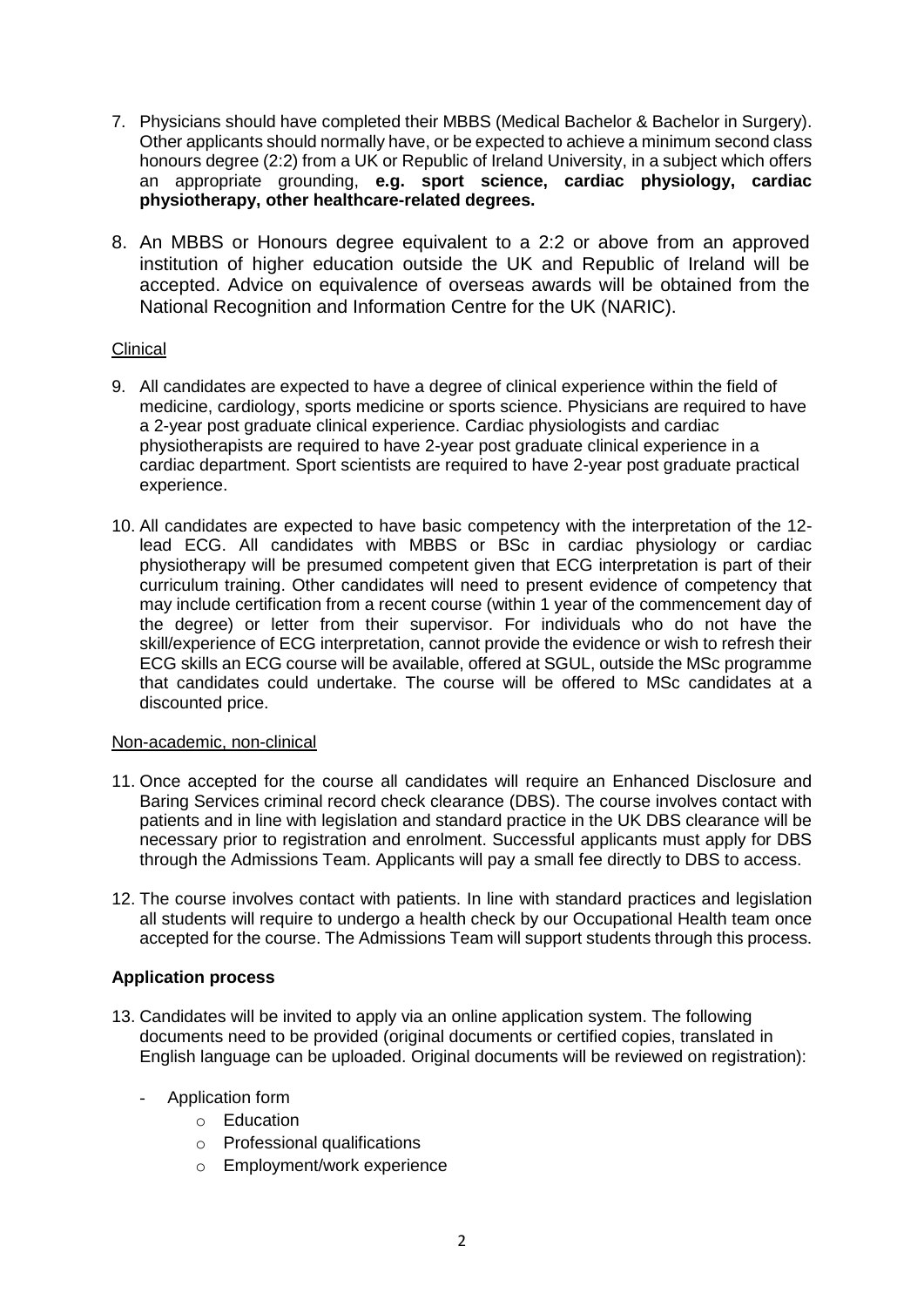- o ECG experience
- o Research experience
- o Personal (motivation) statement
- Undergraduate degree including a grade transcript of records, certified (translated to English) copy of additionally Masters or other diplomas, if applicable
- English language proficiency documentation
- ECG interpretation proficiency documentation (if required)
- Proof of nationality (certified copy of passport)
- Proof of address (recent (within 1 year) documentation such as official letter from respective municipality or two letters from national organisations such as voters register, bank statements, bills)
- List of 2 referees (minimum of 2, 1 from recent (within last year from application) academic supervisor and another 1 from a second academic supervisor or employer)

The Admissions Tutors will make an offer to a candidate based on information obtained from the application form. All applications will be independently be reviewed by the two admission tutors and marked against set criteria out of a 100 possible points based on the pre-specified selection criteria:

- 1. Academic achievements
- 2. Clinical experience in the field of cardiology or sports and exercise medicine
- 3. Motivation
- 4. References

All criteria will contribute equally and candidates will be scored by each assessor between 0 and 25. Candidates who achieve an average mark of ≥75 will be accepted without the requirement for an interview. They will be invited to an open day event should they chose to attend. Candidates with 50-75 points will be offered a formal interview prior to the decision of whether they will be offered a place in the MSc. Applications who score <50 will be rejected without interview.

When 10 or less point difference exists the candidate will be awarded the average of the two marks. In cases of a difference of >10 points, tutors will meet to agree on a mark. In the unlikely event that agreement cannot be reached the issue will be referred to the executive course director for the final deliberation.

#### **Applications for stand-alone modules**

14. Applications for stand-alone modules will be subject to entry requirements 7, 8 and 10 as described above. For modules with considerable clinical component requirements 9 and 11 must in addition to be satisfied. Applicants with non-standard qualifications will normally be encouraged to consider taking a stand-alone module prior to registering for a longer degree. The deadline for application will be one month before the start date of the module and suitable applicants would be admitted on a first-come first served basis until the maximum capacity for that module was reached.

#### **IELTS**

15.If English is not the applicant's first language, he or she must sit and pass the International English Language Testing System (IELTS) with a score of 6.5 overall, with no component less 6.0, or the Pearson test with an overall score of 67, with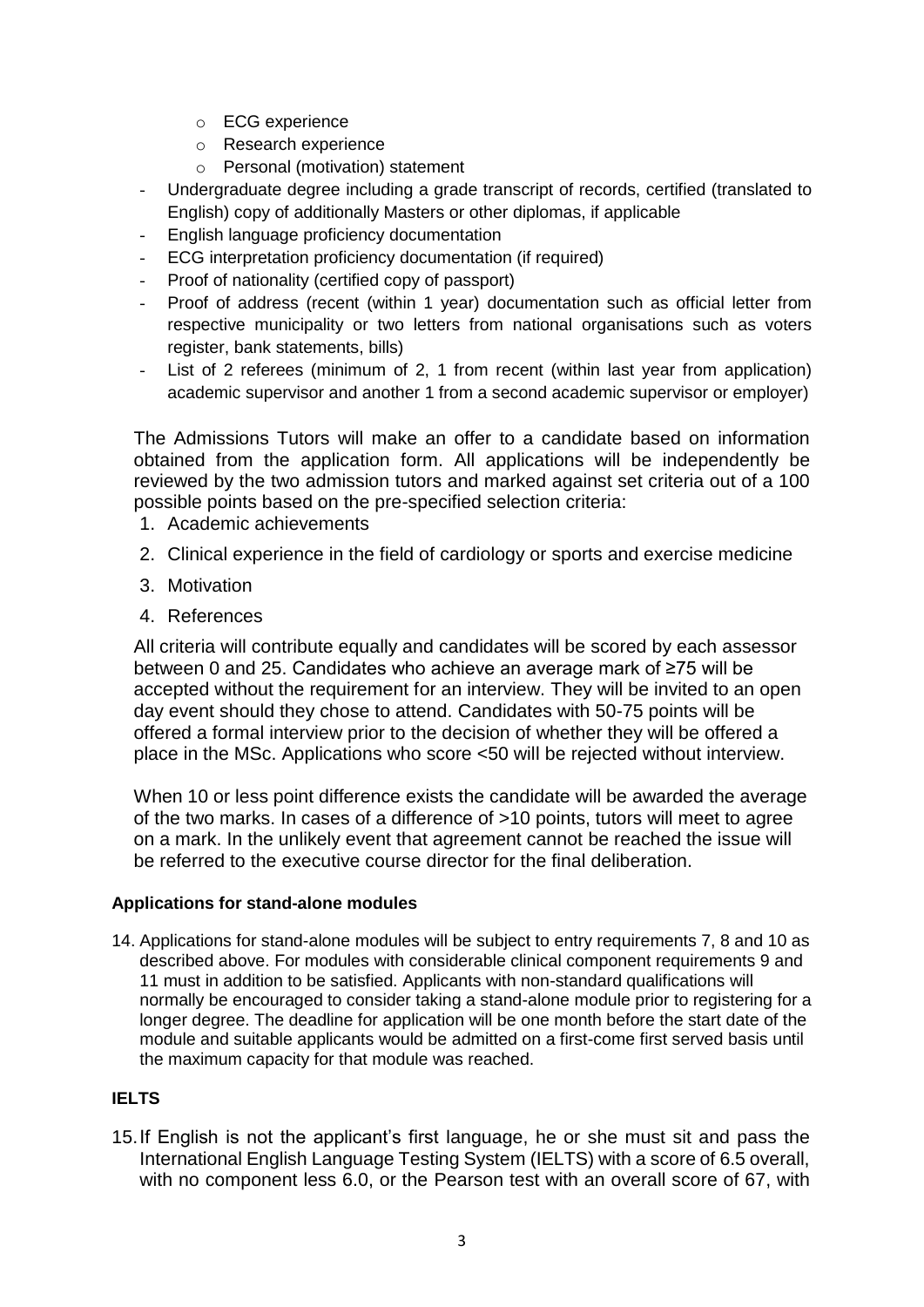no component less than 67; Cambridge English Advanced (Certificate in Advanced English) with an overall score of 185, with no component less than 176; or Cambridge English: Proficiency (also known as Certificate of Proficiency in English) with an overall score of 185, with no component less than 176).

16.Test certificates should be dated within the last two years to be considered valid. Applicants will only be permitted to submit two test attempts undertaken within a 12 month period.

#### **Non-standard applicants**

- 17.Applications will be considered from non-standard applicants who can demonstrate that they have the capacity to achieve the learning outcomes for the programme.
- 18.The admissions policy for the MSc Sports Cardiology will include a procedure for considering non-standard applicants. This procedure may include inter alia:
	- 18.1. Submission of a brief personal statement
	- 18.2. Two satisfactory references. One of these must be a recent academic reference and the other should be either a second academic reference or a professional/employer reference.
	- 18.3. Attendance at interview
- 19.Non-standard applicants may be permitted to register for a stand-alone module with an entitlement to transfer to the MSc Sports Cardiology if they complete a stand-alone module successfully.

#### **Admissions Policy**

- 20.The Course Committee shall agree, and from time to time prescribe changes to, the admissions policy. The Course Director is responsible for determining who is eligible for admission to the programme within this policy.
- 21.The admissions policy shall be made in accordance with St George's Equal Opportunities Policy and Statement on Students with Disabilities.

#### **Recognition of Prior Learning**

22.Given the novel nature of the MSc in Sports Cardiology, which is the first postgraduate qualification in the field of Sports Cardiology, internationally, the team does not anticipate to receive RPL claims based on prior study at other UK universities. Experiential learning claims based on the knowledge and skills acquired in clinical practice may be possible in the future. Based on these considerations, the course team has decided to delay the introduction of an RPL process until the programme is well established.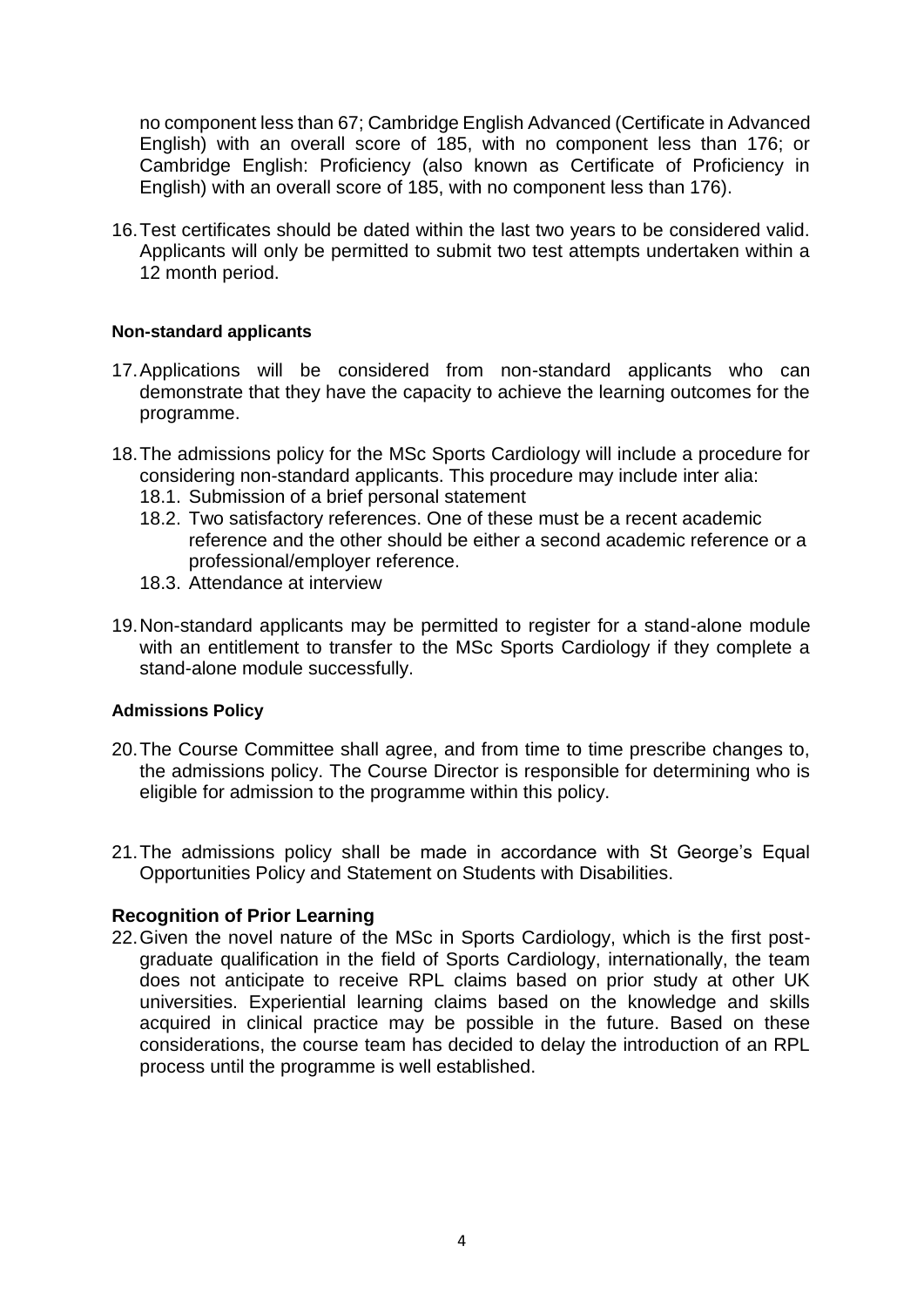## **Period of Study**

23.Without prejudice to the provisions of paragraph 17 above, the minimum and maximum periods of study required are:

|               | <b>Full-time</b> |                | <b>Part-time</b> |                |
|---------------|------------------|----------------|------------------|----------------|
|               | <b>Minimum</b>   | <b>Maximum</b> | <b>Minimum</b>   | <b>Maximum</b> |
| <b>MSc</b>    | vear             | 3 years        | 2 vears          | 4 vears        |
| <b>PgDip</b>  | vear             | 3 years        | vears            | 4 vears        |
| <b>PgCert</b> | vear             | 3 years        | vear             | 3 years        |

24.A student who wishes to request an extension to the maximum period of study shall do so in accordance with the procedure prescribed by Senate (see 4.13 *General Regulations)*.

#### **Programmes Structure**

25.The structure of the programme is as follows:

| Module         | Modules:                                                            | <b>Credits</b> |
|----------------|---------------------------------------------------------------------|----------------|
|                | Compulsory core modules                                             |                |
| 1              | Principles of cardiovascular evaluation of athletes                 | 15             |
| $\overline{2}$ | Practice of cardiovascular evaluation of athletes                   | 15             |
| 3              | Principles of cardiovascular screening                              | 15             |
| $\overline{4}$ | Practice of cardiovascular screening                                | 15             |
| 5              | Cardiovascular anatomy and physiology                               | 15             |
| 6              | Cardiac rehabilitation                                              | 15             |
| $\overline{7}$ | Research methods                                                    | 15             |
| 8              | Research Project                                                    | 60             |
|                | <b>Option modules</b>                                               |                |
| 9              | Emergency response planning                                         | 15             |
| 10             | Advanced management and genomics of<br>inherited cardiac conditions | 15             |
| 11             | Ethical, legal and social issues in applied<br>genomics             | 15             |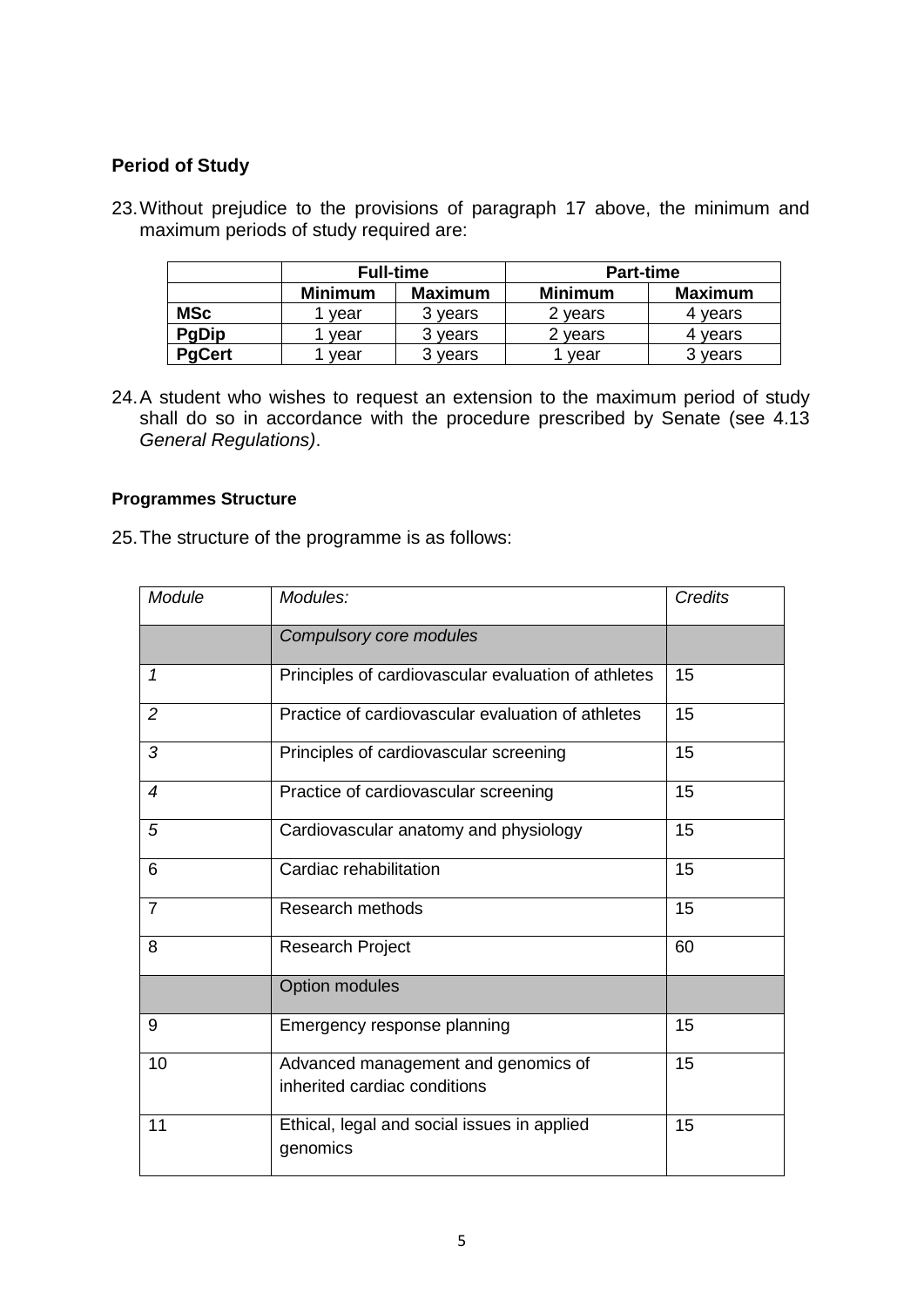| Counselling skills in genomics |  |
|--------------------------------|--|
|                                |  |

#### MSc Sports Cardiology (180 credits)

Students must complete 7 core modules (15 credits each), which are compulsory (6 newly developed Sports cardiology modules and the Research Methods module from the Common Postgraduate Pathway (CPF)). In addition, students must complete 1 of the option modules (1 newly developed Sports Cardiology module and 3 modules from the Genomic Medicine MSc, 15 credits each). Finally, students must complete a compulsory research project provides 60 credits.

#### Postgraduate Diploma in Sports Cardiology (120 credits)

Students must complete 6 core modules (Principles of cardiovascular evaluation of athletes, Practice of cardiovascular evaluation of athletes, Principles of cardiovascular screening, Practice of cardiovascular screening, Cardiovascular anatomy and physiology and Cardiac rehabilitation, 15 credit each) and 2 option modules (Emergency response planning, Ethical, legal and social issues in applied genomics, Counselling skills in genomics, Cardiovascular genetics and genomics and Research Methods, 15 credit each).

#### Postgraduate Certificate in Sports Cardiology (60 credits)

Students must complete any 4 taught modules, 15 credit each. The recommended modules are: Principles of cardiovascular evaluation of athletes, Practice of cardiovascular evaluation of athletes, Principles of cardiovascular screening, Practice of cardiovascular screening. Students, however, may choose to do two out of the four recommended modules (EITHER Principles of cardiovascular evaluation of athletes and Practice of cardiovascular evaluation of athletes OR Principles of cardiovascular screening and Practice of cardiovascular screening) and chose two further modules from the rest of the core or option modules offered within the MSc.

#### **Assessment**

- 26.A combination of course work assignments and research dissertation are prescribed for the core and optional modules and will be detailed in the module descriptors and relevant module handbooks.
- 27.The dissertation will take the form of a report on the research project conducted during the course. The research project has a word limit of 15,000.
- 28.Generic criteria for marking academic assessments will be published on Canvas.
- 29.Candidates will be given a single final percentage mark for each module, taking into account the weightings of the elements prescribed in the module descriptors and relevant module handbooks. The pass mark for each assessment will be 50%.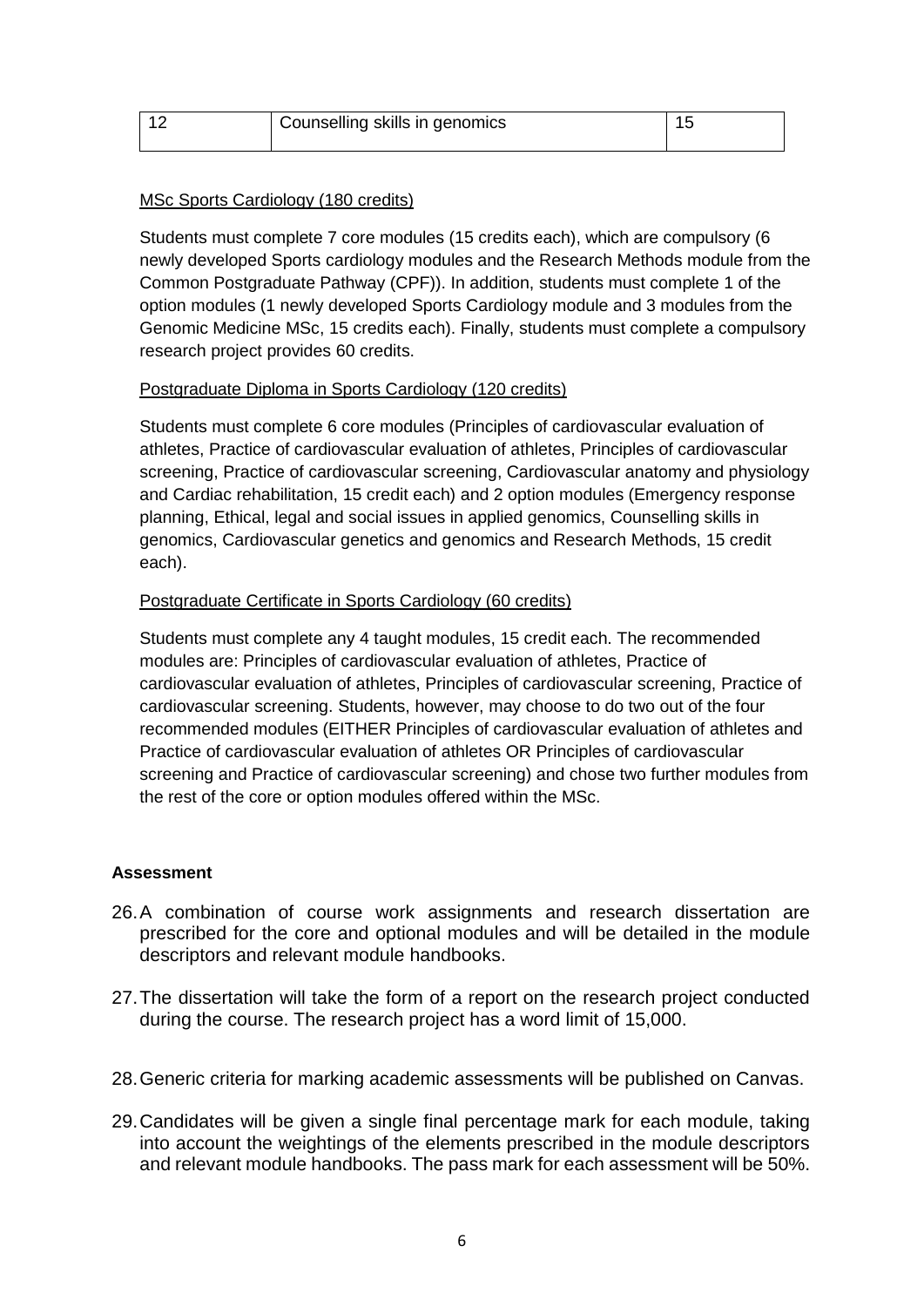- 30.The Course Committee shall agree, and from time to time make changes to, the Scheme of Assessment for the course. The Scheme of Assessment shall be approved by the Taught Postgraduate Courses Committee.
- 31.Students are expected to maintain high standards of academic performance at all the assessments specified on Canvas. Coursework must be submitted by the deadlines specified unless written permission for an extension is given.
- 32.The Board of Examiners will determine whether a student's progress is sufficient to merit the award of credit for each module completed.
- 33.The Board of Examiners will determine at the end of the year whether a part-time student's progress in first year assessments is sufficient to permit continuation to the second year of the programme. Examiners will determine at the end of the programme whether a student's progress is sufficient to merit the award of the qualification for which the student has registered.
- 34.Examiners will determine whether MSc students successfully completing module credits, but not completing the whole degree, are eligible for the Postgraduate Diploma or Postgraduate Certificate.
- 35.Examiners will determine whether Postgraduate Diploma students successfully completing module credits, but not completing the whole Diploma, are eligible for the award of the Postgraduate Certificate.

#### **Re-Entry to Assessments**

- 36.Students are entitled to two attempts at each assessment.
- 37.Course work assignments must normally be resubmitted within four weeks of receiving an initial fail mark. Marks for any module that involves a resubmission or resit will be capped overall at 50%. Students are required to pass each core module and sufficient numbers of optional modules to complete the course. Students who persistently fail to submit course work by the deadlines specified may have their registration terminated.
- 38.Students who fail the dissertation at the first attempt will be permitted to resubmit the dissertation on one occasion at a date determined by the Board of Examiners. Marks for the re-submission of the dissertation will be capped at the passmark of 50%. Students who fail the dissertation at the second attempt will fail the MSc but may be awarded a Postgraduate Diploma at the Examiners' discretion if they have successfully completed 120 credits at level 7.

#### **Awards**

39.Candidates for the award of MSc Sports Cardiology must obtain a pass in all modules undertaken within the maximum registration period specified.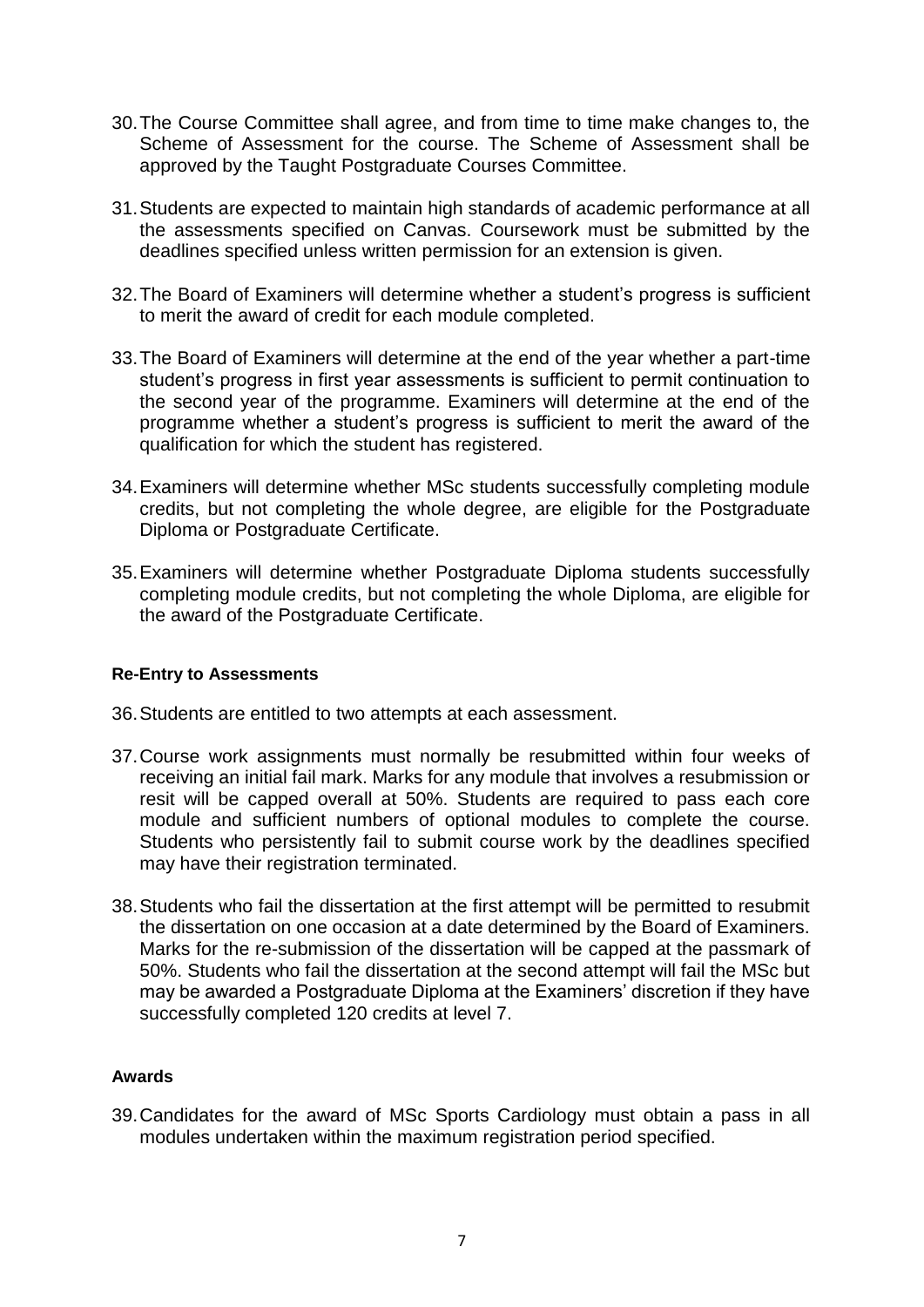- 40.Candidates for the award of Postgraduate Diploma in Sports Cardiology must obtain a pass in all modules undertaken within the maximum registration period specified.
- 41.Candidates for the award of Postgraduate Certificate in Sports Cardiology must obtain a pass in all modules undertaken within the maximum registration period specified.

## **Distinctions and Merits**

42.Criteria for the award of distinctions and merits will be specified in the scheme of assessment. Outright distinctions will be awarded to MSc candidates obtaining an overall average assessment mark of ≥69.5%. Such candidates will normally be expected to pass each component at first attempt. The award of merit will be given to MSc candidates obtaining an overall average assessment mark falling in the range 59.5-69.4%. Outright distinctions will be awarded to PgDip candidates obtaining an overall average assessment mark of ≥69.5%. Such candidates will normally be expected to pass each component at first attempt. There is no award of merit for the postgraduate diploma, and no award of merit or distinction for the postgraduate certificate**.**

#### **Date of award**

- 43.The date of award of the qualification for successful students will be the date of the Board of Examiners' meeting at which their final result is determined.
- 44.A Board of Examiners shall be appointed annually with membership agreed by the Course Committee and approved by Senate. This membership shall include a Chair of the Board (who shall not be the Course Director), the executive course director, the head of assessment and at least three other internal examiners (as defined in General Regulations 8.2.1.) deemed appropriate. At least one external examiner will be appointed each year as a member of the Board. Assessors may be invited to attend the Board where appropriate. The Assistant Registrar (Postgraduate) or his/her nominee shall act as secretary to the Board.
- 45.The Board of Examiners shall have the power to determine all final marks awarded to students, to decide on students' progression within the course, to decide on the award of degrees, diplomas, certificates, merits and distinctions, and to make recommendations concerning changes to the Scheme of Assessment where necessary. The Board of Examiners shall meet at least once a year to fulfil these purposes.
- 46.Students enrolled on this programme are bound by the General Regulations in force at the time.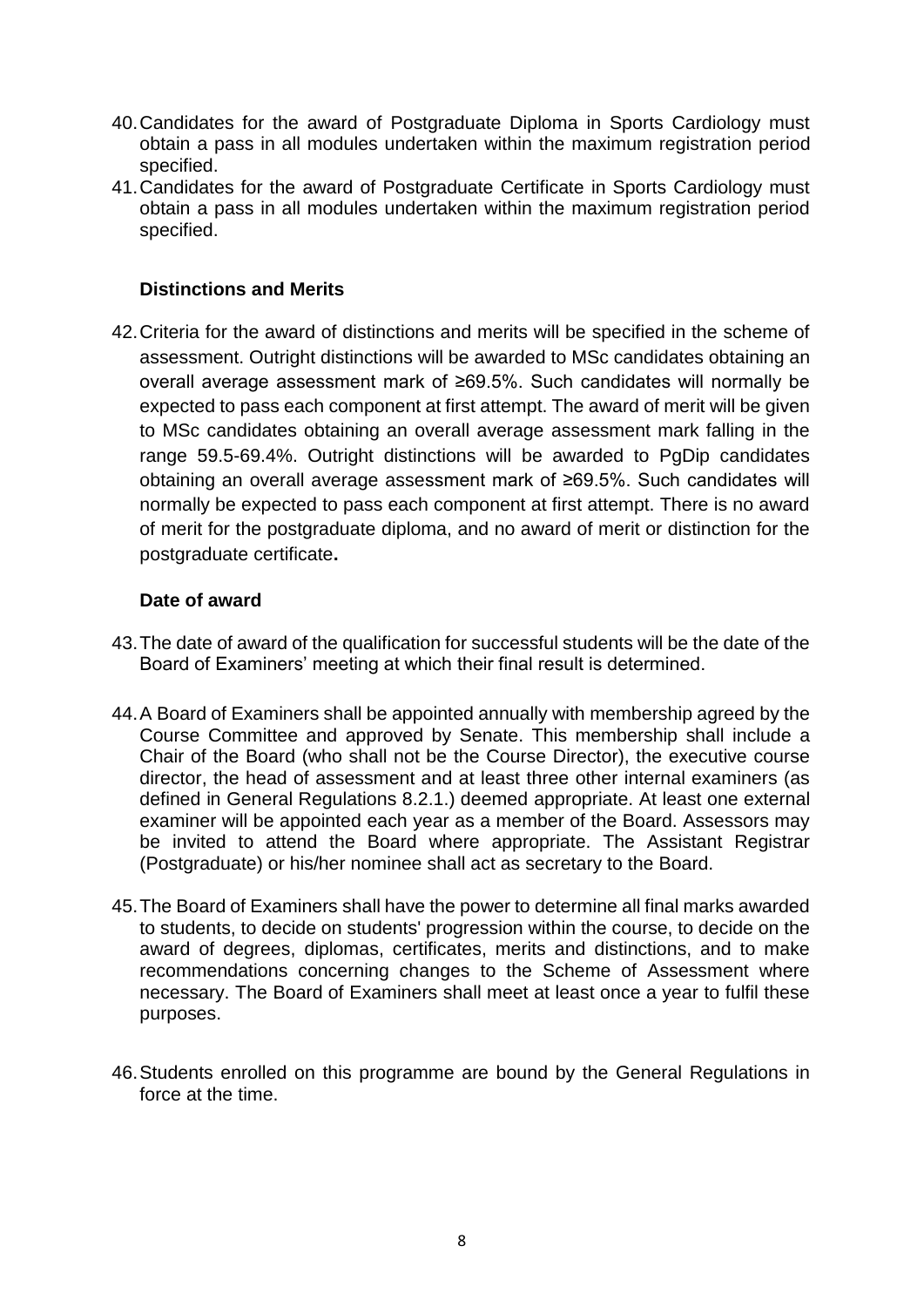**APPENDIX C – GENERAL REGULATIONS**



# General Regulations for Students and Programmes of Study

Session 2019-20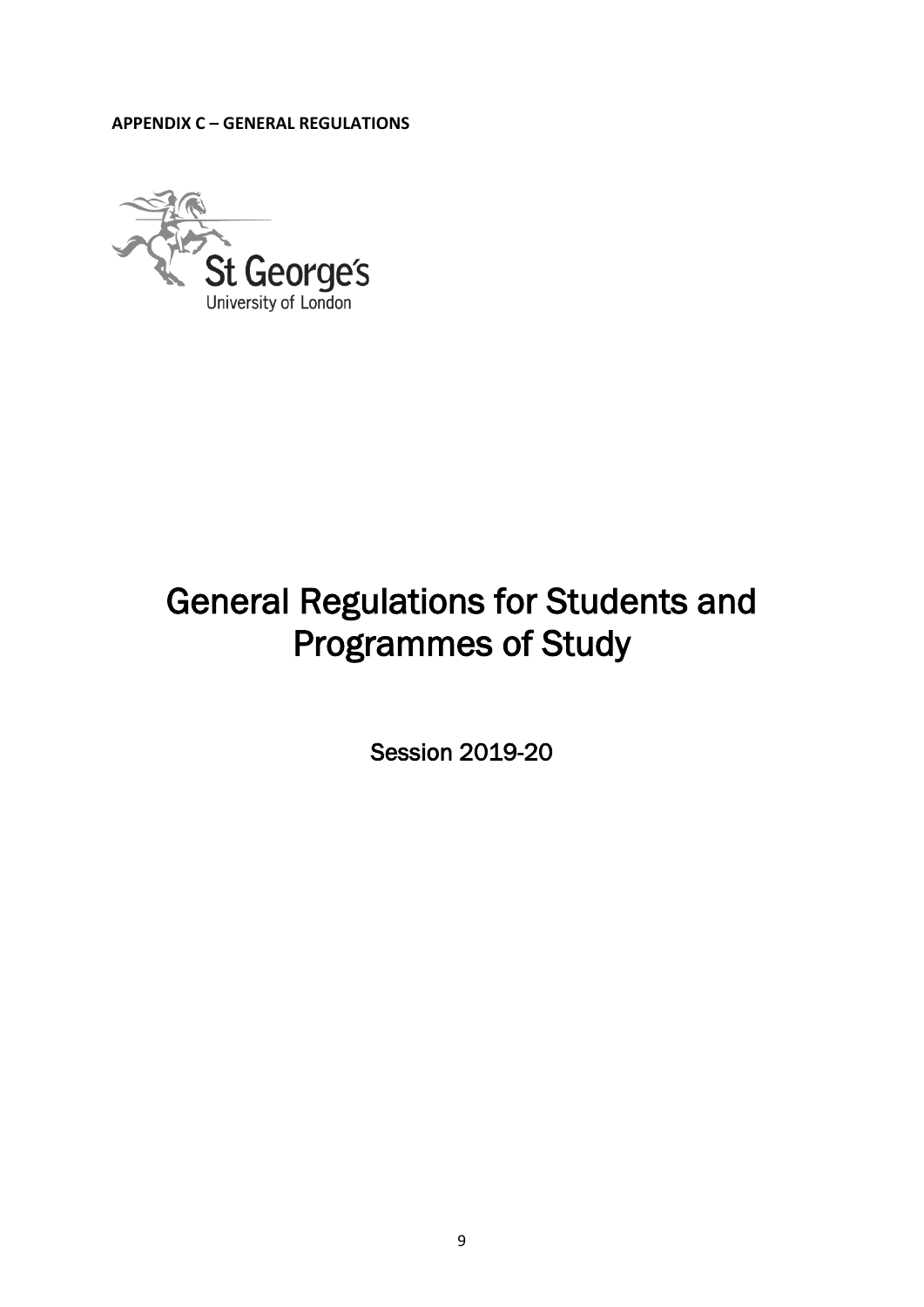## St George's, University of London

## General Regulations for Students and Programmes of Study

## Session 2019-20

| <b>Contents</b> |                                                             | page           |
|-----------------|-------------------------------------------------------------|----------------|
| 1.              | Authority and interpretation of these regulations           | $\overline{2}$ |
| 2.              | Degrees, diplomas, certificates and programmes of study     | $\overline{2}$ |
| 3.              | Admission of students to programmes of study                | 6              |
| 4.              | Registration, enrolment and termination of registration     | 8              |
| 5.              | Fees                                                        | 11             |
| 6.              | The academic year and dates of terms and semesters          | 12             |
| 7.              | <b>Schemes of Assessment</b>                                | 12             |
| 8.              | <b>Boards of Examiners</b>                                  | 14             |
| 9.              | <b>Duties of External Examiners</b>                         | 15             |
| 10.             | Entry and re-entry to assessments                           | 16             |
| 11.             | Assessments                                                 | 17             |
| 12.             | Assessment offences                                         | 20             |
| 13.             | Result notifications and assessment marks                   | 21             |
| 14.             | <b>Academic Appeals</b>                                     | 22             |
| 15.             | Conditions of admission to a degree, diploma or certificate | 23             |
| 16.             | Aegrotat provisions                                         | 23             |
| 17.             | Award of degrees, diplomas and certificates                 | 25             |
| 18.             | Revocation of degrees, diplomas and certificates            | 25             |
| 19.             | Quality assurance arrangements                              | 26             |
| 20.             | Misconduct and disciplinary procedures                      | 27             |
| 21.             | <b>Student Charter and complaints</b>                       | 29             |
| 22.             | Insurance                                                   | 29             |
| 23.             | Patent rights and intellectual property                     | 29             |
|                 | Appendix: List of procedures and other documents            | 31             |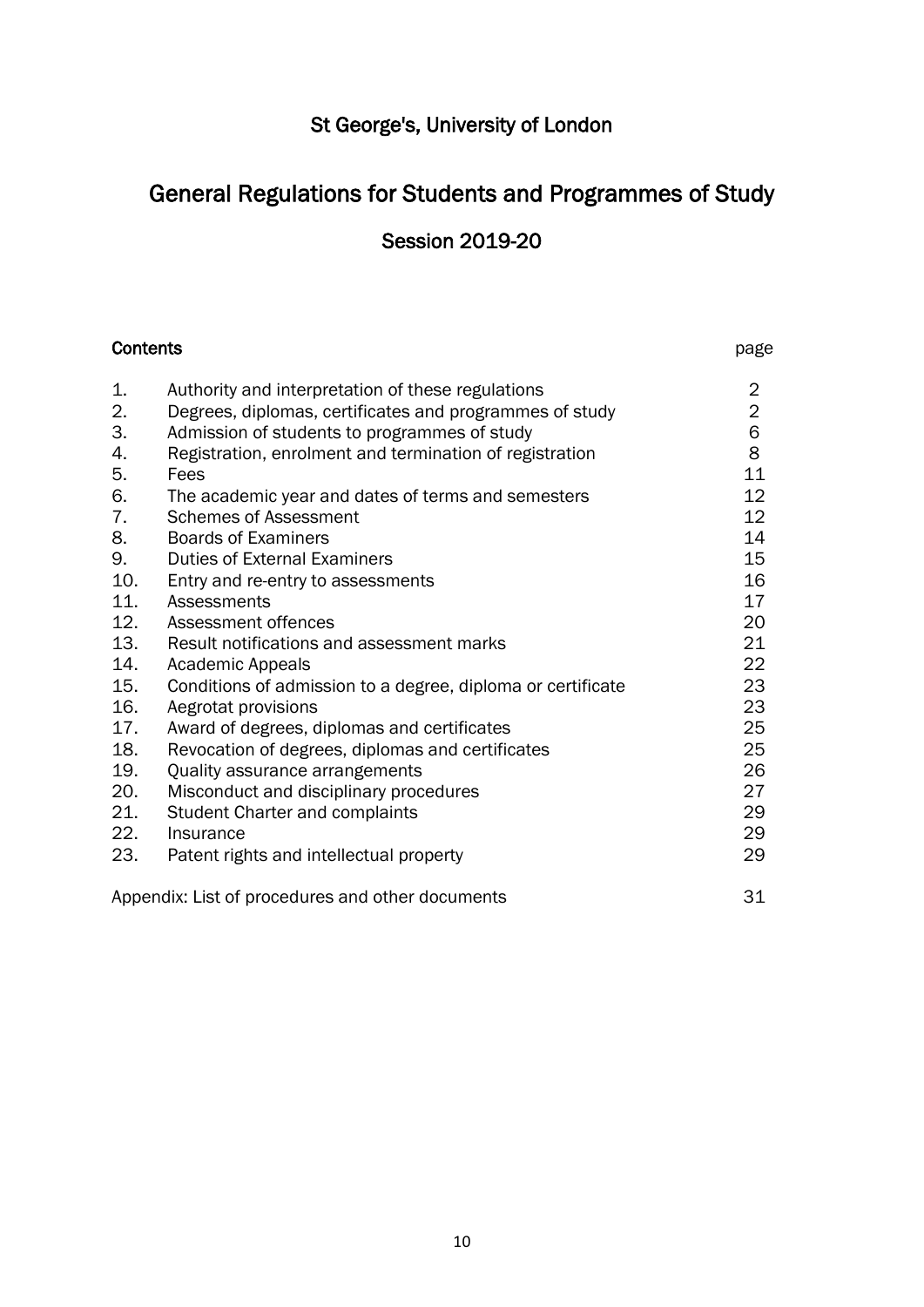## 1. Authority and interpretation of these regulations

1.1 These regulations are made by Senate and shall apply to all programmes of study and students of St George's. Where a University of London degree or diploma is concerned, these regulations are made in compliance with the University Ordinances and Regulations, and shall not be interpreted in a manner that is contrary to the Ordinances.

1.2 Any doubt over the interpretation of these regulations or any matter on which these regulations are silent shall be referred to the Principal for decision.

1.3 These regulations shall be published annually at the start of the academic year by means of a copy posted on St George's intranet, and printed copies available from the Registry. All students will be made aware on their first enrolment of the intranet url at which the Regulations can be found. Students and staff will be assumed to be familiar with the provisions of these regulations.

1.4 Senate may suspend, amend or revoke any provision of these regulations or make new provisions in these regulations provided they remain in compliance with the University Ordinances and Regulations where University degrees and diplomas are concerned. Amendments, revocations or additions made during an academic year shall be published to all staff and students. Applications for suspension of regulations shall be made in the first instance to the Academic Registrar with the support of the relevant Dean and/or Head of Institute /School. The Principal may act on behalf of Senate in suspending a regulation only in the most urgent situations.

1.5 In these regulations or subordinate regulations or procedures, in the absence of a named officer of St George's the following shall be empowered to exercise all their powers and responsibilities on their behalf:

the Vice-Chair of Council for the Chair of Council; the Principal's nominee for the Principal; the Deputy or other nominee of any other named officer.

## 2. Degrees, diplomas, certificates and programmes of study

2.1 In these regulations 'programme of study' means the whole period of study prescribed for a degree, diploma or certificate. 'Course' or 'module' means a constituent component of a programme of study.

2.2 St George's will register students on programmes of study leading to the following degrees and diplomas of St George's Hospital Medical School, a constituent College of the University of London:

*Certificates:* Graduate Certificate (Grad Cert)

*Diplomas:*

Diploma in Higher Education (DipHE) Graduate Diploma (Grad Dip)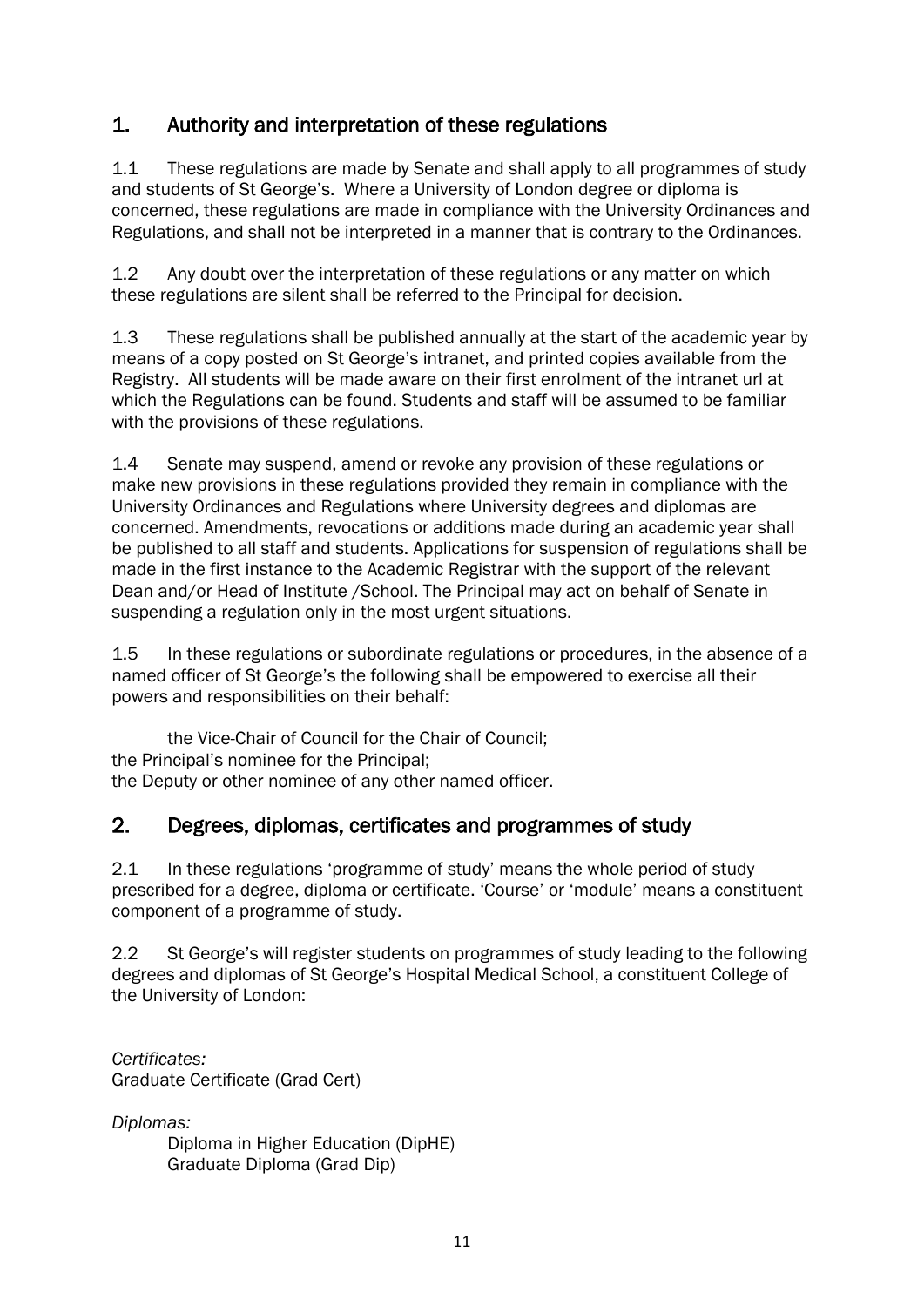*Foundation degrees:* Foundation Degree in Science (FdSc)

*First degrees:* Bachelor of Science (BSc) Bachelor of Medicine and Bachelor of Surgery (MB,BS) Master in Science (MSci)

> *Postgraduate taught degrees:* Master of Science (MSc) Master of Research (MRes) Master of Clinical Research (MClin.Res)

*Research degrees:* Master of Philosophy (MPhil) Doctor of Philosophy (PhD) Doctor of Medicine (Research) (MD(Res))

Publicity for these programmes of study and course documentation may be endorsed with the University of London's name, and pass lists and diplomas awarded to successful students shall be endorsed with the University of London's name.

#### Degree Awarding Powers and transitional arrangements

From 1 June 2012, St George's has been awarding its own degrees whilst remaining a College of the University of London.

Students registering from 1 September 2012 receive SGHMS awards.

Transitional arrangements are in place for students registering before 1 September 2012 to choose their awarding body: SGHMS or University of London. For those choosing University of London as their awarding body, their awards will be as prescribed in University of London Regulation 1 (Section A).

2.3 St George's will register students on programmes of study leading to the following diplomas and certificates of St George's:

Foundation Certificate Undergraduate Certificate Undergraduate Diploma Postgraduate Certificate Postgraduate Diploma

Publicity for these programmes of study, course documentation, pass lists and diplomas awarded to successful candidates shall be endorsed with St George's name.

2.4 Programmes of study leading to the degrees of Master of Philosophy (MPhil), Doctor of Philosophy (PhD), and Doctor of Medicine (Research) (MD(Res)) of the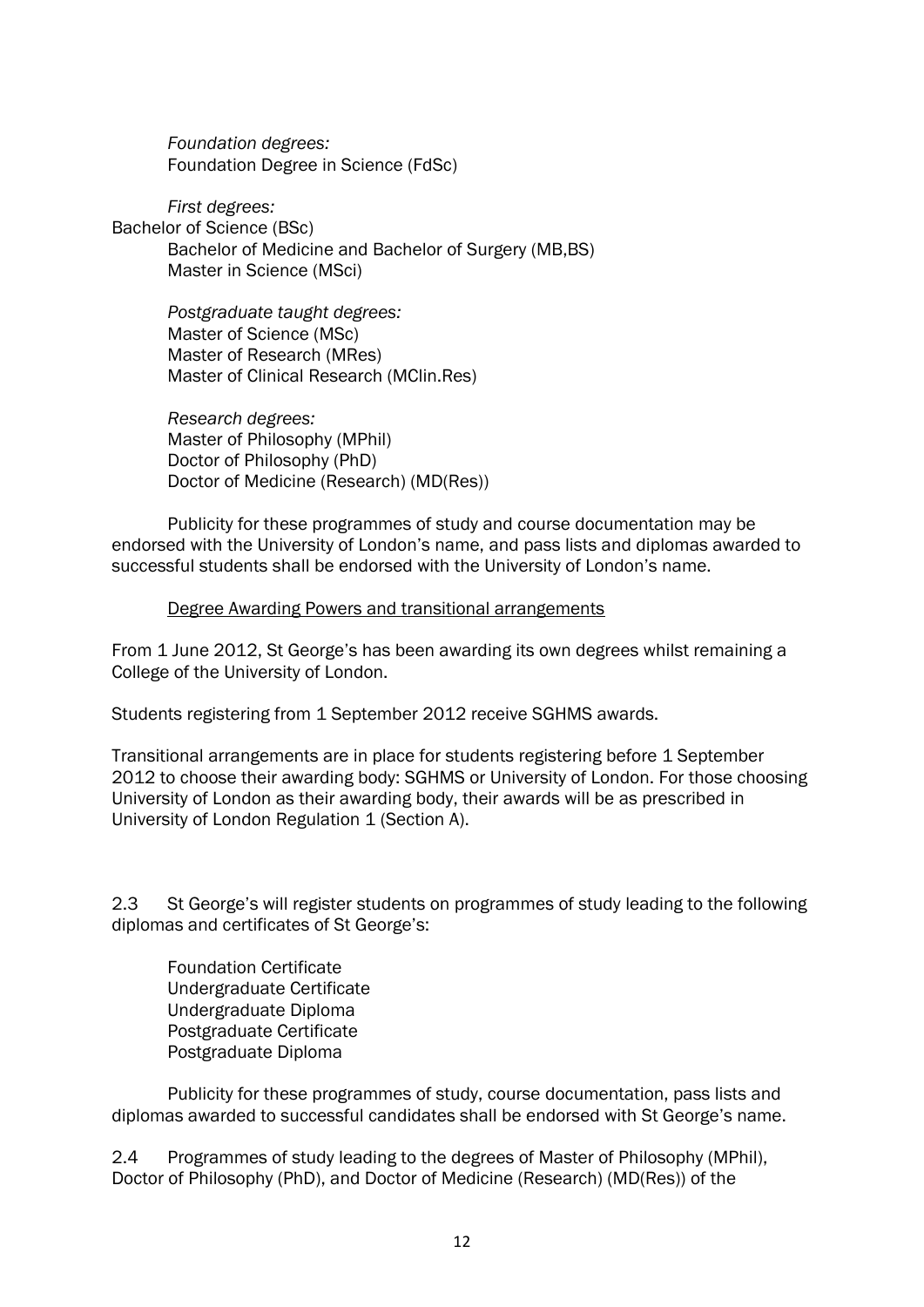University of London shall be governed by the regulations made by the University of London (Regulation 1, Section E). [This arrangement is in place for transitional arrangement students choosing University of London as their awarding body.]

2.5 Each programme of study leading to certificates, diplomas, first degrees and postgraduate taught degrees shall have a set of regulations specific to that programme, approved by Senate, and which complies with these general regulations (except for intercollegiate degree programmes – see paragraph 2.6). Significant amendments to these regulations shall normally not be approved for implementation in the same academic year. Specific regulations for programmes of study shall include the following:

- 1. The title of the programme of study and any named pathways within the whole programme.
- 2. Which committee of Senate is responsible for the programme.
- 3. Entry requirements for the admission of students to the programme.
- 4. A provision for an admissions policy to be prescribed.
- 5. Provisions for exemptions from courses/modules for students with accredited prior (experiential) learning.
- 6. The minimum and maximum periods of study.
- 7. The structure of the programme of study to be followed, listing the courses/modules and the weighting and order of these.
- 8. The methods and timing of assessment.
- 9. A provision for a Scheme of Assessment to be prescribed (by the committee responsible for the programme) for each course/module or other appropriate subset of the programme (see Regulation 7).
- 10.The rules for progression of students from one stage of the programme to another.
- 11.The rules for re-entry to assessments.
- 12.The conditions to be satisfied for the award of the qualification.
- 13.Criteria for the award of honours or distinctions (where relevant).
- 14.The date of the award of the qualification to successful students.
- 15.A provision that a Course Document, incorporating a Programme Specification, learning outcomes and indicative syllabus content (as detailed in St George's Quality Manual) will be prescribed by the committee responsible for the programme and published to staff and students.
- 16.The constitution, procedures for appointment and duties of the Board of Examiners (see General Regulation 8.2).

#### 2.6 Intercollegiate degree programmes

Programmes of study which are intercollegiate (that is, taught and examined by more than one College of the University of London) shall be governed by the regulations approved for that programme by the federal University authorities. These General Regulations shall apply to such programmes of study and to students registered at St George's for such programmes except where indicated to the contrary. In any case of conflict between these General Regulations and the University regulations for the programme, the University Regulations shall take precedence.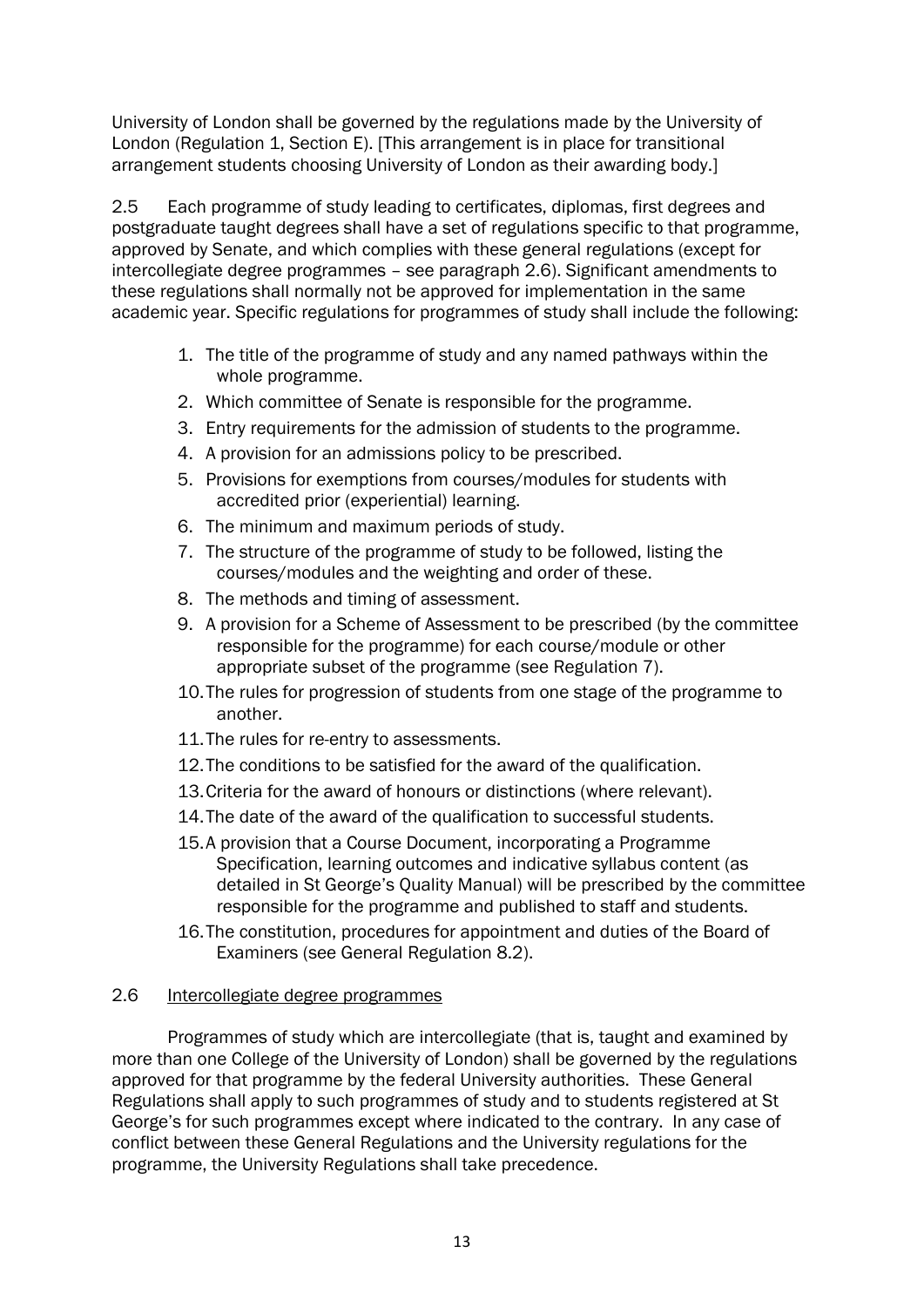2.7 Duration of programmes of study and standard of awards

*(University of London Regulation 1 (Section C) and QAA Framework for Higher Education Qualifications refers)*

The duration of programmes of study and standard of awards shall be governed by University of London Regulation 1 (Section C) for University of London awards, and (for both University of London and St George's awards) shall meet the generic criteria specified by the Quality Assurance Agency for Higher Education's Framework for higher education qualifications in England, Wales and Northern Ireland ("the QAA Framework").

2.7.1 Foundation Certificate and Undergraduate Certificate programmes shall be of not less than one academic year full-time study or the equivalent. Foundation Certificates shall be at level 3; Undergraduate Certificates shall meet the qualification descriptor for level 4 in the QAA Framework.

2.7.2 DipHE and Undergraduate Diploma programmes shall be of not less than two academic years' full-time study or the equivalent. The awards shall meet the qualification descriptor for level 5 in the QAA Framework. Grad Dip programmes shall normally be the equivalent of one year of full-time study. The awards shall meet the qualification descriptor for level 6 in the QAA Framework.

2.7.3 Foundation degree programmes shall be of not less than two academic years' fulltime study or the equivalent. The Foundation degree award shall meet the qualification descriptor for level 5 in the QAA Framework.

2.7.4 BSc degree programmes shall be of not less than three academic years' full-time study or the equivalent, except for the Intercalated BSc programme for students registered for the degrees of MB,BS, which shall be of one academic year's duration. The BSc (Honours) award shall meet the qualification descriptor for level 6 in the QAA Framework; the BSc (non-honours) award shall meet the qualification descriptor for level 6 in the QAA Framework.

2.7.5 MSci degree programmes shall be of not less than four academic years' full-time study or the equivalent. The MSci (Honours) award shall meet the qualification descriptor for level 7 in the QAA Framework.

2.7.6 The MB,BS degree programme shall be of not less than 56 months' duration, except for the MB,BS Graduate Entry Programme in Medicine, which shall be not less than 45 months study. The award shall meet the QAA Framework qualification descriptor deemed to be appropriate for a first degree in medicine.

2.7.7 MSc and MRes degree programmes shall be of not less than one calendar year's full-time study or the equivalent. The awards shall meet the qualification descriptor for level 7 in the QAA Framework.

2.7.8 Postgraduate diploma programmes shall be of not less than nine months' fulltime study or the equivalent. The awards shall meet the qualification descriptor for level 7 in the QAA Framework.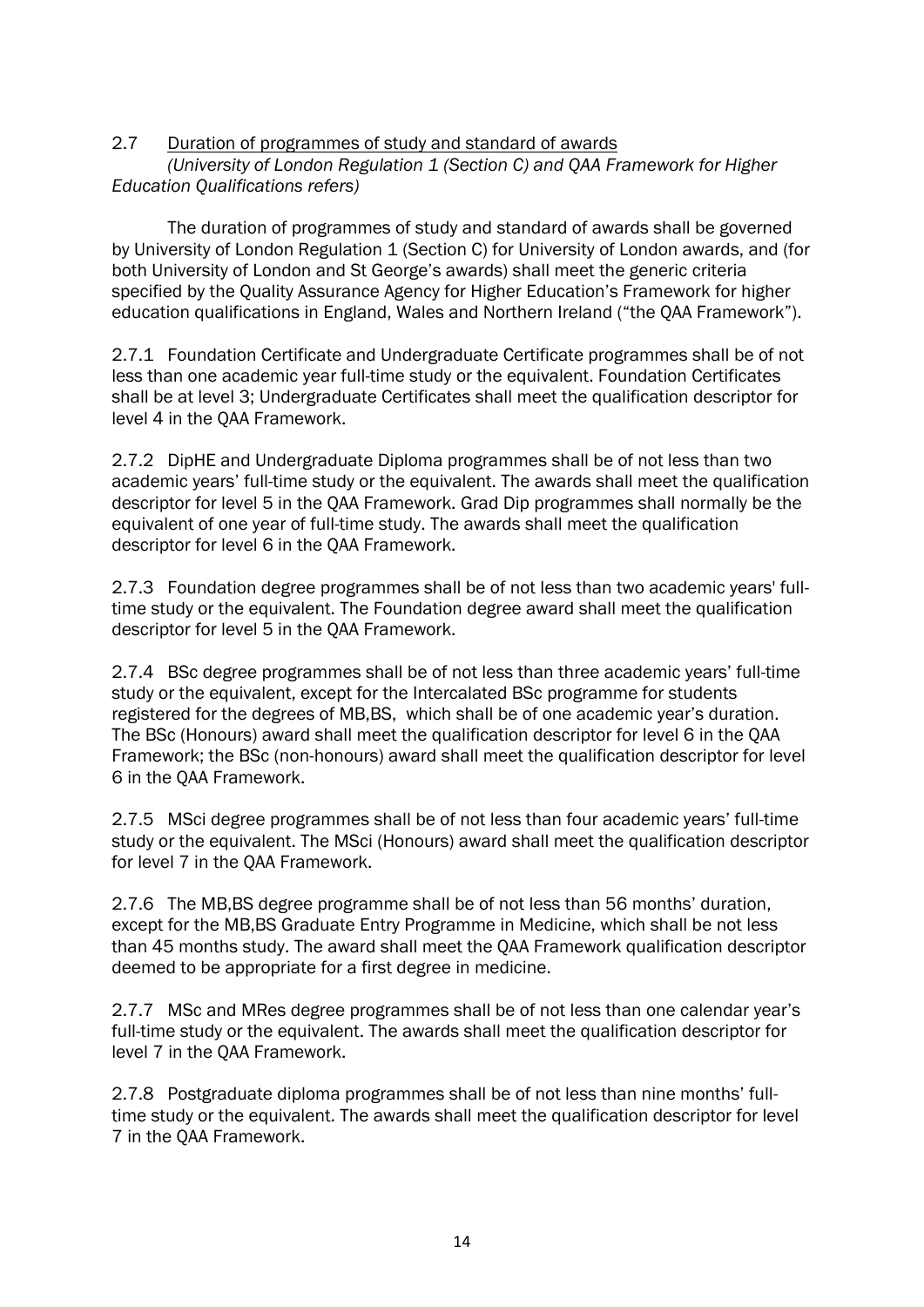2.7.9 Postgraduate certificate programmes shall be of not less than six months' fulltime study or the equivalent. The awards shall meet the qualification descriptor for level 7 in the QAA Framework.

2.7.10 MPhil, PhD and MD(Res) programmes of study shall be of not less than two academic years' full-time study or the equivalent. The awards shall meet the qualification descriptor for level 8 in the QAA Framework.

## 3. Admission of students to programmes of study

3.1 In order to be admitted to St George's as a student, a candidate must:

(a) satisfy the general entrance requirements of St George's which shall be published from time to time;

(b) satisfy additional requirements where prescribed in the specific regulations for a programme of study;

(c) demonstrate a proficiency in the English language to the satisfaction of the relevant admissions tutor;

(d) (if an international applicant) satisfy the requirements of the UK Visas and Immigration so that St George's upholds its responsibilities as a Highly Trusted Sponsor for students (Tier 4).

3.2 Application for registration as a student on a bachelors degree programme or an undergraduate integrated masters degree programme or a Foundation Degree Programme in Paramedic Science (direct entrant) must be made through the Universities and Colleges Admissions Service (UCAS). Applications for admission onto other than the first year of a programme, applications for admission onto other Foundation Degree Programmes and applications for registration for the part-time Dip/BSc post-registration programmes in Health Care Practice must be made direct to St George's. Application for registration as a student on a diploma, postgraduate taught or research degree programme must be made direct to St George's. Applications to the Medicine programme at the University of Nicosia are made directly to their School of Medicine.

3.3 Applications for registration as a student will be processed according to the Admissions Policy and the entry criteria, and in accordance with St George's Equality Objectives and Single Equality Scheme.

3.4 Applicants accepted for a place on a programme of study leading to a registrable qualification or one which requires the student to work in 'regulated contact' (i.e. frequently or intensively) with children or vulnerable adults shall be required to consent to a Disclosure and Barring Service (DBS) check at the 'Enhanced Disclosure' level in line with the procedures of the Disclosure and Barring Service (the DBS provides a combined barring and criminal records disclosure service, previously carried out by the Independent Safeguarding Authority (ISA) and the Criminal Records Bureau (CRB)). Students on such programmes shall also declare to St George's, by notifying the Academic Registrar, of any criminal convictions obtained prior to, or during, their course of study. All applications are conditional upon satisfactory clearances.

A policy for handling Disclosure applications and for determining whether a criminal record should be a bar to a student entering or continuing with his/her studies shall be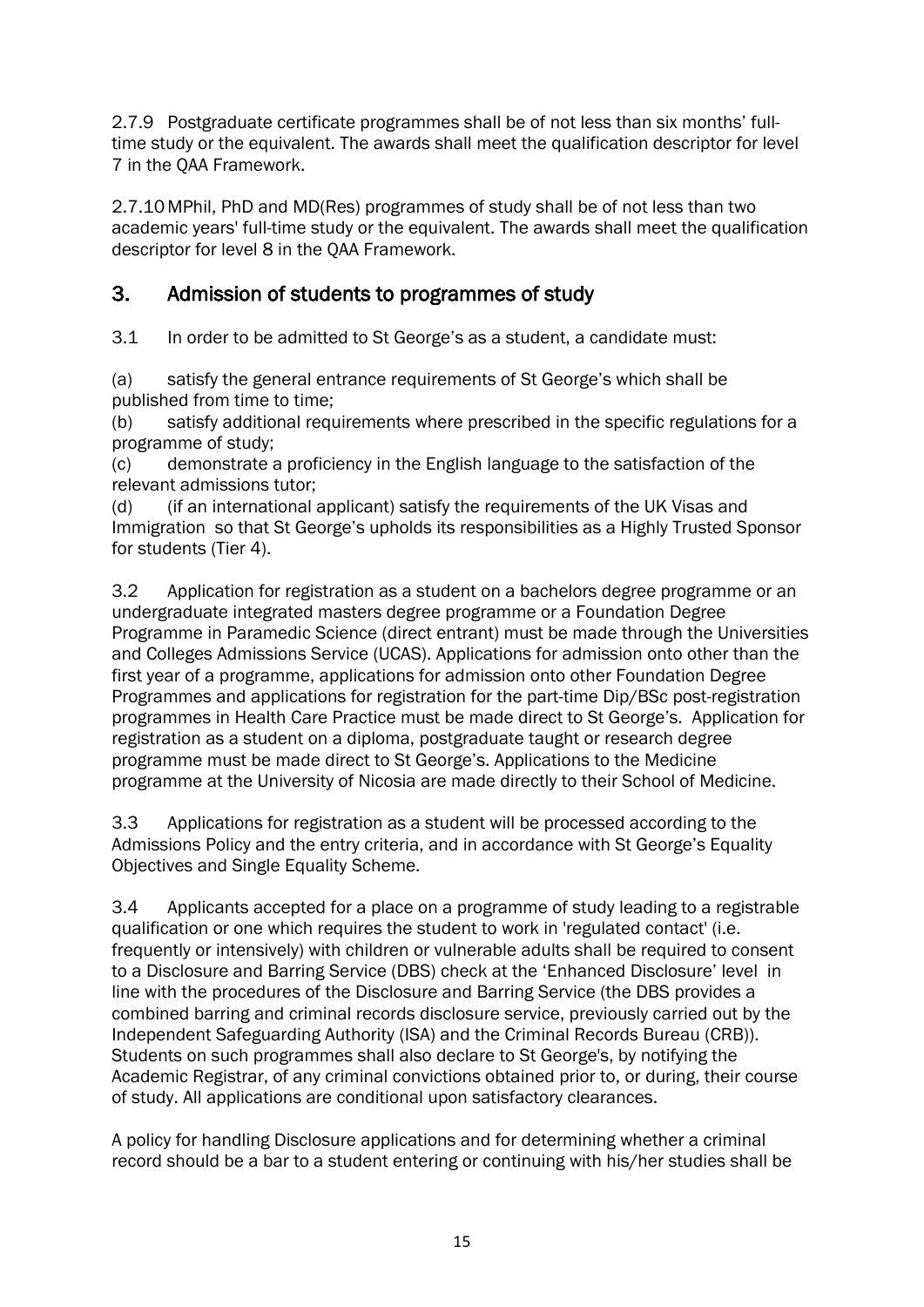prescribed by the Senate, and shall conform to the policy and guidelines of the Disclosure and Barring Service.

3.5 Applicants accepted for a place on a programme of study leading to a registrable qualification shall be required to consent in writing to any entry agreement prescribed by the committee responsible for that programme of study covering standards of behaviour and conduct.

## 3.6 Advanced Standing and Credit Transfer

3.6.1 An applicant may be admitted to the second or third year of a first degree programme, or the second year of a DipHE or Undergraduate Diploma programme and be exempted from any assessments in those years on the basis of a prior qualification or previous study in appropriate subjects equivalent to one or two years' study as appropriate. Such admissions with Advanced Standing will be at the discretion of the Board of Examiners, acting in accordance with the provisions of the Programme Regulations.

3.6.2 The Board of Examiners, acting in accordance with the provisions of the Programme Regulations, may accept work undertaken at other institutions within or outside the University of London and credit it towards the requirements of a qualification of the University or St George's, provided that normally the amount of credit does not exceed 120 credits at level 4 and 60 credits at level 5 for the Diploma, and one half of the normal programme of study for all other programmes, and that this credit is not counted toward more than one qualification at the same academic level. Senate may approve Accreditation of Prior Learning (APL) allowances that exceed these norms on a programme by programme basis. Students who have been granted Advanced Standing under paragraph 3.6.1 shall not be eligible for any other transfer of credit.

3.7 A person who does not meet the normal entrance requirements of a programme but who wishes to study courses or modules of that programme may apply to register as an Associate Student of St George's. Such applications will be accepted only at the discretion of the committee responsible for the programme. An Associate Student may not be awarded any qualification of the University or St George's, but may, on satisfactory completion of his or her course of study, apply for a certificate confirming the courses/modules attended and any assessments passed.

3.8 Any student who secures admission to St George's on the basis of qualifications, documents or statements which are subsequently found to be false shall have his or her registration terminated and shall accordingly cease to be a student.

## 4. Registration, enrolment, and termination of registration

4.1 In these regulations, 'registration' is the process by which St George's accepts a person as a student. 'Enrolment' is the process by which a registered student declares his or her active participation on the programme of study (usually for an academic year). A student who does not re-enrol may, with the permission of St George's, remain registered as a student, and enter for assessments where required and allowed to do so.

4.2 Except with the special permission of Senate, a person who is currently registered for a diploma or degree of the University, St George's or any other university or other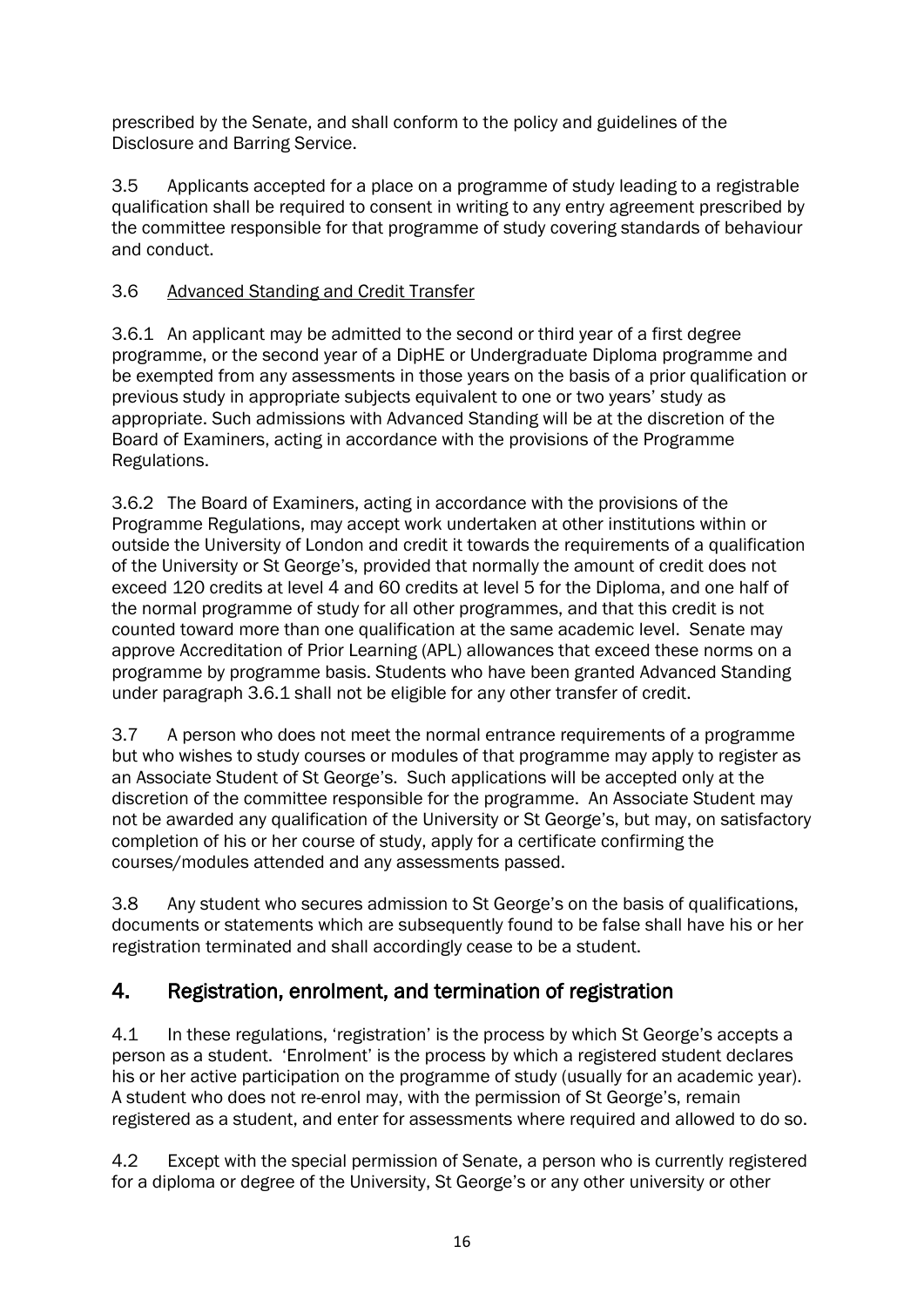institution of equivalent standing will not be permitted to register concurrently for a qualification of the University or St George's. Failure to disclose this information can be classed as fraud.

4.3 Notwithstanding the provisions of paragraph 4.1 above, a person may register at St George's for a Master's degree while also registered for a diploma or degree of the University, St George's or any other university or other institution of equivalent standing, provided the rules for such admission are included in the regulations for that programme of study and have been approved by Senate.

4.4 Students shall enrol at the beginning of their programme of study at St George's, and shall thereby be registered for that programme of study. Students shall thereafter enrol at the beginning of each subsequent academic year of attendance at St George's, or as directed by their course regulations, throughout their programme of study. Except in circumstances approved by Senate, students who are not enrolled may not use St George's facilities. St George's reserves the right to charge a late enrolment fee to any student who fails to enrol by the published deadline. At the discretion of the Academic Registrar, a student who does not satisfy all of the requirements for enrolment (eg health clearance or payment of fees) may be provisionally enrolled until such requirements are completed.

4.5 In order to complete enrolment, students shall make satisfactory arrangements for the payment of their tuition fees for the relevant academic year (see regulation 5.3). Students who are unable to make such arrangements to the satisfaction of the Academic Registrar shall not normally be entitled to be enrolled as students of St George's.

4.6 The name by which a student is registered shall be the name under which any letter, certificate or award is issued in respect of that student. Students may be required to produce documentary evidence of identity prior to initial enrolment. Any request to record a change of name shall be made to the Academic Registrar, and must be supported by appropriate documentary evidence.

4.7 Students are required to notify the Registry, on enrolment, of their permanent and term-time addresses, and to inform the Registry in writing of any subsequent changes of address.

4.8 Students shall carry their Student Identity Cards at all times when on St George's premises or when participating in St George's or Students' Union activities. St George's reserves the right to exclude from any St George's building or activity any students who are unable, on demand, to produce their current Student Identify Cards to a member of staff of St George's.

4.9 After any assessment failure Senate, or the Committee responsible for the programme of study, or the relevant Board of Examiners may require a student to complete a further period of study.

4.10 A student who has failed assessments the maximum number of times prescribed in the regulations for the relevant programme of study shall have his or her registration terminated automatically. Where provision for a further discretionary attempt at an assessment is allowed, Senate will appoint a panel to consider such cases. Senate shall prescribe the procedures to be followed in such cases.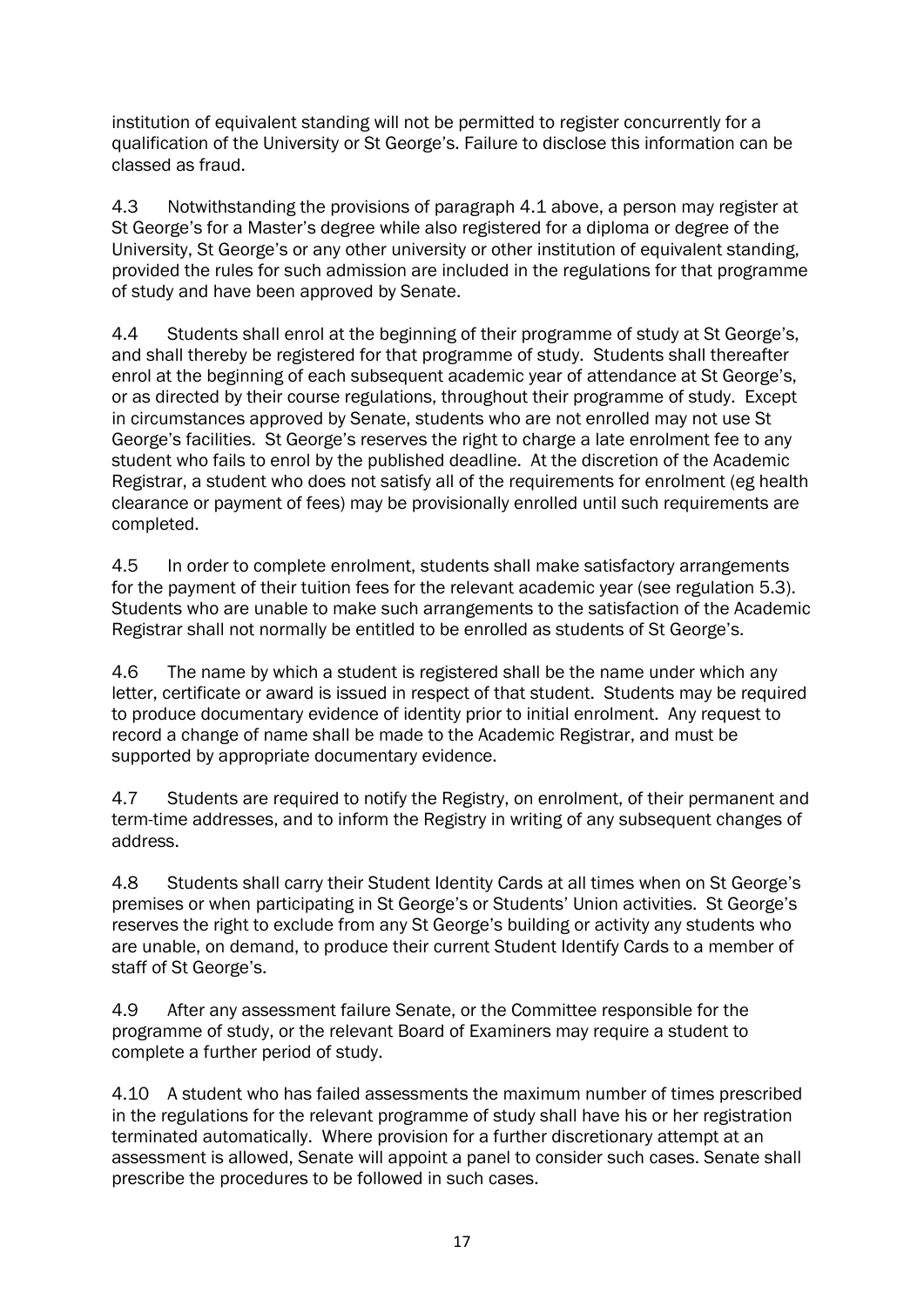4.11 All students must abide by the Attendance Policy. Students' attendance is closely monitored throughout their programme. Students are required to seek permission for, and keep SGUL informed about, any absence. Unsatisfactory attendance is followed up in accordance with the procedure pertaining to the programme of study concerned. Students who do not maintain contact with SGUL by completing enrolment formalities and/or responding to correspondence (following repeated and extensive reminders) will at the discretion of the Academic Registrar, have their registration terminated.

4.12 Students granted no leave to remain in the UK will, at the discretion of the Academic Registrar, have their registration terminated.

4.13 The Principal, Principal's nominee, appropriate Dean and appropriate Course Director (or his or her nominee) shall have the authority to approve a student's application to interrupt his or her studies for a specified period. This period should not exceed one academic year in the first instance; at the end of this period, a further period of interruption can be granted by the Course Director (again to a maximum of one year) under exceptional circumstances. A re-application process to the Course Director must take place after a period of absence lasting for two years or longer.

4.14 A student who wishes to request an extension to a maximum period of study ("registration period") as prescribed in the regulations for the relevant programme of study, shall do so in accordance with the procedure prescribed by Senate *Procedure for Consideration for an Extension to a Maximum Period of Study (Registration Period).*

#### 4.15 Fitness to study and practise

Regardless of the provisions for termination of a student's registration because of failure in assessments, a student may be suspended from his or her studies or have his or her entry to assessments cancelled or have his or her registration terminated on the following grounds: (i) persistent unsatisfactory attendance and/or performance; (ii) lack of aptitude for the course; (iii) unfitness to practise in a profession for which the course provides qualification. The procedure to be followed in such cases shall be prescribed by Senate as the *Procedure for Consideration of Fitness to Study or Practise*.

#### 4.16 Data protection

It shall be a condition of registration and annual enrolment as a student of St George's that a student gives permission for St George's to hold and process personal data about themselves for the purposes of educational administration and management of St George's. There shall be a Student Data Protection Statement issued by the Academic Registrar which describes these data types, the broad purposes for which they are used and the persons to whom data may be disclosed, in accordance with St George's registration/notification under the Data Protection Act. The Statement shall be publicised to students at the time of enrolment.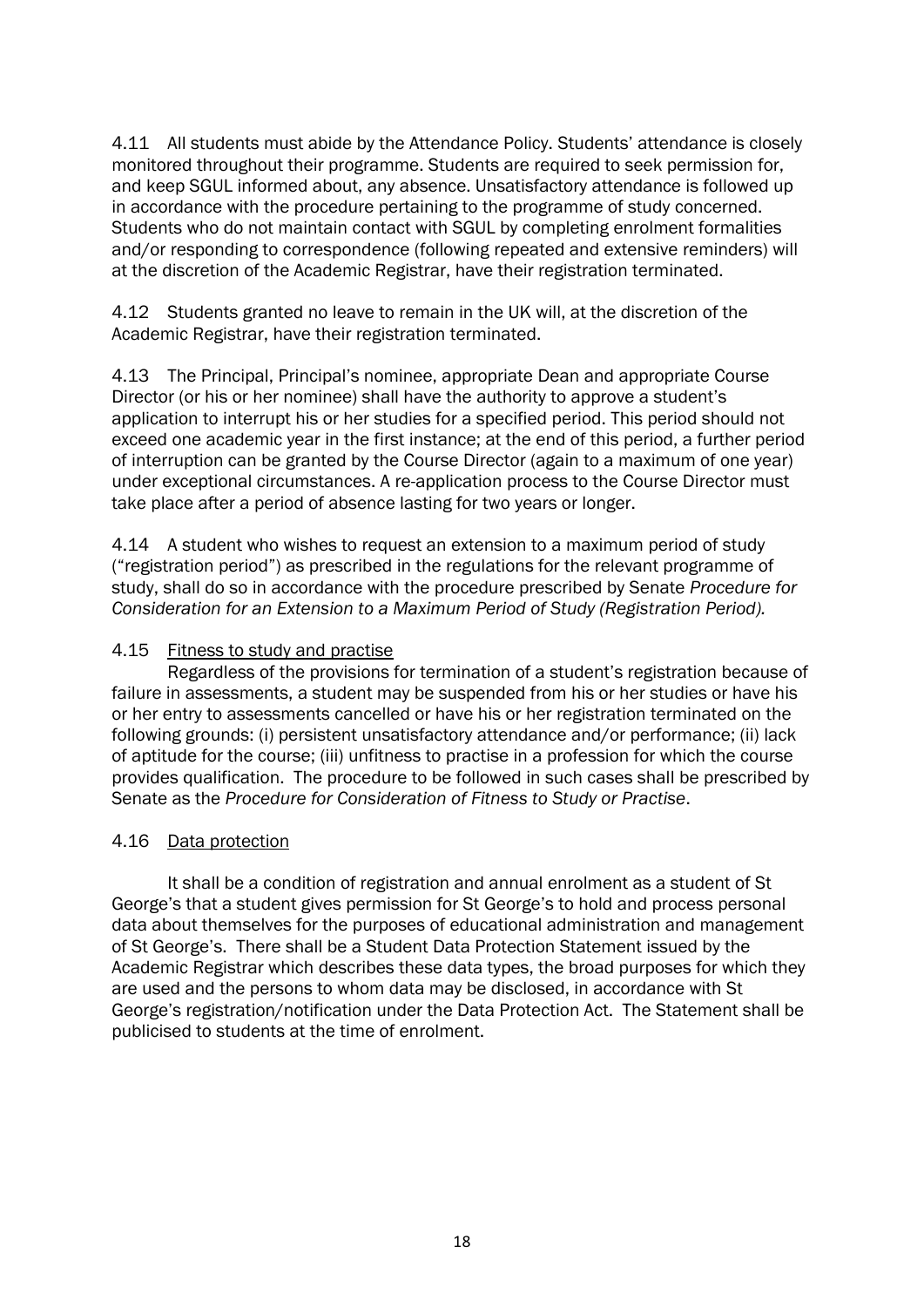## 5. Fees

5.1 Composite tuition and assessment fees for programmes of study, and fees for entry or re-entry to assessments for students not currently enrolled, shall be determined annually and notified to students. Fees are not normally refundable.

5.2 All students must abide by the Tuition Fee Policy. In accordance with the Tuition Fee Policy, students are required to be in good financial standing when they enrol at the start of each academic year. Students should be able to demonstrate that they can cover the tuition fee and any associated living costs for the year.

5.3 Students shall make satisfactory arrangements for the payment of their tuition fees at the beginning of the academic year (or other period as may be appropriate for the programme of study) as a precondition of enrolment. Such arrangements shall normally be either by paying the fees in full, or by providing documentary evidence that the fees will be paid on demand by an approved sponsor on behalf of the student. Students unable to make satisfactory arrangements for the payment of fees may be enrolled on a "Time Limited Enrolment", during which time they may attend classes and use St George's facilities. Students will be allowed until the end of October, for programmes which start in September and October, and one month after the start of the programme for programmes starting at other times, to make satisfactory arrangements for payment of fees. If they do not make satisfactory arrangements, their registration will be terminated.

5.4 A self-financing student may pay his or her tuition fees by instalments.

5.5 Students who do not make satisfactory arrangements for the payment of their tuition fees as specified in regulation 5.3 or default upon agreed instalments of tuition fees shall, at the discretion of the Academic Registrar or appointed officer, have any formal notification of assessment results and/or degree certificate withheld for the programme for which fees are unpaid.

5.6 At the discretion of the Academic Registrar or appointed officer, students who fail to make satisfactory arrangements for the payment of their tuition fees or payment of other fees, fines or debts to St George's, University of London, may have their registration suspended, or may not be permitted to enrol for a subsequent year of study.

5.7 The Academic Registrar may recommend to the Principal that students who fail to settle or make satisfactory arrangements for the payment of outstanding tuition fees have their registration terminated. If the Principal accepts the Academic Registrar's recommendation, the student will have the right of appeal under the *Student Appeals Procedure* to an Appeal Committee which shall be appointed by and report to Council, whose decision shall be final.

5.8 Full-time members of staff of St George's registering for a part-time programme of study shall be eligible for a discount of 50% on the usual fee.

5.9 All students resident in St George's Halls of Residence must abide by the Accommodation Fee Policy.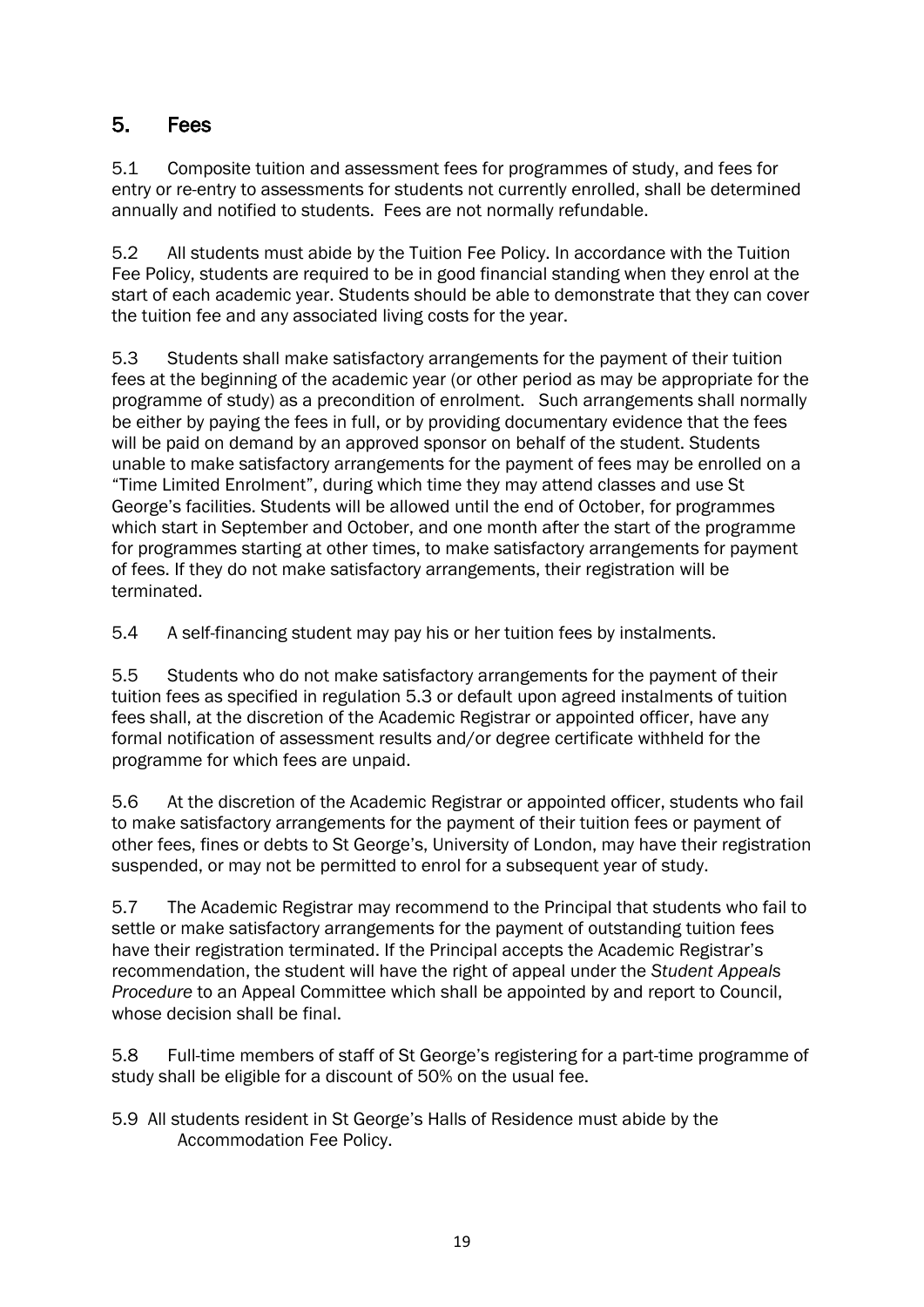- 5.10 At the discretion of the Academic Registrar or appointed officer, students who fail to settle or make satisfactory arrangements for payment of outstanding accommodation fees will be entered into the debt collection cycle as described within the Accommodation Fee Policy. Under the *Student Appeals Procedure* the student will have the right of appeal against any decision taken by a Panel as part of the debt collection cycle. This decision shall be final.
- 5.11 St George's may from time to time validate programmes and modules offered by external Associates. As part of the validation process, it shall be determined whether responsibility for obtaining tuition fees rests with St George's or with the Associate. Where the Associate is responsible for obtaining tuition fees, the provisions of General Regulation 5 will not normally apply. Instead the regulations and policy documents of the Associate will normally apply and these will be made available to students at enrolment.

## 6. The academic year and dates of terms and semesters

St George's academic year shall run from 1 September, and the dates of terms and semesters within this shall be determined by the Academic Registrar and published for the following academic year in April.

## 7. Schemes of Assessment

7.1 Each programme of study shall have a Scheme of Assessment for each major stage (eg year) or module, as defined in its Regulations. Schemes of Assessment shall be approved from time to time by the committee responsible for the programme of study (or, in the case of Intercollegiate programmes, the federal University authorities). Information about the assessments shall be provided to students at the start of the academic year, detailing the types of assessment, their general timing, and how each assessment or other element contributes to the overall result. Amendments to a Scheme which significantly alter this information shall normally not be approved for implementation in the same academic year.

7.2 Schemes of Assessment shall comply with the regulations for that programme of study and these General Regulations (see Regulation 11). They must have regard to (i) the totality of the programme of study and to the requirements for progression within it; and (ii) the requirement for the student to achieve a satisfactory standard overall.

7.3 Schemes of Assessment shall include details of assessment types to be used, the general timing of these assessments, marking schemes, marking procedures, rules for determining candidates' overall results, and criteria for the award of honours, merits and distinctions.

7.4 In accordance with University of London Regulation 1 (Section C), Schemes of Assessment for first degrees (except for the MB,BS) shall include criteria for the award of honours which shall have regard to:

(a) the levels of achievement (in descriptive rather than numerical terms) required to meet the following broad criteria: First class honours: excellent; Second class honours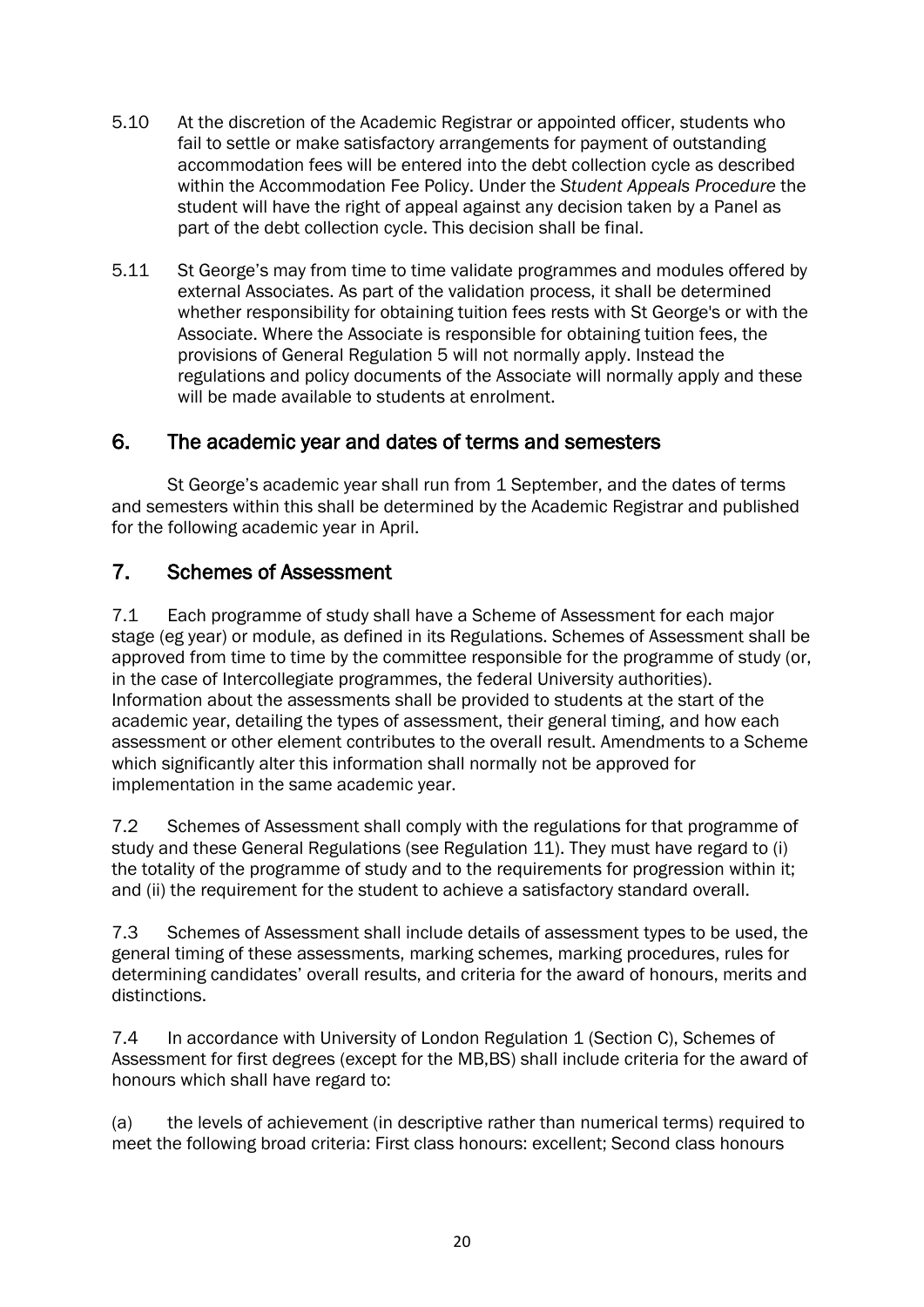(upper division): very good; Second class honours (lower division): good; Third class honours: adequate; Pass: minimum acceptable;

(b) the requirement that no candidate shall be awarded a class of degree who has not shown evidence of sufficient work falling within that class, with due regard being given also to the candidate's performance in work falling within other classes.

7.5 Schemes of Assessment shall comply with the following weightings:

(a) Credits at level 6 (conventionally year 3 of a full-time undergraduate programme) will normally be given a 0.7 weighting, but not less than a 0.6 weighting, and credits at level 5 (conventionally year 2 of a full-time undergraduate programme) will normally be given a 0.3 weighting;

(b) exceptionally, credits at level 4 (conventionally year 1 of a full-time undergraduate programme) may contribute; where this is the case, the weighting for credits at level 4 must not exceed 0.1;

(c) Credits at level 7 (conventionally year 4 of a full-time undergraduate programme eg MSci Biomedical Science) will normally be given a 0.4 weighting; credits at level 6 will normally be given a 0.3 weighting; credits at level 5 will normally be given a 0.2 weighting; and credits at level 4 will normally be given a 0.1 weighting.

7.6 Schemes of Assessment for the Bachelor of Science (BSc) degrees shall comply with the following:

(a) An **enhancement of the highest module mark at level 6:** the highest module mark level 6 is used to calculate a 15-credit enhancement to the overall final year mark.

(b) A borderline zone of 1% will be used at all the BSc degree classification boundaries, effectively operating at 68.5% (First class honours), 58.5% (Second class honours (upper division)), 48.5% (Second class honours (lower division)) and 38.5% (Third class honours) due to rounding. If a student's overall degree mark falls within this borderline zone and the student has achieved at least 60 credits worth of module marks at QAA level 6 in the higher classification band (that is, higher than 70, 60, 50 or 40, as appropriate), the higher degree classification will be automatically awarded. In the case of BSc degrees where fewer than 120 credits at QAA level 6 are given a % grading, the number of graded credits the student must achieve at QAA level 6 (from the total number of available graded credits) in the higher classification band, in order to be automatically awarded the higher classification, will be stipulated in the Scheme of Assessment for the programme.

(c) The borderline zone (described in (b) above) shall be applied to the calculation of BSc degree classifications only where individual module requirements for the award of the degree, as described in the programme's Scheme of Assessment, have been met.

## 8. Boards of Examiners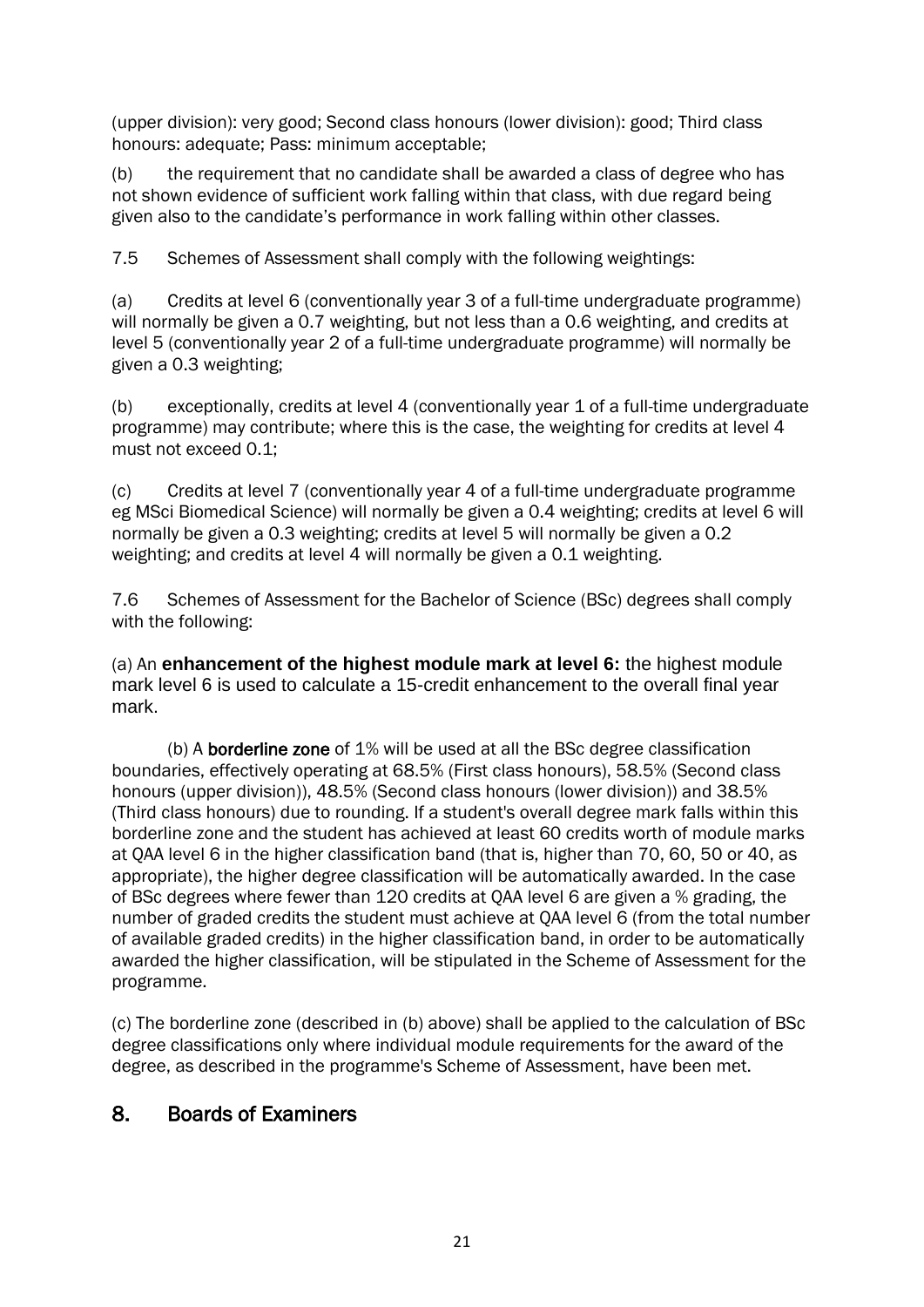*Note: for intercollegiate programmes of study, rules for the appointment and conduct of Boards of Examiners approved by the federal University of London authorities shall apply in place of this regulation.*

8.1 Each programme of study shall have a Board of Examiners (which may in turn have sub-boards for phases, years or discrete fields of study) appointed annually by Senate. External Examiners are appointed to all programmes of study, not just HE programmes. The annual start date of each Board of Examiners shall be that best suited to the cycle of assessments for that programme of study.

8.2 The constitution of a Board of Examiners shall be included in the programme regulations (see paragraph 2.5(16)) and shall conform to this regulation:

8.2.1 An Internal Examiner must be a member of the academic staff of St George's or hold an honorary academic appointment of St George's.

8.2.2 An External Examiner must be a member of the academic staff of another medical school or university or institution with equivalent standing, with normally at least three years' experience of examining in the institution(s) in which they have worked.

8.2.3 An External Examiner may not serve on a Board for more than four consecutive years, or in exceptional circumstances for such limited extension of this period as Senate shall allow, and after retiring from membership shall not be eligible to serve again until a period of five years shall have elapsed.

8.2.4 A member of the academic staff of St George's who leaves St George's shall not be eligible to be appointed as an External Examiner before a lapse of at least five years from the date of leaving, or of sufficient time for students to have been taught by the member of staff to have passed through the system, whichever is the longer.

8.2.5 Each Board shall have at least three Internal Examiners, one of whom shall be appointed to chair the Board, and another may be appointed as a Deputy Chair.

8.2.6 A Board of Examiners may have sub-boards for specific years, phases or discrete pathways or fields of study, and an Internal Examiner may be appointed to chair these and/or be responsible for a specific assessment.

8.2.7 Each Board shall have at least one External Examiner.

8.2.8 The Principal and the Principal's nominee shall be ex officio members of all Boards of Examiners.

8.2.9 A procedure shall be prescribed in the constitution of each Board of Examiners for the scrutiny and nomination of all examiners.

8.2.10 Assessors may be appointed by the Chair or Deputy Chair of a Board of Examiners to assist with the setting of assessments or the marking of candidates' work. Assessors need not be members of staff of St George's and are not members of the Board, but may be invited to meetings of the Board, where they may speak but not vote.

8.2.11 All members of a Board of Examiners or sub-board shall be invited to meetings of that Board or sub-board. The quorum of any Board shall be not less than one sixth of the number of members (excluding ex officio members) or at least three members (whichever is the greater). Ex officio members attending a meeting may, however, be counted as part of the number making up the quorum.

8.2.12 In the event of the designated Chair or Deputy Chair being unavailable to chair a meeting of a Board of Examiners, the Principal or, in his or her absence the Principal's nominee, shall nominate a chair.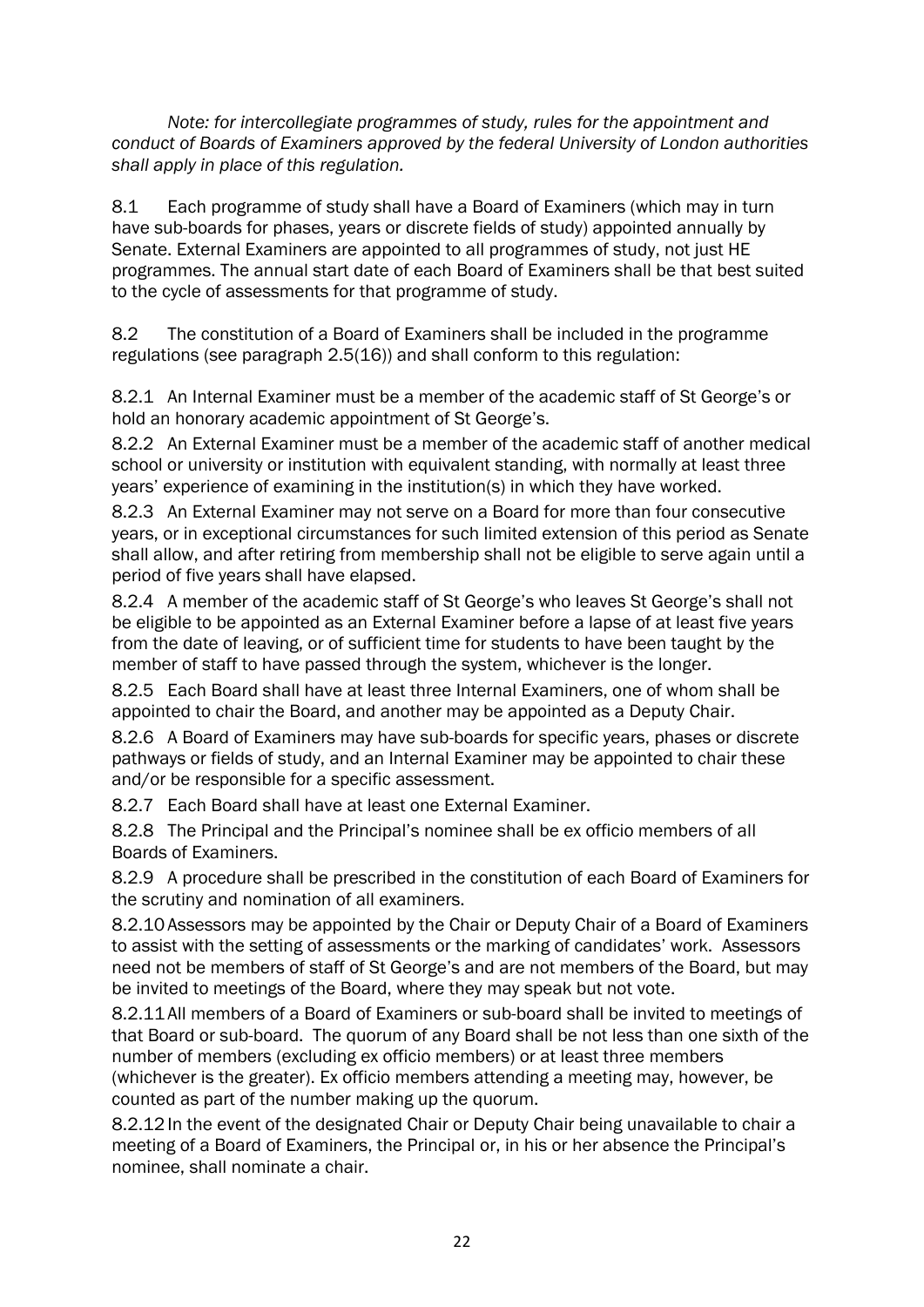8.2.13 Minutes of the meetings of Boards of Examiners shall be kept by a member of the administrative staff of St George's.

8.2.14Recommendations of awards of degrees, diplomas and certificates by a Board of Examiners shall be made to the Principal (see regulation 17).

## 9. Duties of External Examiners

9.1 The primary duty of External Examiners is to ensure that the standard of the awards made by St George's is consistent with that of institutions elsewhere in the United Kingdom, and that the standards required by professional registering bodies (where relevant) are met. External Examiners shall be invited to participate in the setting of assessments and shall have the right to inspect any assessment material for the relevant programme of study. Senate shall approve from time to time a statement of the detailed duties of External Examiners, which shall be issued to External Examiners on appointment. Specific programmes of study may issue supplementary advice on the role of External Examiners.

9.2 Each External Examiner shall make a report at the end of each year of his or her period of office to the Principal using a standard report form.

## 10. Entry and re-entry to assessments

10.1 A student who has enrolled for a programme of study in any given academic year shall be deemed to have entered for the specified assessments, including any re-sit assessments in that year.

10.2 A student shall be examined in accordance with the Regulations current at the time of his or her entry or re-entry to the assessments.

10.3 A student who commences an assessment is deeming themselves physically and mentally well enough to enter the assessment. A candidate who becomes unwell during a supervised assessment, and who cannot complete the assessment, will have the status of that attempt considered on a case-by-case basis by the Board of Examiners.

10.4 A student who is unable to sit an assessment because of illness (for which acceptable medical certification from a doctor not related to the student must be provided) or other good cause accepted by the Principal, appropriate Dean, appropriate Course Director or appropriate Chief Examiner (or his or her nominee) may withdraw from an assessment in the week before the first date of the assessment period, including the day of the first assessment, providing he or she has not commenced the assessment.

10.5 A student whose withdrawal from an assessment has been accepted shall not be regarded as having made an entry to the assessment for the purposes of the number of attempts allowed under the regulations for that programme of study, but may be required to interrupt or extend his or her studies in order to enter for the assessment on the next occasion it is held.

10.6 A student who has entered for an assessment and whose withdrawal has not been accepted under regulations 10.4 or 10.5 but who does not attend for all prescribed tests or submit all prescribed work will be deemed to have failed the assessment.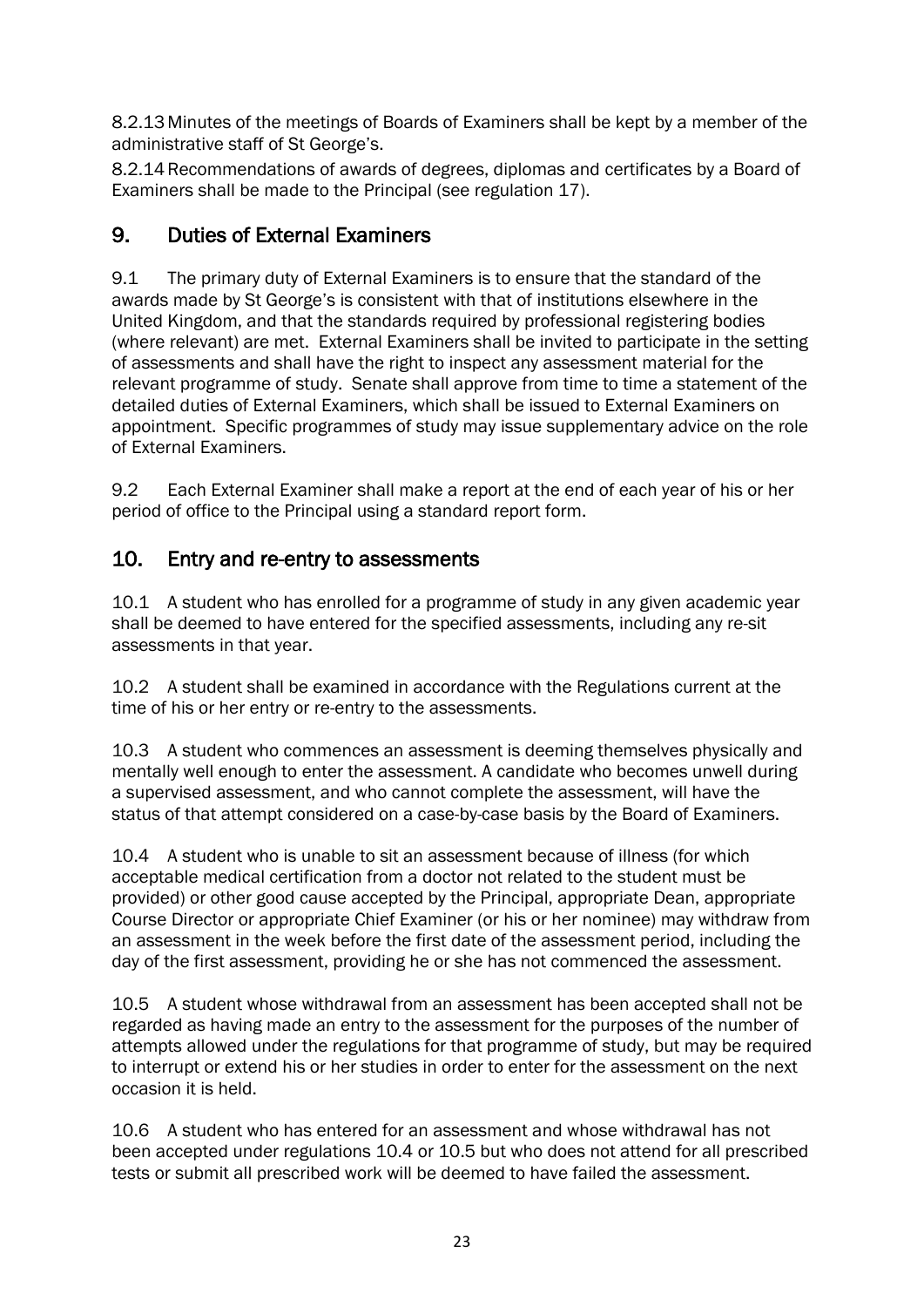10.7 A student who is prevented from completing at the normal time the assessment or part of the assessment towards an award for reason of illness (for which acceptable medical certification from a doctor not related to the student must be provided) or other good cause accepted by the Principal or his or her nominee may, subject to the agreement of the Principal or his or her nominee either:

(a) Enter the assessment in those elements in which he or she was not able to be examined on the next occasion when the assessment is held in order to complete the assessment; or

(b) At the discretion of the Chair of the Board of Examiners, be set a special assessment in those elements of the assessment missed as soon as possible and/or be permitted to submit any work prescribed at a date specified. Any special assessment shall be in the same format as the assessment missed.

10.8 A student who has failed an assessment shall be permitted to have that attempt discounted under certain circumstances as will be prescribed in the regulations for that programme of study, thereby having it not count as one of the permitted assessment attempts.

10.9 A student who has failed an assessment shall be permitted to re-enter on such conditions as may be prescribed in the regulations for that programme of study on not more than three occasions for first degrees and diplomas (although this maximum may be reduced in specific regulations for programmes of study) and on one occasion for postgraduate degrees, diplomas and certificates (other than for pre-registration MSc Physiotherapy – students on this programme may re-enter on such conditions as prescribed in the regulations for the programme of study). Re-entry shall normally be at the next occasion on which that assessment is offered, although a Board of Examiners may require that a student defer such re-entry. A candidate who does not re-enter for the assessment at the next available occasion shall only be permitted to re-enter on a subsequent occasion with the permission of the relevant Board of Examiners.

10.10 Postgraduate Taught students who have failed an elective module(s) on the maximum number of occasions permitted will be allowed to take an alternative module(s) within certain constraints as specified in the regulations for that programme of study.

10.11 Where re-entry to an assessment would involve further attendance at St George's, this shall be subject to the approval of the relevant Dean or Course Director of the programme of study.

10.12 To be eligible for the award of a degree, diploma or certificate, a student must satisfy the examiners in the assessments prescribed for the programme of study within a period of two years from the satisfactory completion of the prescribed period of study. This period of two years may be extended at the discretion of the Principal or relevant Dean.

## 11. Assessments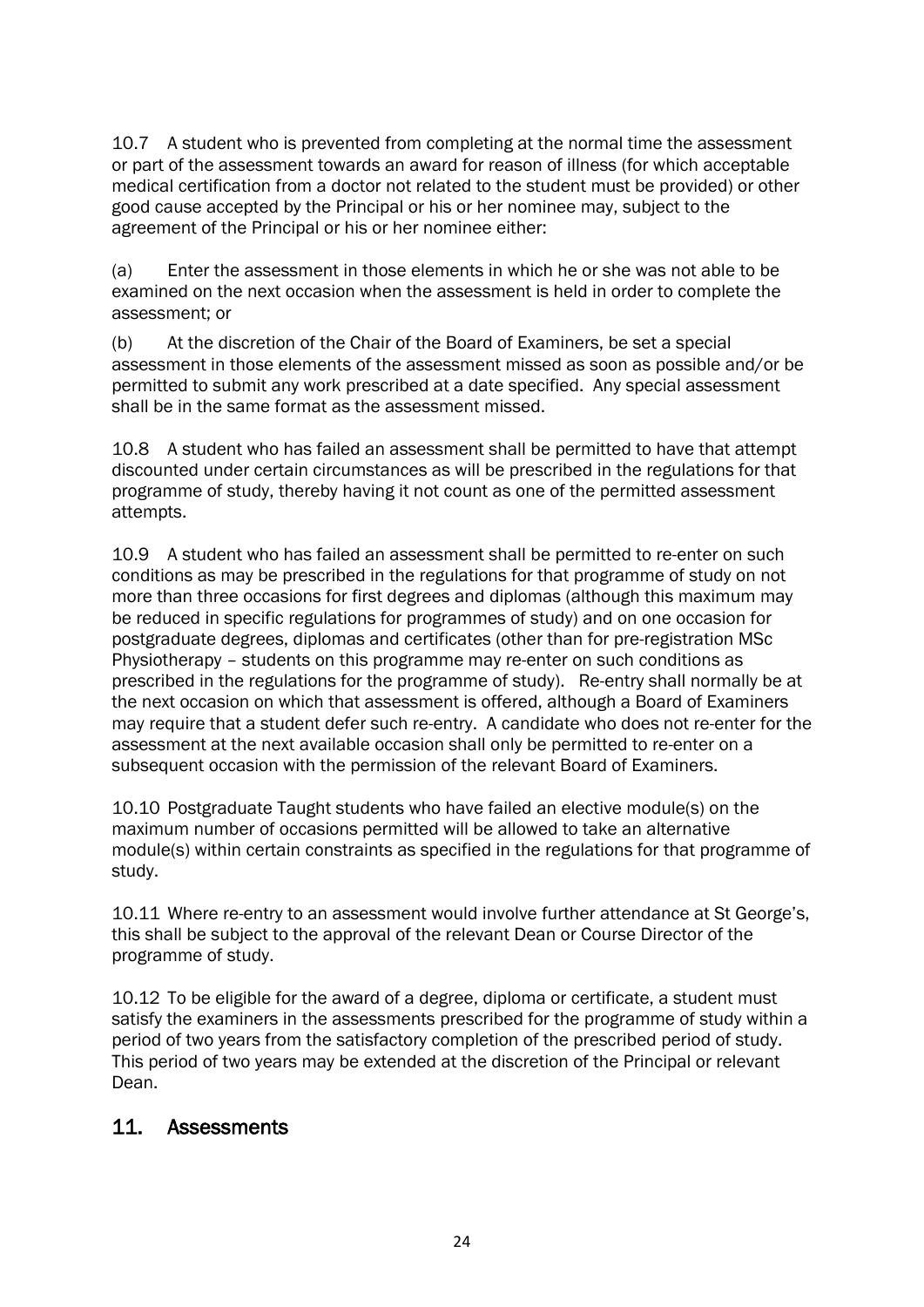11.1 From time to time the Academic Registrar shall issue *Rules for the Conduct of Candidates in Supervised Examinations*, which shall stipulate procedures to be followed to ensure the fair and proper conduct of assessments in accordance with the following regulations. These rules shall be publicised to candidates prior to each assessment.

11.2 In accordance with the SGUL Calculator Policy, Boards of Examiners shall determine what source materials or aids such as electronic calculators candidates may be permitted to use in supervised assessments. Such materials may not include dictionaries for the specific purpose of enabling students to overcome any deficiency in their command of the English language.

11.3 All answers to assessment questions must be written in English unless instructions are specifically given to the contrary.

11.4 All work undertaken by candidates in a supervised assessment remains the property of St George's and will not be returned to candidates. Save where the regulations for a programme of study otherwise provide, work undertaken in the candidate's own time towards assessment requirements may be returned to candidates after such period as the Board of Examiners determines.

11.5 The copyright of assessment papers and other test material written by examiners shall belong to St George's, and examiners are appointed on this condition.

11.6 Candidates for supervised written assessments shall be identified by candidate number only, to ensure anonymity. This practice shall be extended to unsupervised written assessments where practicable.

11.7 Written assessments, whether conducted under supervised or unsupervised conditions, shall be marked in detail by one Internal Examiner or Assessor, with at least one other Internal Examiner or Assessor having an overview of the work submitted for assessment. The precise rules for moderation shall be detailed in the Scheme of Assessment for the programme in question.

11.8 Written and practical assessments in which an objective scheme for the award of marks is pre-determined (eg OSCE or Short Answer Question) may be supervised and marked by one Internal Examiner or appointed Assessor.

11.9 Oral assessments shall be conducted by at least two examiners acting together, one of whom shall normally be a External Examiner, and who shall agree a mark in accordance with the relevant Scheme of Assessment.

11.10 (i) Additional arrangements may be made for a candidate who is ill or who has a disability, impairment or specific learning difficulty to take his or her assessment. Applications under this regulation should be made to the Academic Registrar as early as possible after registration, and in any event no later than six weeks before the date of the candidate's first assessment. Applications received after this date will only be considered in the case of sudden illness or accidental injury. Applications will be dealt with according to the *Procedure for Additional Assessment Arrangements for students with disabilities or specific learning difficulties*, which shall be approved from time to time by Senate.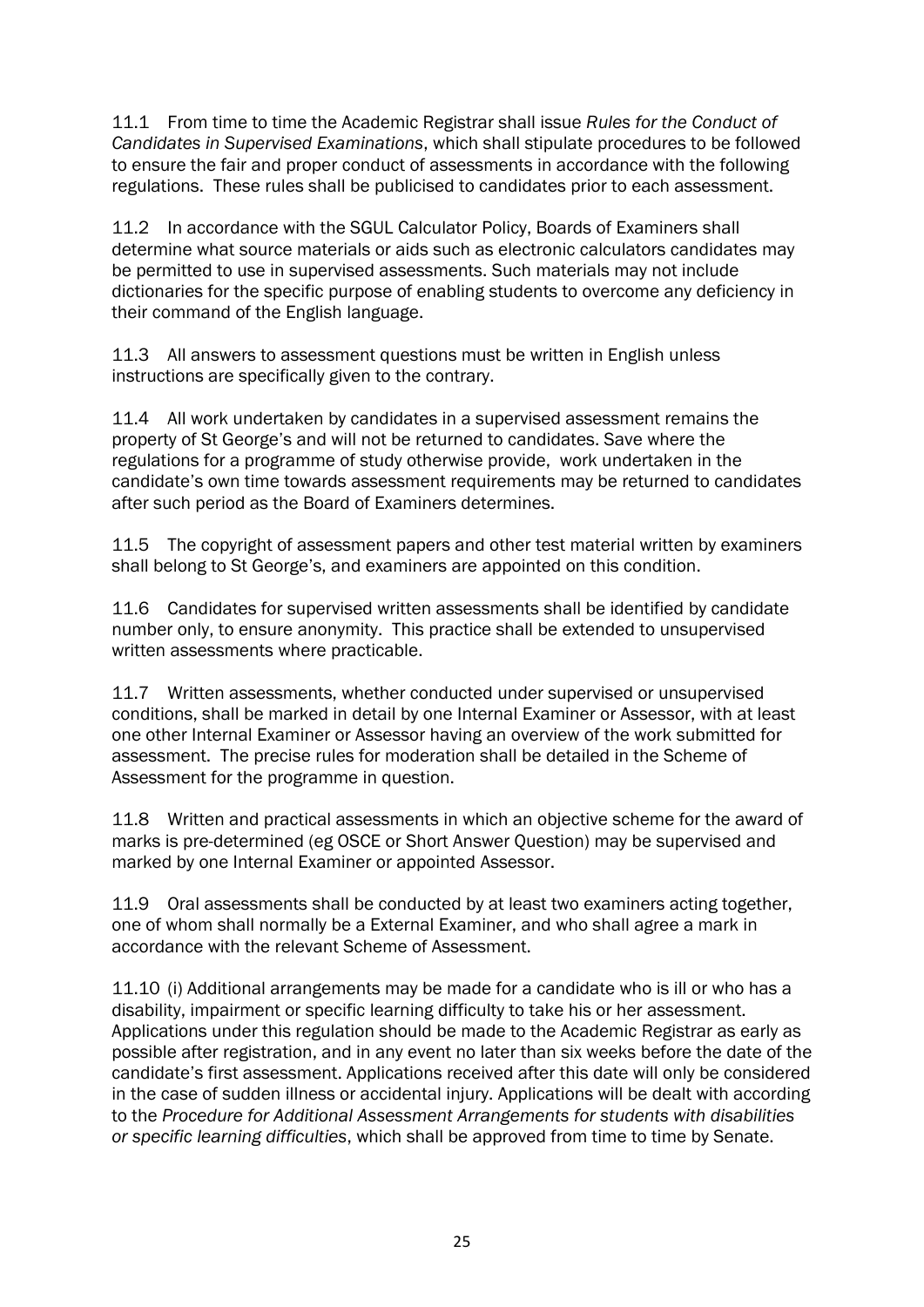(ii) Special arrangements may be made in accordance with the Religious Observance and Assessments Policy for a candidate to take his or her assessments. Applications under this regulation should be made to the Academic Registrar, in accordance with the timelines stipulated in the Policy.

## 11.11 Illness, other factors, and condonement of performance

(i) Marks and grades awarded to a student for his or her work in assessments shall reflect the work actually submitted, and shall not be amended to take account of any illness or other cause which may have affected the candidate's performance. In terms of spelling, students should be marked only for technical spelling accuracy; students shall not be penalised for non-technical spelling accuracy.

(ii) For registrable qualifications of MB,BS, the BSc and MSc degrees in Physiotherapy, the BSc degree in Radiography, the FdSc degree in Paramedic Science, and the Postgraduate Diploma in Physician Associate Studies there is no provision for upgrading a candidate's result or classification on account of illness or other relevant factors since St George's has to certify to the accrediting bodies that applicants for professional registration have achieved a satisfactory standard in the qualifying assessments. Information about circumstances which affected a student's performance, however, may be taken into account in determining decisions concerning re-entry to assessments under the appropriate programme regulations.

(iii) For other qualifications, the Board of Examiners may condone poor performance because of illness or other factors in determining the *progression* of a candidate through the programme of study, where such condonement is specifically permitted in the Scheme of Assessment.

(iv) In accordance with General Regulation 16.3, no Board of Examiners may condone poor performance because of illness or other factors in determining the *award* of a degree or diploma or the *classification* of that award.

(v) A student who considers that his or her performance in an assessment has been adversely affected by illness or some other cause should submit a doctor's certificate (in the case of illness) or other appropriate evidence in other cases, to the Academic Registrar (or via the process published for the individual programme of study) as soon as possible, and before the date of the final Board of Examiners meeting.

11.12 For any element of an assessment where a candidate is absent or fails to submit assessed work by the stipulated date, and no special arrangements have been approved under Regulation 10.6 above, the examiners shall award a penalty as prescribed in the programme's Scheme of Assessment, up to a maximum of awarding zero marks.

11.13 It is a condition of entry to an assessment that a candidate consents to his or her assessed work being submitted to an agency outside of St George's for the purposes of detecting plagiarism, and for that work to be used by such an agency in its database of student work.

## 12. Assessment offences

12.1 An assessment offence shall be considered to be any attempt by a student to gain improper advantage in an assessment (whether in a supervised assessment or in work undertaken in the candidate's own time such as essays or reports or dissertations) or to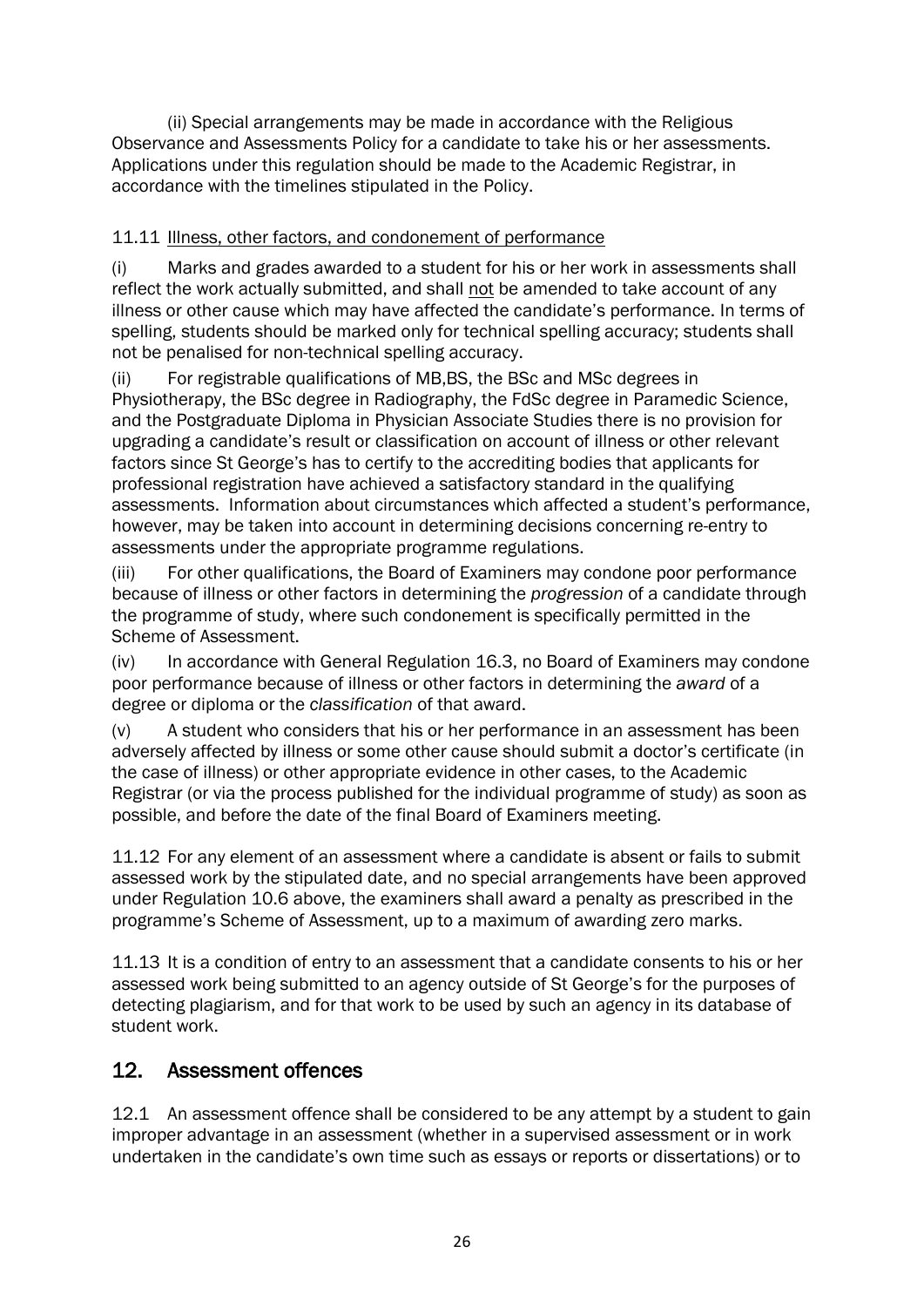assist another student to gain an advantage or to disrupt an assessment. Specifically, the following shall be considered assessment offences:

(a) Failure to observe the *Rules for the Conduct of Candidates in Supervised Examinations*.

(b) *Cheating*: (i) The introduction into a supervised assessment room (including practical and clinical assessments) and/or the use of books, notes, instruments, calculators or other materials or aids, unless expressly authorised by the examiners; (ii) the submission of any work in a supervised assessment undertaken prior to that assessment; (iii) copying the work of another candidate; (iv) passing any information to another candidate or to any other person outside an assessment room unless expressly so authorised by the examiners.

(c) *Copying and collusion*: (i) copying the work of another candidate with or without that candidate's knowledge; (ii) representing as the work of a single candidate a piece of work which two or more students have undertaken together, without express permission to do so from the examiners.

(d) *Plagiarism*: Representing another person's work (whether published or unpublished) as the candidate's own, without acknowledgement of the source. Examples of plagiarism include: (i) including in a student's own work more than a single phrase from the work of another person without the use of quotation marks and acknowledgement of the source; (ii) summarising another person's work by changing a few words or altering the format or order of presentation without acknowledgement; (iii) using the ideas of another person or data gathered by another person without acknowledging the source: (iv) copying the work of another person (eg a book, article, or the work of another present or past student); (v) using and presenting as the candidate's own, material prepared by another person and stored on computer disk or downloaded from the Internet. Detailed guidelines as to what constitutes plagiarism shall be published to students in programme of study handbooks.

(e) *Bribery*: Offering payment or other inducement to another person or threatening another person in order to gain improper advantage in an assessment or to falsify the result of an assessment.

(f) *Substitution*: Commissioning another person to undertake all or part of an assignment presented as the candidate's own work, or knowingly undertaking work for another candidate to present as his or her own work.

(g) *Impersonation*: Sitting an assessment or test in place of another candidate or knowingly allowing another person to sit an assessment or test in the candidate's own place.

(h) *Re-submission of assessed work*: Including in any coursework material which is identical or substantially similar to material which has already been assessed at St George's or elsewhere, either by the same candidate or another (eg the use of essay banks).

(i) *Fabrication*: Presenting data in reports or projects as based on work undertaken by the candidate which have been invented by the candidate, altered, copied or obtained by improper means.

(j) *Deception*: Making a false declaration in order to receive special consideration by a Board of Examiners, such as an extension to a deadline.

(k) *Aiding and abetting* another student in any of the above.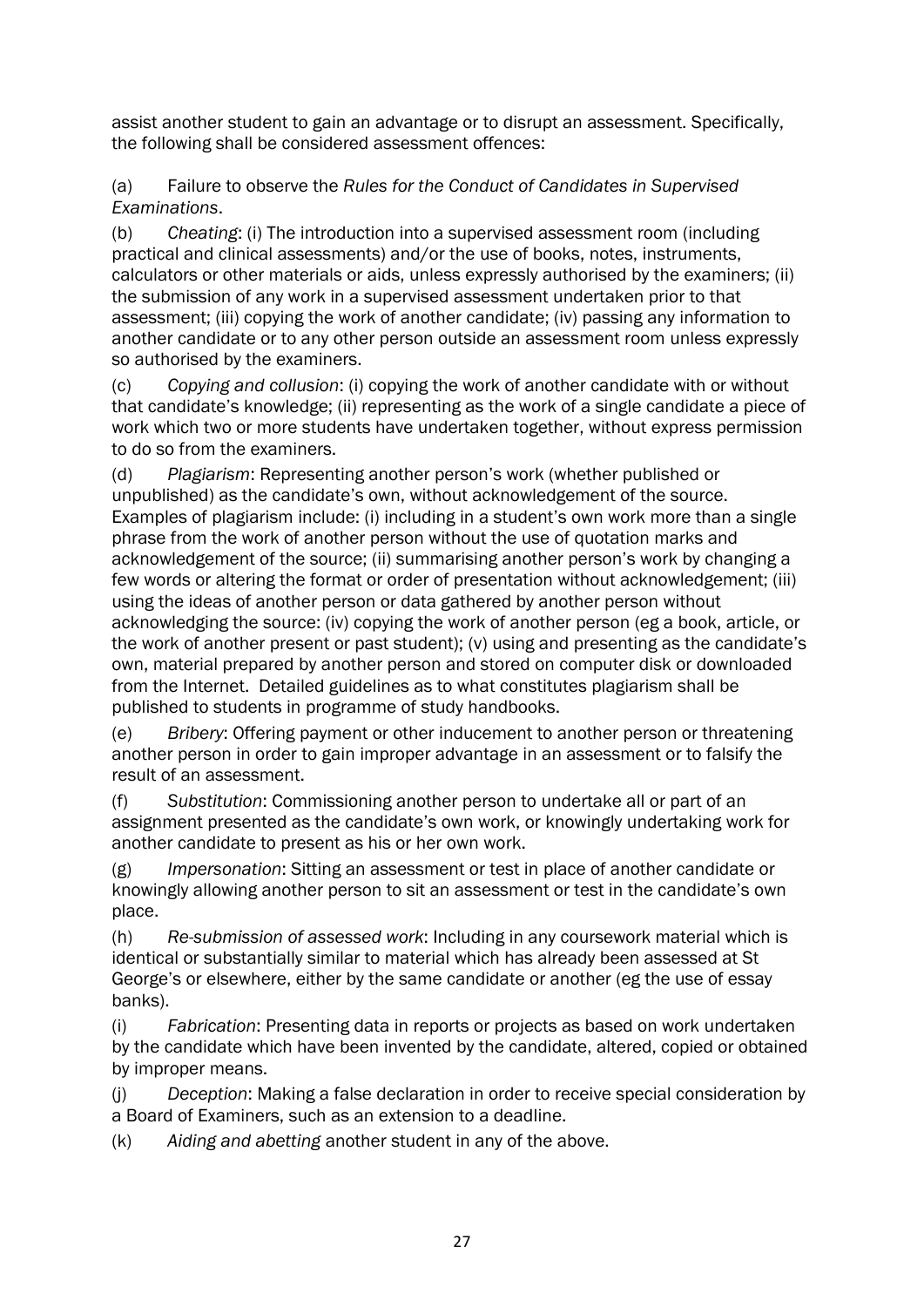(l) *Any other dishonest practice* in assessment not included above intended to secure improper advantage or to assist another student to secure an improper advantage or to subvert the fair and proper conduct of an assessment.

12.2 An alleged assessment offence shall be handled in accordance with the *Procedure for considering allegations of Assessment Irregularity*, which shall be made by Senate.

## 13. Result notifications and assessment marks

13.1 A candidate's result for each assessment shall be reported to him or her as soon as possible after the meeting of the Board of Examiners has confirmed the results and in accordance with the Feedback Policy (SGUL Policy on feedback to students on their performance in assessment). Where a certificate, diploma or degree is recommended for award, such notification shall be provisional until the award is made by the Principal or Principal's nominee (see regulation 17). Provisional results for interim term, semester or module assessments may be reported to a candidate for his or her information and guidance where the Regulations and/or Scheme of Assessment for the programme of study provide for this.

13.2 In addition to the overall result for an assessment, the marks or grades for each discrete element of an assessment as defined in the Scheme of Assessment will be notified to the candidate in the format in which this was reported to the Board of Examiners and used for the final determination of the result.

13.3 Assessment marks, grades or results of an individual candidate shall not be disclosed to anyone other than the candidate, the examiners or other staff of St George's who have good reason to see them, except that (a) pass/fail notifications for candidates at an assessment may be listed by candidate number only on a noticeboard; (b) numerical marks or other grades for candidates at an assessment may be listed by candidate number only on a noticeboard; (c) lists of candidates awarded a degree, diploma or certificate and showing degree classifications or distinctions may be listed on a noticeboard and included in material used at graduation or presentation ceremonies.

## 14. Academic Appeals

14.1 Requests for a review of provisional assessment results or decisions of a Board of Examiners may be made only by students who allege that their assessment marks, grades, result or classification have been affected for one of the following reasons:

(a) that the result as published was affected by an administrative error;

(b) that the assessments and/or meeting of the Board of Examiners were not conducted in accordance with the Scheme, Regulations and approved procedures of St George's;

(c) that the student's performance had been adversely affected by illness or other relevant factors which either the student had, for good reason, been unable to make known to the Board of Examiners at the appropriate time in accordance with General Regulation 11.11(v), or which the Board of Examiners had failed properly to take into account.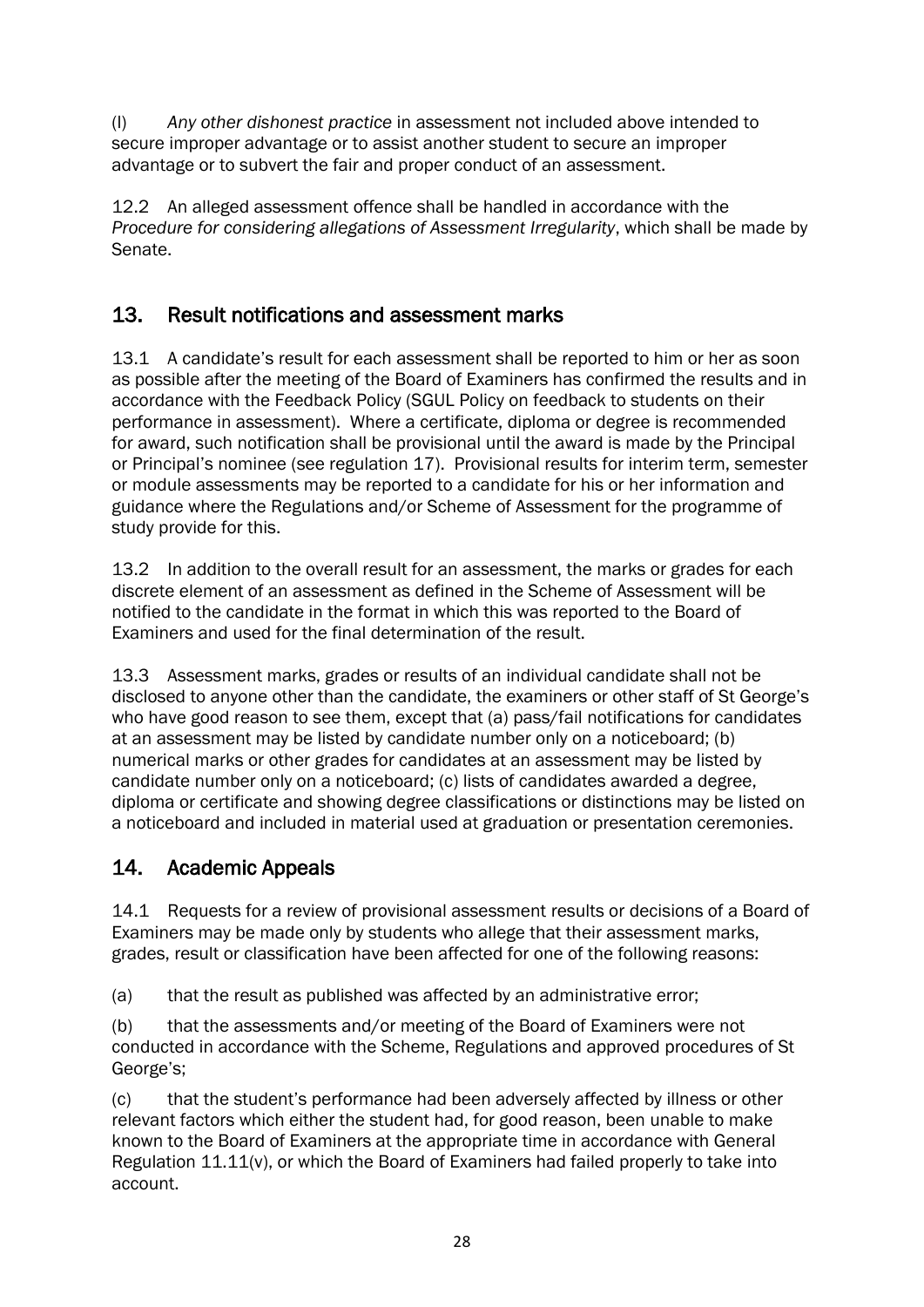There is no provision for appeal against the academic judgement of a Board of Examiners or its members where this has been properly exercised in accordance with its constitution and established procedures.

 Academic judgement is the judgement made by a member of staff about a student's performance in any assessment task (including coursework, essays, assignments, written examinations, reports, OSCEs, vivas and clinical attachments). The judgement derives its authority from the disciplinary, clinical and pedagogic expertise of the staff member exercising that judgement. Academic judgement also encompasses the collective decision of boards of examiners in relation to student progression and achievement.

14.2 General Regulation 11.11 stipulates the limited circumstances under which performance affected by illness or other factors may be condoned by a Board of Examiners, and those provisions shall apply to consideration of any request for a review under paragraph 14.1(c). Therefore, any academic appeal from a candidate under paragraph 14.1(c) which could not, in any case, have altered the Board of Examiners' determination of that candidate's result or classification, shall be noted on the student's record but a review of the Board of Examiners' decision will not be undertaken. Information in such an academic appeal shall be made available to any Panel required to be convened to give consideration for a final discretionary attempt by the student at an assessment, where this is allowed in the relevant Programme regulations.

14.3 In order to establish good reason for a review under paragraph 14.1(c) the student shall be required to explain why information was not made available to the Board of Examiners in accordance with General Regulations paragraph 11.11(v).

14.4 Senate shall approve a procedure for dealing with academic appeals from candidates under the above paragraphs.

## 15. Conditions of admission to a degree, diploma or certificate

15.1 To be admitted to a degree, diploma or certificate (other than Aegrotat degrees and diplomas) a candidate must:

(a) have completed to the satisfaction of St George's the course of study prescribed in the regulations for that programme of study; and

(b) have been examined in all parts of the assessment prescribed for that degree, diploma or certificate and shown a competent knowledge in the assessment as a whole.

15.2 A student who has been awarded a degree, diploma or certificate of the University or St George's may not subsequently present him or herself for re-assessment for that award in the same subject or branch of study.

15.3 A student who is in debt to St George's or the University shall not be entitled to receive routine notification of assessment results, nor to progress from one year to the next, or be included on a Pass List for the award of a degree, diploma or certificate, until arrangements for settlement of the debt have been made to the satisfaction of St George's. The above provisions shall also apply where a student is enrolled as an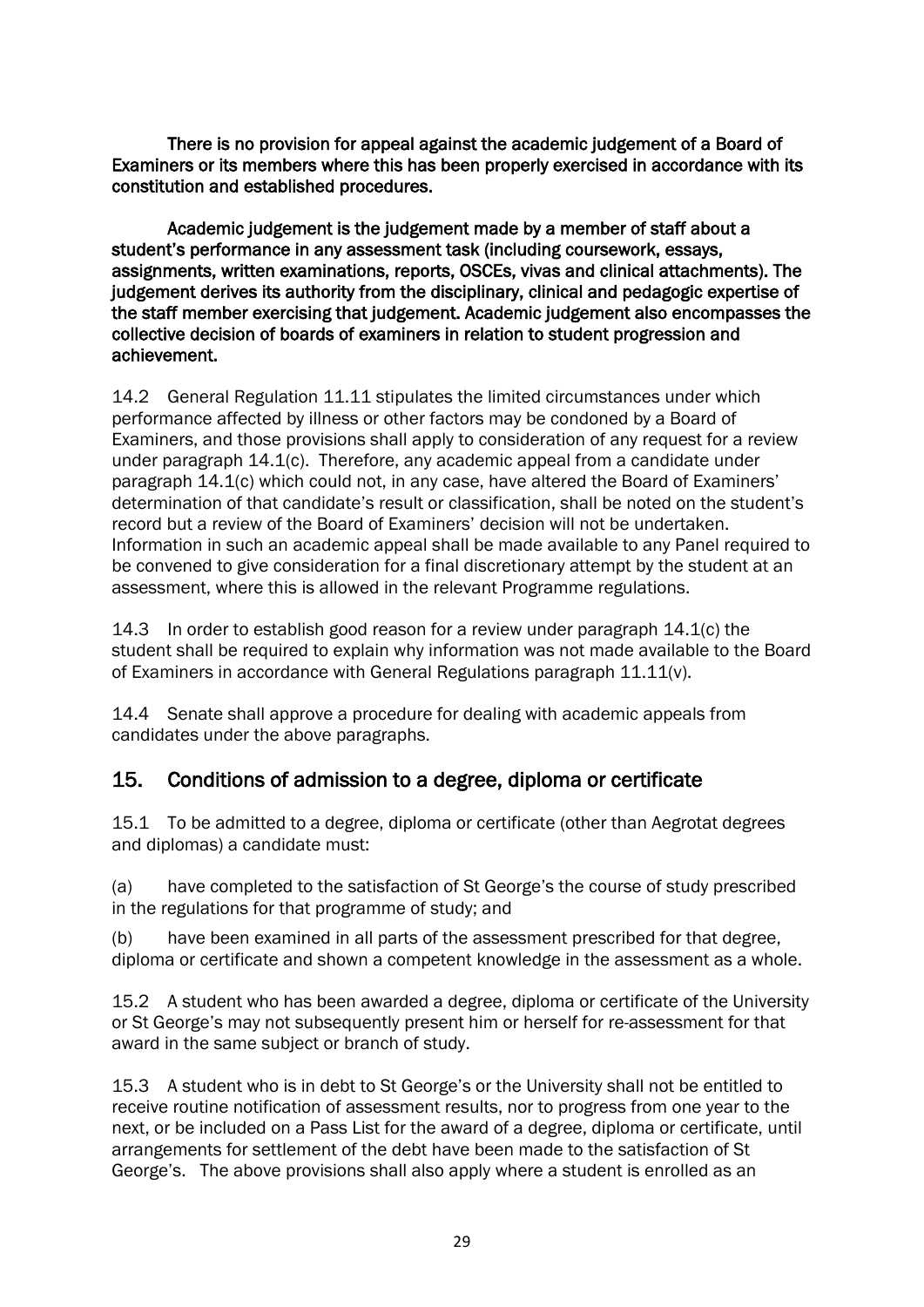Associate Student or the equivalent at another Higher Education Institution by reason of their main registration at St George's and is in debt to that other institution.

## 16. Aegrotat provisions

16.1 Provision for the award of an Aegrotat degree or diploma may be made in the regulations for programmes of study for first degrees and diplomas, except for those degrees and diplomas which lead automatically to registration with a professional body or which have been validated by a professional body (unless agreement of that professional body has been obtained for an aegrotat provision). No provision for the award of Aegrotat degrees may be made for postgraduate certificates, diplomas or degrees. Applications for the award of an Aegrotat degree or diploma shall be made in accordance with the following paragraphs:

16.2 Where a candidate has completed his or her full period of study for the award and (a) is absent through illness or other cause judged sufficient by the Board of Examiners from some or all of the assessments for that award, or (b) though present at the assessments considers that his or her performance has been adversely affected by any of the above reasons, that candidate may submit an application under these provisions. The application must be submitted to the Academic Registrar as soon as possible, and within six weeks of the last date of the course assessments to which it refers, and must be accompanied by a medical certificate or other statement of the grounds on which it is made.

16.3 If a candidate has satisfied the requirements of the degree or diploma as stipulated in paragraph 15 and the regulations for the relevant programme of study, the Board of Examiners shall recommend the award of the degree or diploma with a Pass or Honours classification as appropriate, and shall not consider the candidate for the award of an Aegrotat degree or diploma. The Board of Examiners shall not recommend the award of a class of degree or diploma higher than the overall level which the candidate has achieved in the work actually presented.

16.4 A candidate for whom an application has been submitted to the Board of Examiners under paragraph 16.2 will be considered for the award of an Aegrotat degree or diploma only if the examiners have been unable, under paragraph 16.3, to recommend the award of a degree or diploma with a Pass or Honours classification. In such a case, the Board of Examiners, having considered the work which the candidate has submitted at the assessment or in such part of the assessment as he or she has attended (if any), and records of the candidate's performance during the course and assessment as provided by the candidate's teachers, will determine whether evidence has been shown to their satisfaction that had he or she completed the assessment in normal circumstances, the candidate would clearly have reached a standard (and completed the necessary requirements of the assessment) which would have qualified him or her for the award of the degree or diploma. Where the Board of Examiners is so satisfied, the candidate will be informed that he or she is eligible to apply for the award of an Aegrotat degree or diploma, and that he or she may either:

(a) apply for the award of the Aegrotat degree or diploma, in which case the degree or diploma will be conferred; or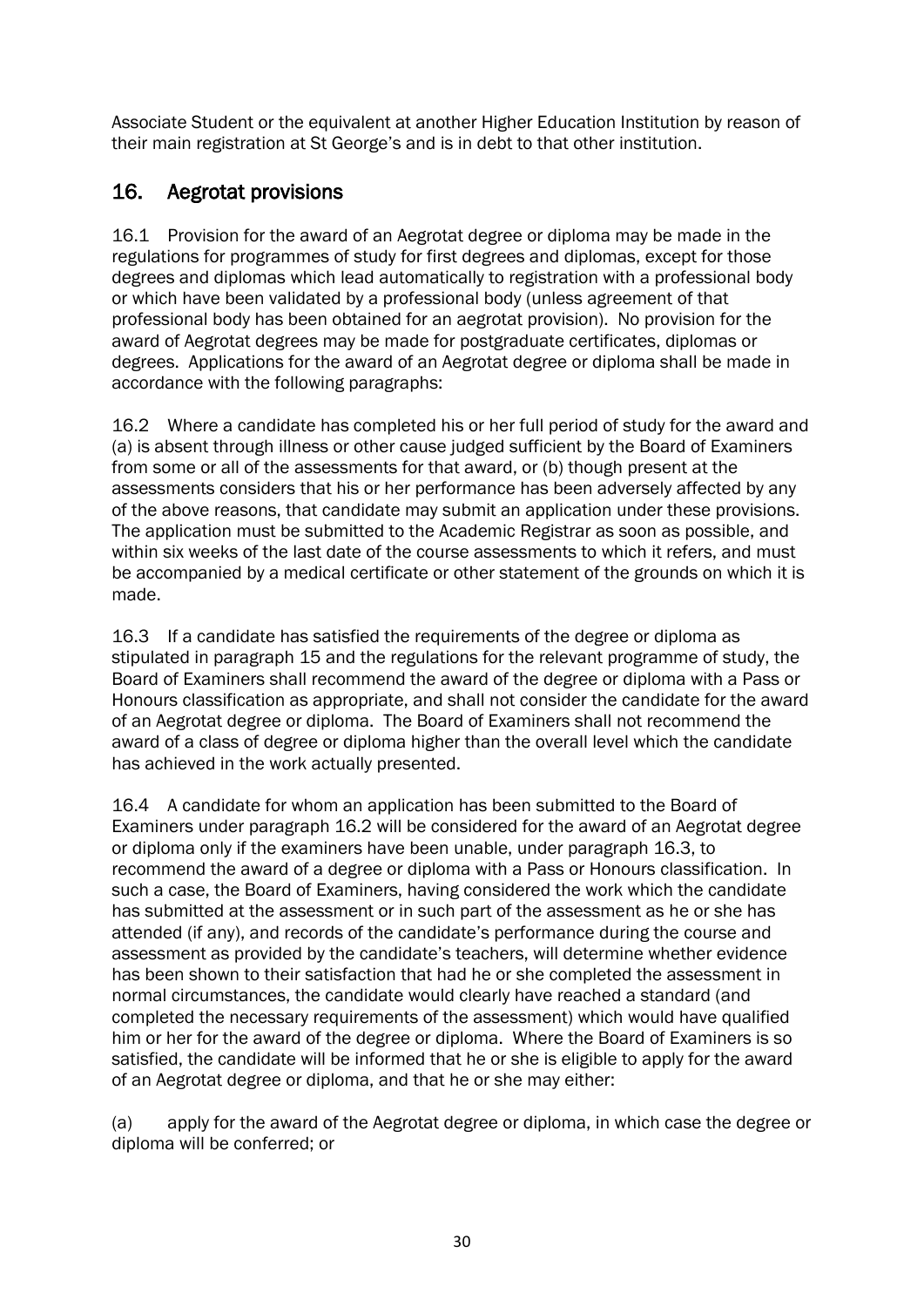(b) not apply, but re-enter the relevant assessments under the regulations for that programme of study at the next normal date with a view to completing the requirements for the degree or diploma. A candidate who elects not to apply, but re-enter the assessments shall cease to be eligible for an Aegrotat degree or diploma in respect of the assessments on which his or her original application was based.

16.5 A candidate who, under paragraph 16.4, has applied for the award of an Aegrotat degree or diploma will not be eligible thereafter to re-enter for the assessment for a classified degree or diploma.

16.6 Aegrotat degrees and diplomas will be awarded without classification, distinction or class. Holders of Aegrotat degrees and diplomas may not subsequently be considered for honours or a mark of distinction for that degree or diploma, but may apply for permission to proceed to a higher degree in accordance with the appropriate regulations.

## 17. Award of degrees, diplomas and certificates

17.1 The degrees, diplomas and certificates listed in paragraphs 2.2 and 2.3 shall be awarded by the authority of the Principal or the Principal's nominee to students who have completed the approved course of study and satisfied the examiners in the assessments prescribed in the relevant regulations for that programme of study.

17.2 Recommendations for the award of degrees, diplomas or certificates shall be made in writing by the relevant Board of Examiners. A provisional pass list of the recommendations of Boards of Examiners may be posted for the information of assessment candidates. The award of degrees, diplomas or certificates shall be made by the signature of the Principal or Principal's nominee on an Award List.

17.3 Students awarded a degree, diploma or certificate shall receive a certificate attesting to this.

17.4 An annual statistical return of University of London awards shall be made to the University.

17.5 A *Procedure for the award of degrees, diplomas and certificates* shall be approved by the Principal to give effect to paragraph 17.

## 18. Revocation of degrees, diplomas and certificates

## 18.1 Revocation of University awards in cases of irregularity

If, after a degree, diploma or certificate of the University of London has been awarded, there is an allegation of irregularity in the events or circumstances leading to that award (excepting the circumstances detailed in paragraph 18.3), this shall be dealt with under the University's *Procedure for the Consideration of Allegations of Irregularity (Annex 2 to University of London Regulation 1 (Section B))*. Under Annex 2 to University of London Regulation 1 (Section B), the Vice-Chancellor may, after this procedure has been followed, revoke any degree, diploma or certificate granted by St George's on behalf of the University and all privileges connected therewith.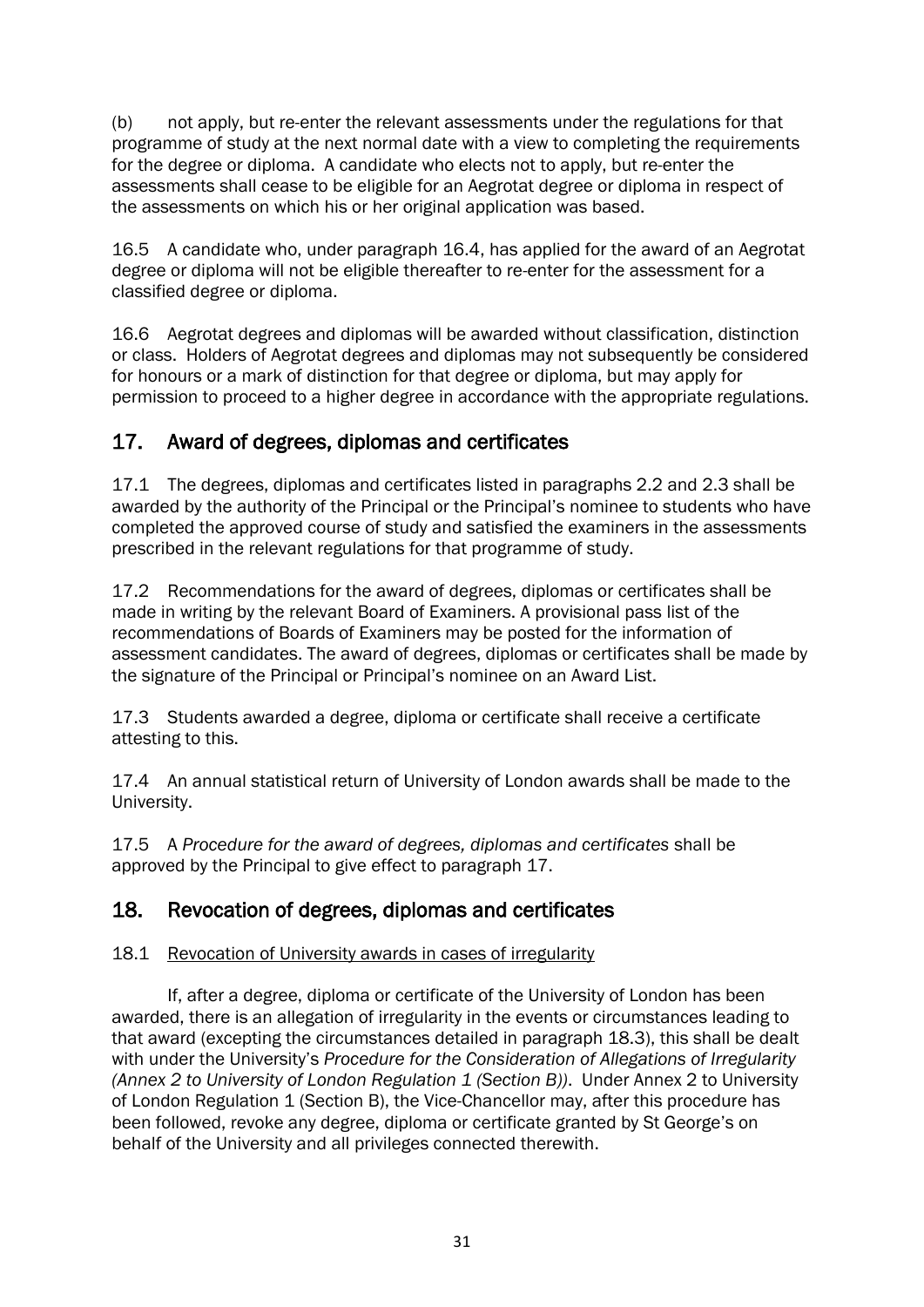## 18.2 Revocation of St George's awards in cases of irregularity

If, after a diploma or certificate of St George's has been awarded, there is an allegation of irregularity in the events or circumstances leading to that award (excepting the circumstances detailed in paragraph 18.3), this shall be dealt with under the procedure for the consideration of allegations of misconduct (see paragraph 20). The Principal or Principal's nominee may, after this procedure has been followed, and on the recommendation of Council, revoke any diploma or certificate granted by St George's and all privileges connected therewith.

18.3 Revocation of University and St George's awards in cases of administrative error or change of classification (see Annex 2 to University of London Regulation 1 (Section B))

The Principal or Principal's nominee, on the recommendation of Senate, may revoke any degree, diploma or certificate of the University or any diploma or certificate of St George's awarded by St George's and all privileges connected therewith, if it shall be discovered at any time and proved to the satisfaction of St George's that:

(a) there was administrative error in the award made under the relevant procedures; or

(b) subsequent to the award, a Board of Examiners, having taken into account information which was unavailable at the time its decision was made, determines that a candidate's classification should be altered.

## 19. Quality assurance arrangements

19.1 Senate shall ensure that appropriate arrangements are put in place to ensure that the standards of the programmes of study and assessments conform to University Regulations, these regulations, and specific regulations for those programmes of study.

19.2 All new programmes of study shall be validated by Senate or its Validation Committee. The process of validation shall ensure that programmes are: needed; adequately specified; realistic in terms of demand for resources, including demands on staff time and expertise; appropriately targeted in terms of student eligibility; coordinated with other activities and courses within St George's; have an appropriate blend of teaching and learning methods; have an appropriate set of outcomes or learning objectives; make appropriate provision for assessment; make appropriate provision for quality assurance. Senate or its Validation Committee may take advice from external referees as well as relevant members of St George's before approving programmes of study.

Senate shall make provision for:

(a) All programmes of study to provide handbooks or other appropriate material which define them and provide aims and objectives against which they can be evaluated;

(b) Regular monitoring of programmes of study and constituent courses/modules by the relevant committee;

- (c) Periodic major review of programmes of study;
- (d) Student involvement in the evaluation and development of programmes of study;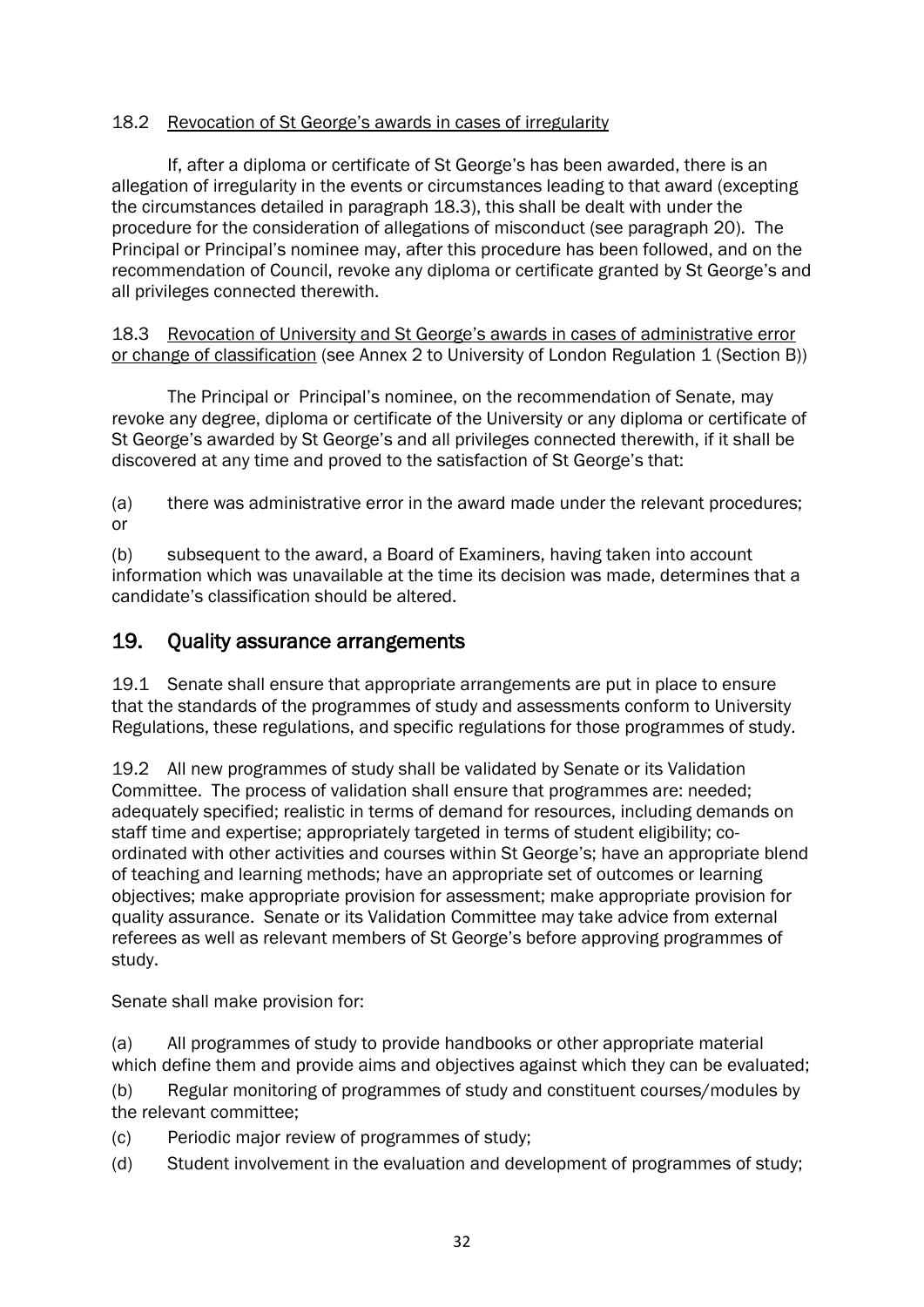(e) *Ad hoc* monitoring for programmes of study being developed or where specific problems have been identified;

(f) An institution-wide comments and complaints procedure;

(g) A system of staff development and appraisal;

(h) A system for the gathering of information about good practice within St George's and elsewhere and dissemination of that information;

(i) Any Committees or other groups to be responsible for the above, and to issue guidance about quality assurance arrangements in the form of a *Quality Manual*.

## 20. Misconduct and disciplinary procedures

20.1 All members of staff are responsible for the maintenance of order amongst students while under their charge and are required to report any serious disorder or misdemeanour to the Principal.

20.2 Misconduct is defined as improper interference in the broadest sense, with the proper functioning or activities of St George's, associated hospitals, or any other place to which a student is attached, or with those who work or study in them, or participating in any action which damages St George's.

20.3 Misconduct will include the following:

(a) disruption of, or improper interference with, the academic, administrative, sporting, social or other activities of St George's, whether on St George's premises or elsewhere;

(b) obstruction of, or improper interference with, the functions, duties or activities of any student, member of staff or other employee of St George's or of any hospital or other place to which a student is attached or any authorised visitor or patient;

(c) violent, indecent, disorderly, threatening or offensive behaviour or language;

(d) fraud, deceit, deception or dishonesty in relation to St George's or its staff or in connection with holding any office in St George's or in relation to being a student of St George's;

(e) action likely to cause injury or impair safety on St George's or hospital premises;

(f) breach of St George's published policies on bullying, harassment or of any other St George's equality and diversity policy;

(g) breach of the provisions of St George's Code of Practice on Freedom of Speech, Code on Computer Misuse or of any other Code or St George's rule or regulation;

(h) academic misconduct in relation to work undertaken as a student, whether submitted for assessment or not, including assessment offences as defined in paragraph 12;

(i) misuse or unauthorised use of audio-recordings of lectures, including making them public or available outside of SGUL;

(j) damage to, or defacement of, St George's or hospital or other property or the property of other members of St George's or hospital or other community caused intentionally, negligently, or recklessly, and misappropriation of such property;

(k) misuse or unauthorised use of St George's or hospital or other premises or items of property;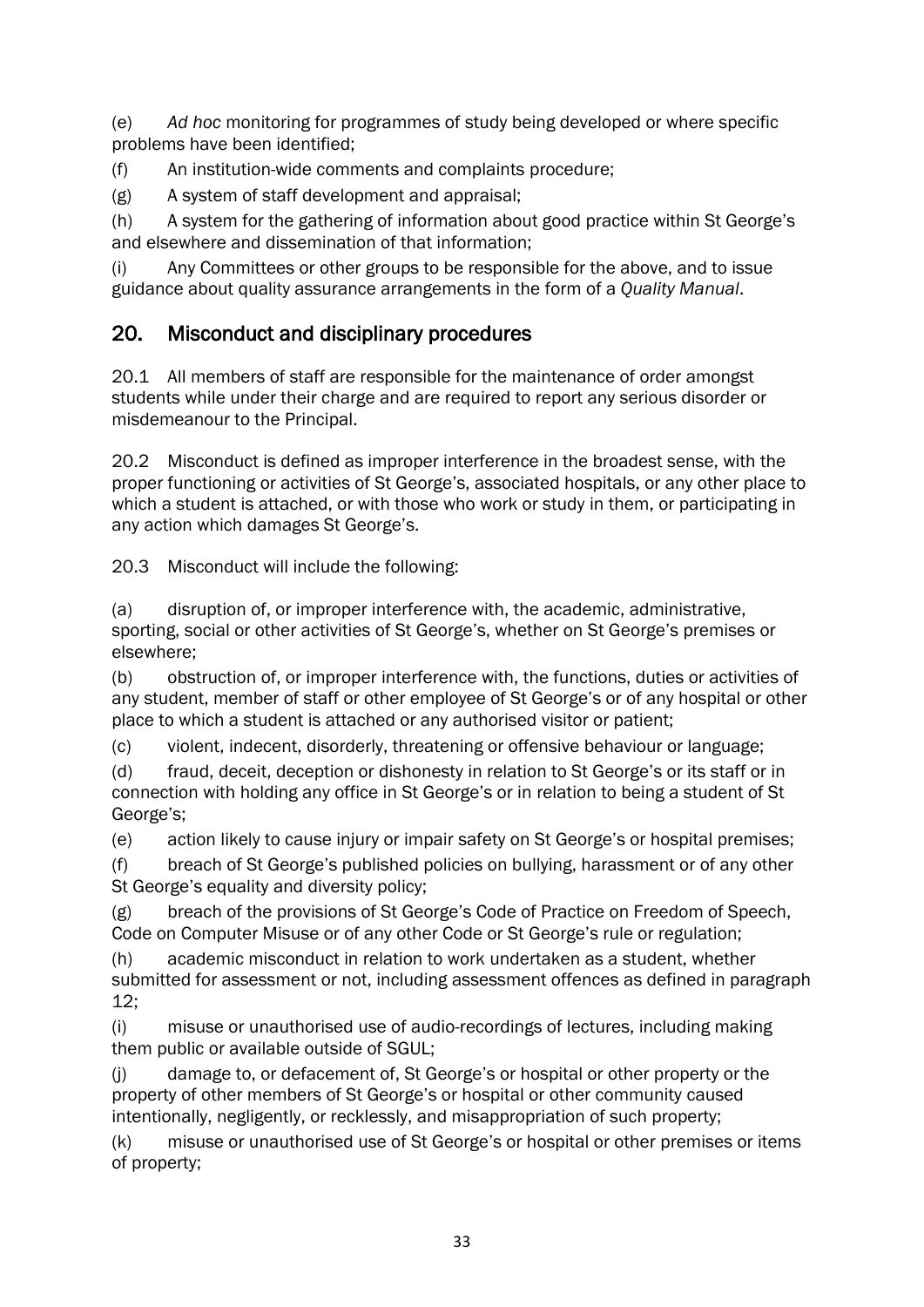(l) conduct which constitutes a criminal offence;

(m) behaviour which brings or is likely to bring St George's into disrepute;

(n) failure to disclose name and other relevant details to an officer or employee of St George's or an associated hospital or other place to which a student is attached in circumstances when it is reasonable to require that such information be given;

(o) failure to comply with a previously imposed penalty under these Regulations;

(p) in the case of students registered for the MB, BS and intercalated BSc degrees, any act or omission which, in the opinion of Council, having considered relevant policies and statements of the General Medical Council, would be improper in a member of the medical profession;

(q) in the case of students registered for degrees or diplomas leading to registration with professional bodies in nursing, midwifery or other professions supplementary to medicine, any act or omission which, in the opinion of Council, would be improper in a member of these professions;

(r) in the case of research students, proven research misconduct, as defined in the University's definition of and policy on Research Conduct;

(s) any other act or omission which shall, in the opinion of Council, amount to misconduct.

20.4 In the case of misconduct a formal *Student Disciplinary Procedure* has been approved by Council in accordance with the St George's Scheme.

## 21. Student Charter and complaints

21.1 A Student Charter shall be approved by Senate, setting out the rights and responsibilities of students. It shall be made available to all students on their initial registration by the Registry.

21.2 There is a *Student Concerns and Complaints Procedure* approved by Council for dealing with concerns which a student may have about the provision of his or her programme of study or the facilities of St George's, or about the actions of a member of staff or other student of St George's, except for those matters more specifically covered by other procedures.

21.3 There is a *Student Appeals Procedure* approved by Council to hear an appeal against a decision of a hearing committee or panel, where the procedures for that committee or panel provide for such appeal. Appeals made under General Regulation 5.7 shall also be handled under the *Student Appeals Procedure*.

## 22. Insurance

22.1 St George's shall provide insurance cover from its public funds for its buildings and contents. It shall also maintain a public liability policy to provide against any third party claims, and provide for other specialised areas of minor insurance.

22.2 St George's does not normally provide insurance to students other than that stipulated under paragraph 22.1, and students are required to arrange their own cover for their possessions while in attendance at St George's.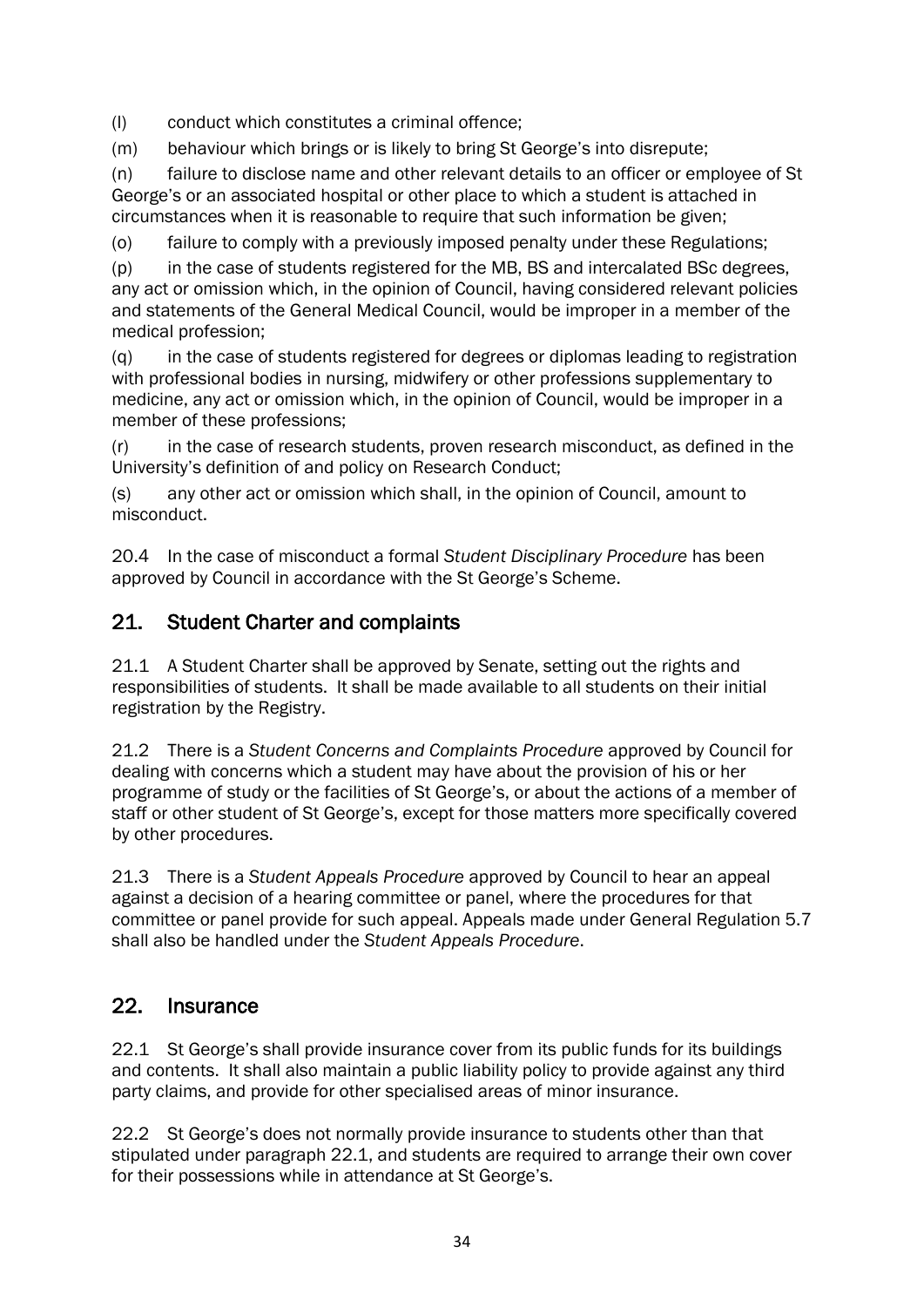22.3 St George's does not insure students against liability arising from their clinical work while engaged in studies. Insurance in this respect in the UK is provided under the policy of the consultant or other senior practitioner under whose supervision such work is carried out. Students undertaking studies abroad are responsible for ascertaining whether such cover is provided by the hospital or other institution where they will be studying, and if it is not, for arranging their own liability insurance. It is a requirement of St George's that students undertaking elective study abroad have cover for their personal healthcare, as this is not adequately covered by reciprocal arrangements with the NHS.

## 23. Patent Rights and intellectual property

23.1 Students may be involved in research which may give rise to intellectual property which may be included in patents or commercial exploitation. It is a condition of registration that students shall assign any intellectual property they may create to St George's, unless the student is supported by company-sponsored or Research Council studentships and has to assign their intellectual property to that company or Research Council. The policy of St George's is that students shall receive a share of any financial benefits which St George's receives from commercial exploitation of the intellectual property they have created in the course of their studies.

23.2 St George's Intellectual Property Rights Policy, approved by Strategy, Planning and Resource Committee, shall apply to students as detailed in that policy.

23.3 If, in the course of their study, a student makes an invention or otherwise develops intellectual property which they believe may be capable of exploitation, they should inform their Head of Institute or relevant Dean and the Research Office immediately. A student is not authorised to sign or enter into agreements or other commitments or accept obligations on behalf of St George's with third parties. Any unauthorised action may be treated as a serious disciplinary matter.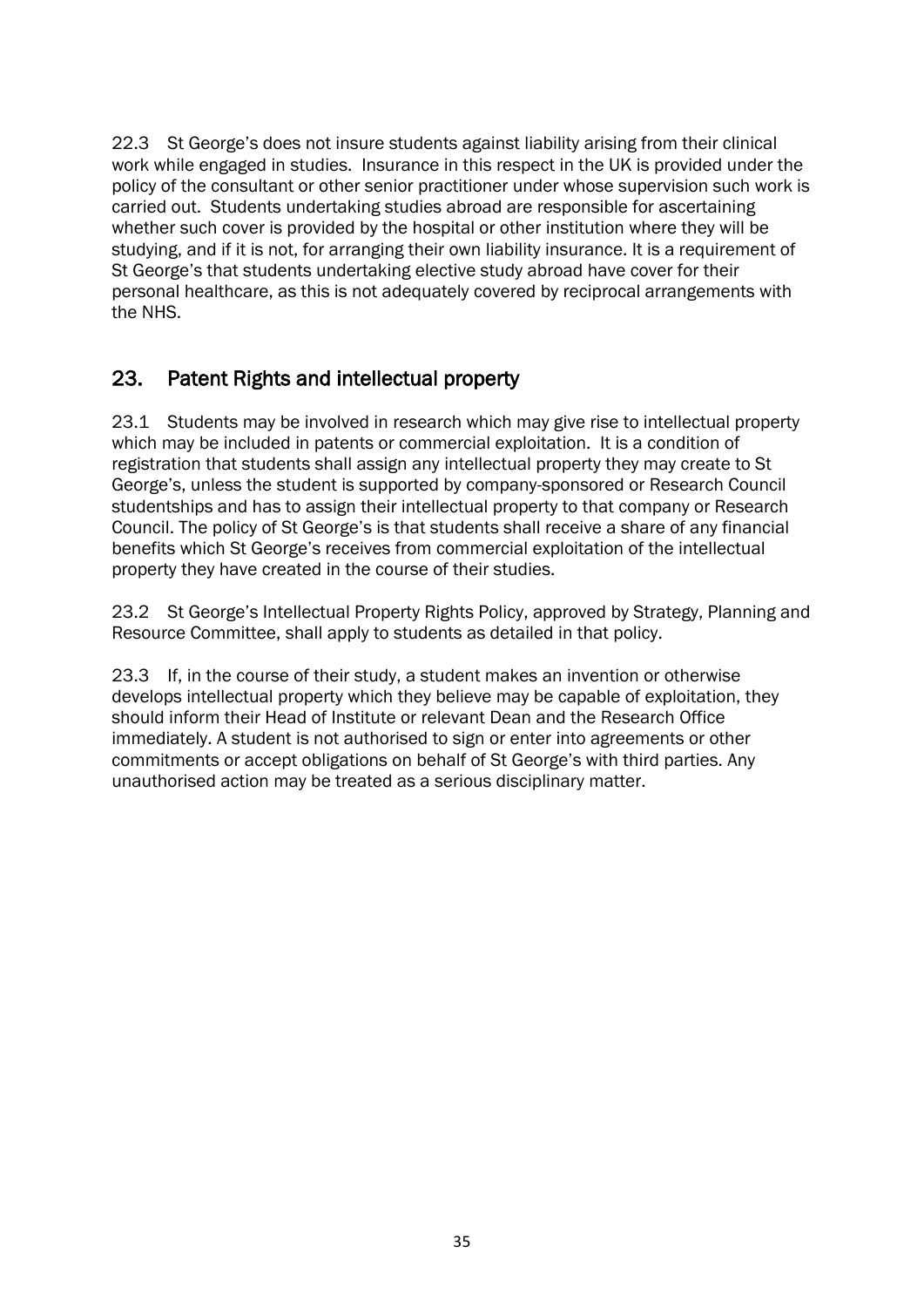## Appendix: List of procedures and other documents

The following procedures and other documents referred to in these Regulations are available from the Academic Registrar. The body or individual responsible for approving each document is also shown. ('Responsible Committee' means the Senate committee responsible for a programme of study):

| Document                                                                        | Para               | Issued/Approved by        |
|---------------------------------------------------------------------------------|--------------------|---------------------------|
| Regulations for MPhil, PhD, and MD(Res)                                         | 2.4                | University of London/SGUL |
|                                                                                 | 2.5                | Senate                    |
| Regulations for individual programmes of study                                  |                    | Senate                    |
| Course Document and Programme Specification                                     | 2.5(15)            | Responsible Committee     |
| General entrance requirements                                                   | 3.1                | Senate                    |
| <b>Admissions Policy</b>                                                        | 3.3                | Senate                    |
| <b>Equality Objectives</b>                                                      | 3.3                | <b>SPARC</b>              |
| Single Equality Scheme                                                          | 3.3                | <b>SPARC</b>              |
| Disclosure and Barring Service Policy                                           | 3.4                | <b>SPARC</b>              |
| <b>Student Entry Agreement</b>                                                  | 3.5                | Responsible Committee     |
| Procedure for consideration for a final discretionary attempt at an assessment  | 4.10               | Senate                    |
| <b>Attendance Policy</b>                                                        | 4.11               | Senate                    |
| Procedure for consideration for an extension to a maximum period of study       | 4.14               | Senate                    |
| (registration period)                                                           |                    |                           |
| Procedure for Consideration of Fitness to Study or Practise                     | 4.15               | Senate                    |
| <b>Student Data Protection Statement</b>                                        | 4.16               | Academic Registrar        |
| Schedule of Fees                                                                | 5.1                | <b>Finance Committee</b>  |
| <b>Tuition Fee Policy</b>                                                       | 5.2                | <b>Finance Committee</b>  |
| <b>Accommodation Fee Policy</b>                                                 | 5.9                | <b>Finance Committee</b>  |
| Schedule of term and semester dates                                             | 6                  | Academic Registrar        |
| Scheme(s) of Assessment for individual programmes of study                      | $\overline{7}$     | Responsible Committee     |
| <b>Constitution of Boards of Examiners</b>                                      | 8                  | Responsible Committee     |
| <b>Duties of External Examiners</b>                                             | 9.1                | Senate                    |
| Rules for the Conduct of Candidates in Supervised Examinations                  | 11.1               | Academic Registrar        |
| <b>Calculator Policy</b>                                                        | 11.2               | Academic Registrar        |
| Procedure for Additional Assessment Arrangements for students with disabilities | 11.10(i)           | Senate                    |
| or specific learning difficulties                                               |                    |                           |
| Religious Observance and Assessments Policy                                     | 11.10(i)           | Senate                    |
| Procedure for considering allegations of Assessment Irregularity                | 12.2               | Senate                    |
| Feedback Policy (SGUL Policy on feedback to students on their performance in    | 13.1               | QAEC                      |
| assessment)                                                                     |                    |                           |
| Academic Appeal Procedure                                                       | 14.4               | Senate                    |
| Procedure for the award of degrees, diplomas and certificates                   | 17.5               | Principal                 |
| Procedure for the Consideration of Allegations of Irregularity under Annex 2 to | 18.1               | University of London      |
| University of London Regulation 1 (Section B)                                   |                    |                           |
| Handbooks/appropriate materials for individual programmes of study              | 19.2(a)            | Responsible Committee     |
| <b>Quality Manual</b>                                                           | 19.2 (i)           | QAEC                      |
| Bullying, Harassment and other Equality policies                                | 20.3(f)<br>20.3(g) | <b>SPARC</b>              |
| Code of Practice on Freedom of Speech                                           |                    | <b>SPARC</b>              |
| Code on Computer Misuse                                                         |                    | <b>SPARC</b>              |
| Rules for the use of the Library                                                |                    | <b>SPARC</b>              |
| <b>Student Disciplinary Procedure</b>                                           |                    | Council                   |
| <b>Student Charter</b>                                                          |                    | Senate                    |
| <b>Student Concerns and Complaints Procedure</b>                                |                    | Senate                    |
| <b>Student Appeals Procedure</b>                                                |                    | Council                   |
| <b>Intellectual Property Rights Policy</b>                                      | 23.2               | <b>SPARC</b>              |

Sophie Bowen

University Secretary and Director of Academic Administration and Quality

9 September 2015 R:\Regulations\General Regulations\Genregs15.doc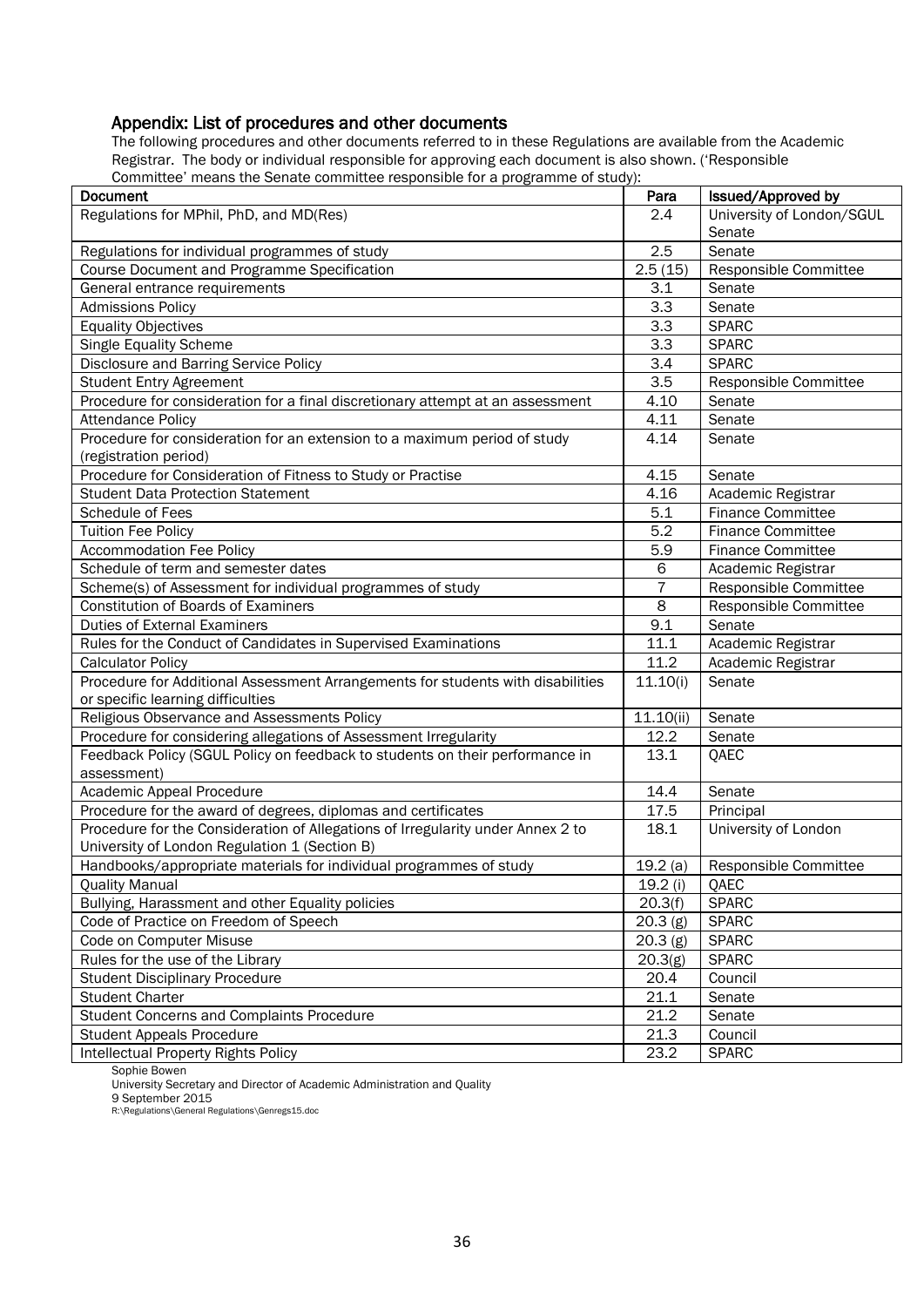#### **APPENDIX D – SCHEME OF ASSESSMENT**

#### **St George's, University of London**

#### **Scheme of Assessment and Grade Criteria - MSc Sports Cardiology For students entering the programme in 2016**

#### **Overall**

- 1.1 The Scheme of Assessment is presented to meet the requirements of section 7 of the General Regulations for Students and Programmes of Study which stipulates that each programme shall have a Scheme of Assessment for each major stage (e.g. year) or module, as defined in its Regulations. This Scheme of Assessment pertains to the:
	- MSc in Sports Cardiology
	- PgCert in Sports Cardiology
	- PgDip in Sports Cardiology

#### **Module Assessments**

- 1.2 For each module there will be an assessment scheme setting out how many assessments are required for the module and the weighting of each assessment.
- 1.3 Topics for assessments will be devised by module leaders, in consultation with the head of assessment and the teaching team, which reflect the content and learning outcomes contained in the module descriptor.
- 1.4 Deadlines for submission will be given in the relevant module handbook.
- 1.5 Word limits will be set in accordance with the type of assessment elements and module credit rating.
- 1.6 The schemes of assessment for the modules available within the Sports Cardiology programme are summarised in the following table. The detailed assessment scheme will be set out in the module handbook and will adhere to the validated module descriptors.

| <b>Module Title</b>                                                 | <b>Credits</b><br>&<br>Level | <b>Formative</b><br><b>Assessment</b>                                                   | <b>Summative</b><br><b>Assessment</b>                        | Weighting % | Achieving a<br>pass: |
|---------------------------------------------------------------------|------------------------------|-----------------------------------------------------------------------------------------|--------------------------------------------------------------|-------------|----------------------|
| <b>Principles of</b><br>cardiovascular<br>evaluation of<br>athletes | 15<br>credits<br>at L7       | Presentation &<br>Feedback on<br>summative<br>assessment<br>Quizzes/questio<br>ns (SBA) | 2000-3000<br>word case<br>analysis &<br>literature<br>review | 100%        | 50% pass mark        |

#### **Table 1: Overview of module assessments**

**MSc SPORTS CARDIOLOGY (CORE MODULES)**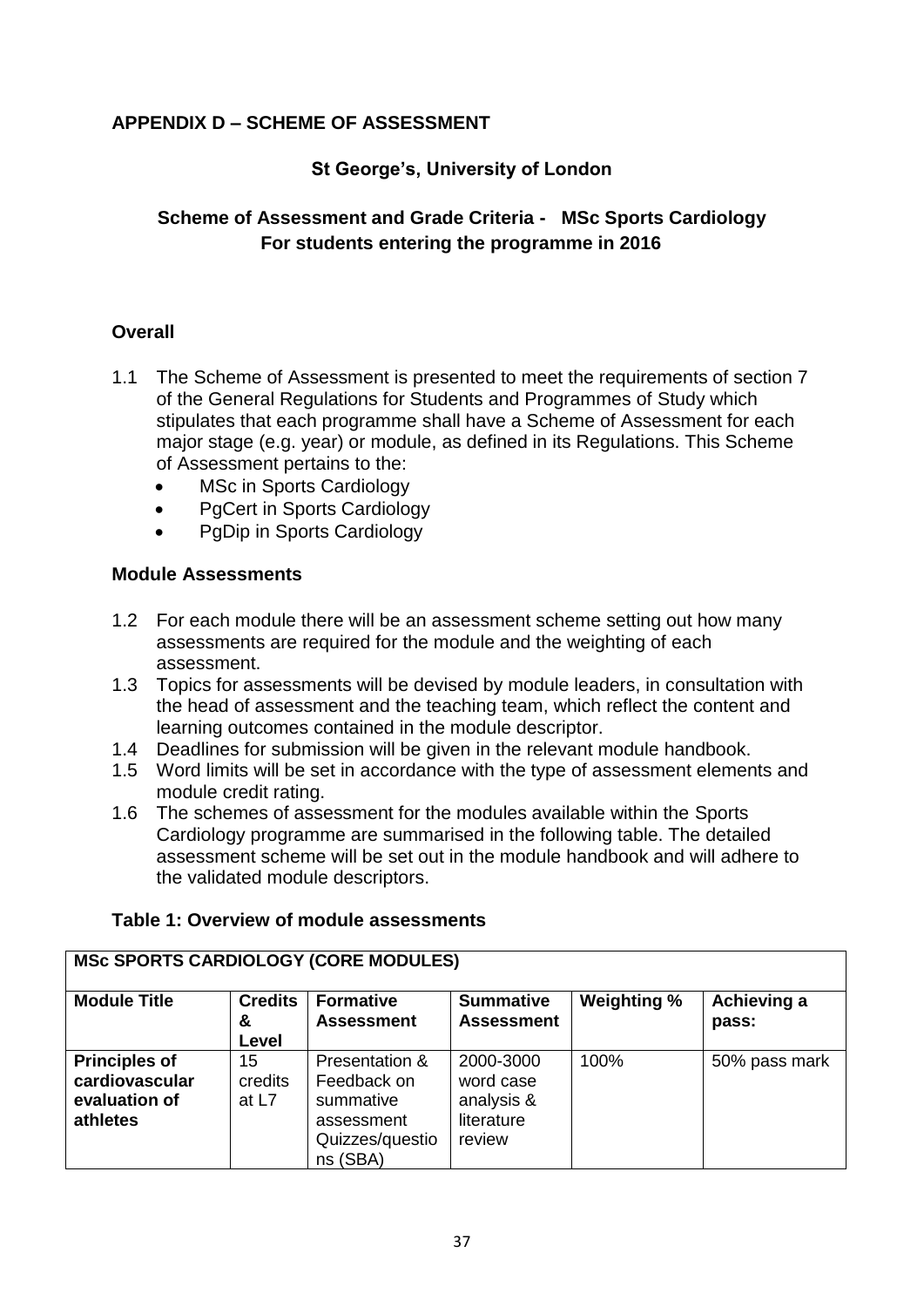| <b>Practice of</b>                                                                        | 15                     | Presentation &                                                                                                          | Logbook                                                                               | Pass/Fail | Pass          |
|-------------------------------------------------------------------------------------------|------------------------|-------------------------------------------------------------------------------------------------------------------------|---------------------------------------------------------------------------------------|-----------|---------------|
| cardiovascular<br>evaluation of<br>athletes                                               | credits<br>at L7       | Feedback on<br>summative<br>assessment<br>Quizzes/questio<br>ns (SBA)<br>Clinical<br>assessments<br>(CbD, mini-<br>CEX) | 1000-2000<br>word case<br>analysis                                                    | 100%      | 50% pass mark |
| <b>Principles of</b><br>cardiovascular<br>screening                                       | 15<br>credits<br>at L7 | Presentation &<br>Feedback on<br>summative<br>assessment<br>Quizzes/questio<br>ns (SBA)                                 | 2000-3000<br>word<br>screening<br>programme<br>design                                 | 100%      | 50% pass mark |
| <b>Practice of</b>                                                                        | 15                     | Presentation &                                                                                                          | Logbook                                                                               | Pass/Fail | Pass          |
| cardiovascular<br>screening                                                               | credits<br>at L7       | Feedback on<br>summative<br>assessment<br>Quizzes/questio<br>ns (SBA)<br>Clinical<br>assessments<br>(CbD, mini-<br>CEX) | 1000-2000<br>word<br>reflective<br>essay                                              | 100%      | 50% pass mark |
| <b>Cardiovascular</b><br>anatomy and<br>physiology                                        | 15<br>credits<br>at L7 | Presentation &<br>Feedback on<br>summative<br>assessment<br>Quizzes/questio<br>ns (SBA)                                 | 2000-3000<br>word<br>literature<br>review                                             | 100%      | 50% pass mark |
| <b>Cardiac</b><br>rehabilitation of<br>athletes and<br>patients with<br>cardiac disorders | 15<br>credits<br>at L7 | Feedback on<br>draft of literature<br>review<br>Online<br>quizzes/questio<br>ns                                         | 2000-3000<br>word cardiac<br>rehabilitation<br>programme<br>critique or<br>design     | 100%      | 50% pass mark |
| <b>Research</b><br>methods                                                                | 15<br>credits<br>at L7 | Feedback on<br>summative<br>assessment                                                                                  | Research<br>protocol                                                                  | 100%      | 50% pass mark |
| Research project                                                                          | 60<br>credits<br>at L7 | Feedback on<br>drafts of report                                                                                         | 10000-15000<br>word report<br>in the style of<br>a scientific<br>paper                | 100%      | 50% pass mark |
| <b>Emergency</b><br>response<br>planning                                                  | 15<br>credits<br>at L7 | Feedback on<br>draft of literature<br>review<br>Online<br>quizzes/questio<br>ns                                         | 2000-3000<br>word<br>reflective<br>essay and<br>critique or<br>design of<br>emergency | 100%      | 50% pass mark |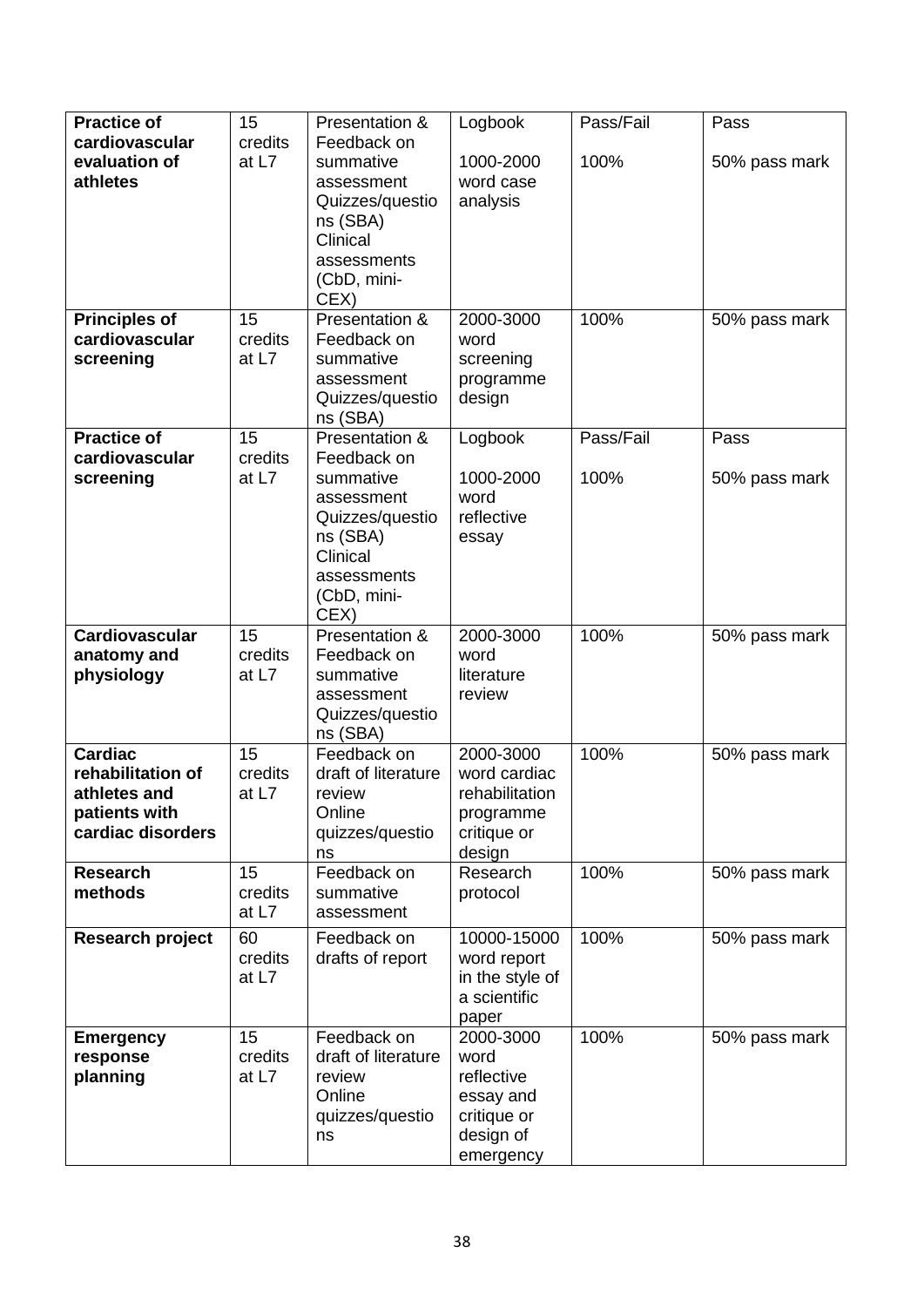|                                                                                                           |                          | Immediate Care<br>in Sport<br>qualification                                                                  | response<br>plan                                                                                         |            |                                                                                  |
|-----------------------------------------------------------------------------------------------------------|--------------------------|--------------------------------------------------------------------------------------------------------------|----------------------------------------------------------------------------------------------------------|------------|----------------------------------------------------------------------------------|
| <b>Advanced</b><br>management and<br>genomics of<br>inherited cardiac<br>conditions                       | 15<br>credits<br>at L7   | Online<br>quizzes/questio<br>ns<br>Feedback on<br>draft case study                                           | 2000-3000<br>word clinical<br>case study<br>and review                                                   | 100%       | 50% pass mark                                                                    |
| <b>Ethical, Legal and</b><br><b>Social</b><br><b>Perspectives on</b><br><b>Genomic</b><br><b>Medicine</b> | 15<br>credits<br>at $L7$ | Short written<br>piece to give<br>experience of<br>constructing an<br>ethical<br>argument (with<br>feedback) | 2500 word<br>case analysis                                                                               | 100%       | 50% pass mark                                                                    |
| <b>Counselling skills</b><br>for genomics                                                                 | 15<br>credits<br>at L7   | Feedback on<br>role play and<br>from group<br>discussions                                                    | Participation<br>in a<br>communicati<br>on skills role<br>play<br>Development<br>of resource<br>material | 50%<br>50% | 50% pass mark<br>in each<br>assessment,<br>both<br>assessments<br>must be passed |

#### **Coursework assignments**

1.7 Coursework assignments will be marked out of 100 with the significance given below:

| 70-100   | А            | <b>Excellent</b> |
|----------|--------------|------------------|
| 65-69    | B+           | Very good        |
| 60-64    | в            | Good             |
| 55-59    | C+           | Satisfactory     |
| 54-50    | $\mathsf{C}$ | Pass             |
| 40-49    | D            | Fail             |
| $0 - 39$ | Е            | Serious fail     |

Zero marks will be awarded where plagiarism or other academic dishonesty is demonstrated, and for non-submission or non-attendance.

Students who submit work after the authorised extension deadline will be given a zero for that attempt.

1.8 The percentage marks for individual module assessments will be weighted according to the formula given in the module handbooks to give a single percentage mark for the module. Candidates who receive a mark of at least 50% overall for the module will pass the module.

#### **Assessment Criteria and marking schemes**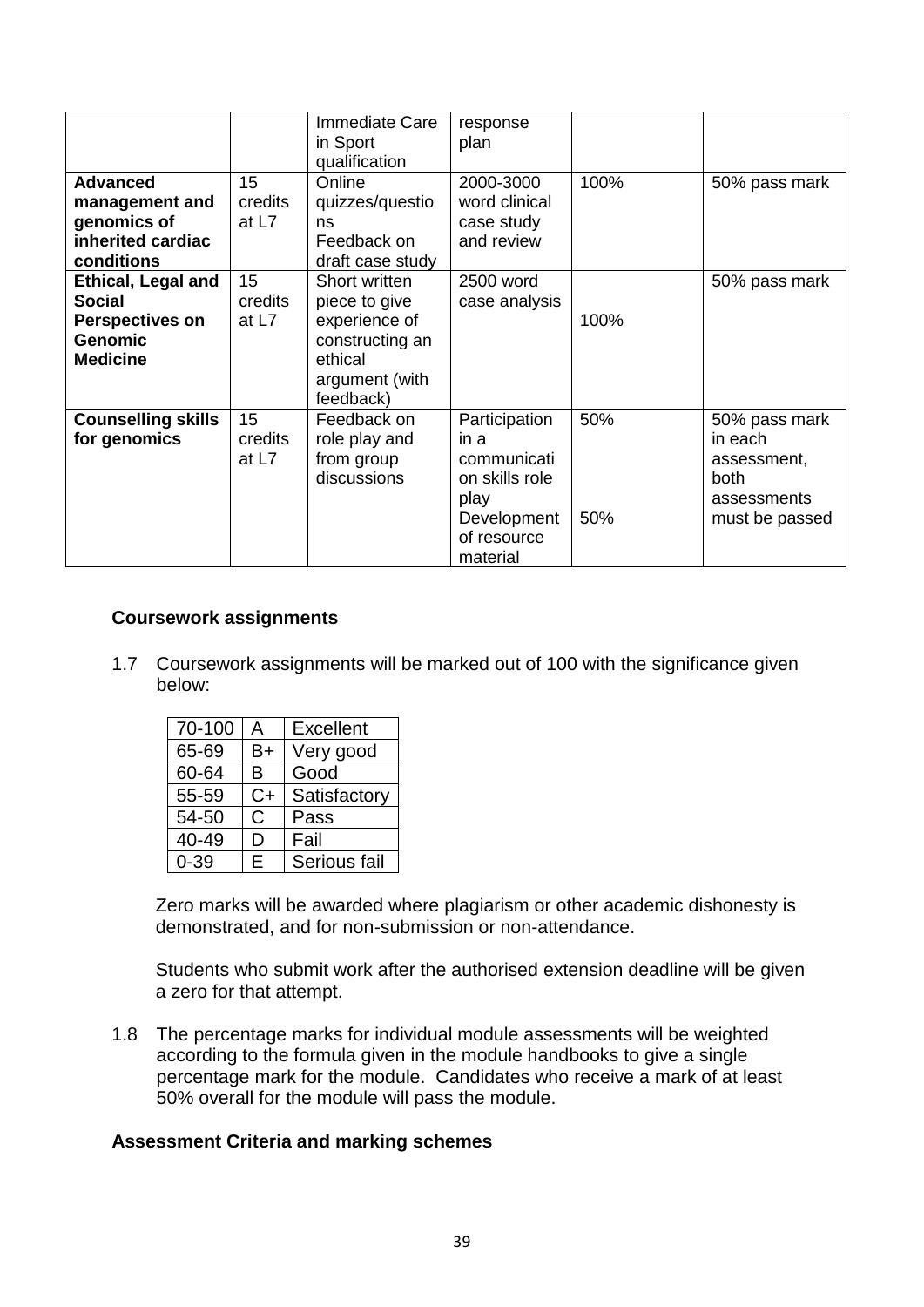- 1.9 Detailed Assessment Criteria explaining how different levels of achievement by students will be rewarded through the allocation of marks will by developed by the course team and made available to internal and external examiners.
- 1.10 Marking schemes explaining how marks are allocated to each piece of assessed work (for a question, a group of questions or a section in an examination paper or presentation) will be developed by the course team and made available to internal and external examiners.

#### **Internal moderation**

- 1.11 The head of assessment, in collaboration with individual module leaders, will oversee internal moderation for quality assurance purposes. Arrangements for internal moderation will comply with requirements of General Regulation 11.7 which stipulates that written assessments, whether conducted under supervised or unsupervised conditions, shall be marked in detail by one Internal Examiner or Assessor, with at least one other Internal Examiner or Assessor having an overview of the work submitted for assessment.
- 1.12 Assignments who receive a very low mark (<55%), a very high mark (>80%) or a borderline mark (60%, 70%) will be reviewed by a second marker or the internal moderator.
- 1.13 Following internal moderation, candidates who receive a mark of >50% for an assignment will pass the assignment.
- 1.14 Candidates who receive a mark of <49% will fail the assignment and will be given a deadline for resubmission, normally four weeks after receiving the fail mark. Extended resubmission times may be allowed for introductory modules, in order to allow more detailed feedback and remediation as appropriate. Marks for any module that involves a resubmission or resit will be capped overall at 50%. External examiners will be asked to review both attempts before marks are confirmed by the Board of Examiners.

#### **Re-entry to assessments**

- 1.15 A student will, as of right, be permitted one re-entry for all failed assessment components. Failure at reassessment may lead to a student's registration on the programme of study being terminated. The reassessment will normally be by the same method as at the first attempt. In all cases, students who have to resubmit work or retake an examination will have the module marks capped at a bare pass (50% for all modules). The Chair of the relevant Exam Board will make this adjustment.
- 1.16 For the second attempt assessment must normally be resubmitted within four weeks of receiving an initial fail mark.

#### **Progression**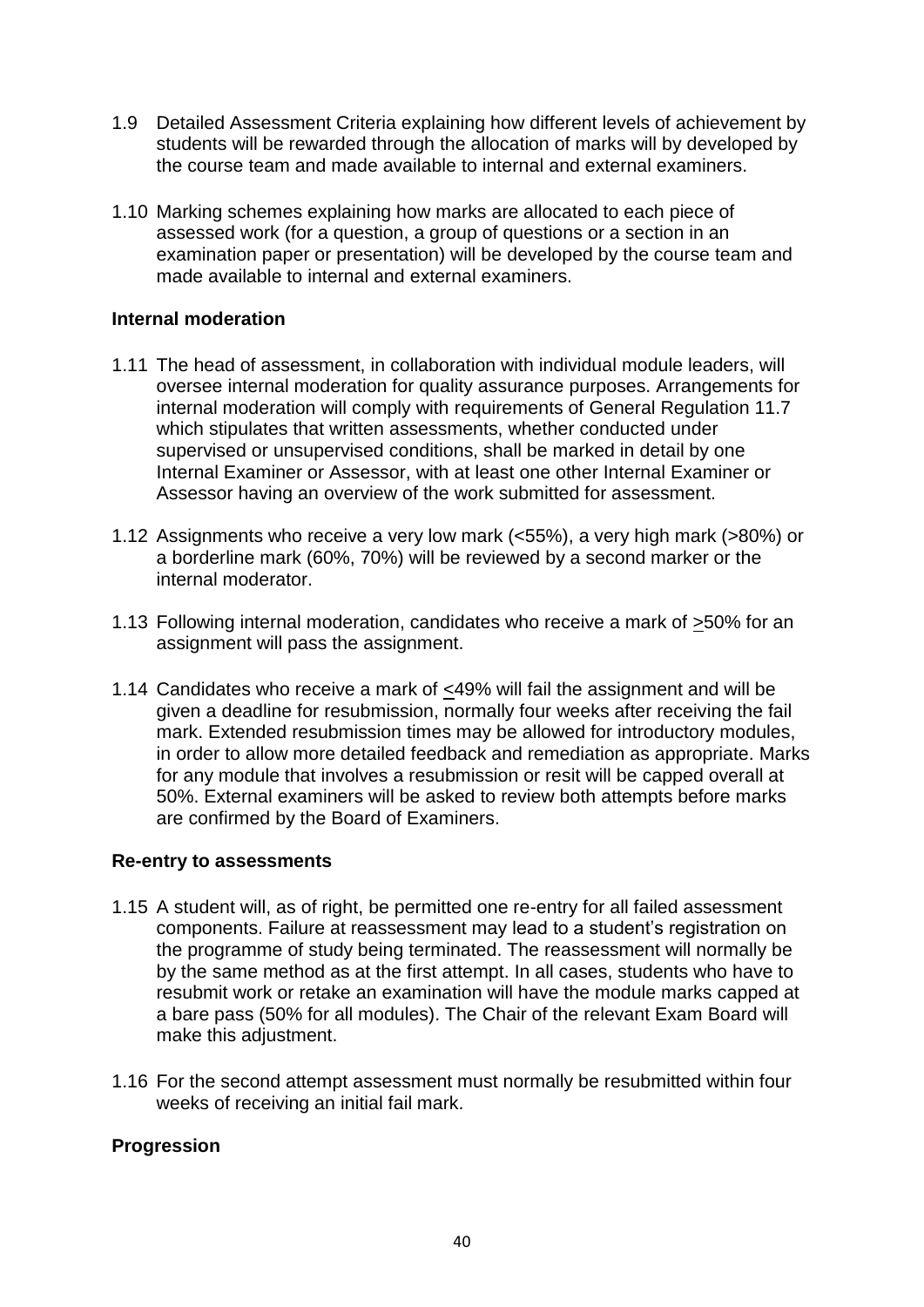1.17 There are no progression points with the MSc in Sports Cardiology. Notwithstanding the absence of progression points, the Board of Examiners will determine at the end of the year whether a part-time student's progress in the preceding year's assessments is sufficient to permit continuation of study to the subsequent year of the course. Where assignments are outstanding due to agreed extensions, continuation of study within the subsequent year would be contingent on passing the assignment at the agreed revised deadline.

#### **Research Project**

- 1.18 Candidates will submit a research dissertation in the form of a scientific report. They will be allocated an individual supervisor to enable them to progress the work. The topic of study should be approved by the Research Project module leads.
- 1.19 The dissertation will be limited to a maximum of 15,000 words. Deadlines for submission will be given in the module handbook. Candidates who miss this submission date will normally be required to wait until the next examination cycle before receiving a mark for the project.
- 1.20 Research Projects will be marked by two markers. Markers will mark the work independently. If the marks allocated are within a band of 9, marks will then be averaged to give the final mark. If the marks are further apart than this, or if one mark is a pass and the other a fail, markers will be required to discuss their marks to see if they can agree on a mark. Where an agreed mark cannot be reached, the head of assessment will be asked to moderate. The head of assessment may seek an additional opinion from another member of staff with suitable expertise, or from a member of the Exam Board.
- 1.21 The examiners shall award a mark out of 100 with the significance as follows:

| 70-100 | A  | <b>Excellent</b> |
|--------|----|------------------|
| 65-69  | B+ | Very good        |
| 60-64  | в  | Good             |
| 55-59  | C+ | Satisfactory     |
| 50-54  | C  | Pass             |
| 40-49  | I) | Fail             |
| በ-39   | E  | Serious fail     |

Zero marks will be awarded where plagiarism or other academic dishonesty is demonstrated, and for non-submission.

1.22 Candidates who achieve a mark of  $\geq$ 50% will be deemed to have passed the Research Project.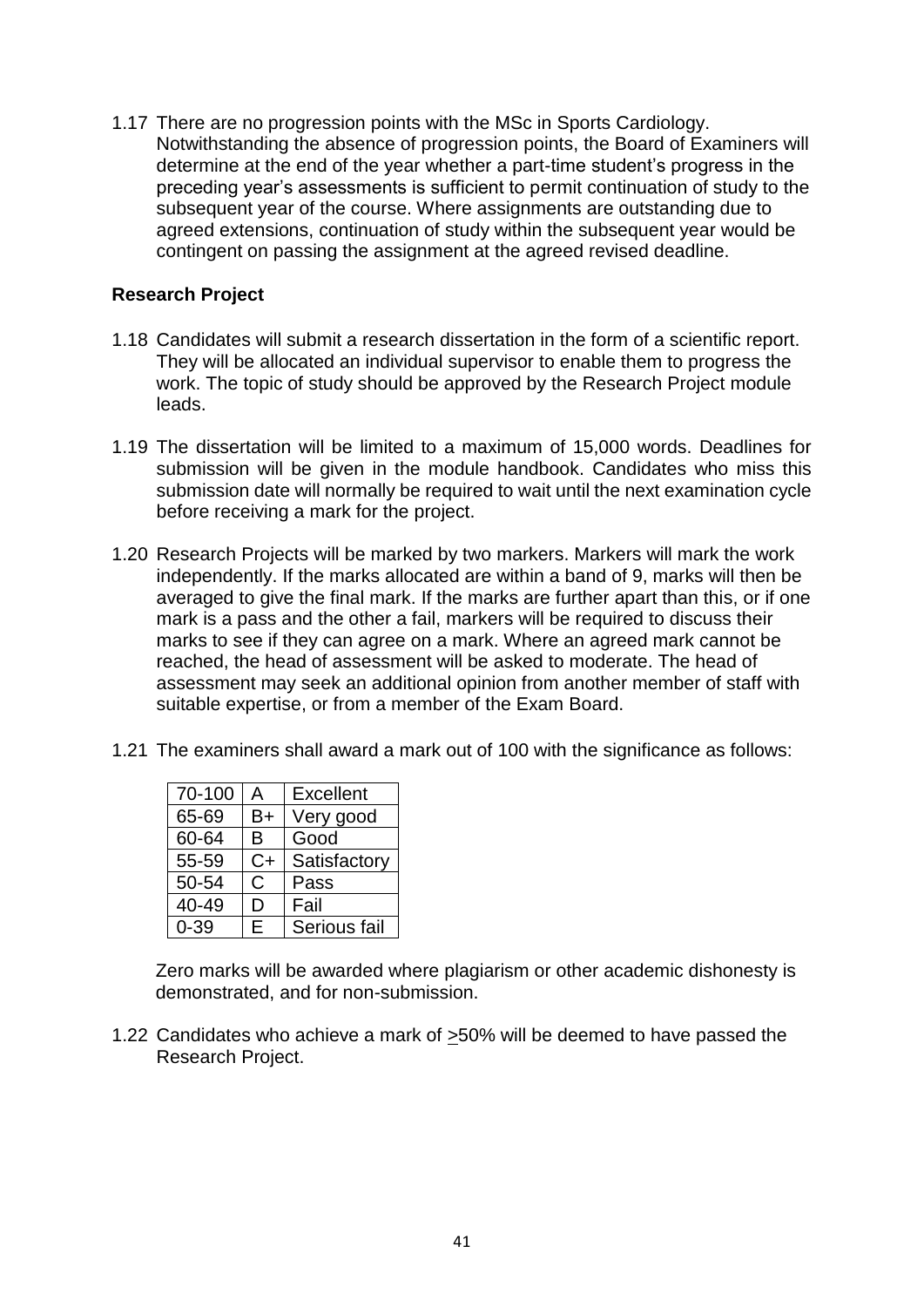- 8.8 The Board of Examiners may determine that any pass mark agreed should be subject to specific amendments to be made within a given time period (normally four weeks and not longer than twelve weeks) of receiving notification of this requirement.
- 8.9 Candidates who achieve a mark of <49% at first attempt will fail the Research Project. Such candidates will normally be required to re-submit the following year. The Board of Examiners shall determine whether the project may be rewritten to address any shortcomings or whether a new project is required for the re-submission. The Board of Examiners may also determine who should act as supervisor for the re-submission. Marks for re-submissions will be capped at 50%.

#### **External examiners**

1.23 At least one external examiner shall be appointed to the MSc in Sports Cardiology. The external examiner(s) shall be invited to participate in the setting of assessments and shall have the right to inspect any assessment material for the MSc. The detailed duties of external examiners are set out in the Quality Manual.

#### **Board of Examiners**

1.24 There shall be a Board of Examiners constituted in accordance with the General Regulations for Students and Programmes of Study.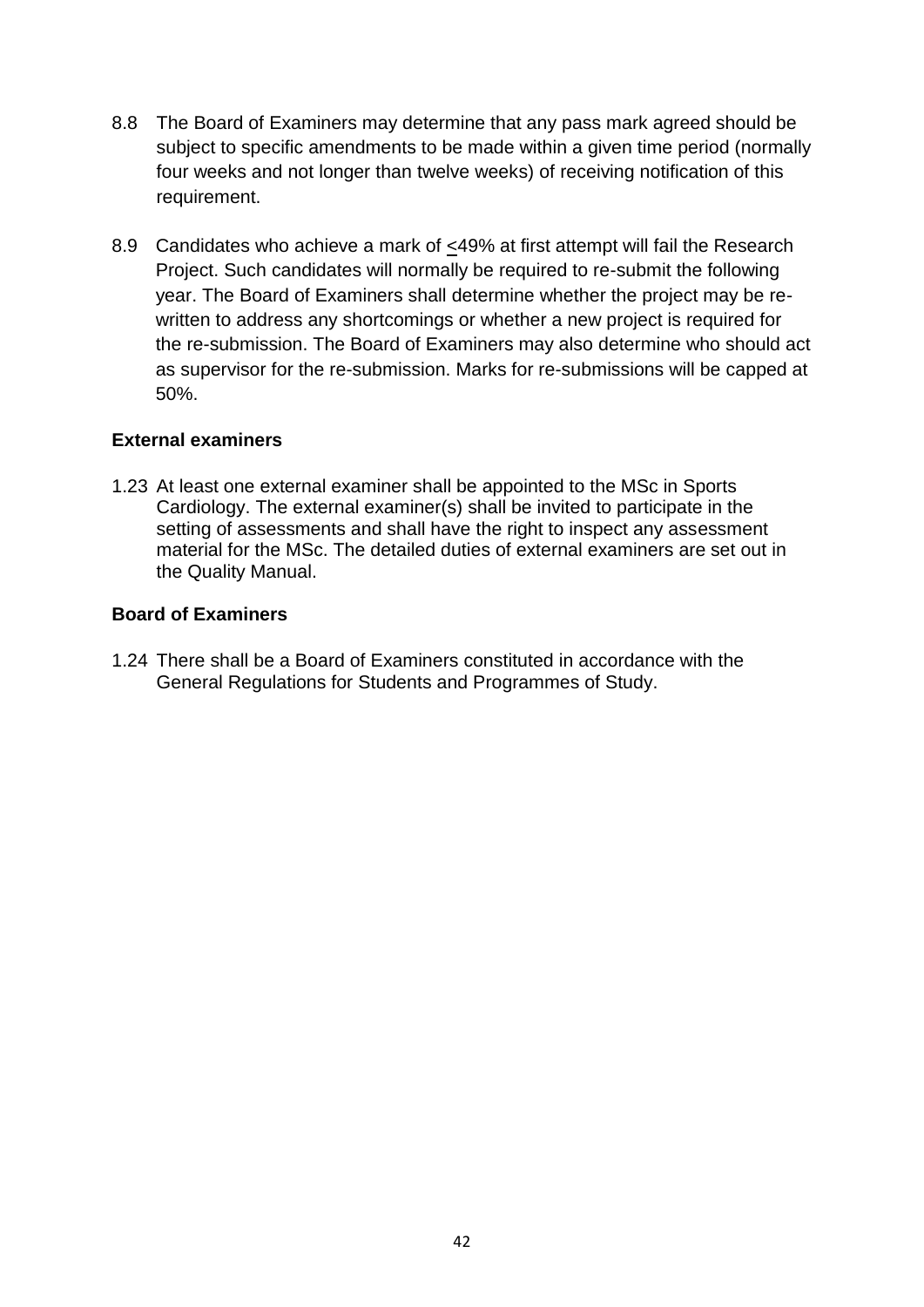#### **Determination of Final Degree Mark**

- 1.25 The final percentage marks obtained for the 120 credits from taught module assessments weighted for credit value, and the weighted Research Project mark worth 60 credits will be added together and divided by 12 to arrive at a final degree mark for the MSc. Marks will be calculated to one decimal place, 0.5 being rounded up.
- 1.26 Candidates who achieve a final degree mark of 49.5-59.4% and pass the required combination of core and elective modules and pass the Research Project will pass the degree.
- 1.27 Candidates who achieve a final degree mark of 59.5-69.4% and pass the required combination of core and elective modules and pass the Research Project will pass the degree with merit.
- 1.28 Candidates who achieve a final degree mark of ≥69.5% and pass the required combination of core and elective modules and pass the Research Project will pass the degree with distinction. Such candidates will normally be expected to pass each component at first attempt.
- 1.29 Candidates who successfully pass all core modules but achieve a final degree mark of ≤49.4% will fail the degree but may be awarded a Postgraduate Diploma in Sports Cardiology or Postgraduate Certificate in Sports Cardiology if they fulfil the conditions for these awards (see 12 and 13 below).
- 11.6 Candidates who fail a core module (taking into account second attempts) will fail the degree but may be awarded a Postgraduate Certificate in Sports Cardiology if they fulfil the conditions for this award (see 13 below).

#### **Determination of Final Diploma Mark**

- 1.30 The Final Diploma Mark will be calculated by adding together the final marks for the core and elective modules weighted according to credit value. The total will then be divided by 8. Marks will be calculated to one decimal place, 0.5 being rounded up.
- 1.31 Candidates who achieve a final diploma mark of 49.5-69.4% will pass the Postgraduate Diploma.
- 1.32 Candidates who achieve a final diploma mark of ≥69.5% will pass the Postgraduate Diploma with distinction.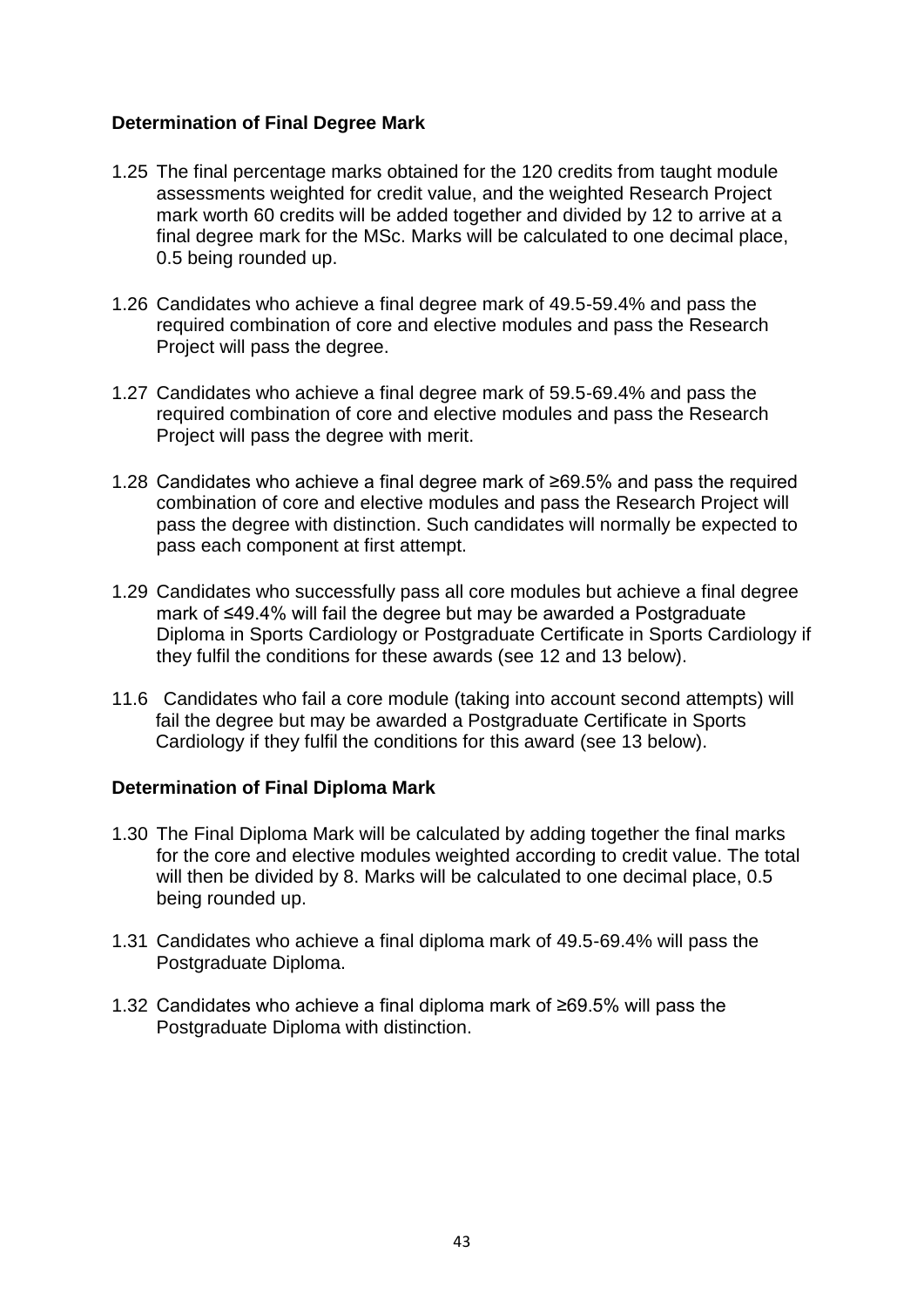- 1.33 Candidates who have successfully passed all the core modules but have achieved a final diploma mark of ≤49.4% will fail the Diploma but may be awarded a Postgraduate Certificate in Sports Cardiology if they fulfil the conditions for this award (see 13 below).
- 1.34 Candidates who fail a core module (taking into account second attempts) will fail the degree but may be awarded a Postgraduate Certificate in Sports Cardiology if they fulfil the conditions for this award (see 13 below).

#### **Determination of Final Certificate Mark**

- 1.35 The Postgraduate Certificate will be awarded without merit or distinction to candidates who successfully pass the required modules to the value of 60 credits. The Final Certificate Mark will be calculated by adding together the marks for 60 credits achieved, weighted for credit value and dividing by 4. Marks will be calculated to one decimal place, 0.5 being rounded up.
- 1.36 Candidates who achieve a final certificate mark of ≥49.5% will pass the Postgraduate Certificate.
- 1.37 Candidates who fail a module (taking into account second attempts) or achieve a final certificate mark of ≤49.4% will fail the Postgraduate Certificate and will be issued with a transcript detailed the credits that have been accumulated.

#### **Recognition of Accredited Prior Learning**

1.38 Due to the novel nature of the MSc in Sports Cardiology, which is the first postgraduate qualification in the field of Sports Cardiology, internationally, the team does not anticipate to receive RPL claims based on prior study at other UK universities. Experiential learning claims based on the knowledge and skills acquired in clinical practice may be possible in the future. Based on these considerations, the course team has decided to delay the introduction of an RPL process until the programme is well established.

#### **Awards**

1.39 Candidates for the award of MSc in Sports Cardiology must obtain a total of 180 credits at level 7 by achieving a pass in the following modules:

Core modules (105 credits):

- Principles of cardiovascular evaluation of athletes (15 credits)
- Practice of cardiovascular evaluation of athletes (15 credits)
- Principles of cardiovascular screening (15 credits)
- Practice of cardiovascular screening (15 credits)
- Cardiovascular anatomy and physiology (15 credits)
- Cardiac rehabilitation (15 credits)
- Research methods (15 credits)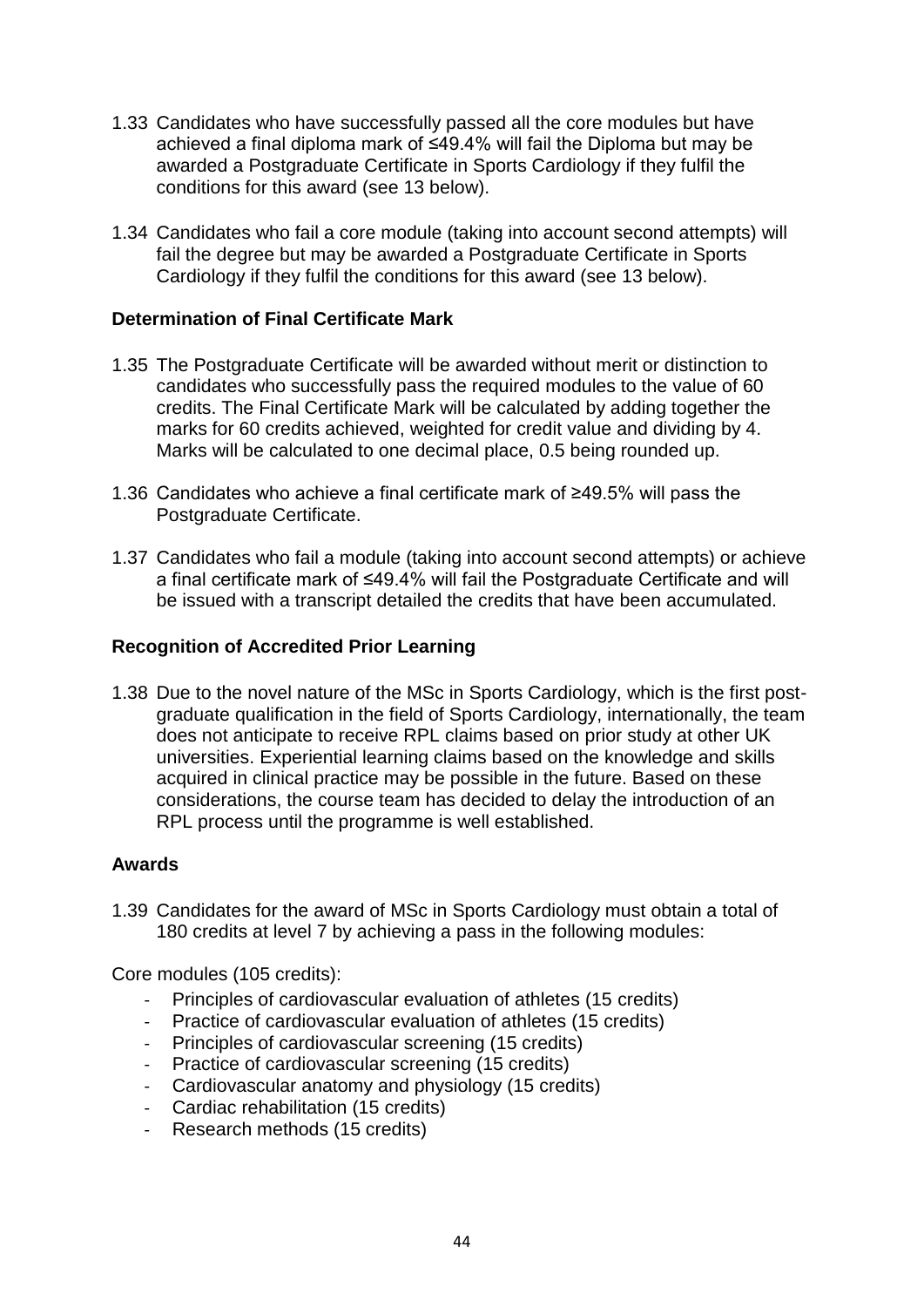Research Project module with a value of 60 credits.

One option module with a value of 15 credits selected from the list of option modules available within the Programme Regulations and Programme Specification.

1.40 Candidates for the award of the Postgraduate Diploma in Sports Cardiology must obtain 120 credits at level 7 by achieving a pass in the following modules:

Core modules (90 credits):

- Principles of cardiovascular evaluation of athletes (15 credits)
- Practice of cardiovascular evaluation of athletes (15 credits)
- Principles of cardiovascular screening (15 credits)
- Practice of cardiovascular screening (15 credits)
- Cardiovascular anatomy and physiology (15 credits)
- Cardiac rehabilitation (15 credits)

Option modules with a value of 30 credits selected from the list of elective modules available within the Programme Regulations and Programme Specification and the Research methods module.

- 1.41 Candidates for the award of the Postgraduate Certificate in Sports Cardiology must obtain 60 credits at level 7 by achieving a pass in four taught modules. The recommended modules are:
	- Principles of cardiovascular evaluation of athletes
	- Practice of cardiovascular evaluation of athletes
	- Principles of cardiovascular screening
	- Practice of cardiovascular screening

Students may choose to do two out of the four recommended modules (EITHER Principles of cardiovascular evaluation of athletes and Practice of cardiovascular evaluation of athletes OR Principles of cardiovascular screening and Practice of cardiovascular screening) and chose two further modules from the rest of the core or option modules offered within the MSc.

#### **Date of Award**

1.42 The date of the award of the degree, diploma or certificate shall be the date of the Board of Examiners meeting at which the award is conferred.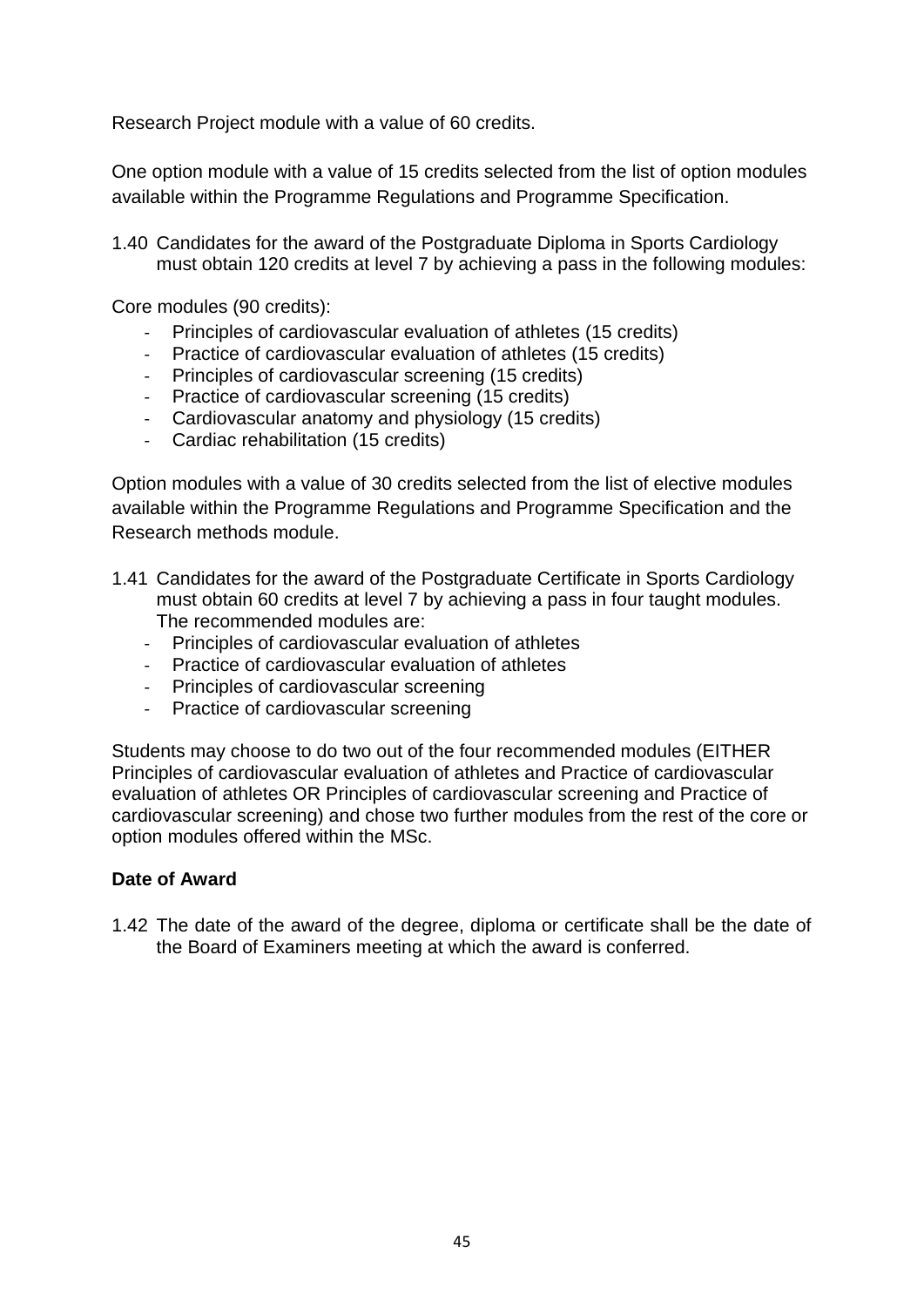**APPENDIX E – STUDENT HANDBOOK** 



# **MSc Sports Cardiology**

**Student Handbook**

**2019-20**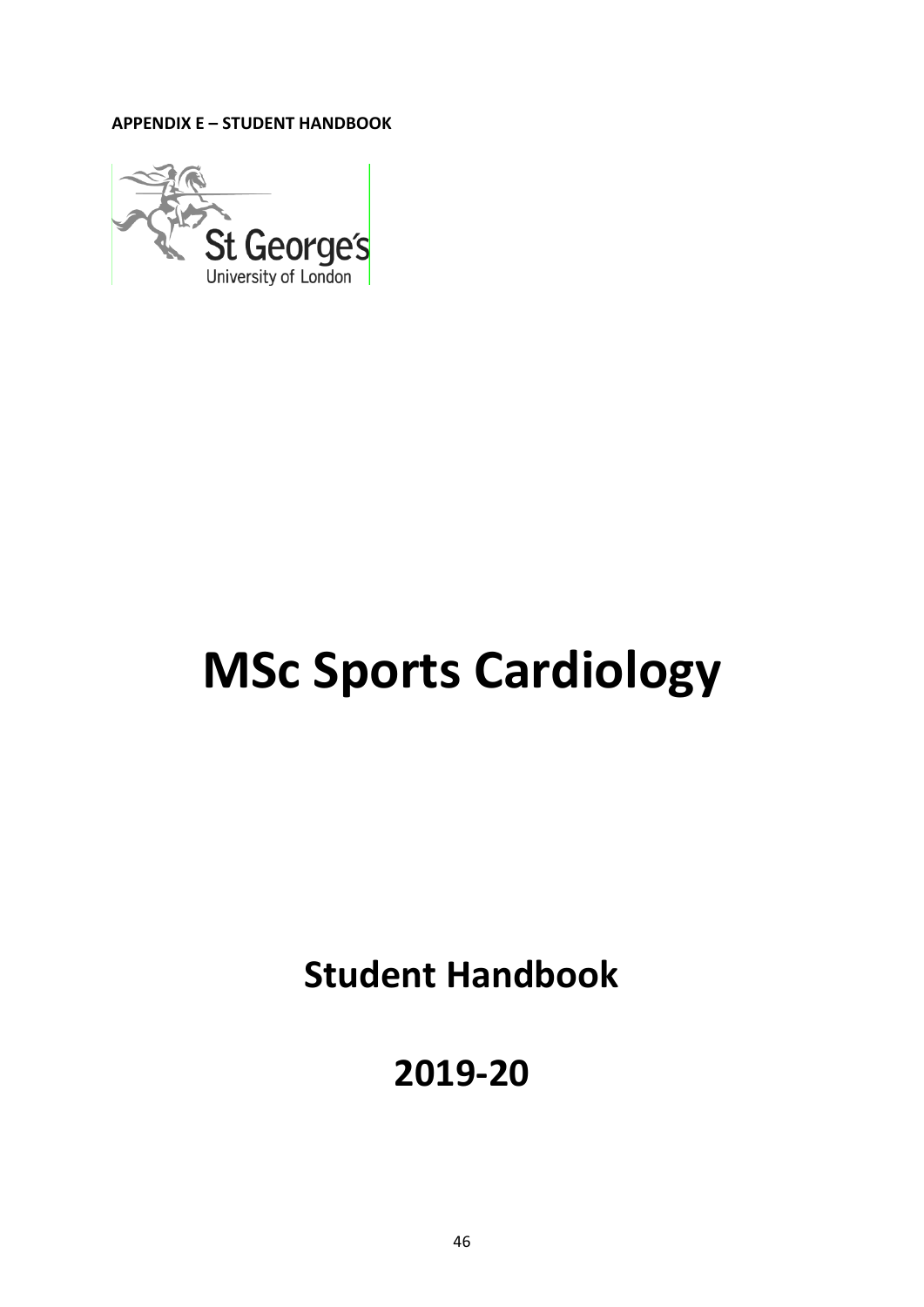# **Introduction**

Welcome to your studies on the Sports Cardiology postgraduate programme, delivered by St George's, University of London in collaboration with St George's University Hospitals NHS Foundation Trust. This handbook contains general information about this new and innovative academic programme.

Sports Cardiology is a rapidly evolving subspecialty whose primary aim is to encourage physical activity and ensure safe participation in exercise. This MSc is the first structured training programme in Sports Cardiology. The structure of the degree is based on the core curriculum for a Sports Cardiology qualification published by the European Association of Preventive Cardiology (EAPC). The degree provides comprehensive cover of constituent disciplines of Sport Cardiology including: cardiac and exercise physiology, cardiovascular adaptation to exercise, cardiovascular evaluation of athletes, cardiac screening, inherited cardiac conditions, cardiac rehabilitation, exercise prescription in health and disease, performance testing and substance abuse in sports. In addition, we offer optional modules in medical genomics to accommodate better understanding of this challenging area and research modules which will advance your research skills.

The course will be delivered by an internationally renowned consortium, with an exemplary track record in education. The expert settings, state of the art equipment and extensive research programmes guarantee that you will gain unique expertise and will be involved with cutting-edge research. Collaboration with key figures from major national and international sporting organisations will ensure access to high-level athletes and the opportunity to network and explore the needs of potential employers.

We hope you enjoy your course and find the education you are to receive both challenging and stimulating. In embarking upon your course you can expect to gain an in-depth understanding of current issues in this field, and to develop the skills in critical evaluation, planning, decision-making, and analysis of data that will enable you to develop your future role and contribution to healthcare or research.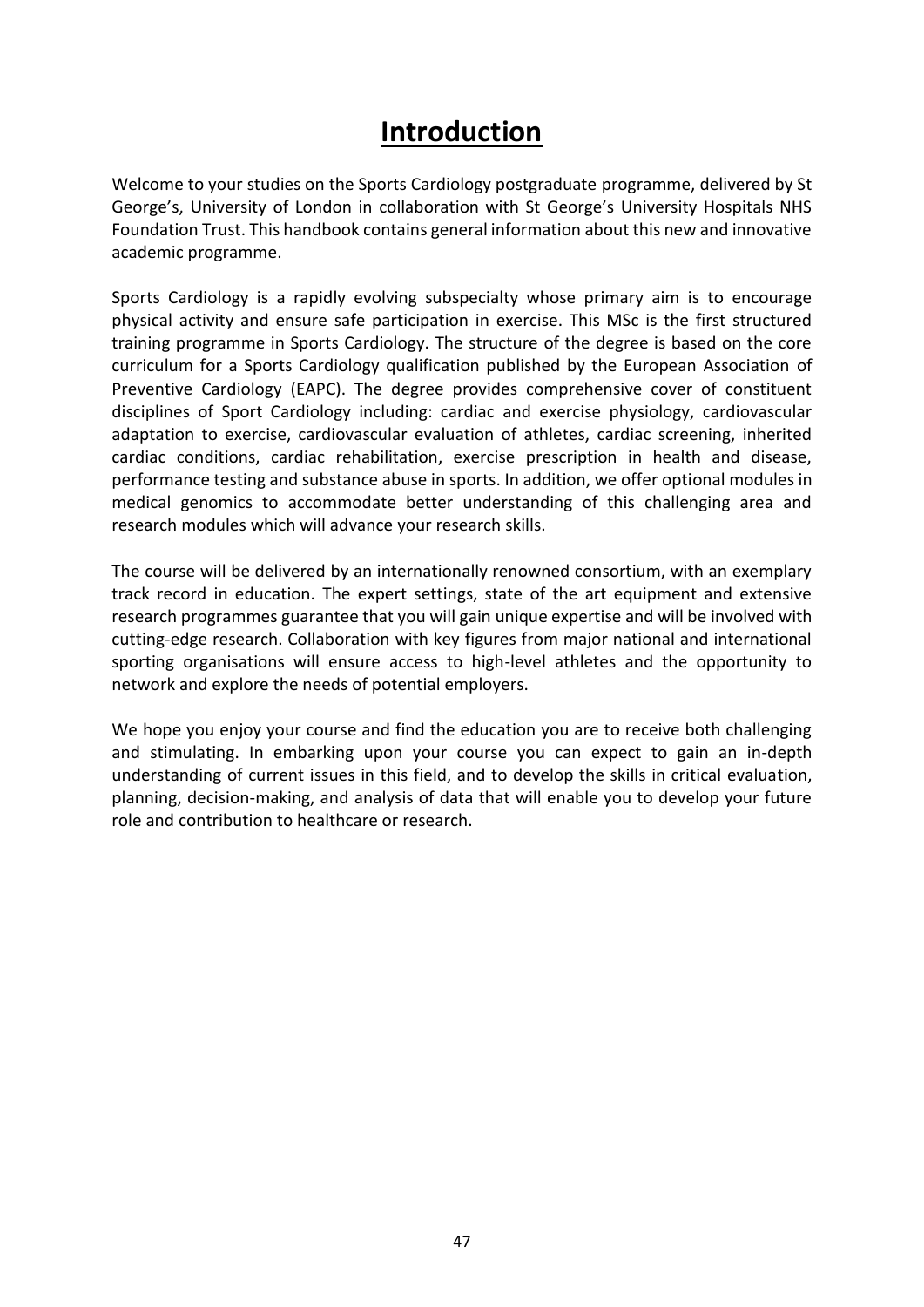# **1. Course Team**

| <b>Executive Director</b>                   | Prof Sanjay Sharma            | sasharma@sgul.ac.uk                   |
|---------------------------------------------|-------------------------------|---------------------------------------|
| <b>Course Director</b>                      | Dr Michael Papadakis          | mipapada@sgul.ac.uk                   |
| <b>Admissions tutors</b>                    | Dr Michael Papadakis          | mipapada@sgul.ac.uk                   |
|                                             | Dr Aneil Malhotra             | amalhotr@sgul.ac.uk                   |
| Advice on module options & pathways         | Dr Michael Papadakis          | mipapada@sgul.ac.uk                   |
|                                             | Dr Aneil Malhotra             | a.malhotra@sgul.ac.uk                 |
| <b>Head of assessment</b>                   | Dr Maite Tome                 | mtome@sgul.ac.uk                      |
| <b>Student support</b>                      | Dr Aneil Malhotra             | amlhotr@sgul.ac.uk                    |
| <b>Module Leaders</b>                       |                               |                                       |
|                                             | Prof Sanjay Sharma            | ssharma@sgul.ac.uk                    |
| Principles of cardiovascular evaluation     |                               | akasiako@sgul.ac.uk                   |
| of athletes                                 | Dr Alexandros Kasiakogias     |                                       |
| Practice of cardiovascular evaluation of    | Dr Gemma Parry-Williams       | gparry-w@sgul.ac.uk                   |
| athletes                                    | Dr Michael Papadakis          | mipapada@sgul.ac.uk                   |
| Principles of cardiovascular screening      | Dr Hamish Maclachalan         | hmaclach@sgul.ac.uk                   |
| Practice of cardiovascular screening        | Dr Joyee Basu                 | jbasu@sgul.ac.uk                      |
|                                             | Dr Chris Miles                | cmiles@sgul.ac.uk                     |
|                                             | Dr Uce Ozo                    | uozo@sgul.ac.uk                       |
| Cardiovascular anatomy and physiology       | Dr Jamie O'Driscoll           | odriscoll09@yahoo.com                 |
|                                             | Dr Bashar Ibrahim             | bibrahim@sgul.ac.uk                   |
| Cardiac rehabilitation                      | Dr Dimitra Nikoletou          | D.Nikoletou@sgul.kingston.ac.uk       |
| Research methods                            | Dr Anne-Marie Hassenkamp      | swhite@sgul.ac.ukA.Hassenkamp@sgul.k  |
|                                             |                               | ingston.ac.uk                         |
| Research module (Thesis)                    | Dr Michael Papadakis          | mipapada@sgul.ac.uk                   |
| Emergency response planning                 | Dr Aneil Malhotra             | a.malhotra@sgul.ac.uk                 |
| Ethical, legal and social issues in applied | Dr Anna Pacholczyk            | apacholczyk@sgul.ac.uk                |
| genomics<br>Counselling skills for genomics |                               |                                       |
|                                             | Ms Elizabeth Winchester (SGT) | elizabeth.winchester@stgeorges.nhs.uk |
|                                             | Ms Kelly Kohut (SGT)          | kelly.kohut@stgeorges.nhs.uk          |
|                                             | Ms Heidy Brandon (SGT)        | Heidy.Brandon@stgeorges.nhs.uk        |
| Advanced management and genomics of         | Dr Maite Tome                 | mtome@sgul.ac.uk                      |
| inherited cardiac conditions                |                               |                                       |
|                                             |                               |                                       |
| Course Administrator                        | Georgia Baines (SGUL)         | sportscardio@sgul.ac.uk               |
|                                             |                               | 020 8725 1575                         |

If you have any comments or questions about the course please feel free to contact the Course Director or Course Administrator at any time. Any specific questions regarding the content of modules should be directed to the module lead in the first instance, or your project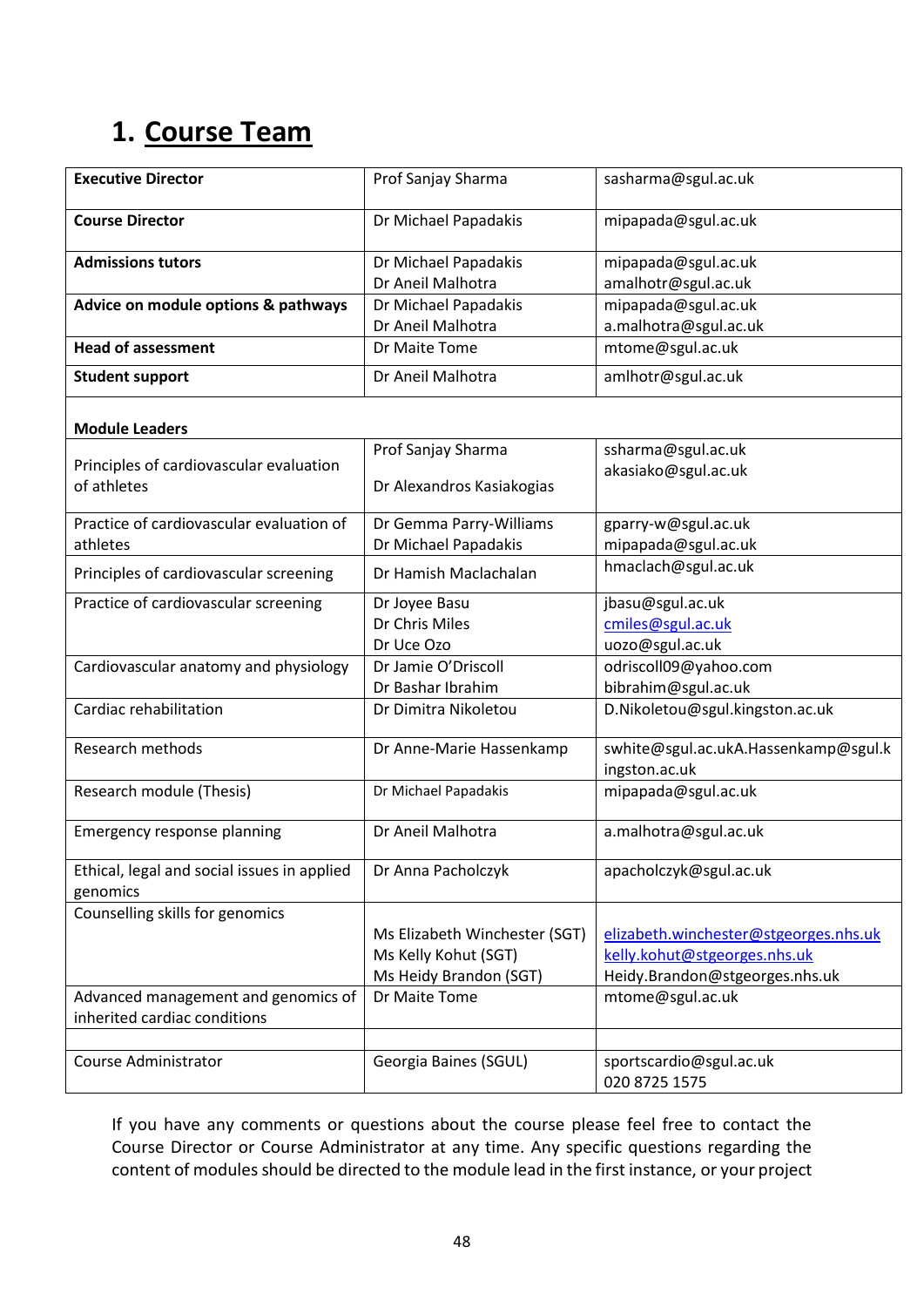supervisor.

# **2. Course Structure**

#### **2.1 Dates and timetable**

The term dates for the 2019/2020 academic year are as follows:

- **Autumn term:** Monday 09th September 2020 Friday 13th December 2020
- **Spring term:** Monday 13th January 2020 Friday 1st May 2020
- **Summer term:** Monday 11 th May 2020 Friday 28th August 2020

#### **2.2 Module Timetable**

#### **Taught Modules**

Module 1: Principles of cardiovascular evaluation of athletes

Module 2: Practice of cardiovascular evaluation of athletes

Module 3: Principles of cardiovascular screening

Module 4: Practice of cardiovascular screening

- Module 5: Cardiovascular anatomy and physiology
- Module 6: Cardiac rehabilitation of athletes and patients with cardiac disorders
- Module 7: Research methods
- Module 8: Research module
- Module 9: Emergency response planning

Module 10: Advanced management and genomics of inherited cardiac conditions

Module 11: Ethical, Legal and Social Perspectives on Genomic Medicine

Module 12: Counselling skills for genomics

#### **2.3 General programme aims and learning outcomes**

The primary aim of the MSc in Sports Cardiology is to enhance the knowledge and skills of physicians, cardiac physiologists, cardiac physiotherapists and sports scientists who are committed to training in cardiology, sports medicine or exercise physiology, providing them with unique and highly sought after set of skills.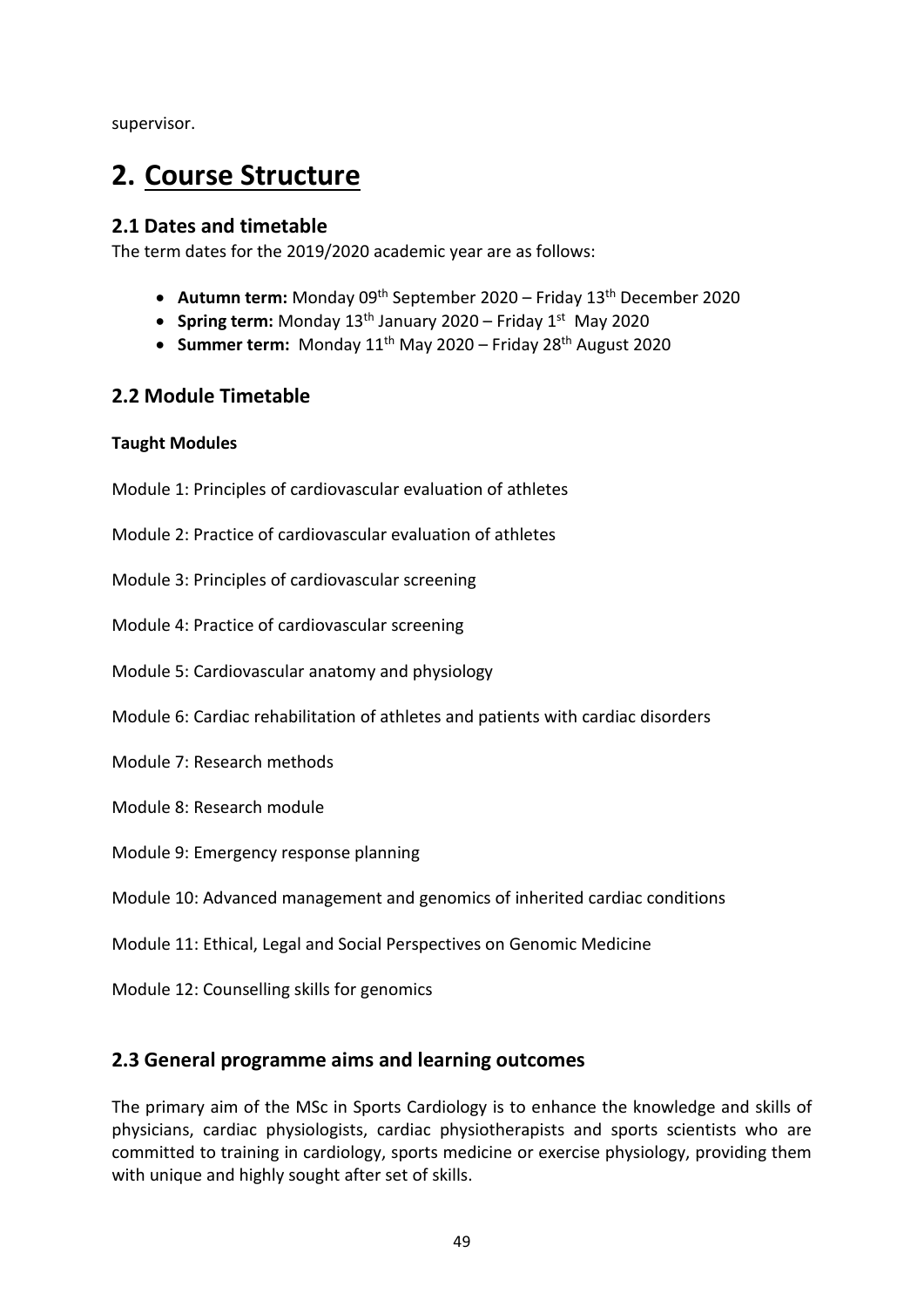The recommended four modules for the PGCert include the principles and practice modules of Cardiovascular evaluation of athletes and Cardiovascular screening. Following successful completion of these modules the student will be able to:

- 1. Evaluate athletes with suspected cardiac disease and differentiate phenotypes suggestive of cardiovascular adaptations to exercise from those indicative of pathology.
- 2. Propose, in a stepwise process, and interpret appropriate first-line and advanced investigations to elucidate the grey zone between normal physiology and pathology and assess the athlete's risk of cardiovascular morbidity and mortality.
- 3. Formulate management plans for athletes with cardiovascular disease through a multidisciplinary approach.
- 4. Critically appraise eligibility recommendations for participation in competitive sport and devise exercise prescription plans for patients and athletes with cardiac disease.
- 5. Conduct cardiovascular screening in different populations and critically appraise the psychological, ethical and medico-legal implications of screening.
- 6. Develop a cardiovascular screening programme, illustrating the logistical, financial and legal challenges of organizing mass screening.

Upon completion of the PgDip course, students will have acquired the knowledge and skills outlined in the PGCert. In addition students will be able to:

- 7. Evaluate cellular and molecular aspects of the cardiac and vascular system and how those are influenced by exercise and disease.
- 8. Critically appraise the influence of age, gender, ethnicity, genetics, and sporting discipline on cardiac morphology and physiology, particularly in relation to adaptations to chronic exercise.
- 9. Analyse the benefits of exercise on reducing cardiovascular risk in health and disease, and explore the potential adverse effects of exercise in individuals with heart disease.
- 10. Explain the potentially deleterious cardiovascular effects of banned substances and other performance enhancing methods and justify exemptions for therapeutic use.
- 11. Organise, manage and deliver a Phase IV Cardiac Rehabilitation programme within a hospital or community setting.
- 12. Construct a programme of cardiac rehabilitation in athletes aiming at return-to-play and patients with heart disease and monitor safe resumption of physical activities.

Depending on the optional modules selected the students may also be able to:

- 13. Develop and manage safety procedures in sports arenas, athletic fields, and schools.
- 14. Analyse the logistical, financial and medico-legal challenges of organizing medical cover for mass events and appreciate how those may vary for different disciplines.
- 15. Manage medical emergencies at mass sporting events such as cardiac arrest, the collapsed athlete, hypothermia, hyperthermia, dehydration, electrolyte disturbances and trauma.
- 16. Evaluate patients with inherited cardiac conditions with complex phenotypes, analyse the results of advanced investigations and provide appropriate management plan.
- 17. Critically appraise interventions in highly specialised areas with limited evidence base.
- 18. Justify the added value of genetic testing and interpret genetic results in the context of the clinical phenotype, recognising the challenges of interpretation and the need for a multidisciplinary approach.
- 19. Assess the logistical, financial, ethical, medico-legal and clinical challenges of genetic testing for inherited cardiac conditions.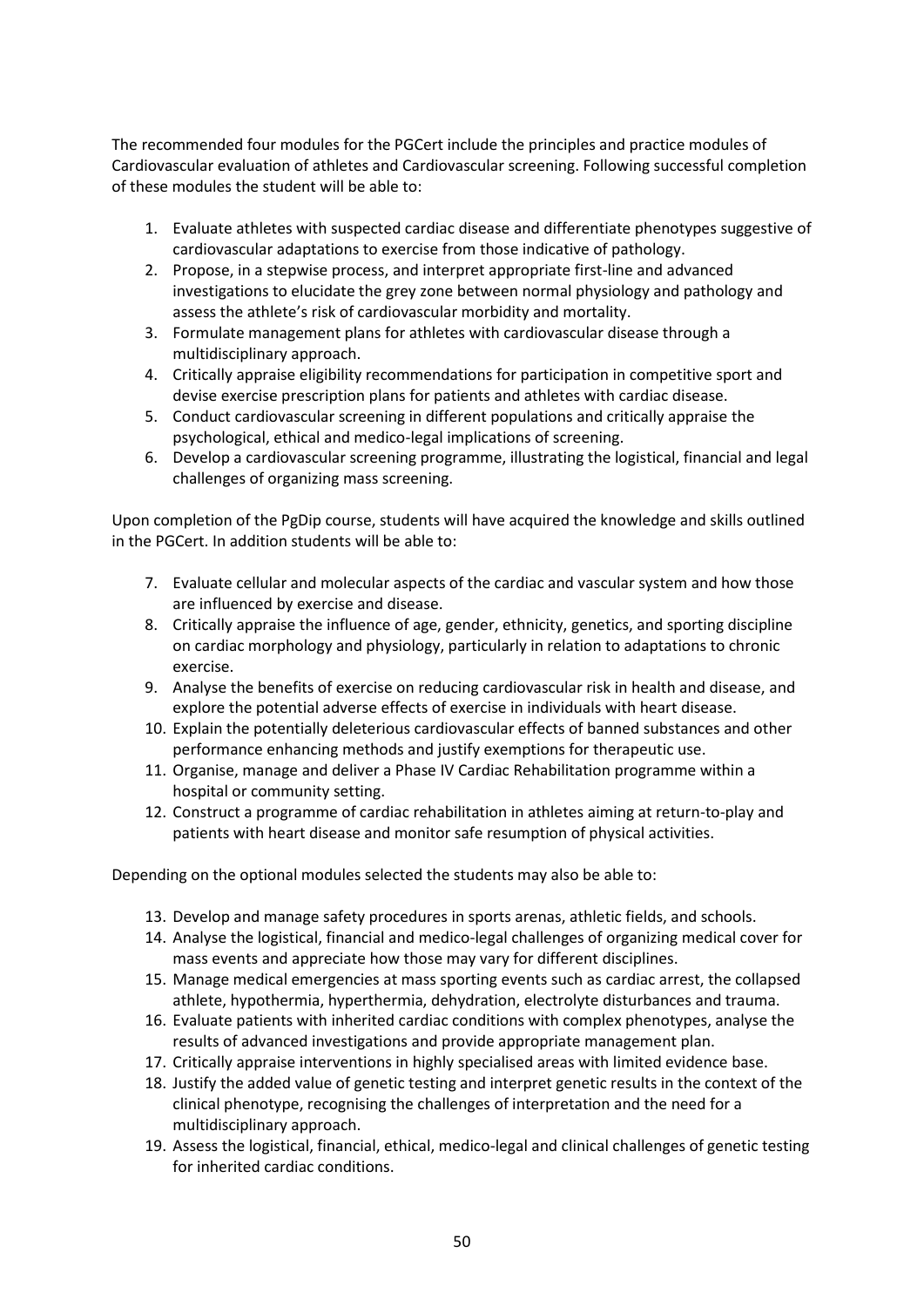- 20. Critically evaluate the ethical, legal and social impact of genomic medicine and genomic technological advances in the context of cardiovascular screening and delineating the grey zone between physiology from pathology in athletes.
- 21. Develop communication and counselling skills to obtain informed consent and deliver the results of genetic evaluation, recognising areas of uncertainty and potential implications to the individual and immediate family.

Upon completion of the MSc course, students will acquire the knowledge and skills outlined in the PGDip course. In addition students will be able to:

- 22. Critically appraise literature, demonstrate knowledge of key theories and mastery of concepts associated with the area under investigation.
- 23. Critically evaluate different types of study design and employ appropriate methods to plan and conduct a research project.
- 24. Systematically implement the project protocol with integrity and attention to ethical, legal and research governance frameworks and workplace practices.
- 25. Communicate concisely and clearly the key findings of the independent research project to a relevant audience.

26.

The overall course learning outcomes are mapped to each module in the table below.

| Modules:                                                            | <b>Status</b>                                         | Course LOs achieved |
|---------------------------------------------------------------------|-------------------------------------------------------|---------------------|
| Principles of cardiovascular evaluation of<br>athletes              | Recommended for<br>PgCert Compulsory for<br>PgDip/MSc | 1, 2, 3, 4, 7       |
| Practice of cardiovascular evaluation of<br>athletes                | Recommended for<br>PgCert Compulsory for<br>PgDip/MSc | 1, 2, 3, 4, 7       |
| Principles of cardiovascular screening                              | Recommended for<br>PgCert Compulsory for<br>PgDip/MSc | 5, 6, 7             |
| Practice of cardiovascular screening                                | Recommended for<br>PgCert Compulsory for<br>PgDip/MSc | 5, 6, 7             |
| Cardiovascular anatomy and physiology                               | Compulsory for<br>PgDip/MSc                           | 8, 9, 10, 11        |
| Cardiac rehabilitation                                              | Compulsory for<br>PgDip/MSc                           | 12, 13              |
| Emergency response planning                                         | <b>Optional Module</b>                                | 14, 15, 16          |
| Advanced management and genomics of<br>inherited cardiac conditions | <b>Optional Module</b>                                | 17, 18, 19, 20      |
| Ethical, legal and social issues in applied<br>genomics             | <b>Optional Module</b>                                | 22                  |
| Counselling skills in genomics                                      | <b>Optional Module</b>                                | 23                  |
| <b>Research methods</b>                                             | <b>Optional Module</b>                                | 23, 24              |
| Research module (Thesis)                                            | <b>Compulsory for MSc</b>                             | 23, 24, 25, 26      |

Students will also develop key transferable skills, which will vary depending on the course and modules selected such as:

• Develop a multidisciplinary team ethos, working as a member of the team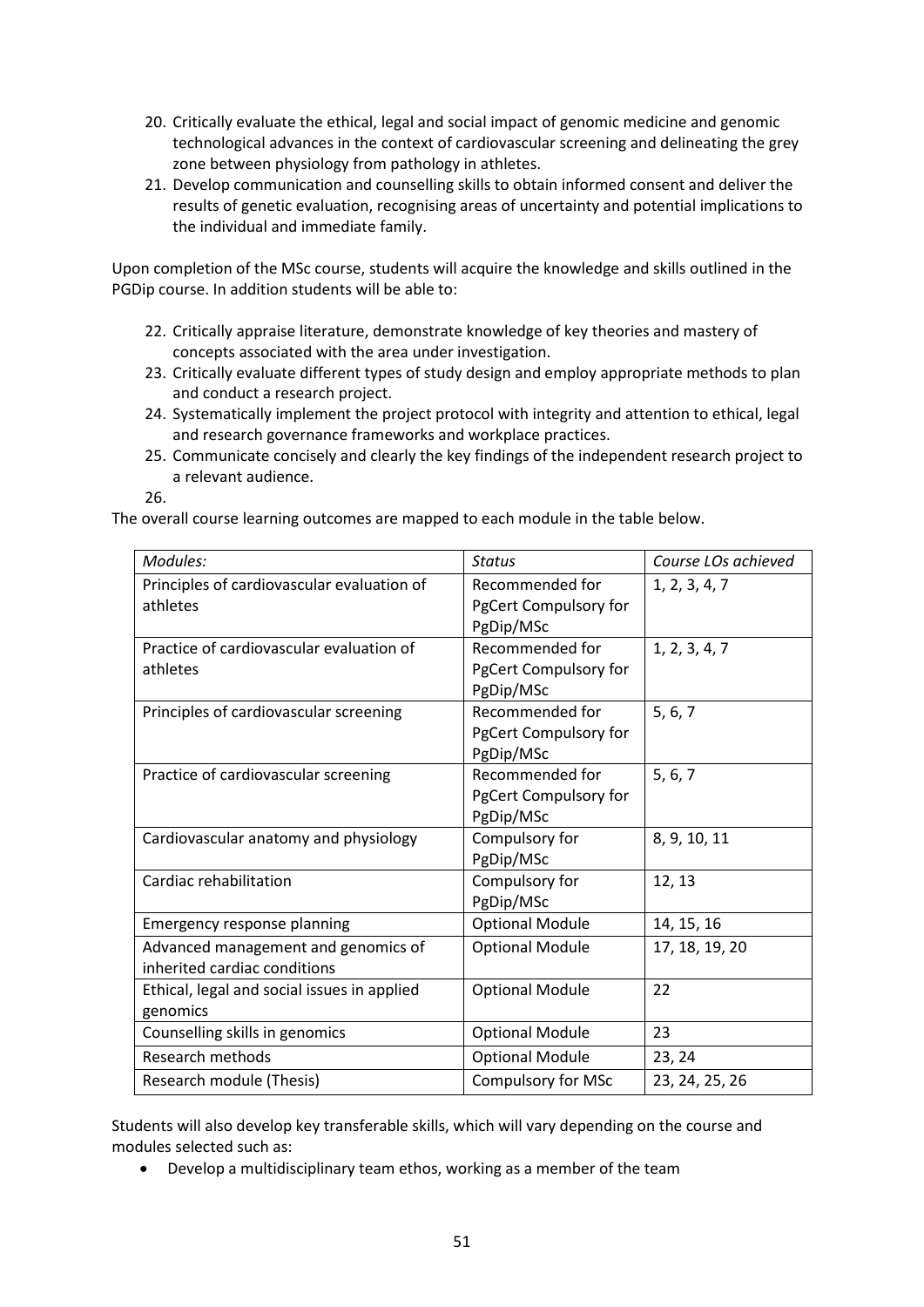- Build on team leader skills such as delegation
- Structure and communicate ideas effectively
- Critical evaluation of scientific and clinical research
- Present case reports and literature reviews
- Write clearly and concisely at a high academic level
- Interpret data as a basis for scientific and clinical research and diagnostics
- Interact with e-learning tools as a two-way and immersive experience

#### **2.4 Maximum registrations periods**

Courses must be completed within set time periods contingent upon the nature of the award sought, as follows:

|               | <b>Full-time</b> |                | Part-time      |                |  |
|---------------|------------------|----------------|----------------|----------------|--|
|               | <b>Minimum</b>   | <b>Maximum</b> | <b>Minimum</b> | <b>Maximum</b> |  |
| <b>MSc</b>    | 1 vear           | 3 years        | 2 years        | 4 years        |  |
| PgDip         | 1 year           | 3 years        | 2 years        | 4 years        |  |
| <b>PgCert</b> | vear             | 3 years        | 1 vear         | 3 years        |  |

#### **2.5 Modular composition and award options**

| <b>MSc</b>                         | 8 x 15-credit modules plus 60-credit research project             |
|------------------------------------|-------------------------------------------------------------------|
| <b>Postgraduate Diploma</b>        | 6 core modules (15 credits) plus 2 option modules (15<br>credits) |
| Postgraduate<br><b>Certificate</b> | 4 x 15-credit modules                                             |
| <b>Stand-alone module</b>          | 1 x 15-credit module                                              |

#### **2.6 Choosing option modules**

Students on the MSc or PG Diploma programmes can choose option modules on their award. Additional option modules from St George's, University of London may also become available in the future. Students are expected to have given thought to their choice of modules prior to starting the course. To ensure equal opportunities students will rank their preference from highest to lowest. A deadline for application submission will be set for each cohort (September and January) and decisions regarding module allocation will be made at the same time and only after all applications have been submitted. Dr Michael Papadakis and Dr Aneil Malhotra, responsible for offering advice on option choices and pathways to the students, will allocate modules based on the individual choices. In the first instance students will be allocated their first choice. In the unlikely instance where a particular module is oversubscribed, the same process will be repeated for second choice. The aim will be for all students to be allocated in either the first or second choice. In cases where this is not possible a ballot will be organised. To ensure fairness between the September and January cohorts, the course team will allocate places to individual modules based on annual predictions for potential student numbers in each cohort.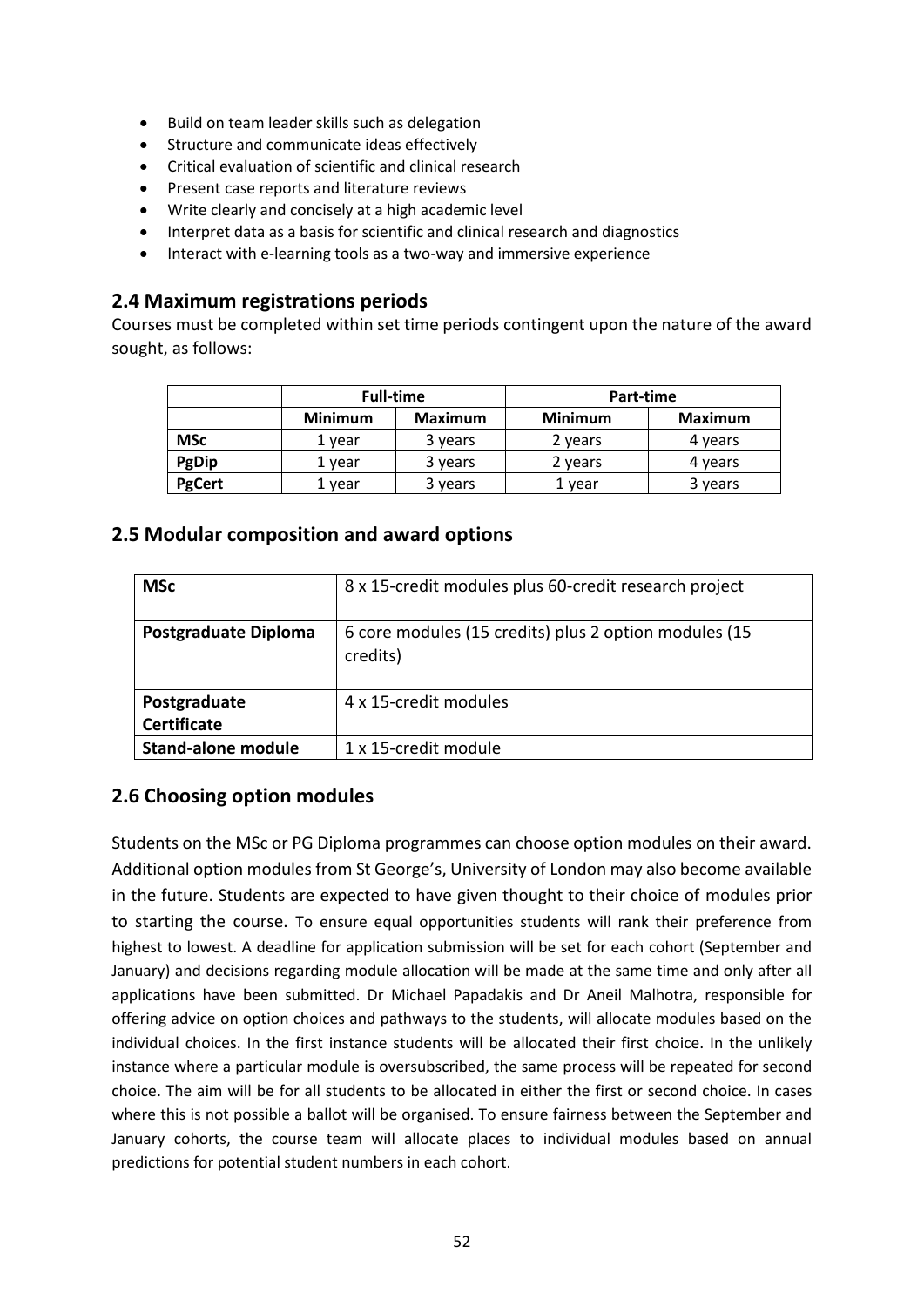### **2.7 Teaching and learning methods**

Teaching methods will include small and large group lectures, tutorials, student-led seminars, discussion groups including 'expert panels', and practical skill workshops. Additional learning will be achieved through directed reading, formative assessments, and student self-directed study. Blended learning will be achieved through a mixture of classroom based face-to-face contact and access to online materials. The mixture of teaching methods proposed recognises that students vary in their preferred learning styles, and that different aspect of learning are best achieved through different teaching formats.

In general teaching activities will take place on the SGUL campus in Tooting although for some modules off-site visits may be organised as appropriate.

#### **2.8 Expectations of student contribution to learning**

Students are expected to contribute actively to their own learning, in the following ways:

- 1. Preparation for lectures and tutorials, through reading in advance and other preparation as advised
- 2. Participation in group discussions and in question and answer sessions
- 3. Preparation for and taking the lead within student-led seminars
- 4. Self-directed learning through additional reading, revision, writing up notes and other consolidation of learning
- 5. Peer learning, through interaction with other students, both within and outside taught sessions
- 6. Seeking academic advice early, if struggling with a concept, topic or module

#### **2.9Student Feedback**

We are keen to obtain as much feedback as possible from students on all aspects of the course. There will be occasions on which we ask you for formal feedback, but we would also be pleased to receive informal feedback at any stage of the course.

At the end of each module all students will be asked to fill in the Student Online Learning and Teaching Survey. Please do let the course team know if there is anything specific you would like us to follow up personally with you. At the end of each year there will also be formal course review sessions. We will be grateful for any suggestions that you may make for improvement of the course.

# **3 Assessment strategy**

Work produced for assessment will be assessed against specific criteria for the module concerned and against SGUL's general postgraduate (level 7) criteria which state that students working at masters level should be able to demonstrate the following attributes in their work:

- 1. Critical and analytical thought processes;
- 2. An appropriate use of evidence;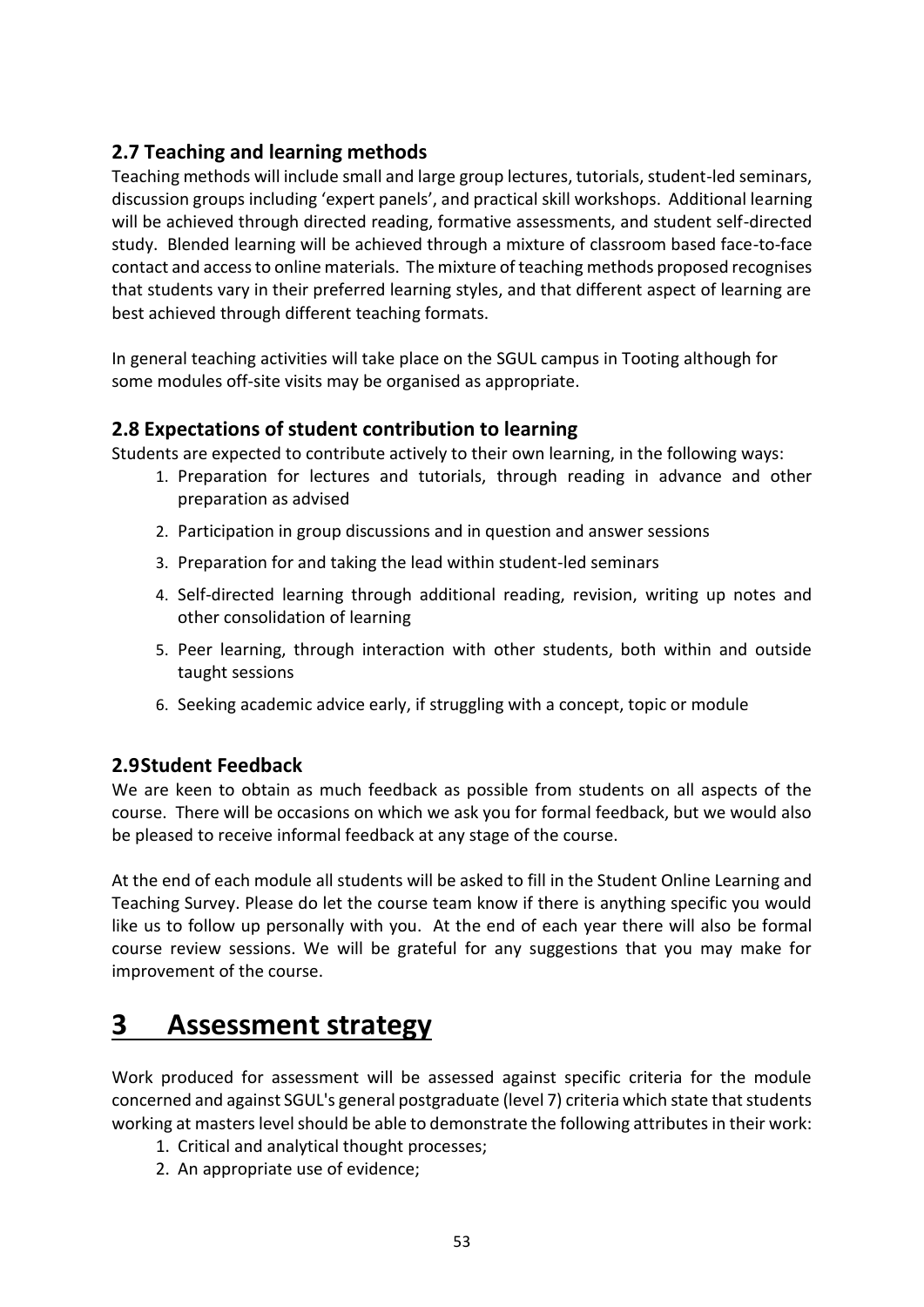- 3. Reference to relevant theoretical constructs;
- 4. In-depth understanding of current thought and practice within the chosen field;
- 5. Appropriate presentation (including acceptable academic style and correct referencing technique).

All modules will have a summative assessment, so students can demonstrate they have achieved the module learning to a level 7 masters standard. In-course formative assessments will also be provided to assess and advise students on their progress, and to help students reflect on their learning and prepare for their summative assessment.

#### **3.1 Methods of assessment**

The proposed methods of assessment for each module are summarised in the table below.

٦

| <b>MOC OF ORTO OARDIOLOG F (OORL MODULLO)</b>                       |                              |                                                                                                                                           |                                                              |                    |                       |
|---------------------------------------------------------------------|------------------------------|-------------------------------------------------------------------------------------------------------------------------------------------|--------------------------------------------------------------|--------------------|-----------------------|
| <b>Module Title</b>                                                 | <b>Credits</b><br>&<br>Level | <b>Formative</b><br><b>Assessment</b>                                                                                                     | <b>Summative</b><br><b>Assessment</b>                        | <b>Weighting %</b> | Achieving a pass:     |
| <b>Principles of</b><br>cardiovascular<br>evaluation of<br>athletes | 15<br>credits<br>at L7       | Presentation &<br>Feedback on<br>summative<br>assessment<br>Quizzes/questio<br>ns (SBA)                                                   | 2000-3000<br>word case<br>analysis &<br>literature<br>review | 100%               | 50% pass mark         |
| <b>Practice of</b><br>cardiovascular<br>evaluation of<br>athletes   | 15<br>credits<br>at L7       | Presentation &<br>Feedback on<br>summative<br>assessment<br>Quizzes/questio<br>ns (SBA)<br>Clinical<br>assessments<br>(CbD, mini-<br>CEX) | Logbook<br>1000-2000<br>word case<br>analysis                | Pass/Fail<br>100%  | Pass<br>50% pass mark |
| <b>Principles of</b><br>cardiovascular<br>screening                 | 15<br>credits<br>at $L7$     | Presentation &<br>Feedback on<br>summative<br>assessment<br>Quizzes/questio<br>ns (SBA)                                                   | 2000-3000<br>word<br>screening<br>programme<br>design        | 100%               | 50% pass mark         |
| <b>Practice of</b><br>cardiovascular<br>screening                   | 15<br>credits<br>at L7       | Presentation &<br>Feedback on<br>summative<br>assessment<br>Quizzes/questio<br>ns (SBA)<br>Clinical<br>assessments<br>(CbD, mini-<br>CEX) | Logbook<br>1000-2000<br>word<br>reflective<br>essay          | Pass/Fail<br>100%  | Pass<br>50% pass mark |

# **MSc SPORTS CARDIOLOGY (CORE MODULES)**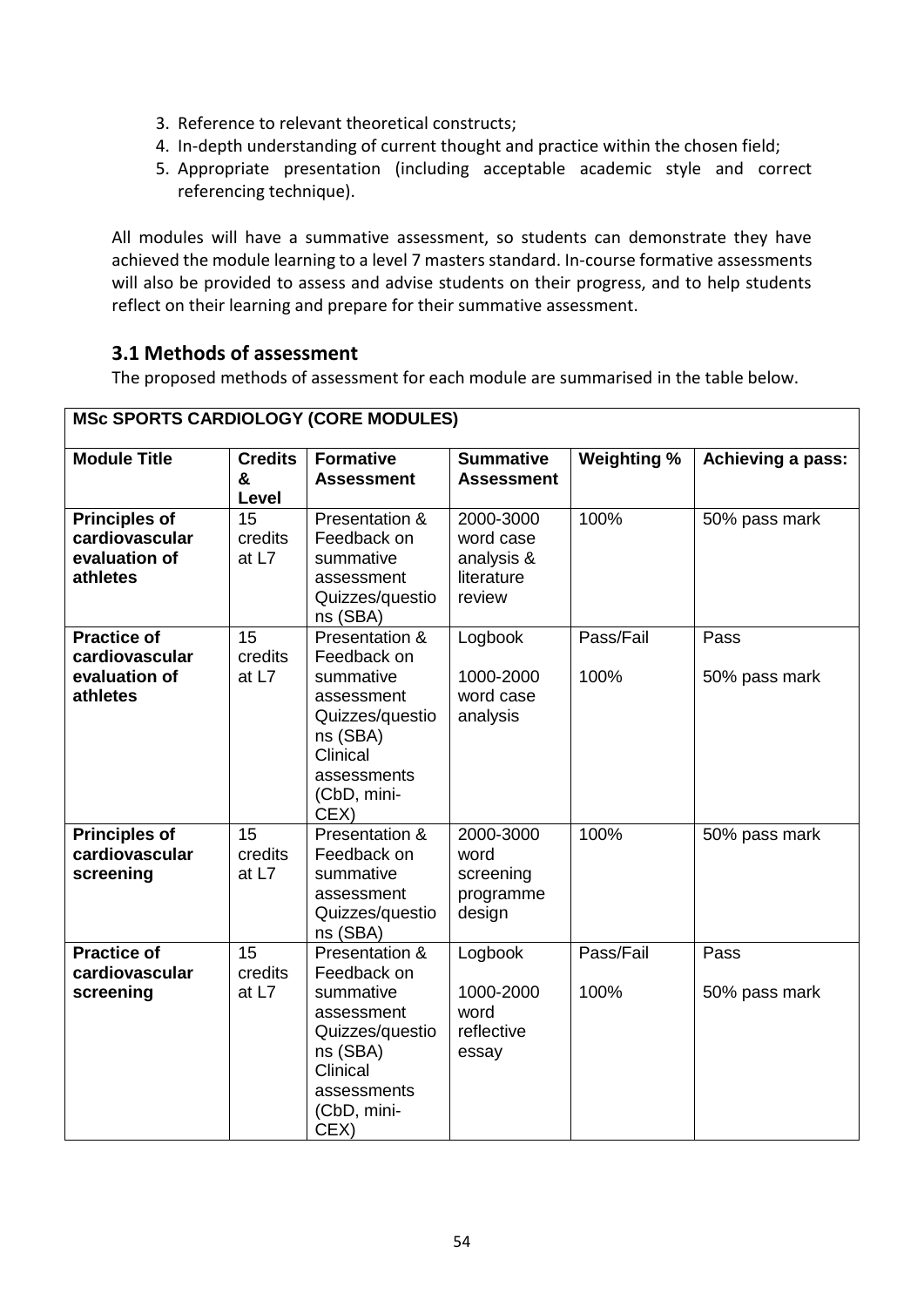| <b>Cardiovascular</b><br>anatomy and<br>physiology                                                        | 15<br>credits<br>at L7   | Presentation &<br>Feedback on<br>summative<br>assessment<br>Quizzes/questio<br>ns (SBA)                                        | 2000-3000<br>word<br>literature<br>review                                                                 | 100%       | 50% pass mark                                                              |
|-----------------------------------------------------------------------------------------------------------|--------------------------|--------------------------------------------------------------------------------------------------------------------------------|-----------------------------------------------------------------------------------------------------------|------------|----------------------------------------------------------------------------|
| <b>Cardiac</b><br>rehabilitation of<br>athletes and<br>patients with<br>cardiac disorders                 | 15<br>credits<br>at $L7$ | Feedback on<br>draft of literature<br>review<br>Online<br>quizzes/questio<br>ns                                                | 2000-3000<br>word cardiac<br>rehabilitation<br>programme<br>critique or<br>design                         | 100%       | 50% pass mark                                                              |
| <b>Research</b><br>methods                                                                                | 15<br>credits<br>at L7   | Feedback on<br>summative<br>assessment                                                                                         | Research<br>protocol                                                                                      | 100%       | 50% pass mark                                                              |
| Research project                                                                                          | 60<br>credits<br>at L7   | Feedback on<br>drafts of report                                                                                                | 10000-15000<br>word report<br>in the style of<br>a scientific<br>paper                                    | 100%       | 50% pass mark                                                              |
| <b>Emergency</b><br>response<br>planning                                                                  | 15<br>credits<br>at $L7$ | Feedback on<br>draft of literature<br>review<br>Online<br>quizzes/questio<br>ns<br>Immediate Care<br>in Sport<br>qualification | 2000-3000<br>word<br>reflective<br>essay and<br>critique or<br>design of<br>emergency<br>response<br>plan | 100%       | 50% pass mark                                                              |
| <b>Advanced</b><br>management and<br>genomics of<br>inherited cardiac<br>conditions                       | 15<br>credits<br>at $L7$ | Online<br>quizzes/questio<br>ns<br>Feedback on<br>draft case study                                                             | 2000-3000<br>word clinical<br>case study<br>and review                                                    | 100%       | 50% pass mark                                                              |
| <b>Ethical, Legal and</b><br><b>Social</b><br><b>Perspectives on</b><br><b>Genomic</b><br><b>Medicine</b> | 15<br>credits<br>at $L7$ | Short written<br>piece to give<br>experience of<br>constructing an<br>ethical<br>argument (with<br>feedback)                   | 2500 word<br>case analysis                                                                                | 100%       | 50% pass mark                                                              |
| <b>Counselling skills</b><br>for genomics                                                                 | 15<br>credits<br>at $L7$ | Feedback on<br>role play and<br>from group<br>discussions                                                                      | Participation<br>in a<br>communicati<br>on skills role<br>play<br>Development<br>of resource<br>material  | 50%<br>50% | 50% pass mark in<br>each assessment,<br>both assessments<br>must be passed |

### **3.2 Assessment standards**

Module assignments will be marked and graded according to the agreed SGUL standards, as set out in the Scheme of Assessment: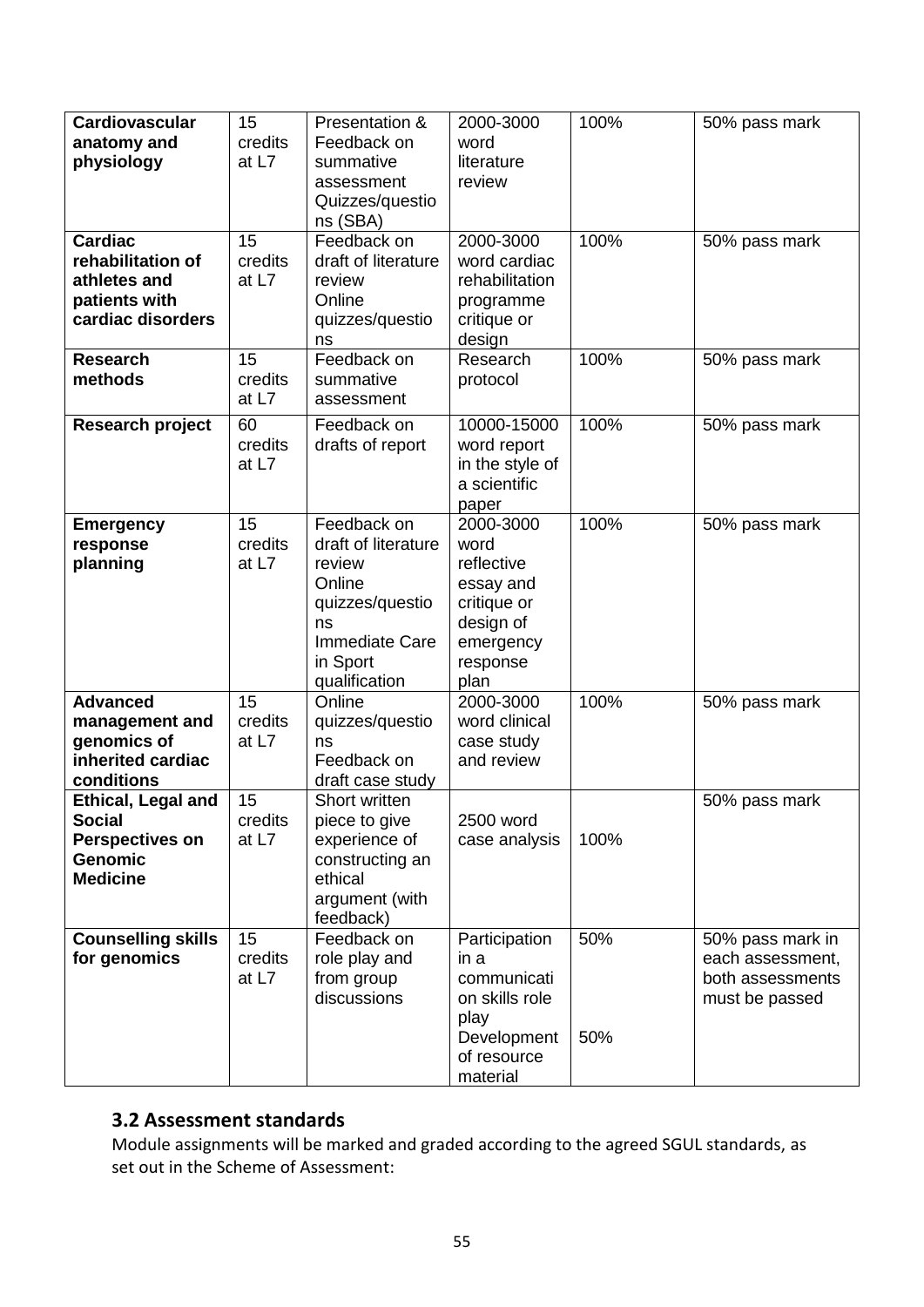| 70-100% | А  | Excellent              |
|---------|----|------------------------|
| 65-69%  | B+ | Very good              |
| 60-64%  | В  | Good                   |
| 55-59%  | C+ | Satisfactory           |
| 50-54%  | C  | <b>Borderline Pass</b> |
| 40-49%  | D  | Fail                   |
| 0-39%   | F  | Serious fail           |

Zero marks will be awarded where plagiarism or other academic dishonesty is demonstrated, and for non-submission of an assignment or non-attendance at an exam.

Module assignments will normally be marked independently by two markers.

The pass mark for all modules is 50%. Detailed marking criteria will be provided for each module assignment, to clarify what type and standard of work equates to each grade for that particular module. After each assignment students will be informed of their provisional grade only. Exact marks, classified as final, will be disseminated once these have been ratified at the next Exam Board meeting. Students will also receive detailed feedback on all of their assignments.

#### **Resits**

Students who fail an assignment or an exam are entitled to resubmit the work or resit the exam on one occasion. The second attempt for assignments will normally be within four weeks of notification of the fail grade. The second attempt for exams will normally be on within two weeks. The maximum mark that can be obtained for any module for which resubmitted work or a retaken exam is required is the pass mark.

Students are required to pass all modules. Failure at reassessment of a compulsory module will mean that a student is unable to obtain the award in question. However, such students may be allowed to remain registered with the aim of completing an intermediate award for which the failed module is not deemed compulsory.

#### **3.3 Guidelines for submission of assignments**

Please provide an electronic version of their course work assignments which should be submitted via Moodle, or by arrangement with the course administrator. You must submit your assessed work on or before 16.00 hours on the stipulated deadline. Failure to do so will result in your work being returned with a mark of zero. You should also complete a cover sheet (also available on Moodle). The cover sheet will ask you to declare the word limit, and that the work is your own.

#### **3.3.1 Word limits**

Writing to agreed and stipulated word limits is a skill which postgraduate students are expected to develop and demonstrate, just as staff are required to keep to word limits when, for example, submitting an academic paper or funding application. The length and format of assessed assignments must not exceed the maximum word limit stipulated in module handbooks.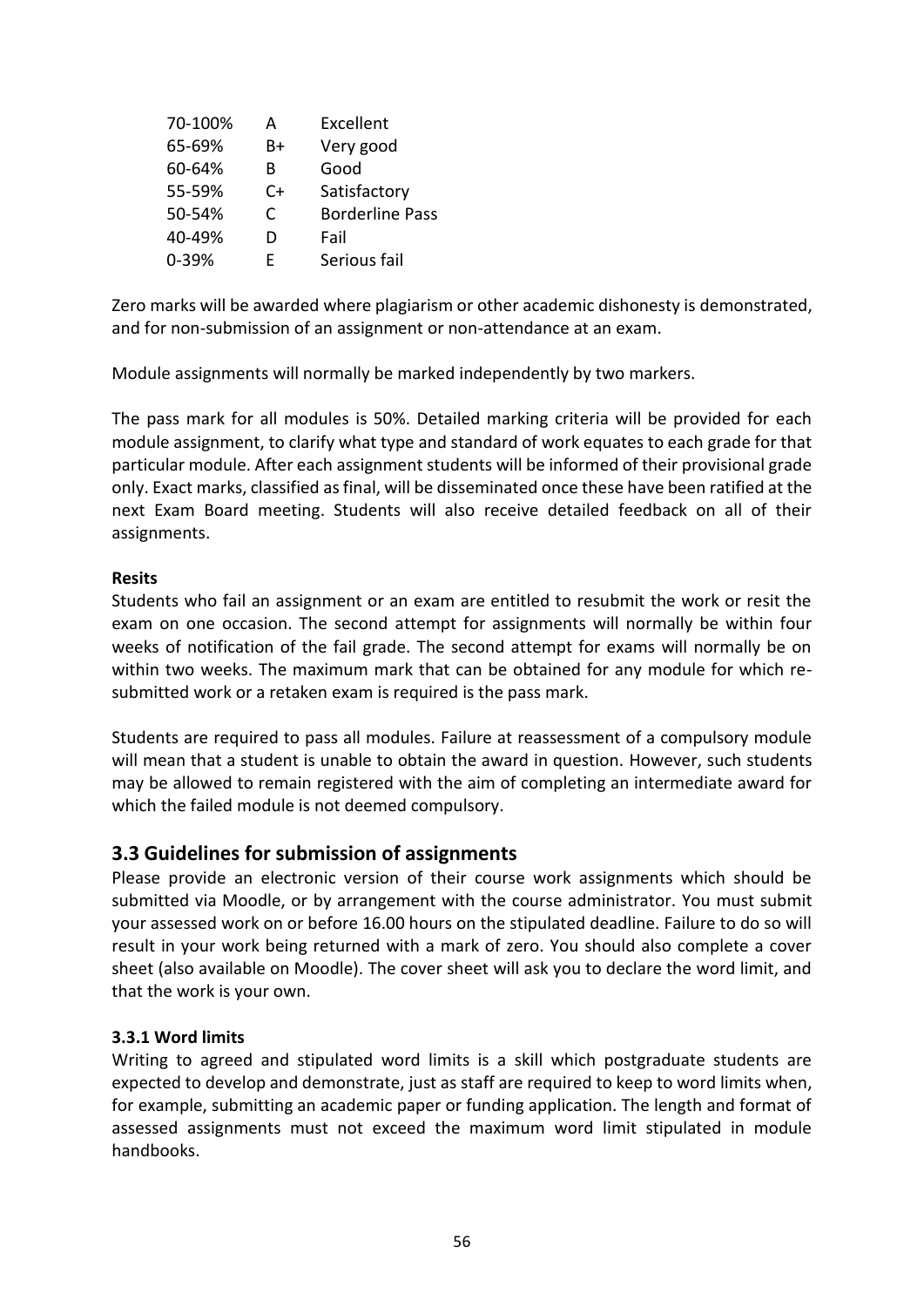Students will be asked to declare the number of words on an assignment cover sheet and to confirm that they have not exceeded the stipulated word limit for that assignment. For each module, the accuracy of the declared word count will be checked for a random sample of assignments, and all submissions will be eligible to have their word count verified. In addition, where there is any concern that a word limit has been exceeded and/or inaccurately declared, the word count of that submission will be checked.

Assignments which are below the word limit set for an assignment will not attract a specific penalty. However assignments submitted which are significantly below the word limit will normally receive a low grade, as stipulated by the course policy, in so far as the student will not have been able to cover all of the points expected by the examiners.

The word count is defined as any and all words in the text of the assignment (counted electronically using MS Word or similar). The only words EXCLUDED from the word count will be:

- the assignment title
- abstract
- figures and figure legends
- tables and table legends
- the bibliography / reference list
- appendices

Unless otherwise specified for a particular module, you may assume that the word count will INCLUDE all other text, including (but not limited to):

- footnotes
- headings or subheadings
- re-stating the assignment question

Where the assignment has to include headings or questions as set by the Module Leader, the word limit will have been set to allow for inclusion of this material.

For each assignment, specific guidance on restrictions, as required, will be outlined in the relevant module handbook. Students requiring additional clarification should seek this from the Module Leader.

Where students fail to provide a word count or are found to have provided an inaccurate word count, the grade will be withheld pending an investigation. Where a student has clearly abused the spirit of the word limit restriction, the assignment will be treated in the same way as if the word limit in the main body of the text had been exceeded.

Students who exceed the prescribed word limit will be subject to a staged penalty system as outlined in the "Sports Cardiology MSc policy on word limits in assignments" (Appendix F).

#### **3.4 Extensions, mitigating circumstances & Interruption of Studies**

Working to deadlines is an important skill which postgraduate students should already possess and which you will be expected to demonstrate during the course. Students are expected to take responsibility for knowing and meeting the dates/deadlines set out in course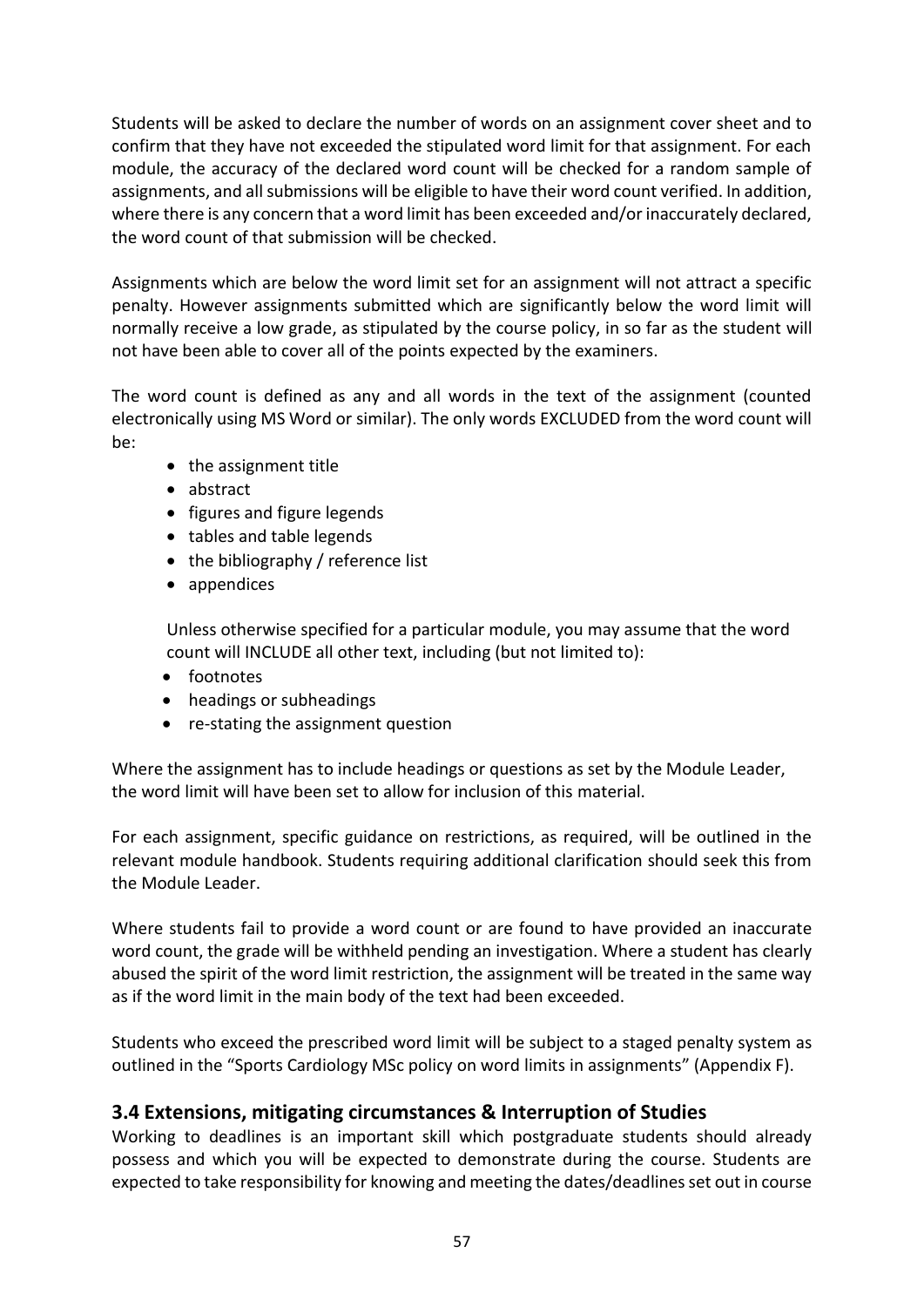and module handbooks. However, it is acknowledged that difficulties may arise and students who have unforeseen problems may request an extension to a submission deadline. All students are advised to discuss with the Module Leader or Course Director/Programme Lead *in advance of the deadline* and if necessary be advised to submit an extension form in order to agree an extension to the submission deadline. This applies both to the initial submission deadline and, where appropriate, the deadline for any resubmission.

A request for an extension should be accompanied by independent supporting evidence covering the date of the missed or affected assessment. Self-certification of illness is not normally acceptable.

SGUL has a religious festival policy. This can be found on the SGUL Portal. With advance notice (i.e. close to the time the assessment date is made known) submission deadlines may be altered, if appropriate.

#### **3.4.1 Extensions to Assignment deadlines**

Requests for extensions to assignment deadlines made up to one week (7 days) prior to the due date should be requested through the *Extension Request Form* (available on Moodle)*.* The form should be accompanied by supporting documentation, and submitted to the Course Administrator. Extensions will not normally be granted for more than 4 weeks, and any request for subsequent extensions should be routed through the Mitigating Circumstances process.

Situations (examples) where seeking an extension would be appropriate (if the timing were such to have a significant impact on the assessment/s) include:

- Death of someone close (e.g. parents or guardians, children and siblings, a spouse/partner, in-laws, grandparents and grandchildren);
- Illness, accident or hospitalisation, unexpected deterioration in an on-going illness or chronic medical condition. Breaks and serious sprains of the normal writing hand/arm;
- Illness of child/ relative where the student is the sole carer.
- Trauma as a result of crime (e.g. burglary), requirement to appear in Court as victim/ witness or as part of jury service;
- Domestic crisis such as house fire / significant change to personal circumstances e.g. divorce / separation

Situations (examples) where seeking an extension would NOT be appropriate would include:

- Computer or printer failure, corrupt files etc; \*
- Failed travel arrangements;
- Pre-booked holidays/scheduled family commitments, including school holidays
- Normal work pressures (part-time students);
- Lack of preparation for academic study;
- Any requests relating to retrospective events known prior to submission deadlines including forgetting submission/examination dates.

\*Students are reminded of the importance of making multiple back-up copies of all of electronic files and photocopies of any important printed documents.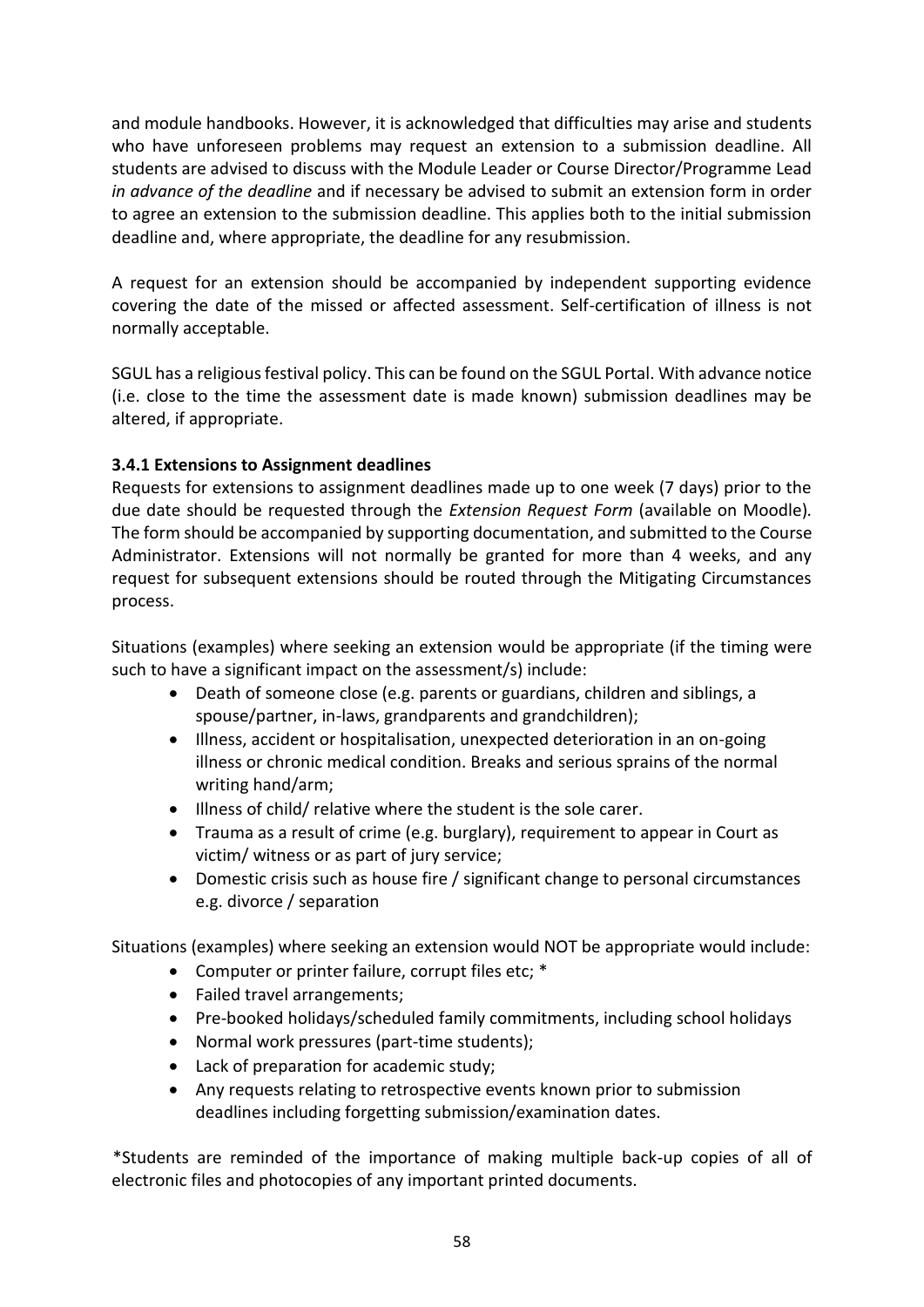Students who miss a submission/presentation deadline without an agreed extension will have a penalty awarded as set out in the Scheme of Assessment. Usually a score of zero will be recorded for the failure to submit at the first deadline and any subsequent submission will be regarded as a second attempt which will only be eligible to receive a maximum mark of 50% (this being the minimum pass mark for work of an acceptable standard).

#### **3.4.2 Mitigating Circumstances**

A request for (i) a deferral to an examination (ii) a deferral of a summative presentation, or (iii) an extension to an assignment deadline made less than one week (7 days) of the due date needs to be sought through a *Mitigating Circumstances Form* (available on moodle). The *Mitigating Circumstances Form* should be accompanied by supporting documentation, and submitted to the Course Administrator. A Mitigating Circumstances Panel (MCP) (comprising two independent members of academic staff unrelated to the course and with no knowledge of the student concerned) will decide whether the mitigating circumstances should be accepted or not, and make a recommendation to the course's Board of Examiners.

In addition, a student who considers that his or her performance in an examination or assessment has been adversely affected by illness or some other course should similarly submit independent documentary evidence using the *Mitigating Circumstances Form* to the Course Administrator as soon as possible, and certainly before the date of the final Board of Examiners meeting in line with St. George's, University of London *General Regulations* (11.11). There is no provision for upgrading or changing a candidate's result or classification on account of illness or other relevant factors. However, documented mitigating circumstances, agreed at a Board of Examiners, may be taken into account of determining decisions concerning re-entry to examinations and other assessments.

#### **3.4.3 Interruption of Studies**

In rare situations, some students may experience serious personal issues that prevent them from studying. As a result, it may be in their best interests not to continue on the course at that time, and they may require an extended period of time to address the difficulties they encounter. In such circumstance's students are advised to discuss their situation with the SGUL Course Director or KCL Programme Leader to consider taking an "Interruption to Study". This would mean a complete cessation of academic work for a specified period, during which you would not pay fees.

### **4 Course Administration**

#### **4.1 The Graduate School**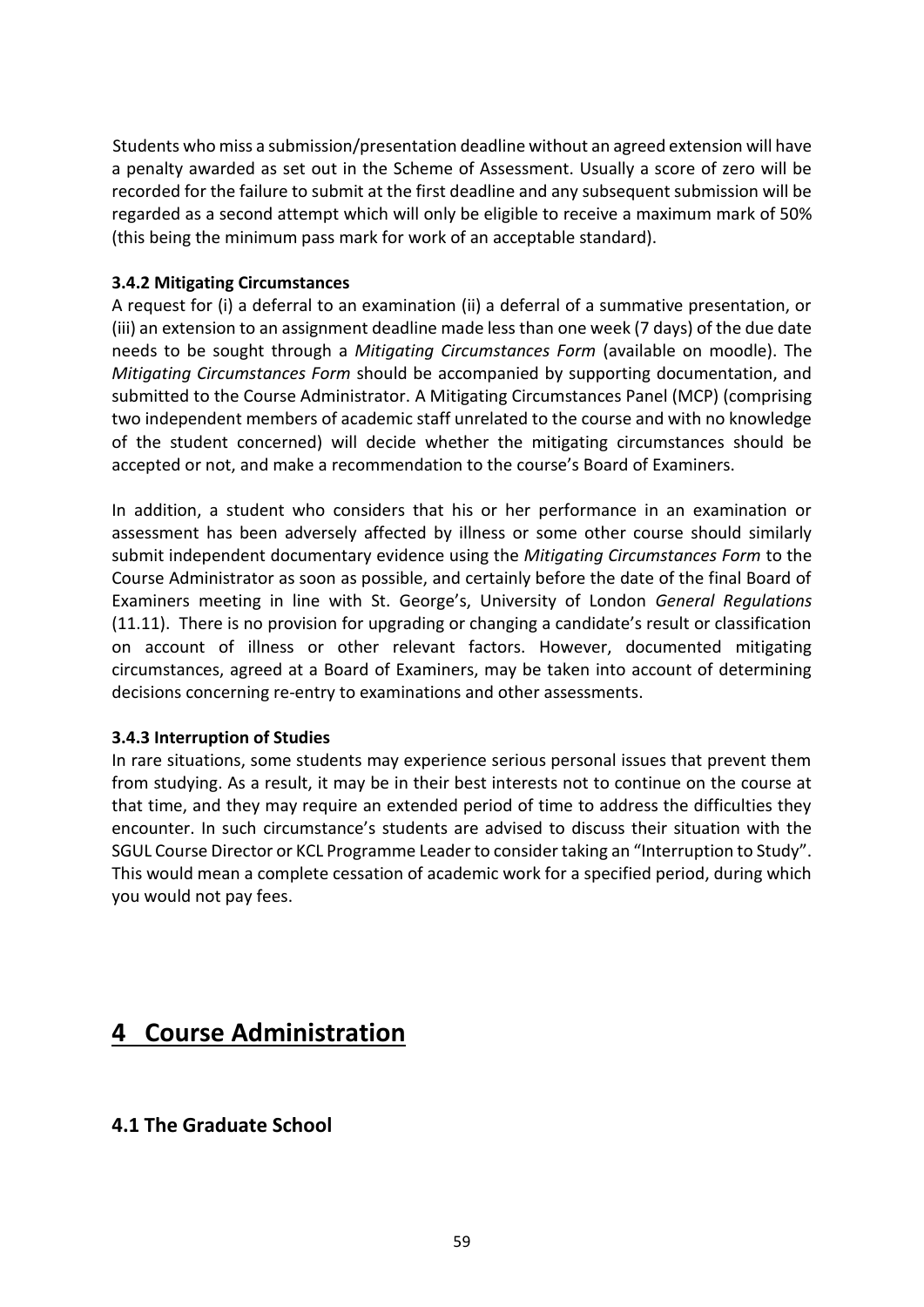The SGUL Graduate School is a thriving community of postgraduate students, undertaking Taught or Research Degrees through various modes of study. The relatively small size of the institution allows postgraduate students to access a rich and varied academic culture ranging from patient care to research laboratories, and a mix of home and overseas students.

All postgraduate students have 24-hour access to our 'Graduate Centre', which includes soft furnishings, a careers library and noticeboards, as well as a projector system for student-led presentations. This provides students with a space to meet and the opportunity to mix with postgraduate students from other courses, and to broaden their social and academic support network. There is an annual Graduate School lecture from an eminent guest speaker, which is always very well attended, and formal opportunities for students to share their work through oral or poster presentations at the SGUL Research and Education days.

#### **4.2 Course Administrator**

Georgia Baines based in the Graduate School acts as first point of contact for students, and can direct you to all other university services. The course administrator is responsible for the receiving and returning of course assignments, organising teaching sessions and rooms and dissemination of all other information about the course and transcripts. If you need to speak to the course administrator in person please ask for them at the 6th Floor IMBE Reception, or email [sportscardio@sgul.ac.uk.](mailto:sportscardio@sgul.ac.uk)

#### **4.3 Emails**

The course team will communicate with you via your SGUL email address which will be provided at enrolment. Please ensure you check your email regularly as all important course information and changes to teaching sessions and assignment procedures will be sent to your email address.

For any technical issues with your email please contact IT on [helpdesk@sgul.ac.uk](mailto:helpdesk@sgul.ac.uk) or 0208725 5435. The IT team have a drop in session outside the library on Mondays and Wednesdays 11am – 1pm for hands on help.

#### **4.4 Canvas & Intranet**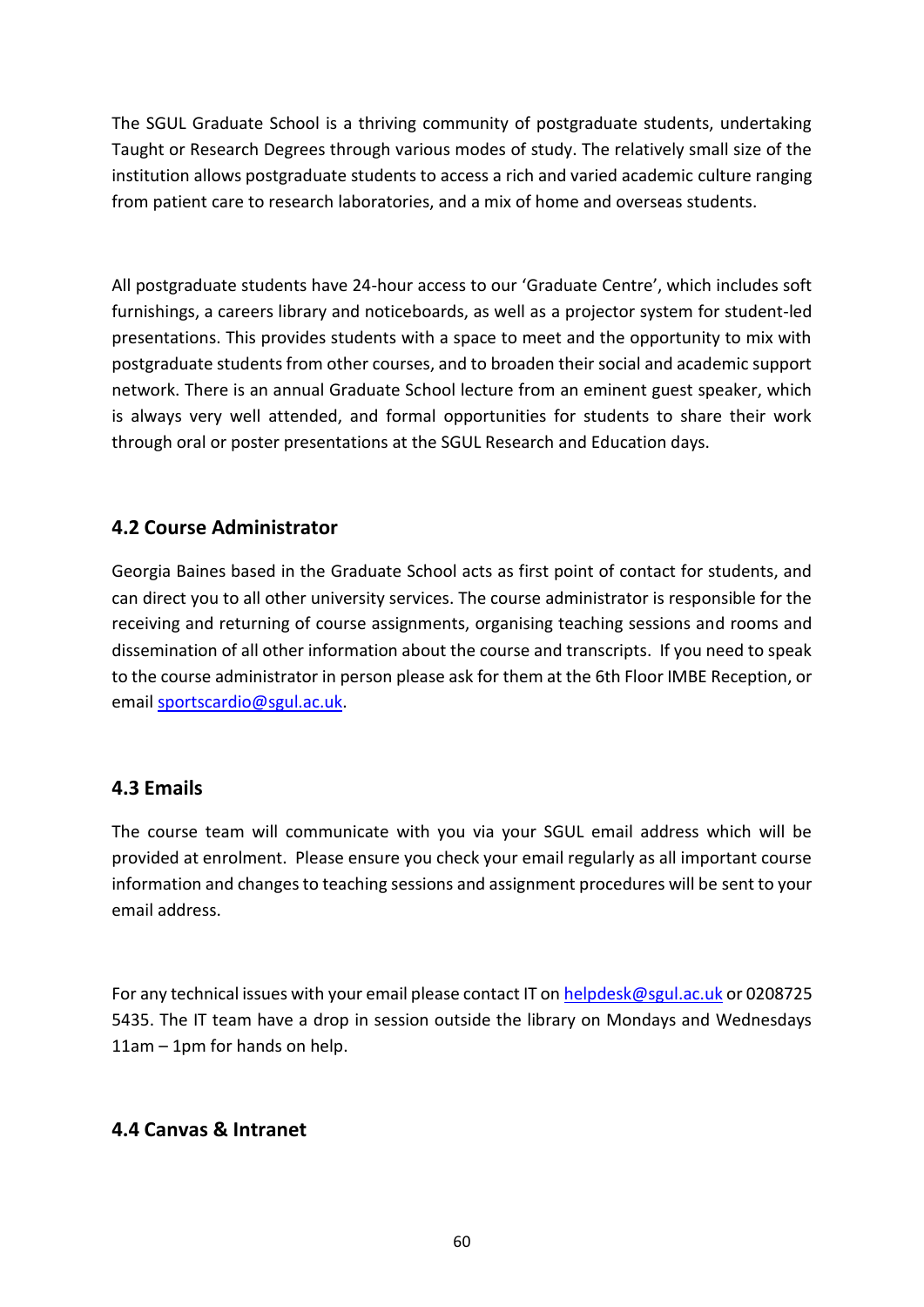All course materials will be uploaded to Canvas, the SGUL virtual learning environment. You can access the site on [http://canvas.sgul.ac.uk.](http://canvas.sgul.ac.uk/) For any problems accessing the site please contact the course administrator in the first instance. The Canvas team can also be contacted on [LTS@sgul.ac.uk.](mailto:moodle@sgul.ac.uk)

All regulations and institutional information can be found on the SGUL Website, [http://sgul.ac.uk.](http://sgul.ac.uk/)

#### **4.5 Student Representation**

At least two students will be elected as Course Representatives. Elections should take place within the first two weeks of the start of each new academic year, and the role will run for that academic year.

The Course Representatives are required to attend three Course Committee meetings during the year, for items of unreserved business. In addition student representatives will meet from time to time with the Course Director to discuss issues raised in relation to student welfare, course implementation or other relevant issues. The student representatives will be asked to reflect the views of both full-time and part-time students, and both new graduates and experienced professionals and report back to students any pertinent items raised at course committee.

#### **4.6 Course Committee**

The Course Committee oversees the management of the Course. Course Committees report to and make recommendations to the committee that has oversight of all postgraduate courses: The Taught Postgraduate Programmes Committee. There are three Course Committee meetings a year, normally one per term, plus extraordinary meetings where necessary. Meetings are chaired by the Course Director. The Course Committee discusses the strategic direction of the programme, reviews the effectiveness of educational practices, and ensures that quality monitoring processes are in place. It covers matters concerning the administration, quality control, delivery, assessment and future development of the programme. Perceived areas of good practice and areas for action will be identified and collated into a rolling action plan to be followed up at subsequent meetings.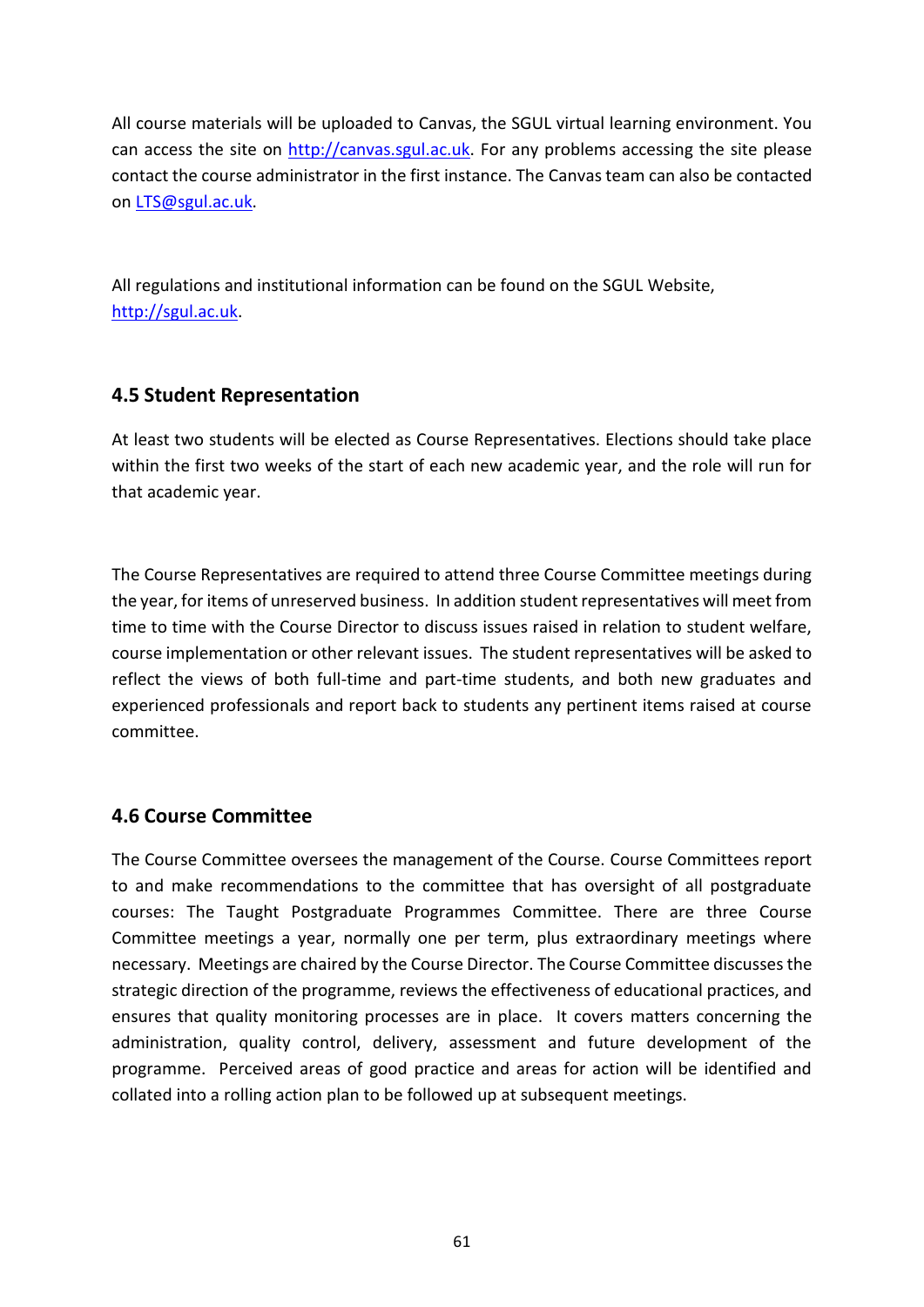The composition of the committee includes representatives from the teaching team including all module leaders, and others with key roles in programme delivery including the Graduate School. The minutes of the unreserved items are available to students.

# **5 Student Support Services**

### **5.1 Academic Support and Guidance**

Our philosophy reflects the belief that postgraduate students should be actively engaged in the development of their own professional competence. The module leaders are responsible for the delivery of individual modules & module assignments and they will provide support and advice on academic issues, which relate to the specific module they lead on. They will also provide support regarding the module assignments, often at the start of the module in the form of group tutorials**.** All queries regarding any aspect of a particular module or its assignment should be directed to the relevant module leader.

The Academic staff will provide support and guidance throughout the course. This will involve both regular feedback and discussion of individual progress within each module. The course is designed to encourage students to become self-directed, critical scholars, able to constructively and objectively challenge themselves whilst maximising the range of learning opportunities available to them. In addition members of the Course Team will be available, where appropriate, to advise on matters of an urgent nature. However good time management and personal organisation are skills which we encourage you to develop, and so making and keeping appointments is our preferred way of meeting students.

If you have not undertaken any academic study in recent years, you may find it helpful to consult some of the books on study skills and essay writing that are available in the library. There is a heavy emphasis on written work in the course assignments. Any efforts which you make to improve your writing skills will therefore be of value.

Sessions designed to assist in your academic development are addressed initially as part of the induction programme, and developed as appropriate throughout the course. Ability to construct course assignments at postgraduate level will be a key focus of the induction sessions, which will cover: essay writing; critical thinking and reading of the literature; weighing up evidence; constructing an original argument; reflection; and academic styles of writing.

There is an online study skills package to help students study and learn at masters level, as well as a suite of online resources on writing skills on Moodle. These are available to all students, and may be particularly useful for any students enrolled for a stand-alone module.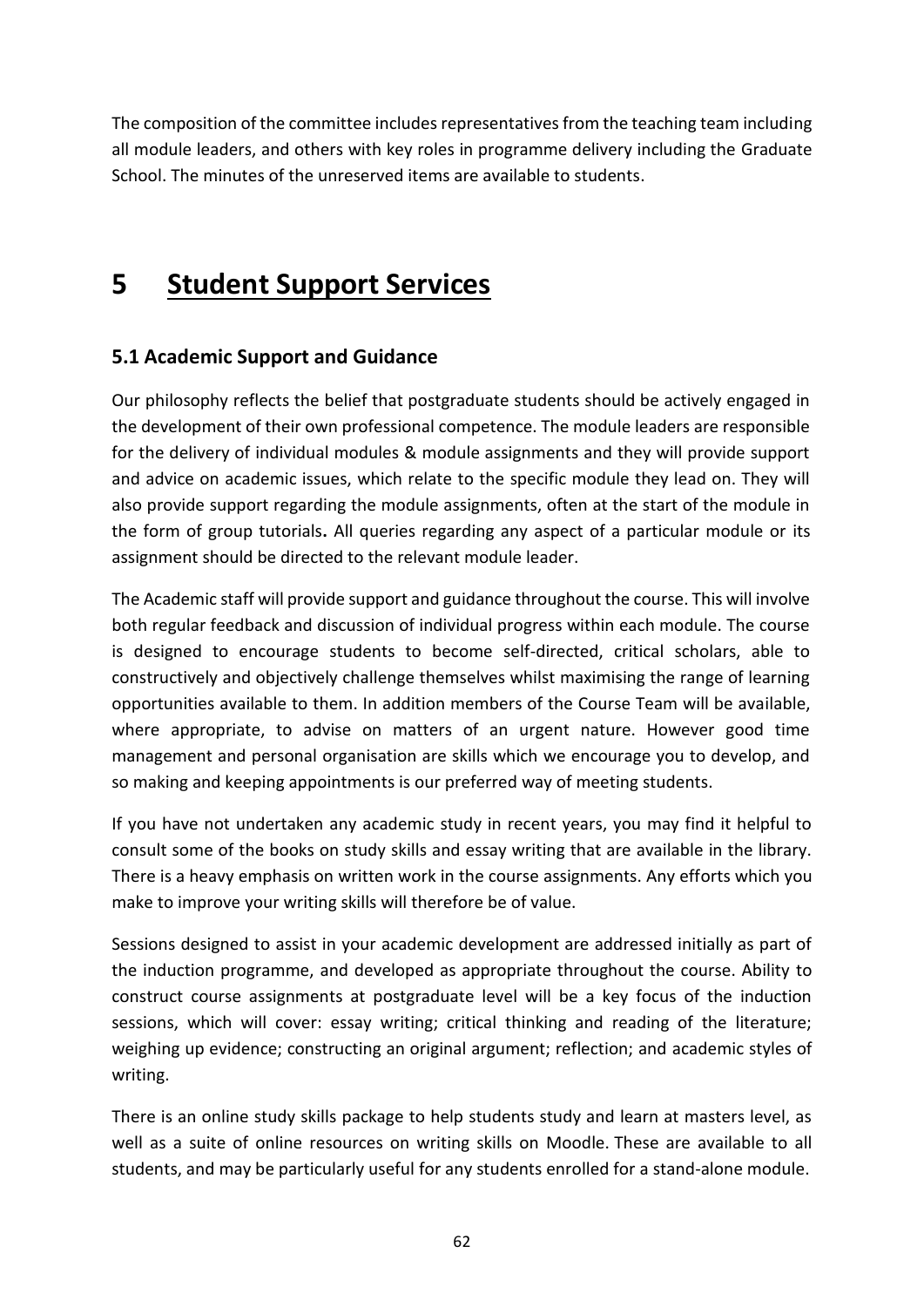In addition academic support is provided by the following services:

- The **SGUL Academic Skills Drop-in** [\(http://library.sgul.ac.uk/using-the-library/1-2-1](http://library.sgul.ac.uk/using-the-library/1-2-1-help) [help\)](http://library.sgul.ac.uk/using-the-library/1-2-1-help) is located in fover of the library on first floor Hunter Wing. They provide an opportunity to access one to one advice and guidance on draft assignments *before*  they are submitted. The trained skills advisers work closely with students and assist them to identify errors or poor practice in writing style and essay composition, and to recognise where improvements can be made. This collaborative approach provides a valuable opportunity to improve the work and enhance the grade while developing a range of academic skills relating to: grammar, referencing, academic structure, and plagiarism. Times for drop-in sessions are below. There is no need to book, just turn up with the assignment and relevant module guide for specialist advice.
	- Tuesdays 11am 3pm
	- Wednesdays 11am 3pm
	- Thursdays 11am 3pm

#### • **Royal Literary Fund's Writing Fellow**

The Royal Literary Fellow is available to advise students on writing skills for anything from essays to journal articles, theses and letters of application. For 2014/15 the Literary Fellow is Adam Feinstein. They can be found in Student Support Services on Hunter Wing, level 2 (the room next to Counselling Services). One-to-one sessions of up to 45 minutes, are available by appointment. As the literary fellow is independent of the university, any work you do with them will remain confidential.

The literary fellow will be able help you with: structure and logical flow, clarity, style, general improvement of your writing skills and other concerns you may have about writing. However their job is not to edit, rewrite or proofread your work, or to offer English language tuition. More information on the scheme can be found here: <http://www.rlf.org.uk/education/rlf-fellowshipscheme/>

To book an appointment please email [rlf@sgul.ac.uk](mailto:rlf@sgul.ac.uk)

- Support for writing when **English is your second Language**. Specialised support is available to students where English is not their first language. Students can make up to 2 appointments per semester to see Claire Emery, our English Language Support Tutor to discuss issues such as:
	- Academic writing skills
	- Grammar for written English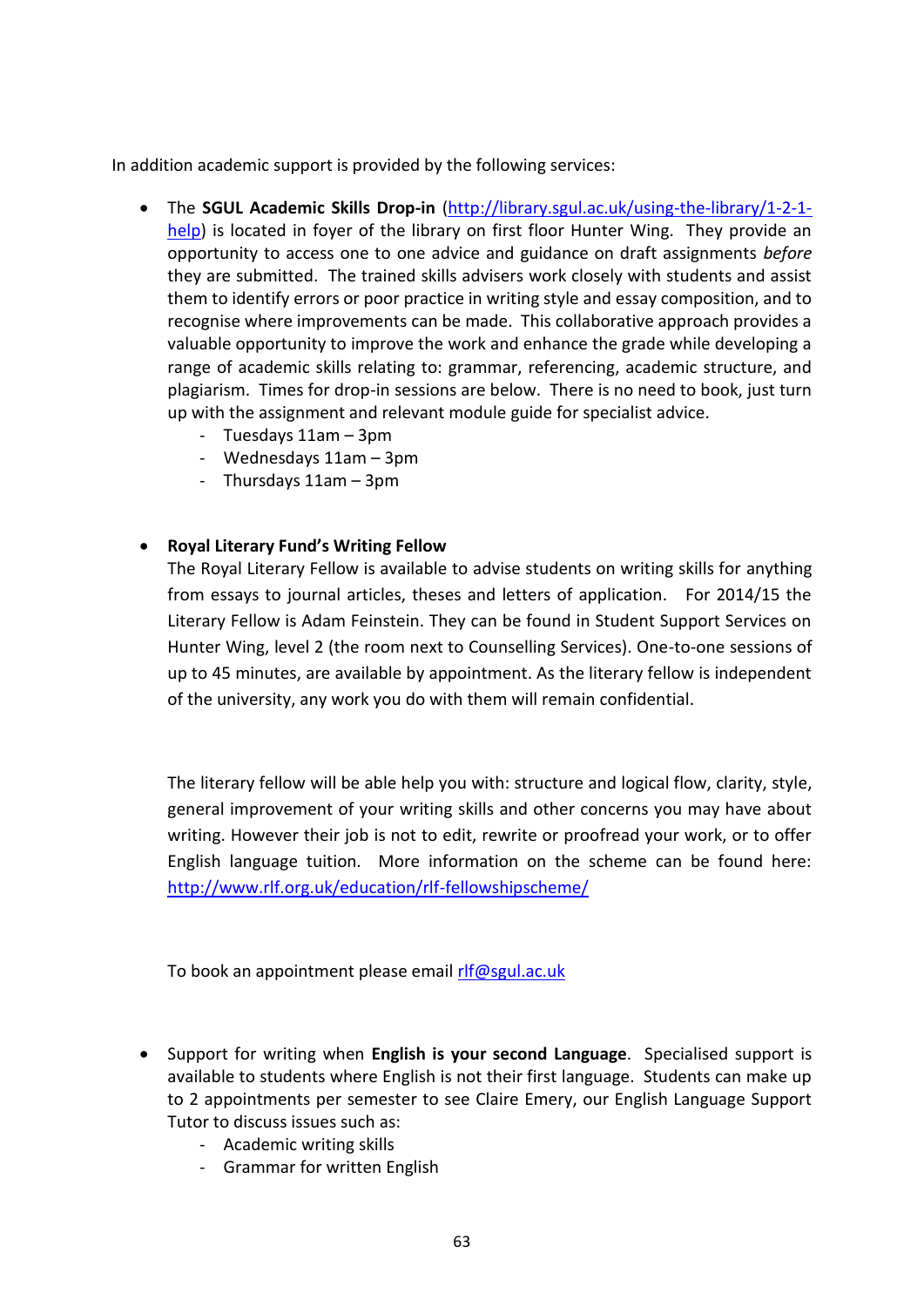- Following academic lectures
- Taking part in academic discussions with native speakers
- Giving presentations

Please email Claire on [cemery@hscs.sgul.ac.uk](mailto:cemery@hscs.sgul.ac.uk) to make an appointment.

For general writing skills help you can contact Janette Myers (Senior Lecturer in Student Learning and Support) on 020 8725 0616, email: jmyers@sgul.ac.uk

### **5.2 Academic and Pastoral Support**

Upon commencement of the course each student will be assigned an educational supervisor/personal tutor. The educational supervisor will be responsible for monitoring academic progress and student welfare, including socio-cultural integration. He/she will be the first port of contact for the student, assist the student with any difficulties, and monitor his progress throughout the course to ensure that problems are identified early and satisfactory completion. Formal supervision meetings will be organized at pre-specified time points. The meetings may be face-to-face or organized through teleconference (Skype). All meetings will be based on a common format. During the meeting the supervisor should review the students logbook, formative assessments, exam results, completion of modules record, work in progress. At the end of the meeting the supervisor and student will be required to submit a report to the Course director with an overall outcome (satisfactory progress, satisfactory progress with conditions or unsatisfactory progress).

Dr Aneil Malhotra, consultant cardiologist with extensive experience in student teaching and support will head student support. Dr Malhotra will work in collaboration with individual educational supervisors and module leads to guide students who require extra help to the appropriate resources, including personal and/or professional support services as required as well as give academic support and advice. They will have a good knowledge of the many services available to support students and will be able to direct students towards study resources. In addition, Dr Janette Myers, Senior Lecturer in Student Learning and Support from the Institute of Medical and Biomedical Education will act as a reference point for any academic support, student services or counselling that may be required.

### **5.3 Counselling Services**

There are several qualified counsellors (both female & male) who provide non- judgmental help with understanding, exploring and finding ways of coping with problems. If further help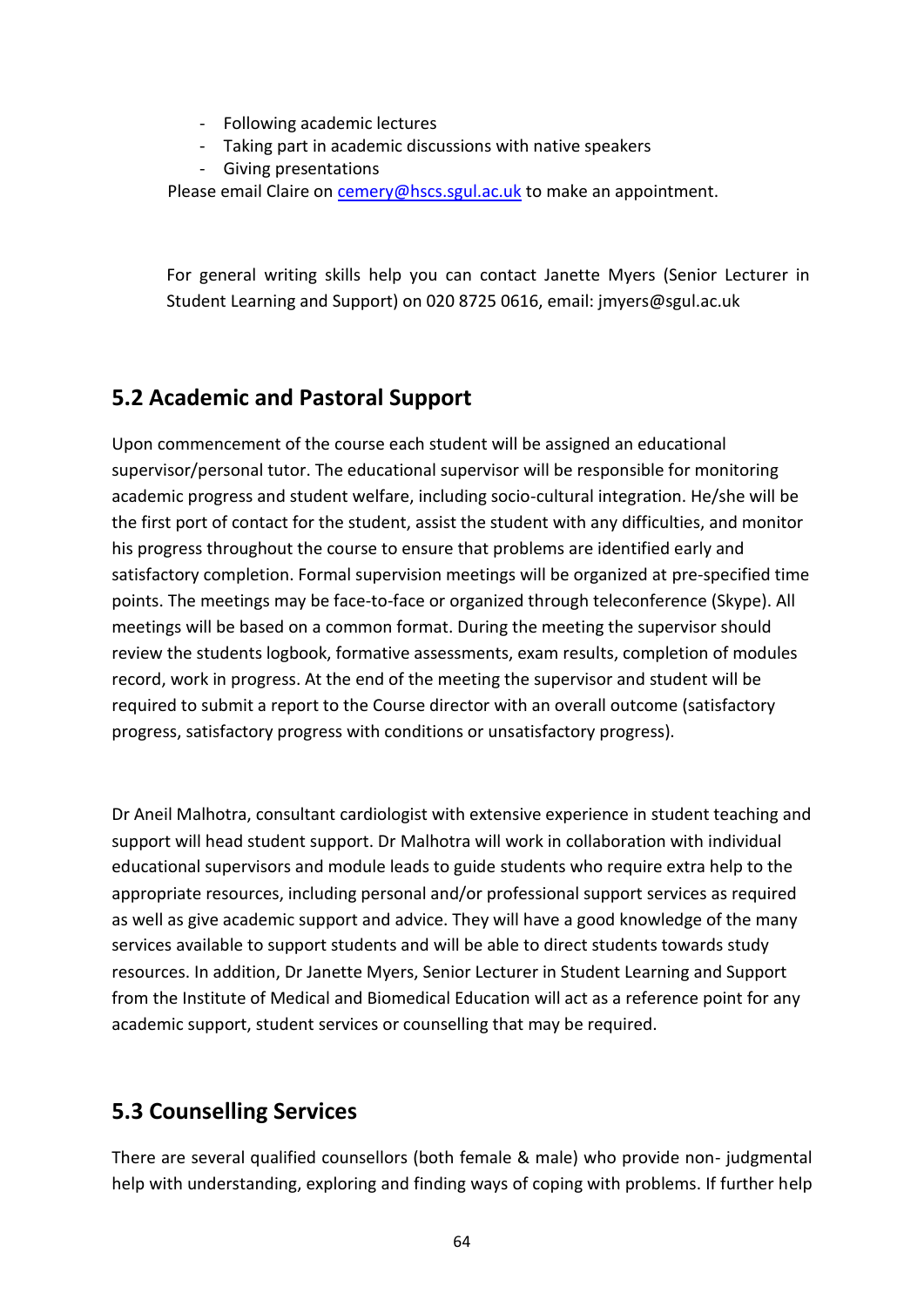is needed, the counsellor can arrange (with the individual's agreement) that they are referred on.

The counsellors are flexible in their approach using a variety of counselling models, including Cognitive Behaviour Therapy. People bring a wide variety of problems, so there is no rule that you have to be extremely distressed to visit the Counselling Service. Seeking counselling is an important step but no problem is too small to be brought to the counselling service. Early consultation can prevent difficulties developing into unmanageable problems.

The service is free and confidential, and is separate from the teaching and assessment process. It is impartial, the aim being to help each student find their own best course of action.

The Student Counselling Service at SGUL on level two Hunter Wing is open five days a week from

Monday: 9.00am- 7.00pm Tuesday: 9.30am-8.00pm Wednesday: 9.00am- 5.00pm Thursday: 10.00am- 8.00pm Friday: 9.00am- 5.00pm

You can make an appointment by:

- phoning 020 8725 3628
- email[: counselling@sgul.ac.uk](mailto:counselling@sgul.ac.uk)
- use the anonymous self- booking chart outside the counselling offices (second floor Hunter Wing, turn left outside Eddie Wilson's café).
- Book online via portal [\(https://portal.sgul.ac.uk/services/counsellors/\)](https://portal.sgul.ac.uk/services/counsellors/)

There are two drop-in sessions at 12pm on a Wednesdays and Thursdays where no prior appointment is necessary.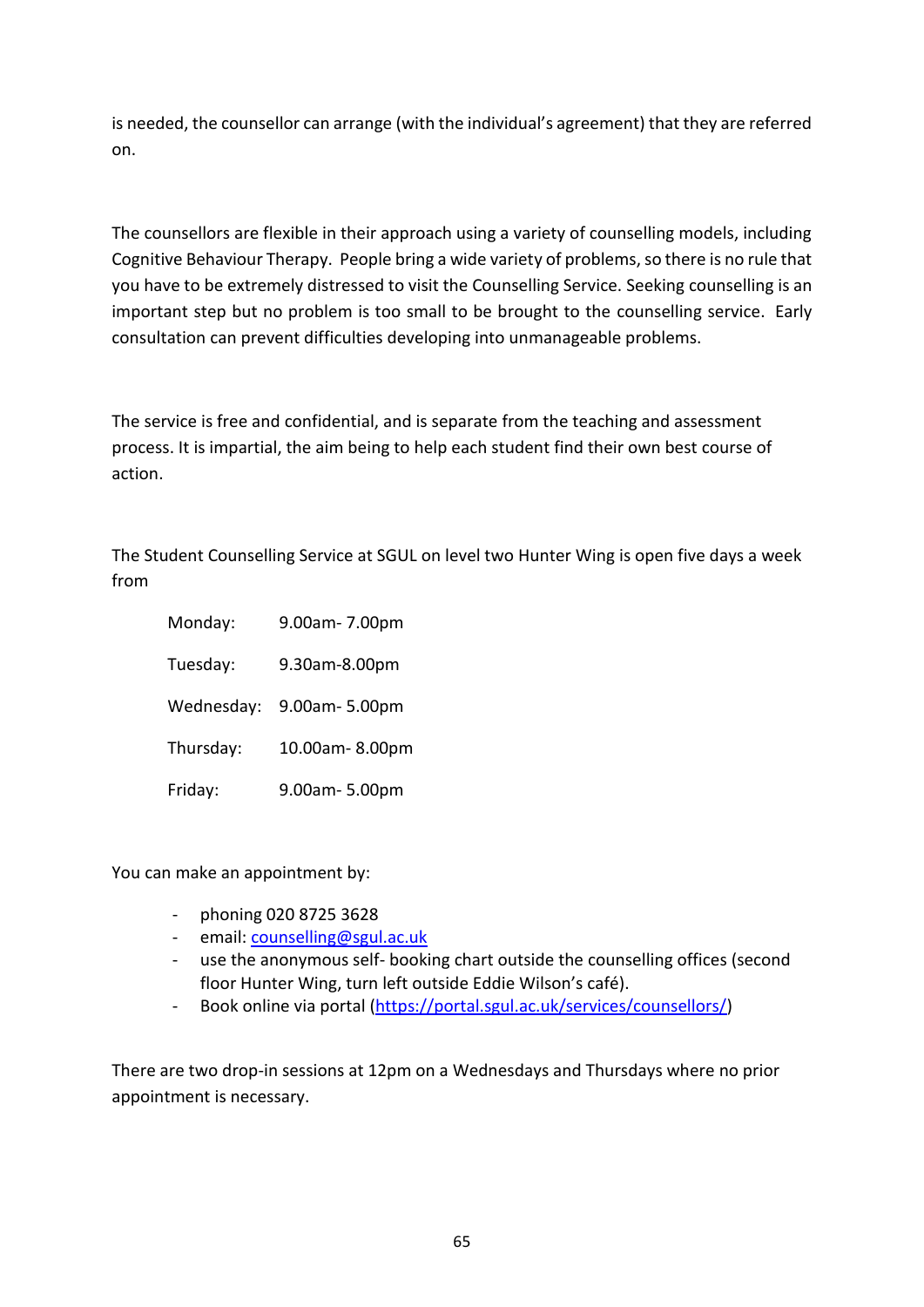## **5.4 Disability support (Including Dyslexia)**

All reasonable adjustments will be made to ensure that students with disabilities are able to access all components of the programme that they wish to. If you have a disability you are welcome to discuss any issues which may affect your studies with the Disability Team (020 8725 0143, disability@sgul.ac.uk). Their role is to ensure that all disabled students are appropriately supported throughout the duration of their course. The Disability team can support you if have a physical impairment, an ongoing health condition, an Autism spectrum condition, impaired vision or hearing, or if you experience difficulties with mental health such as anxiety or depression. We also support students with specific learning difficulties such as Dyslexia, Dyspraxia or ADHD.

Amongst other things, the Disability Team can provide information about:

- How to apply for additional exam arrangements such as extra time.
- How adjustments to teaching and learning can be negotiated on your course.
- How to apply for Disabled Students Allowance (DSA)
- The DSA may include funding for specialist tutorial support, assistive technology and in some cases disability related travel costs
- Confidential advice about whether to disclose a disability, or whether difficulties you are experiencing constitute a disability.
- Diagnosing Dyslexia and other Specific Learning Difficulties (SpLD)

If you already have a psychologist's report which confirms that you have dyslexia or have another specific learning difficulty, you should contact the Disability team as soon as possible to ensure sport is in place at the earliest opportunity.

If you think you may be dyslexic or have specific learning difficulties such as Dyspraxia or ADHD but are not sure, you can complete a short confidential screening test in the student centre, (Ground Floor, Hunter Wing). This can be arranged by contacting the disability team.

Contact Details: 020 8725 0143

disability@sgul.ac.uk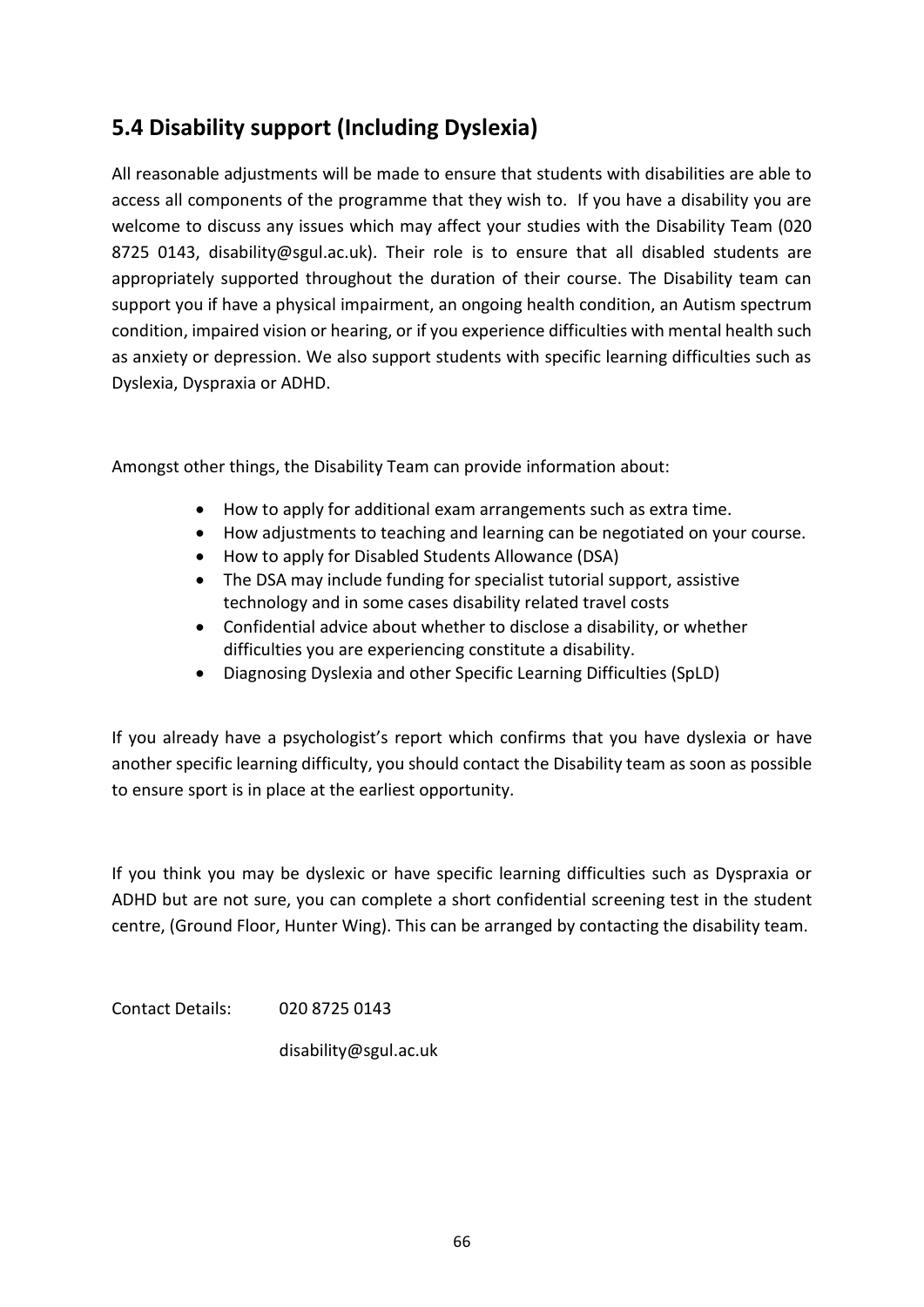# **6 Student Centre Services**

### **6.1 Student Centre**

The Student Centre is the gateway for students to advice and help throughout the University. That includes offering high-level advice for the services offered directly by the University, such as housing, disability of finance, as well as basic advice on behalf of a number of other teams, such as timetables and submissions for Registry or issuing ID cards or resetting passwords for IT services. Staff also actively maintain contacts with other departments at SGUL, the NHS Trust, Kingston University and the University of London. Through these, they are able to signpost students to almost any service they might require.

The Student Centre is on the ground floor of Hunter Wing and is open from 8:30am to 5:00pm throughout the week during term time. Students can drop in at any time to ask advice about everything student-related. They are able to produce letters confirming you are a student for council tax or banking purposes and sign a variety of forms, i.e. Young Person's Railcard or recertification documents.

#### **Key contacts for Student Centre & local services**

| <b>General Student</b><br>Centre | Student Support Officers (support with<br>studies and personal issues) | 020 8266 6344<br>studentcentre@sgul.ac.uk   |
|----------------------------------|------------------------------------------------------------------------|---------------------------------------------|
| Gavin Taylor                     | Centre Manager - Student welfare,<br>supporting students in crisis     | 020 8266 6355<br>gtaylor@sgul.ac.uk         |
| Jude O'Brien                     | Student finance, tuition and hardship<br>funds                         | 020 8725 5997<br>student finance@sgul.ac.uk |
| <b>Emma Catlow</b>               | Disability support, including dyslexia                                 | 020 8725 0143<br>disability@sgul.ac.uk      |
| Rachael Elliot                   | Students affairs & compliance                                          | 020 8725 5225<br>relliot@sgul.ac.uk         |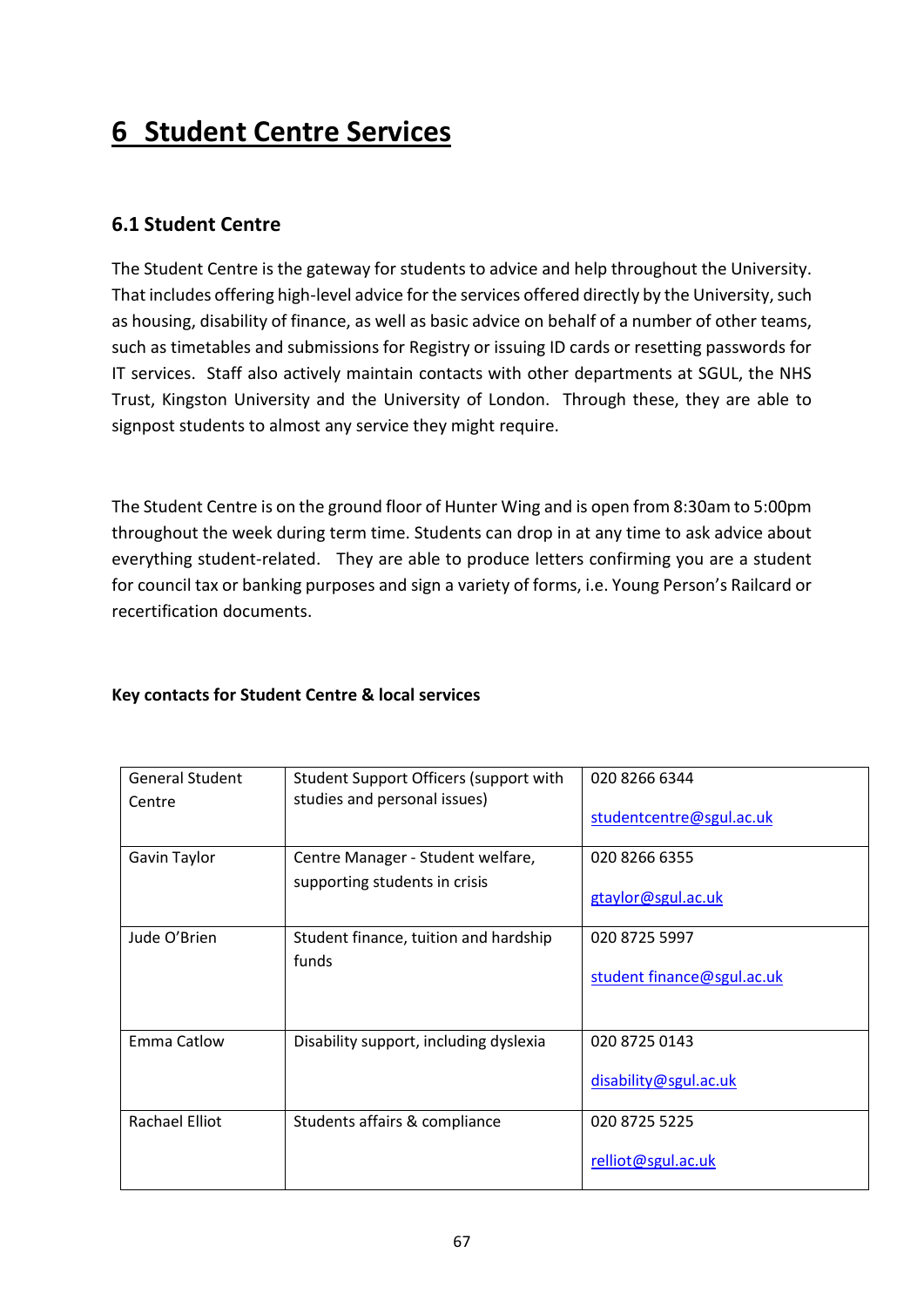| Nicola Fitzgerald | Accommodation advice          | 020 8266 6348           |
|-------------------|-------------------------------|-------------------------|
|                   |                               | accomodation@sgul.ac.uk |
| Elizabeth Witter  | International Student Advisor | ewitter@sgul.ac.uk      |
| Jenny Laws        | Academic Registrar            | 020 8725 2629           |
|                   |                               | jlaws@sgul.ac.uk        |

#### **Health**

| Tooting            | Minor injuries and illness | 020 8700 0505                             |
|--------------------|----------------------------|-------------------------------------------|
| NHS Walk in Centre |                            | www.wandsworth-<br>pct.nhs.uk/pdf/TWC.pdf |
| <b>NHS Direct</b>  | Health advice              | 0845 4647<br>www.nhsdirect.nhs.uk         |

#### **Welfare**

| <b>Student Union Vice</b><br>President | Support and Advice from the<br><b>Students Union</b> | 020 8725 0451             |
|----------------------------------------|------------------------------------------------------|---------------------------|
| (Education and<br>Welfare)             |                                                      | vpeducation@su.sgul.ac.uk |
| <b>Counselling Service</b>             | <b>SGUL Counsellors</b>                              | 020 8725 3628             |
|                                        |                                                      | counselling@sgul.ac.uk    |
| London Nightline                       | Support and information helpline                     | 020 7631 0101             |
|                                        | run by students for students                         | www.nightline.org.uk      |
| FamilyLine                             | Supports people caring for children                  | 0808 800 5678             |
|                                        |                                                      | www.familyline.org.uk     |
| Citizen Advice                         | Legal, money and other advice                        | 020 8333 6960             |
| <b>Bureau</b>                          |                                                      | www.citizensadvice.org.uk |
| <b>Family Planning</b>                 | Sexual health advice                                 | 020 7608 5240             |
| Service                                |                                                      |                           |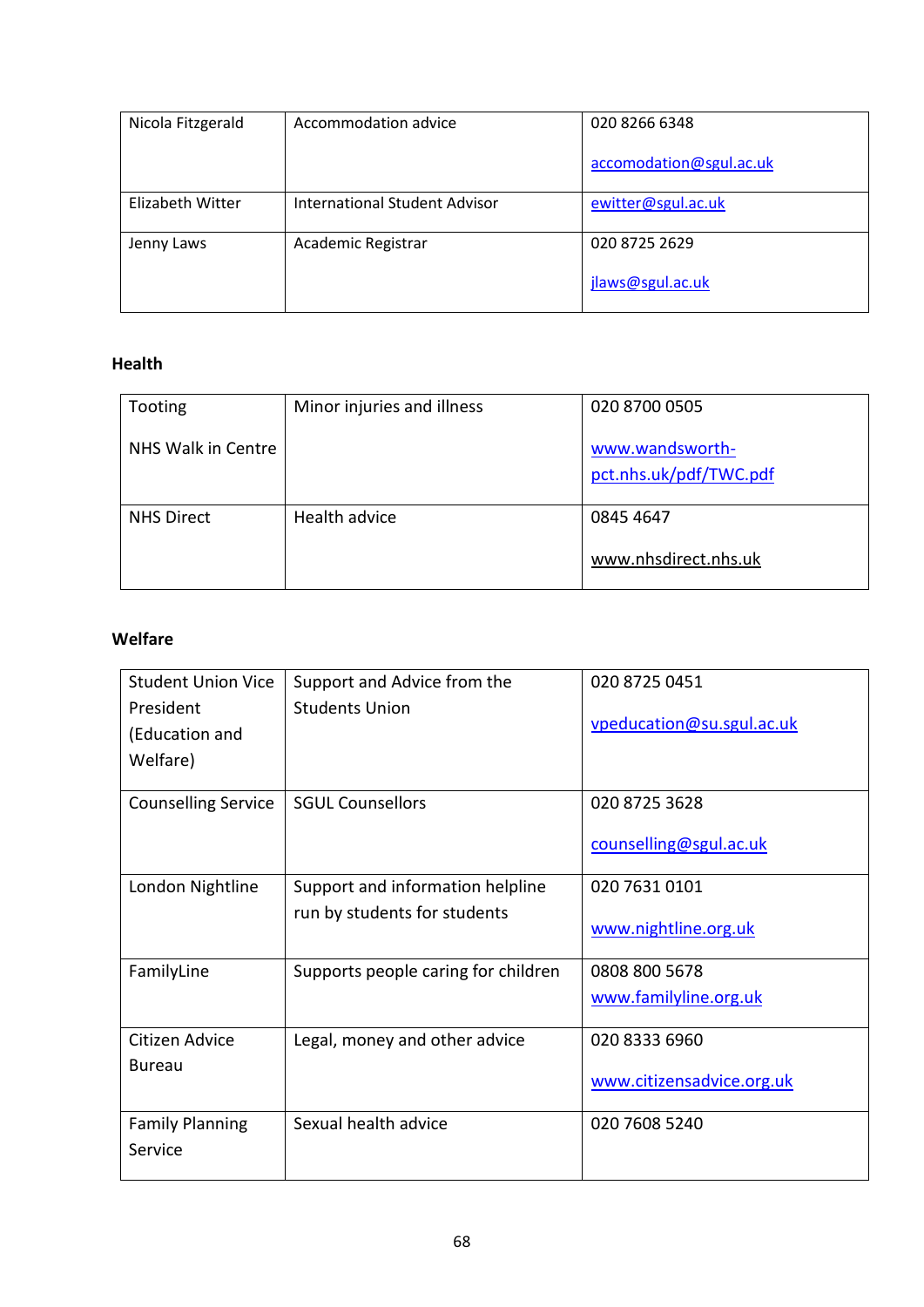|            |                                                 | www.fpa.org.uk        |
|------------|-------------------------------------------------|-----------------------|
| Samaritans | 24/7 support for people                         | 0845 909090           |
|            | experiencing feelings of distress or<br>despair | www.samaritans.org.uk |

#### **Finance**

| <b>NHS Grants Unit</b>                                            | <b>NHS Bursaries</b>                                  | 0845 358 6655<br>www.nhsstudentgrants.co.uk                |
|-------------------------------------------------------------------|-------------------------------------------------------|------------------------------------------------------------|
| <b>EGAS</b><br>(Educational<br><b>Grants Advisory</b><br>Service) | Advice and information on other sources of<br>funding | 020 7254 6251<br>www.egas-<br>online.org.uk/fwa/index.html |

#### **Facilities**

| Library               | Lending and computing services | 020 8725 5466       |
|-----------------------|--------------------------------|---------------------|
|                       |                                | liblearn@sgul.ac.uk |
| <b>IT Helpdesk</b>    | IT support and training        | 020 8725 5435       |
|                       |                                | helpdesk@sgul.ac.uk |
| <b>Media Services</b> | AV Services, room bookings,    | 020 8725 2600       |
|                       | graphics and photocopying      |                     |
| <b>Sports Centre</b>  | <b>Health and fitness</b>      | 020 8725 2662       |
|                       |                                |                     |

#### **6.2 ID Cards**

Your SGUL ID Card serves as your library card and allows touch access to computer rooms, labs and other facilities. You must wear your identity card at all times on SGUL and Hospital premises and your presence on site may be challenged if it is not clearly visible. You will be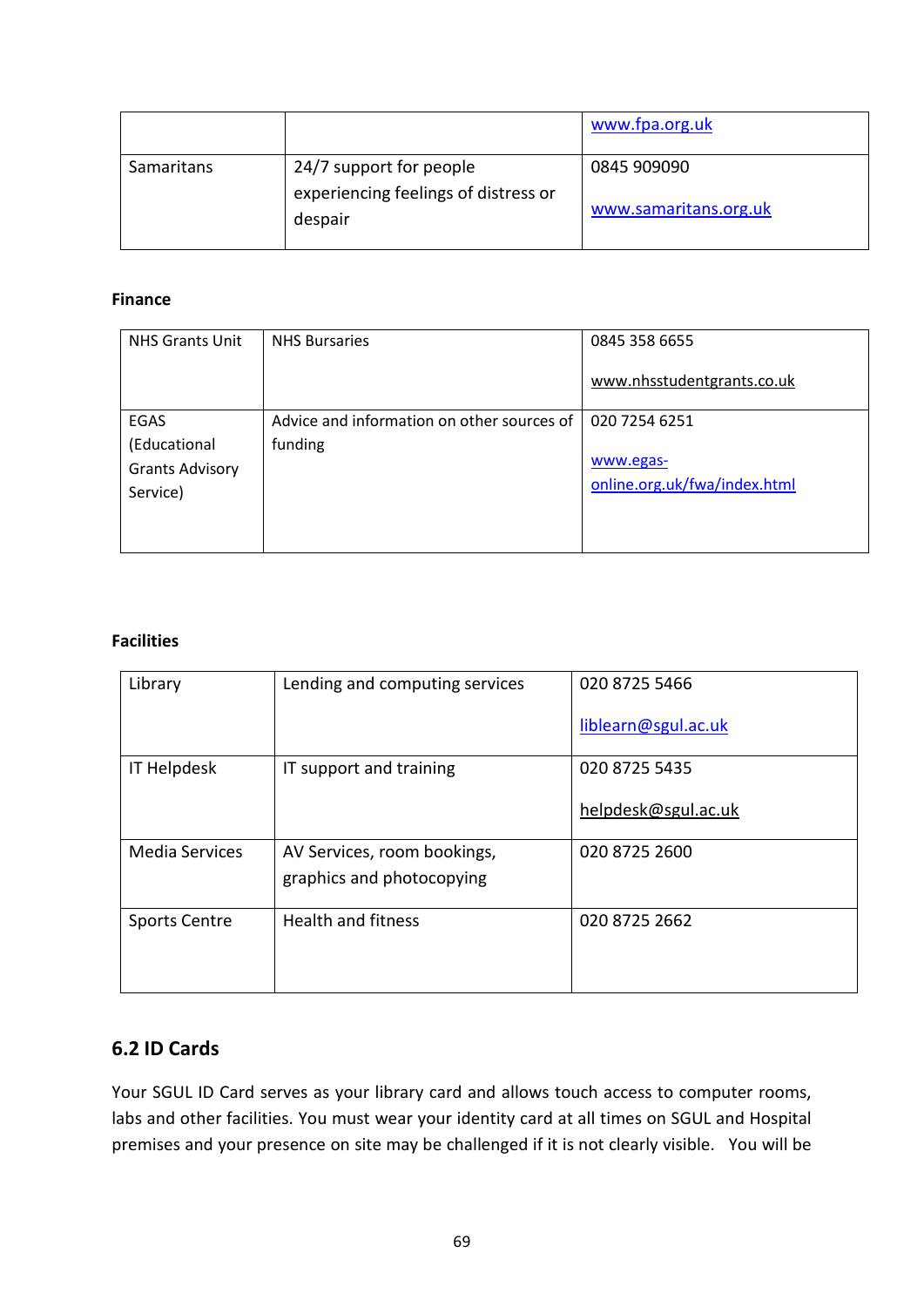asked to present your ID card when accessing certain services at the Student Centre or Media Services.

Please report loss or damage to your ID card to the Student Centre, ground floor Hunter Wing: as soon as possible, so that a replacement can be arranged. There is a fee of £5 for a replacement ID Card. Cards which are stolen (if you have a crime reference number), damaged or expiring will usually be replaced free of charge.

#### **6.3 Complaints**

Students are able to access a confidential complaints system. Any complaints which you do not want to raise directly with staff associated with the course may be directed to Rachael Elliot, Student Affairs Manager, Registry (Tel 020 8725 5225, or email [rbevilac@sgul.ac.uk\)](mailto:rbevilac@sgul.ac.uk)

SGUL is committed to a policy of equal opportunities which aims to provide an environment in which all students may reach their full potential. If you have any concerns about equal opportunities you can contact the Equality and Diversity Officer who's contact details can be found on the SGUL Website

#### **6.4 Students Union**

This is an important facility for all students of SGUL, and has a varied and comprehensive range of facilities including sporting and recreational activities, a book shop and a small convenience store, as well as a bar and common room. The President of the Students Union and the Committee are fully active in supporting all student matters.

Student Union Officials

| <b>Officer</b>                                   | <b>Telephone</b> | Email                     |
|--------------------------------------------------|------------------|---------------------------|
| President                                        | 020 8725 2709    | president@su.sgul.ac.uk   |
| <b>Vice-President</b><br>(Education and Welfare) | 020 8725 0451    | vpeducation@su.sgul.ac.uk |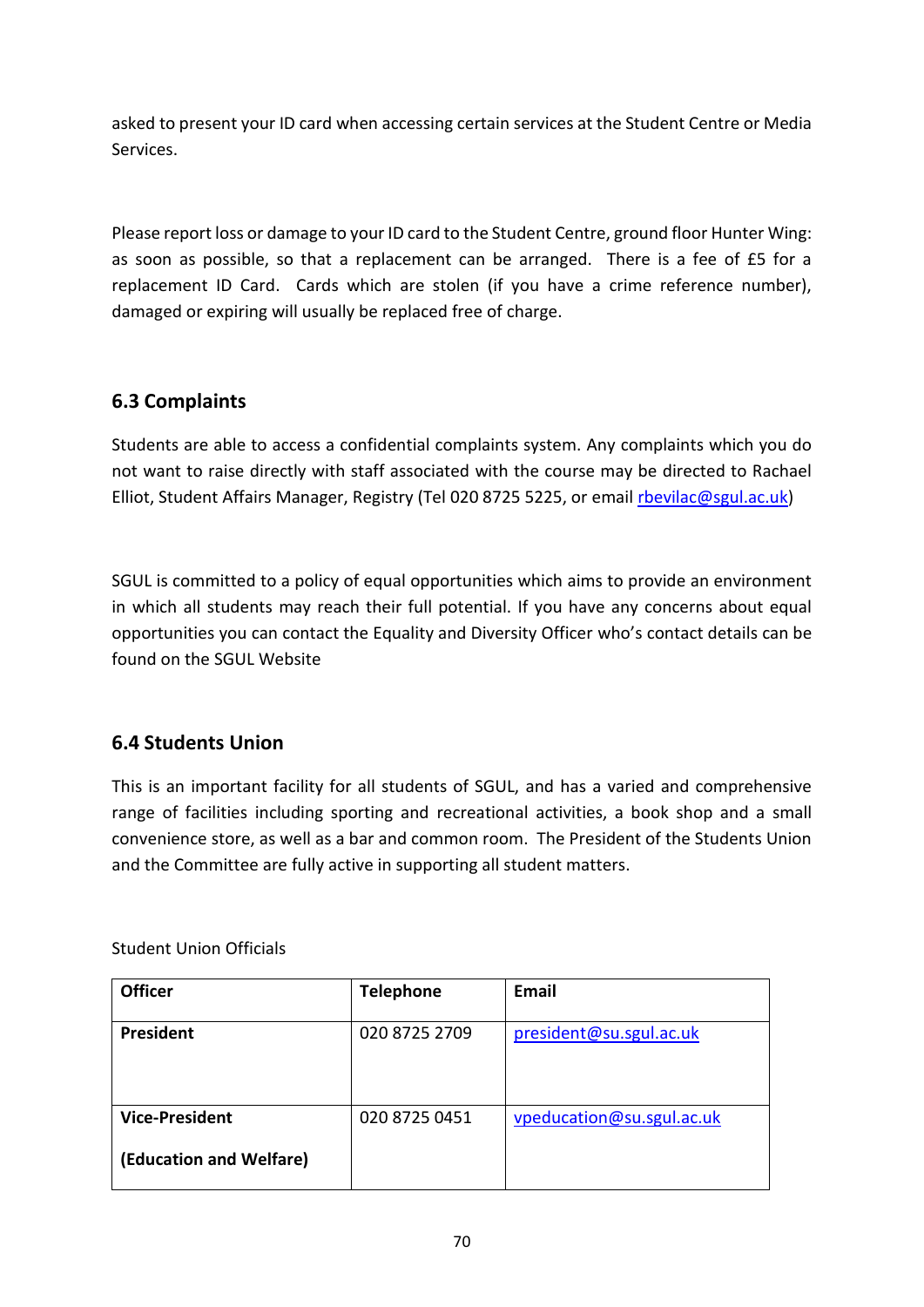| <b>Vice President</b>               | 020 8725 5078 | vpfinance@su.sgul.ac.uk |
|-------------------------------------|---------------|-------------------------|
| (Finance and Student<br>activities) |               |                         |
| <b>General Secretary</b>            | 020 8725 0562 | secretary@su.sgul.ac.uk |

#### **6.5 International Students**

Every year St George's is pleased to welcome increasing numbers of students from all over the world. Currently students from over 50 countries study at St George's. To support this increasing number of international students, a dedicated International Student Advisor (ISA) has been appointed to provide support to those choosing to study at St George's. The ISA is part of the University's student support services and is located on the ground floor of Hunter Wing in the Student Services Centre.

The support is offered from application through to graduation and includes:

- Visa and immigration advice for the student and (if applicable) their family dependants;
- Financial advice including advice on opening a bank account and working whilst in the UK;
- Health and personal safety information including how to register with a GP and access healthcare in the UK .

The advice is offered directly from the ISA and via online and printed resources including a Pre Departure Guide and Immigration Guide for students applying outside of the UK. International students are also invited to attend an 'international welcome' talk delivered in the induction programme at the start of the Autumn term.

Each term, the ISA collaborates with the International Students' Society (ISS) to coordinate at least two social events for international students, staff and academic visitors. From this year EU students will be offered the same support as that offered to other international students by the ISA, and they can join the International Student Society. Popular events include the International Student Welcome Weekend, monthly international student lunches, Chinese New Year Dinner and summer barbecue.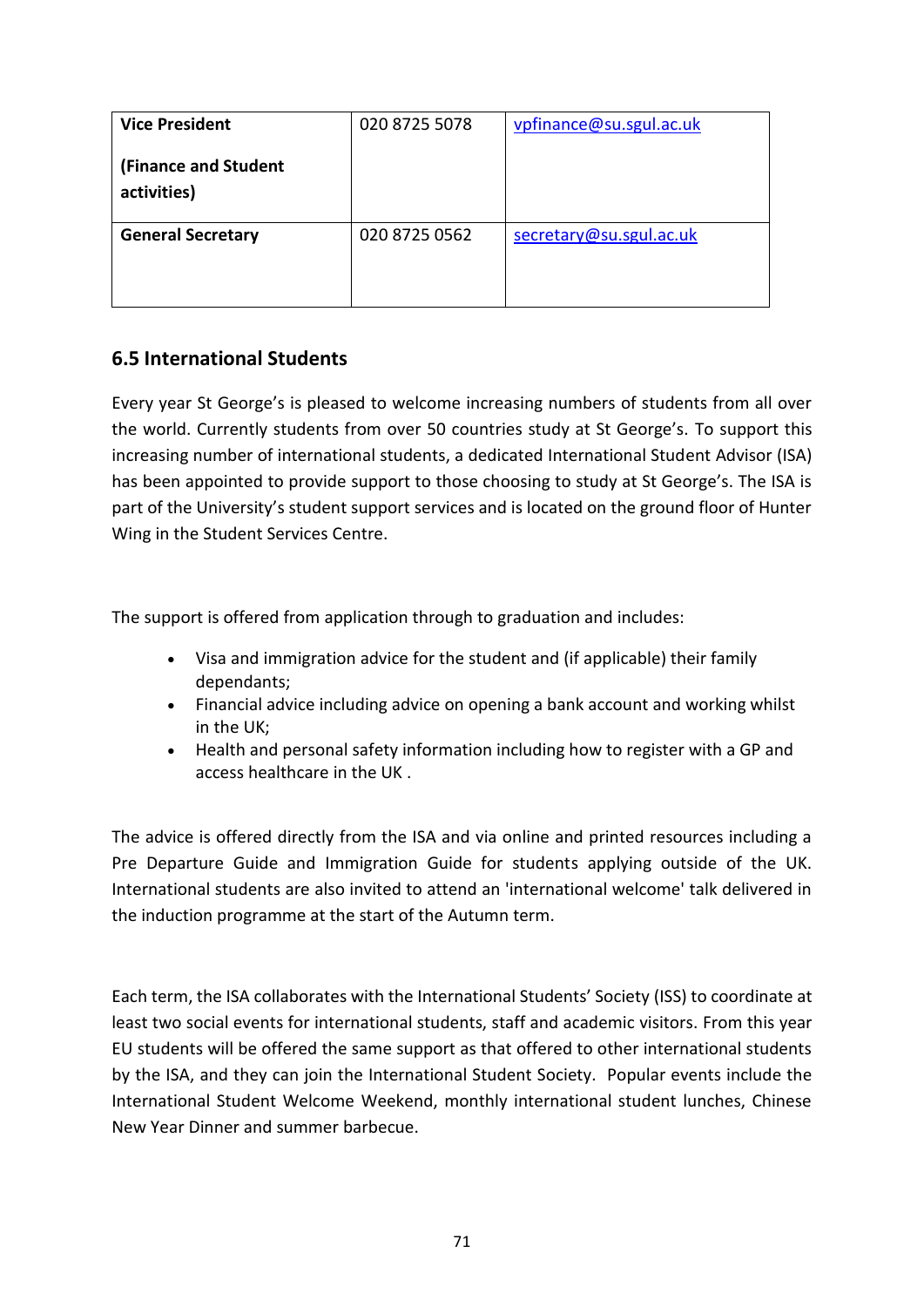#### **6.6 Finance advice**

Students are expected to have finances arranged in advance of joining their programme. Before enrolling on the course, you should plan how you will pay your tuition fees and support your living costs for the duration of the course.

Please note that there is currently no financial support available from the Student Loans Company or the NHS for postgraduate study. Some students choose to apply for a Professional and Career Development Loan (PCDL) to assist with tuition fees and/or living costs (more details below).

#### **6.6.1 Tuition Fees**

Payment can be made online a[t https://webpayments.sgul.ac.uk/webpayments](https://webpayments.sgul.ac.uk/webpayments)(please register using your 7 digit St George's student number when this is issued to you), over the telephone by calling 020 8725 5028 or in person at the Student Centre. Tuition fee payment can also be made by credit/debit card at enrolment.

All new students whose tuition fee payments will be fully or partially covered by a Professional and Career Development Loan should bring to enrolment written confirmation that they have made a successful application for this.

Those students whose fees will be paid by an external sponsor (for example, the Army) should bring to enrolment written confirmation of this.

Those students paying their own tuition fees must ensure that they make payment in adherence to the St George's Tuition Fee Policy for the relevant academic year. Please note that tuition fee amounts may be subject to annual revision.

Tuition fees may be paid in full prior to or at enrolment, or by three termly instalments (50% by 30<sup>th</sup> October 2015, 25% by 30<sup>th</sup> January 2016 and 25% by 30<sup>th</sup> April 2016).

#### **6.6.2 Tuition Fees for International Students**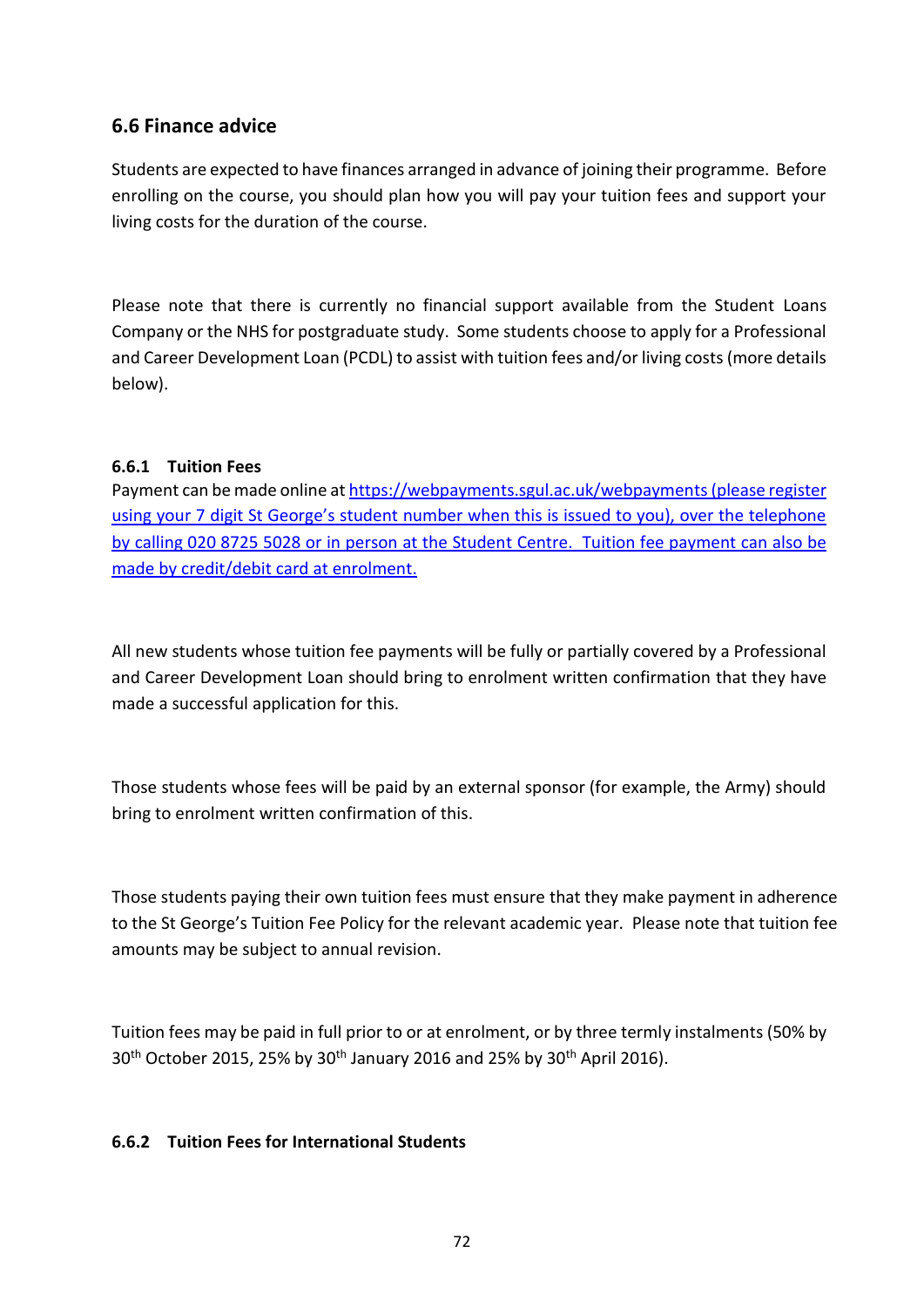International students will receive a 2% discount if they pay tuition fees for the year in full before or on the enrolment date for their programme. Please note that this does not apply to US students in receipt of Federal Aid. If you have any queries about this, please email [studentfinance@sgul.ac.uk.](mailto:studentfinance@sgul.ac.uk)

International students, whose tuition fee payments are to be made by their financial sponsor, for example their home government, should bring written confirmation of this with them to enrolment.

Tuition fee amounts may be subject to annual revision.

If you are classified as an international student for fees purposes you should be aware that this fee status will not change during your course except in exceptional circumstances (for example, if you were granted refugee status). If you feel that you have been incorrectly classified as an international student, please contact the Admissions department prior to enrolment at [admissions@sgul.ac.uk](mailto:admissions@sgul.ac.uk) to request a review of the assessment.

Students requiring a Confirmation of Acceptance for Study (CAS) may be required to pay a £3,000 international deposit to secure their place on their chosen programme of study at St George's. Payment of this deposit can only be made once you have fulfilled all other conditions of your offer. It is your responsibility to ensure that you satisfy the requirements for a student visa before you pay your deposit. Once you have fulfilled all conditions of you offer, including payment of the deposit, you will be issued with a CAS for visa purposes.

## **Payment of the deposit will:**

- Hold open your offer of a place at the University subject to the fulfilment of the conditions of your offer, at which point a place to study on your chosen programme will be allocated.
- Be deducted from the tuition fees you will be expected to show when applying for your student visa.

For information about how to pay your deposit, and the St George's Refund Policy, please visit [www.sgul.ac.uk.](http://www.sgul.ac.uk/)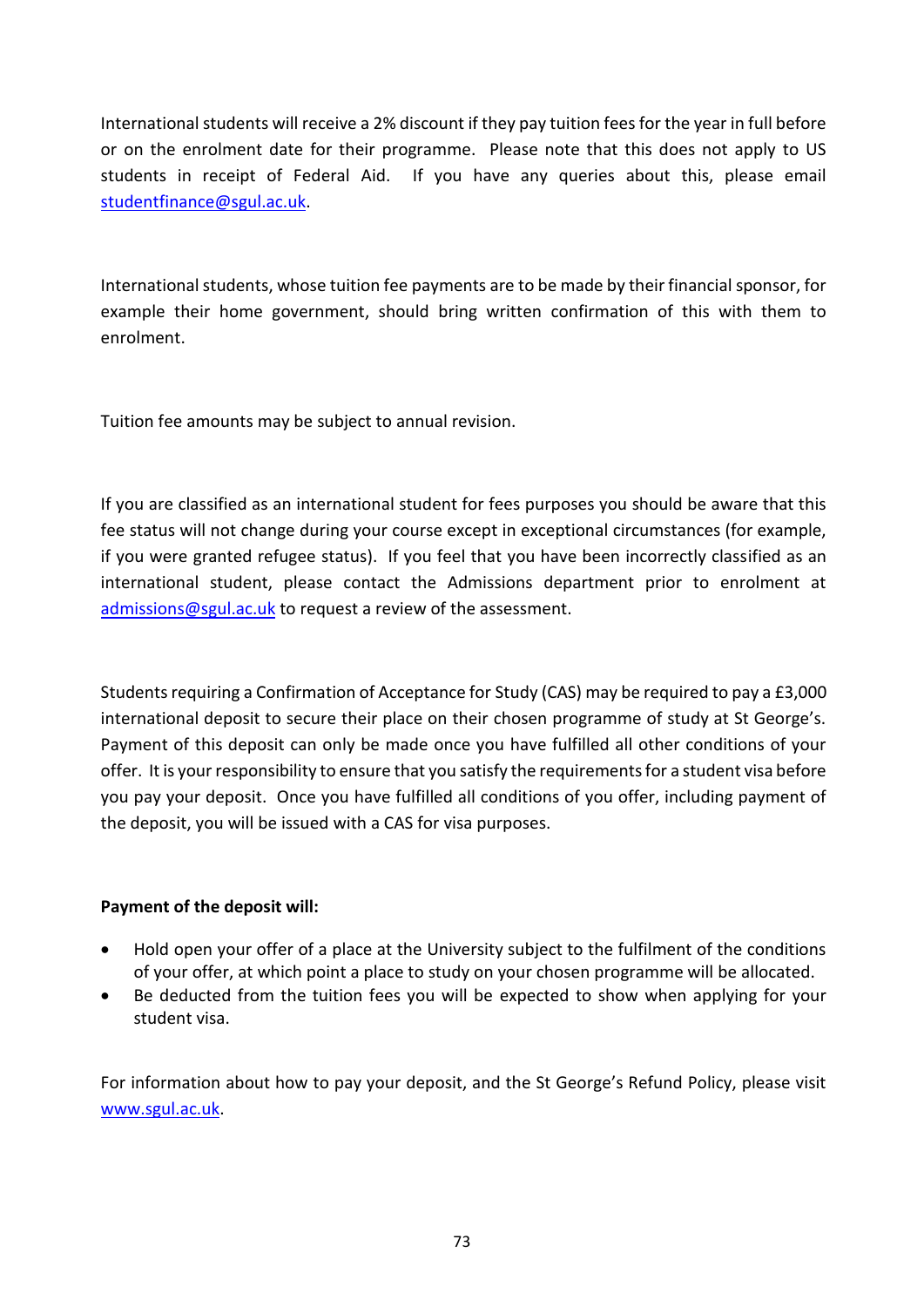#### **Payment details:**

You can make a payment directly to the University's bank account using the following details:

| <b>Account Name</b>            | St George's Hospital Medical School            |
|--------------------------------|------------------------------------------------|
|                                | (trading as St George's, University of London) |
| <b>Bank Address</b>            | <b>Barclays Bank</b>                           |
|                                | Level 25                                       |
|                                | 1 Churchill Place                              |
|                                | London                                         |
|                                | E14 5HP                                        |
| Sort Code                      | 20-00-00                                       |
| <b>Sterling Account Number</b> | 43507025                                       |
| <b>IBAN</b>                    | GB74 BARC 200000 43507025                      |
| <b>SWIFT Code</b>              | <b>BARC GB22</b>                               |

Please ensure that you quote your 7 digit SGUL student ID number when the payment is sent.

You may pay more than the stated deposit if you choose to do so. The amount received will be deducted from your tuition fees on arrival.

You can also pay by bank draft made payable to 'St George's, University of London'. Please enclose a covering note with the bank draft giving your full name and 7 digit St George's student ID number and send this directly to the Accounts Receivable team in the Finance Department at the University's main address. You may also pay by credit/debit card by telephoning our Accounts Receivable team on +44 (0) 20 8725 5028.

#### **Contact information:**

If you require any further information on paying your fees please contact our Accounts Receivable team by: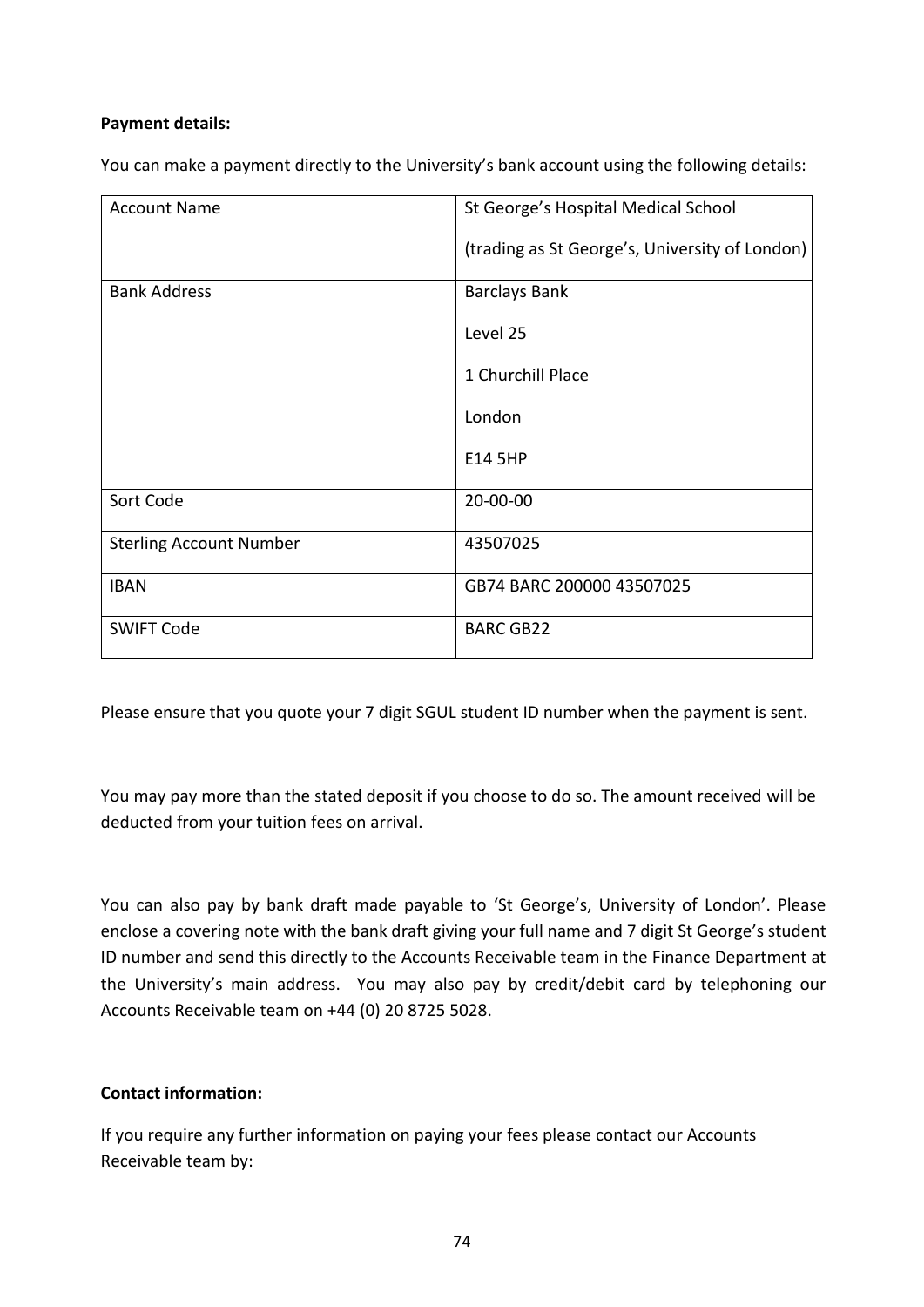Telephone: +44 (0) 20 8725 5028 Email[: acco-rec@sgul.ac.uk](mailto:finance@sgul.ac.uk)

#### **6.6.3 Professional and Career Development Loans**

Some students choose to apply for a Professional and Career Development Loan (PCDL) to help support their tuition fee payments and/or living costs.

More information about PCDLs can be found at [https://www.gov.uk/career](https://www.gov.uk/career-developmentloans/overview)[developmentloans/overview.](https://www.gov.uk/career-developmentloans/overview) If you choose to apply for a PCDL, you are advised to do so as soon as possible in order to give the bank sufficient time to process the application.

The PCDL application form will ask for St George's, University of London's Learning Provider Number – this is 2610.

Please note that not all PCDL applications will be successful, and successful applicants can access a maximum loan of £10,000 for the course. Therefore, all students will need to have alternative funding arrangements in place in addition to the PCDL.

If your PCDL application is still pending when you begin the course, you will be required to pay the tuition fees yourself until the assessment is finalised. If you are successful in an application for tuition fee support, and this comes through at a later date, you will be reimbursed any amount due. If this applies to you, please contact SGUL Finance on 020 8725 5028 to request reimbursement.

#### **6.6.4 Planning your finances**

It is important to note that even those students who make a successful application for a PCDL will need to have secured other sources of financial support for the duration of their course. Examples of such sources are; savings, part time and vacation employment, contributions from family/friends, and external scholarships or bursaries. This list is by no means exhaustive, and students are encouraged to research the sources of financial support available to them.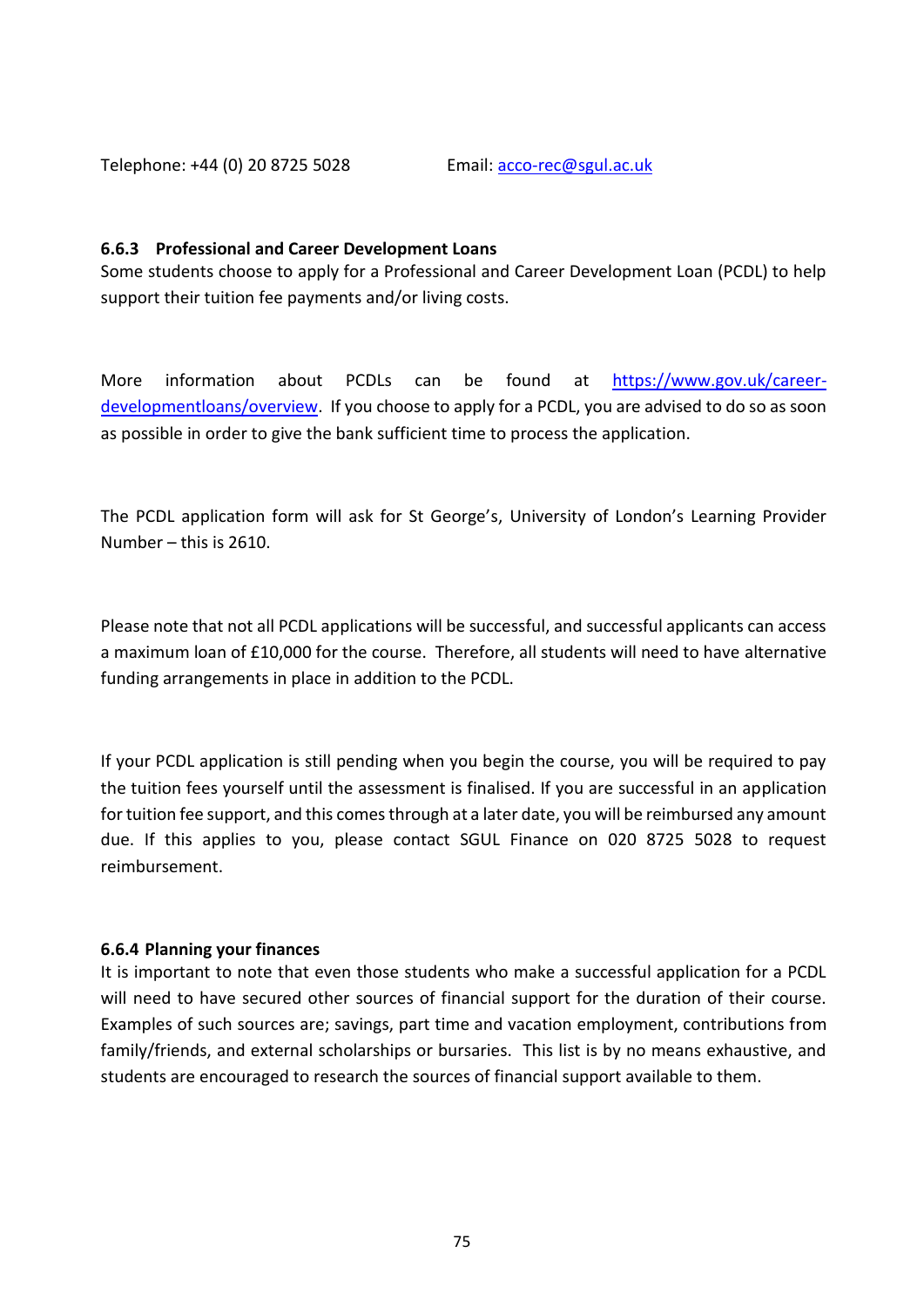The following websites include details of charities and other funding organisations which should be helpful as a starting point for research:

- Scholarship Search <http://www.scholarship-search.org.uk/>
- The Scholarship Hub <http://www.thescholarshiphub.org.uk/>
- Turn2us [http://www.turn2us.org.uk/grants\\_search.aspx](http://www.turn2us.org.uk/grants_search.aspx)
- Postgraduate Studentships <http://www.postgraduatestudentships.co.uk/>

St George's have also subscribed to the **Alternative Guide to Postgraduate Funding**. Please email [studentfinance@sgul.ac.uk](mailto:studentfinance@sgul.ac.uk) if you would like a copy of this.

Once you have confirmation of the financial support and income you will receive during your course, you are advised to plan a budget for the duration of your studies. There are various websites, such as [http://studentcalculator.org](http://studentcalculator.org/) and [https://www.moneyadviceservice.org.uk/,](https://www.moneyadviceservice.org.uk/) which can help with this.

#### **St George's Access to Learning Fund**

The Access to Learning Fund (ALF) provides discretionary financial assistance to Undergraduate and Postgraduate home (UK) students experiencing financial hardship.

Applications can be accepted from registered and enrolled home students (students cannot apply before commencing the course). Those students who need financial help to meet extra costs that cannot be met from other sources of support, and those who may be considering leaving Higher Education because of financial problems are particularly encouraged to apply. The ALF can also help to alleviate unexpected financial hardship.

Financial assistance from the ALF is usually non-repayable, however interest-free emergency short term loans may also be available. Please note that the ALF cannot help with paying for tuition fees. Students must have applied for all government funding available to them before applying to the ALF.

#### **St George's EU & International Hardship Fund**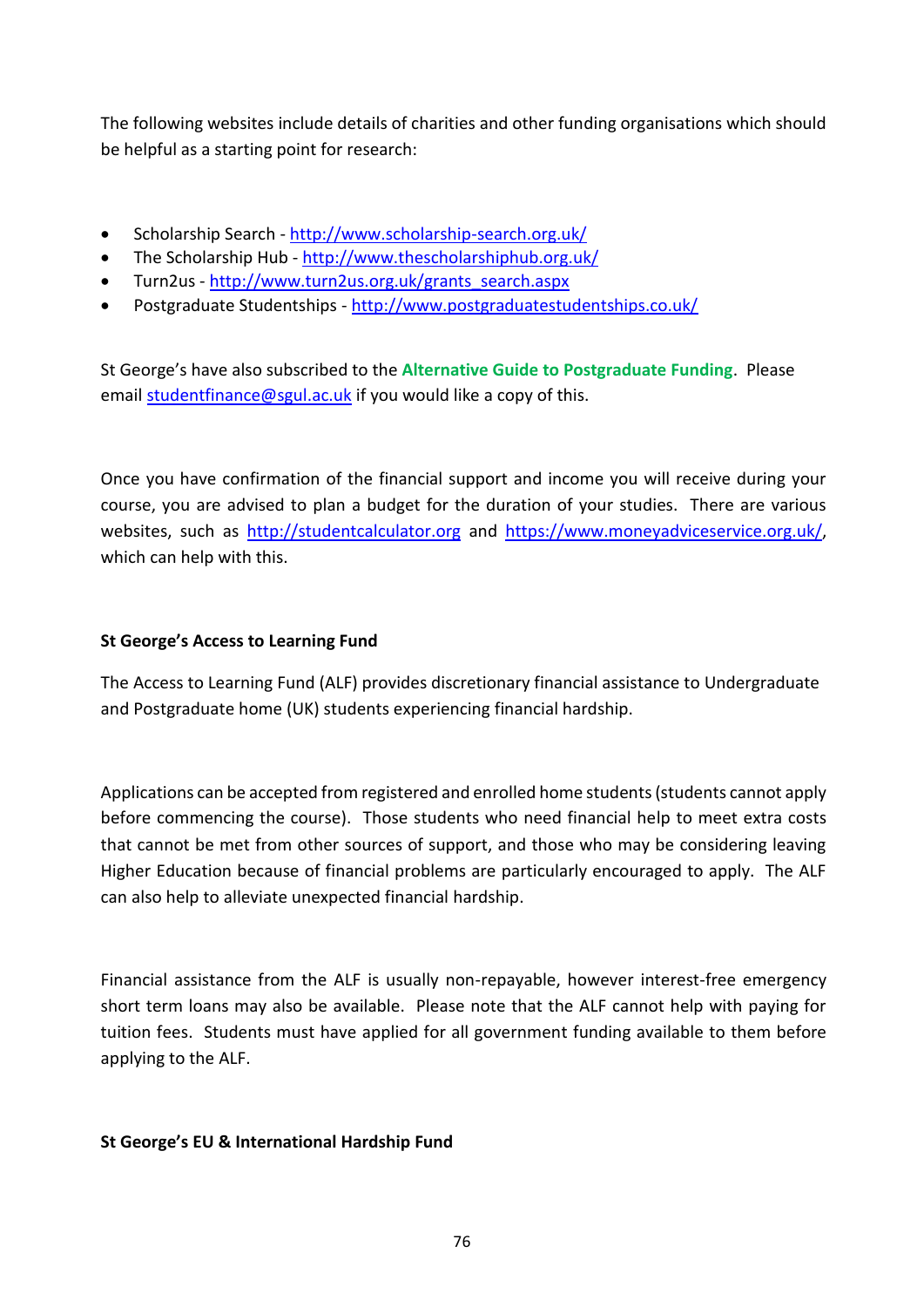St George's has funding available for full-time Undergraduate and Postgraduate EU and International students who experience financial hardship due to unexpected circumstances which are out of their control.

Applications can be accepted from registered and enrolled students (students cannot apply before commencing the course).

Financial assistance from the Fund is usually non-repayable, however interest-free emergency short term loans may also be available. Please note that the Fund cannot help with paying for tuition fees. In order to apply, students need to be able to demonstrate that they had secured sufficient funding to study and live in the UK prior to commencing the course, and that the financial hardship experienced is due to unexpected events.

#### **St George's Sports Bursary**

St George's students have a long tradition of successfully integrating their professional training with participation in sport at a high level. Through the generosity of our alumni, we are able to encourage students currently upholding this tradition to fulfil their ambitions through a series of sports bursaries.

All registered and enrolled St George's students participating in a sport recognised by [Sport](http://www.sportengland.org/our-work/national-work/national-governing-bodies/sports-that-we-recognise)  [England](http://www.sportengland.org/our-work/national-work/national-governing-bodies/sports-that-we-recognise) are eligible to apply for the sports bursaries. There are three levels of award available (gold, silver and bronze), currently ranging from £100 to £1,000.

#### **6.6.5 Budgeting and advice**

Whether you are living away from home for the first time, returning to study, or juggling university with family life, it can be easy to find yourself spending more than you have coming in. It is really important to plan your finances and budget carefully before and during the course in order to maximise the funds available to you and ensure that you do not run out of funds midterm. We have put together some tips below to help get you started.

#### **Before starting your course…**

- Put together a **budget plan** at [http://studentcalculator.org/.](http://studentcalculator.org/)
- **Save** as much as possible.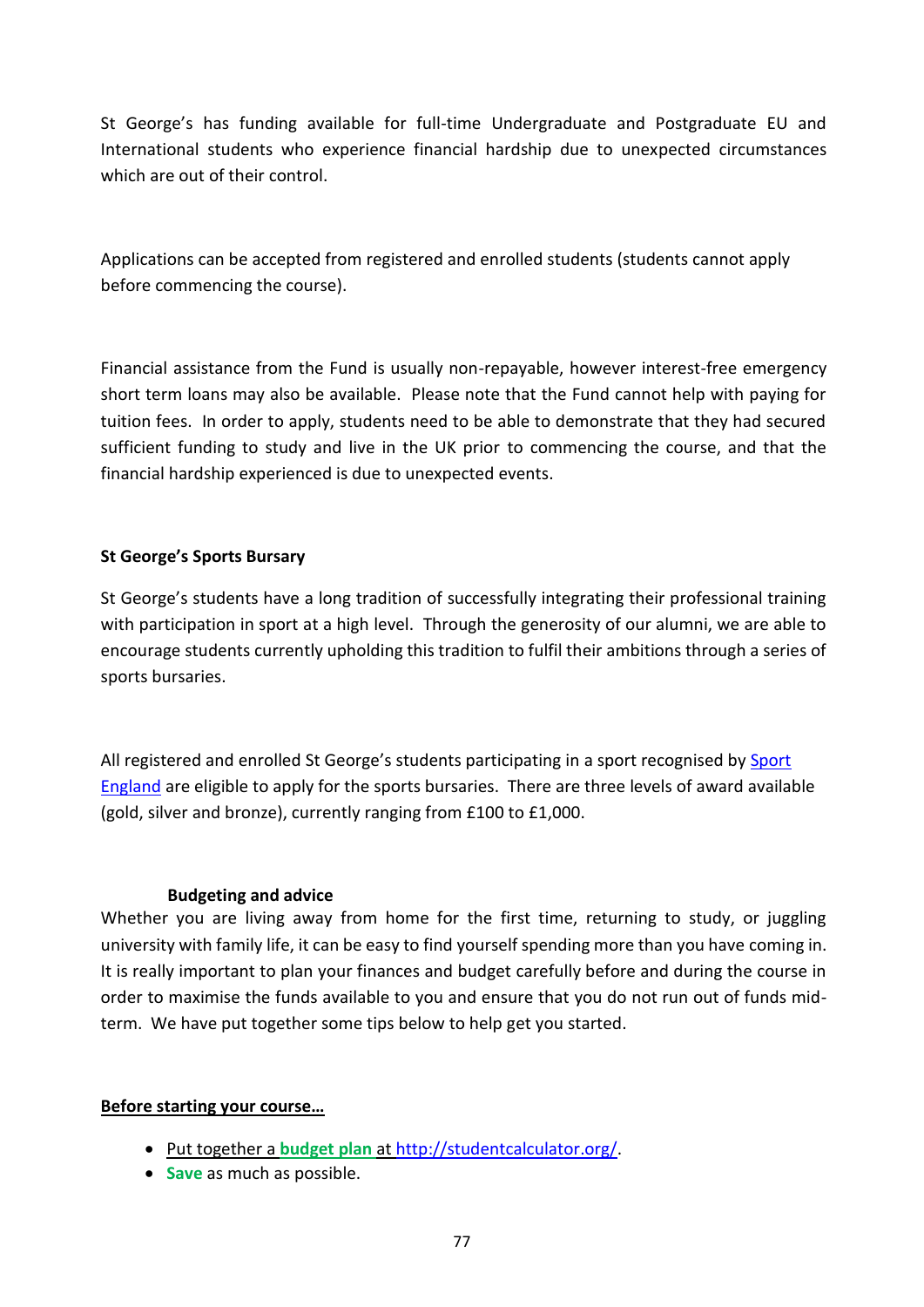• Look for **part-time work**. Whilst part-time work should never be given priority over your studies, it can provide a welcome break from studying as well as supplementing your income. If working and studying during term-time is not an option, you may wish to consider working during your holiday periods.

#### **Once you have started your course…**

- Come along to one of our **confidential finance advice drop-in sessions** at the Student Centre.
- **Share the cooking** whether you live in halls or in a shared house, it is cheaper to cook together in a group, and bringing in a packed lunch will save you money. Supermarkets are often the cheapest place to go for your weekly shop, but Tooting does have a large fruit and vegetable market which is also worth a visit.
- If you are living in private rented or your own accommodation, visit the Student Centre once you are enrolled to request a **Council Tax exemption letter** to submit to the Local Authority.
- Shop around for the best mobile phone deals.
- Apply for the **18+ Student Oyster Card** a[t https://photocard.tfl.gov.uk.](https://photocard.tfl.gov.uk/) You will need your 7 digit St George's student number for the application. The online TfL application will need to be approved by the University after you are registered and enrolled on the course.
- Apply for a **16-25 Railcard** at<http://www.16-25railcard.co.uk/>**. Full time students aged over 25 can also apply for this**. Depending on your circumstances, you may need to bring a form to be countersigned by a member of Student Centre staff after you are registered and enrolled on the course.
- Use **<http://www.saynoto0870.com/>** to search for local rate numbers. You can avoid calling premium rate numbers for many national companies by using this website.
- Visit **<http://www.moneysavingexpert.com/students/>** for some useful tips on how to make your student funding stretch that bit further.

#### **Student Finance Advice**

We hope that this information is helpful and clarifies all the funding available. If you have any questions about your entitlement to funding, or about any other financial matters, please do not hesitate to contact us at [studentfinance@sgul.ac.uk.](mailto:studentfinance@sgul.ac.uk)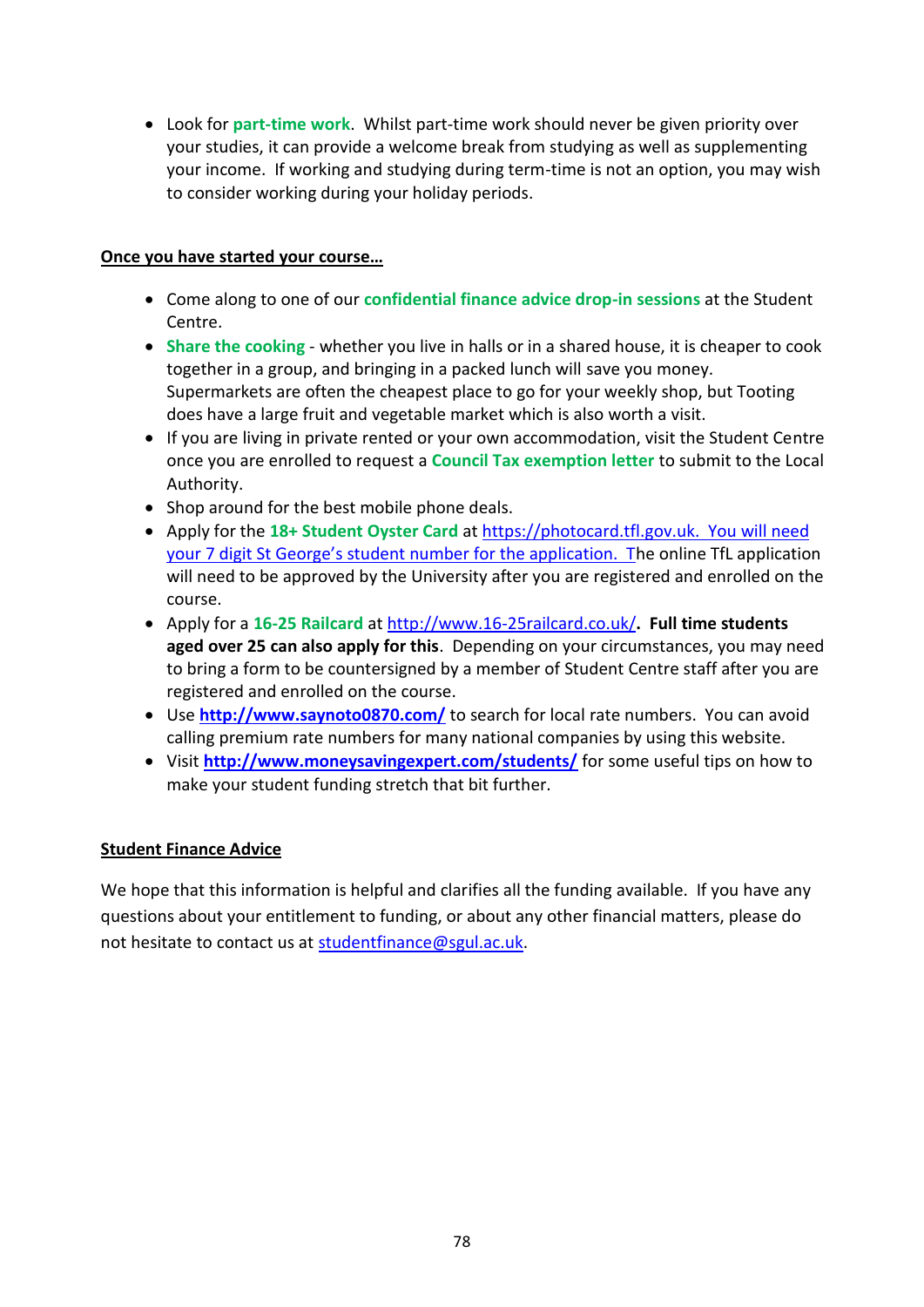# **7.University Services**

# **7.1 Occupational Health**

Academic or Registry staff may contact Occupational Health for advice if there are concerns about a student's wellbeing. Students can also self-refer if they are experiencing issues that affect their occupational health needs e.g. anxiety, depression, musculoskeletal issues etc. Following sickness absence of one month or more from studies, students should normally be health cleared by Occupational Health before they recommence studies; this will be initiated via a referral from academic staff. In addition, if a condition is likely to have occupational implications, students should seek Occupational Health clearance before they recommence studies.

The OH Department Department can be found at:

Perimeter Road St George's Hospital Blackshaw Road London SW17 0QT Tel: 020 8725 3698 Internal ext: 3698 ohadmin@stgeorges.nhs.uk

Core opening hours are: 0830- 1600, Mon- Fri (closed Bank holidays)

Clients are seen by appointment only; walk-ins are only seen in emergency situations

Occupational Health is a confidential advisory service for management, staff and students and all students are advised to look on the SGUL website for further information.

## **7.1.1 Policy relating to pregnant and nursing mother students**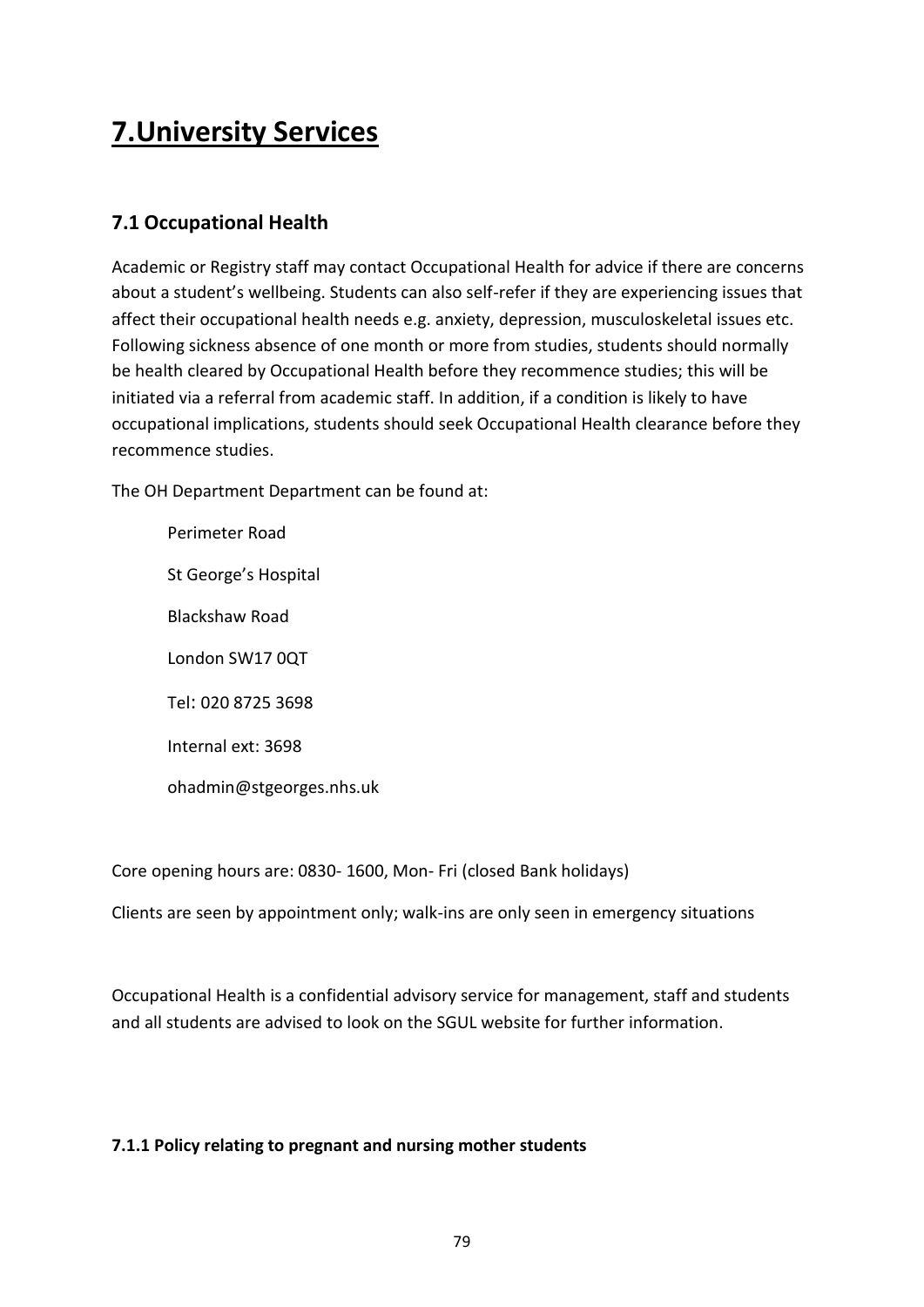It is recognised that pregnancy does not constitute an illness and that, normally, pregnant students will be able to continue on the programme until a suitable stepping off point is reached. However, to optimise the safety of the student, her unborn child and patients/clients it is essential that these students are seen and reviewed by the Occupational Health Department. Once a student has her pregnancy confirmed she should inform the Course Director, the appropriate Personal Tutor and the Postgraduate Registry without delay and a risk assessment will be performed. She should discuss with the Course Director:

- continuing progress on the programme
- identify a suitable time to take an Interruption of Studies
- possible points of re-entry to the programme

Ideally an Interruption of Studies will commence at the end of term following completion of the current module(s). Prior to a student returning to the programme after an Interruption of Studies, she may be asked to attend the Occupational Health Department for a post-natal check if there have been any clinical or Occupational Health related concerns.

# **7.2 Library**

The library is situated on first floor, Hunter Wing. Your student ID card serves as your library card and is required to access the library, borrow books or print. Library staff will be pleased to help you if you require information or assistance at any time.

The library is staffed 08.00 – 18.00 Monday to Friday and normal term time hours are:

08.00 – 06.00 Monday to Friday

09.00 – 21.00 Saturday & Sunday

The library website [www.library.sgul.ac.uk](http://www.library.sgul.ac.uk/) has a host of information including:

- access to the library including specialist software and assistance with searching and printing
- how to find and borrow books using the catalogue
- how to search for electronic books, journals and databases (such as CinahlPlus, AMED) via online catalogue system
- computing and printing services
- accessing DVD collections via Box of Broadcasts [http://bobnational.net](http://bobnational.net/)
- use of discussion rooms in the library
- literature searching workshops and tutorial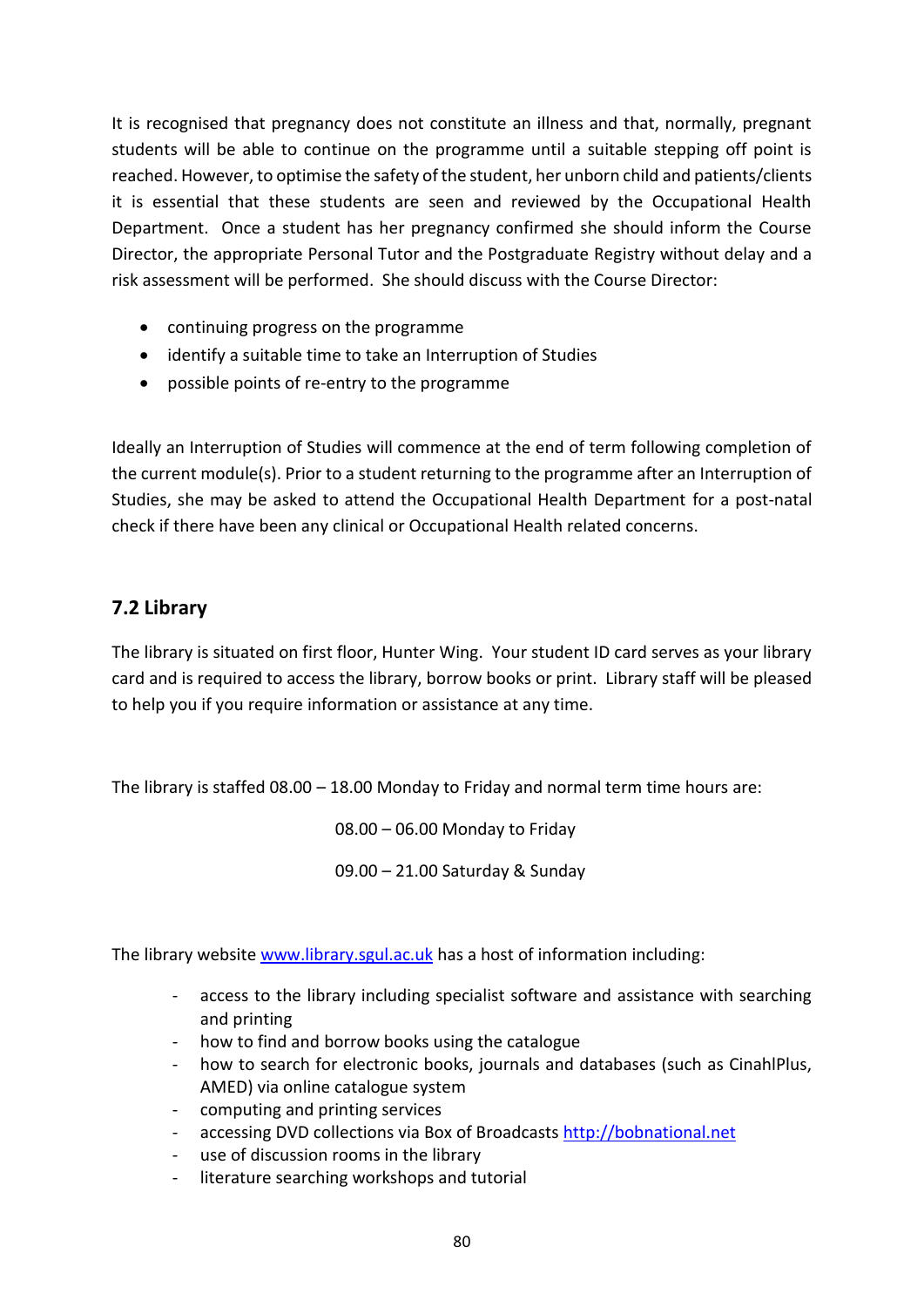requesting an interlibrary loan

If you have any queries please speak to one of the librarians on site or email [library@sgul.ac.uk](mailto:library@sgul.ac.uk)

# **7.3 Computing facilities**

IT support information can be found on the SGUL Websit[ehttps://sgul.ac.uk/org/lis/computing-services/helpdesk/.](https://sgul.ac.uk/org/lis/computing-services/helpdesk/)

The Help Desk provides support for technical issues or problems with software and can be contacted on helpdesk@sgul.ac.uk. Requests for help with the actual use of specific software packages should be directed to the IT Trainers either by email to training@sgul.ac.uk or extension 5642.

If you know your username but do not know your password, or you wish to change your password please go to: https:// [sgul.ac.uk/services/password](https://portal.sgul.ac.uk/services/password) and use the appropriate links. For password queries by telephone: Computer Help Desk 020 8725 5435

## **7.3.1 Computer Rooms**

Computing facilities are provided in the Library on the first floor of Hunter Wing where there are a large number of networked machines. These have a range of software on them including Word, Excel, PowerPoint, and SPSS. There are three computer rooms next to the Library, with over 100 PCs. All students are entitled to use any of the computers on a first come first serve basis. Access to these rooms is via your SGUL ID card and they are accessible on a 24 hour basis. You will need your SGUL network username and password to log in to these computers. Please also ensure that you observe the conditions of use of computing facilities which are available on the intranet. When the Library is closed, computers can be accessed in Computing Room 3 from the Foyer in Hunter Wing. Entry is by ID swipe card.

#### **7.3.2 SGUL Wi-Fi access**

It is possible to connect to [Wi-Fi](file://///shares1/MScSportsCardio/Wi-Fi) in all areas of the University buildings using the Eduroam provider.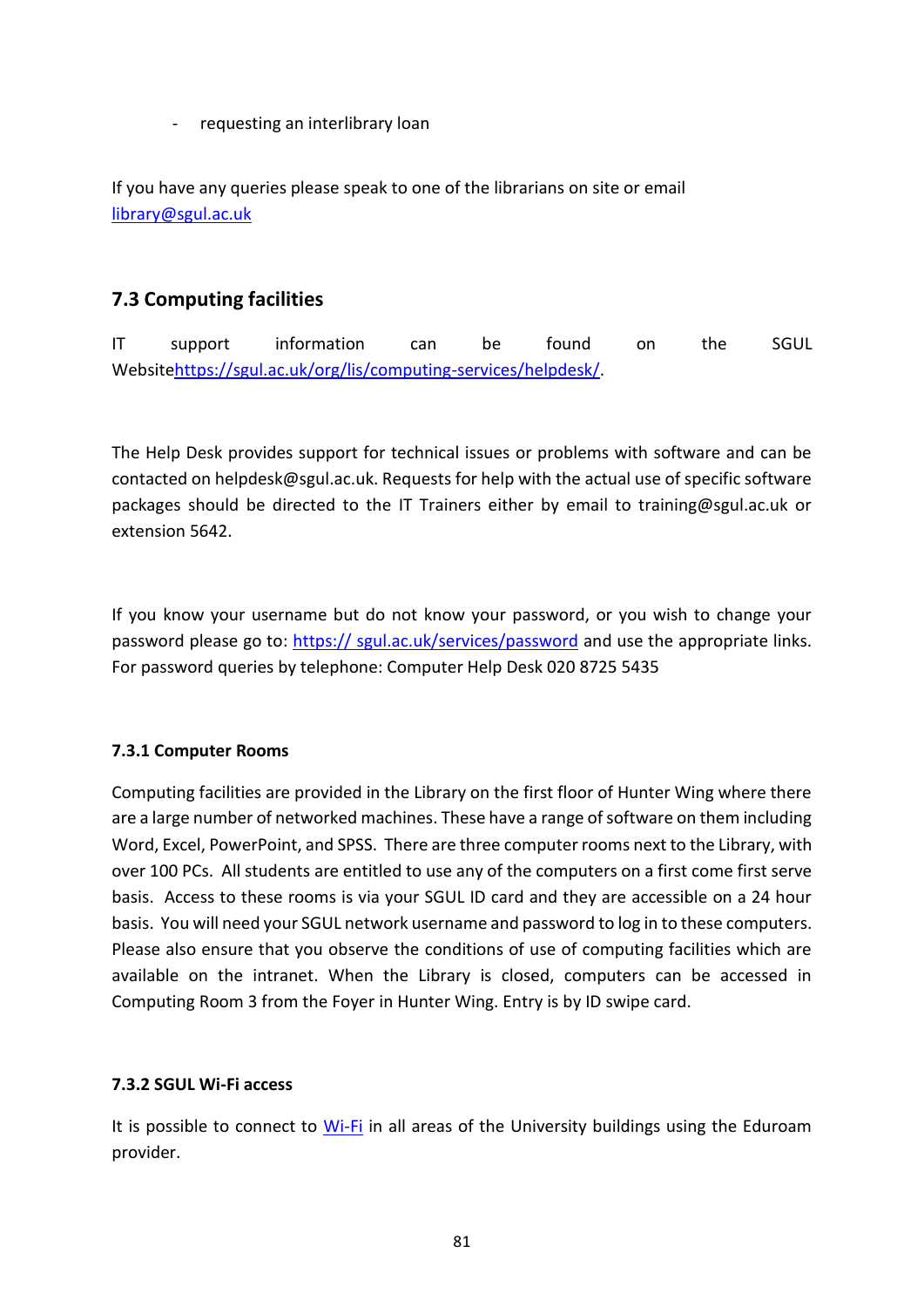#### **7.3.3 Home Directories (H: Drive)**

Your 'Home Directory' or H: drive is your personal storage area and is accessible on any SGUL computer. In order to access your central storage space, you will need to logon to the network using your username and password. Rather than using the C: drive, you can access your home directory by selecting the H: drive. All files in your H: drive are stored on a server in Computing Services. This server is backed up every night and all files are scanned for viruses. If you delete a file that had been saved before 8pm the previous night, there will be a copy saved on our tape library. If you want it restored, contact the Help Desk.

#### **7.3.4 Virus Prevention**

The following is a list of tips to help you prevent your machine or your work from being infected by a virus:

- Do not open files attached to emails if you are at all unsure as to what the file is, or if the sender is unknown to you
- Do not download files from the Internet unless you are sure they are from a legitimate / reputable source
- Always make sure your important documents / files are backed up, preferably to your H: drive (Home Directory)

Please contact the Help Desk on x5435 or to helpdesk@sgul.ac.uk for further details about virus prevention or for help with checking that your PC is up-to-date and fully protected.

# **7.4 Sport and Recreation**

The Robert Lowe Sports Centre is on the Perimeter Road in the SGUL and NHS trust grounds and is open to all students. The Sport and Recreation Service work in partnership with the University's Students' Union to provide both competitive and non-competitive sport and recreation activities.

Website: http://www.robertlowe.sgul.ac.uk/

Support is provided for all University sports clubs, as well as the organisation of a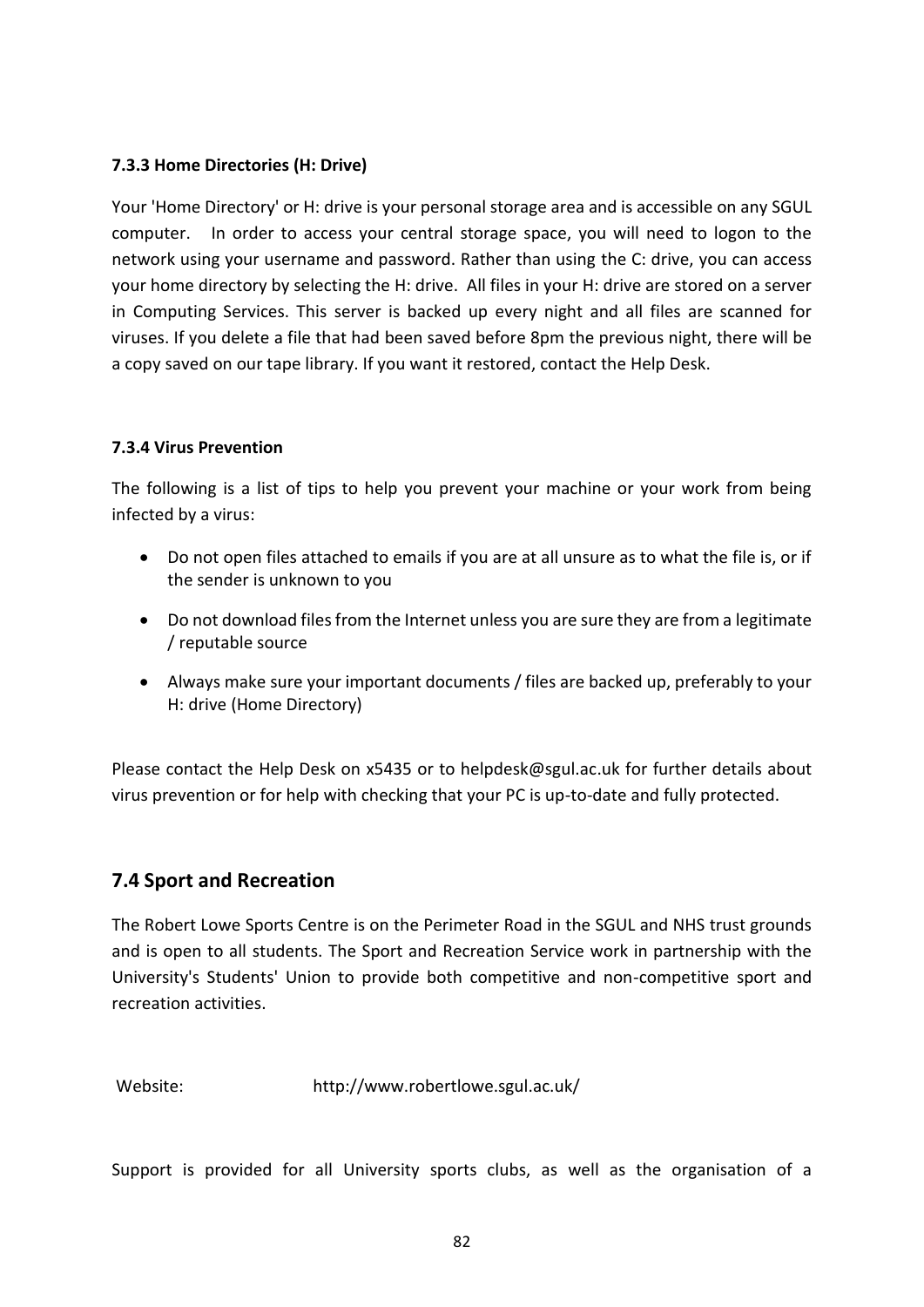comprehensive recreation program. We also manage our own recreation facilities and work closely with external facility providers. We have close links with a large number of organisations involved in sport and recreation to provide opportunities for students to participate in sport at all levels.

## **7.5 Food and drink**

There is a large canteen serving hot and cold meals, sandwiches and snacks on level 1 of Lanesborough Wing. You will need to show your student ID card to obtain the reduced rate. Opening times are as follows:

| for meals | for snacks |
|-----------|------------|
| 1145-1400 | 1000-1945  |
| 1730-1945 |            |

The SGUL shop on the ground floor of Hunter Wing and the hospital shop on the ground floor of Grosvenor Wing sell sandwiches and confectionery, and the SGUL shop also sells a range of student stationery. There is a Marks & Spencer food shop on the ground floor of Grosvenor Wing which also incorporates an M&S café. Peabody's café is located on the ground floor of Hunter Wing, with a range of sandwiches, paninis, coffees, teas, cold drinks and ice creams. The Student Union bar is located on level 2 of Hunter Wing and serves alcoholic drinks from 5pm onwards.

# **7.6 The Chaplaincy**

Faculties are available of all faiths within the Chaplaincy. The St George's Hospital Chaplaincy is staffed by 3 Anglican Chaplains (2 Full-time and 1 Part-time), 1 Roman Catholic Chaplain (Part-Time), 1 Ecumenical Chaplain (Part-Time) and the Imam (Part-Time). The 2 Full-Time Anglican Chaplains are trained counsellors and offer a confidential service of support for people in crisis.

In the Medical School are based the Christian Union and the Islamic Society. The School Club (Students Union) has details of facilities accommodating all religious needs. Also within the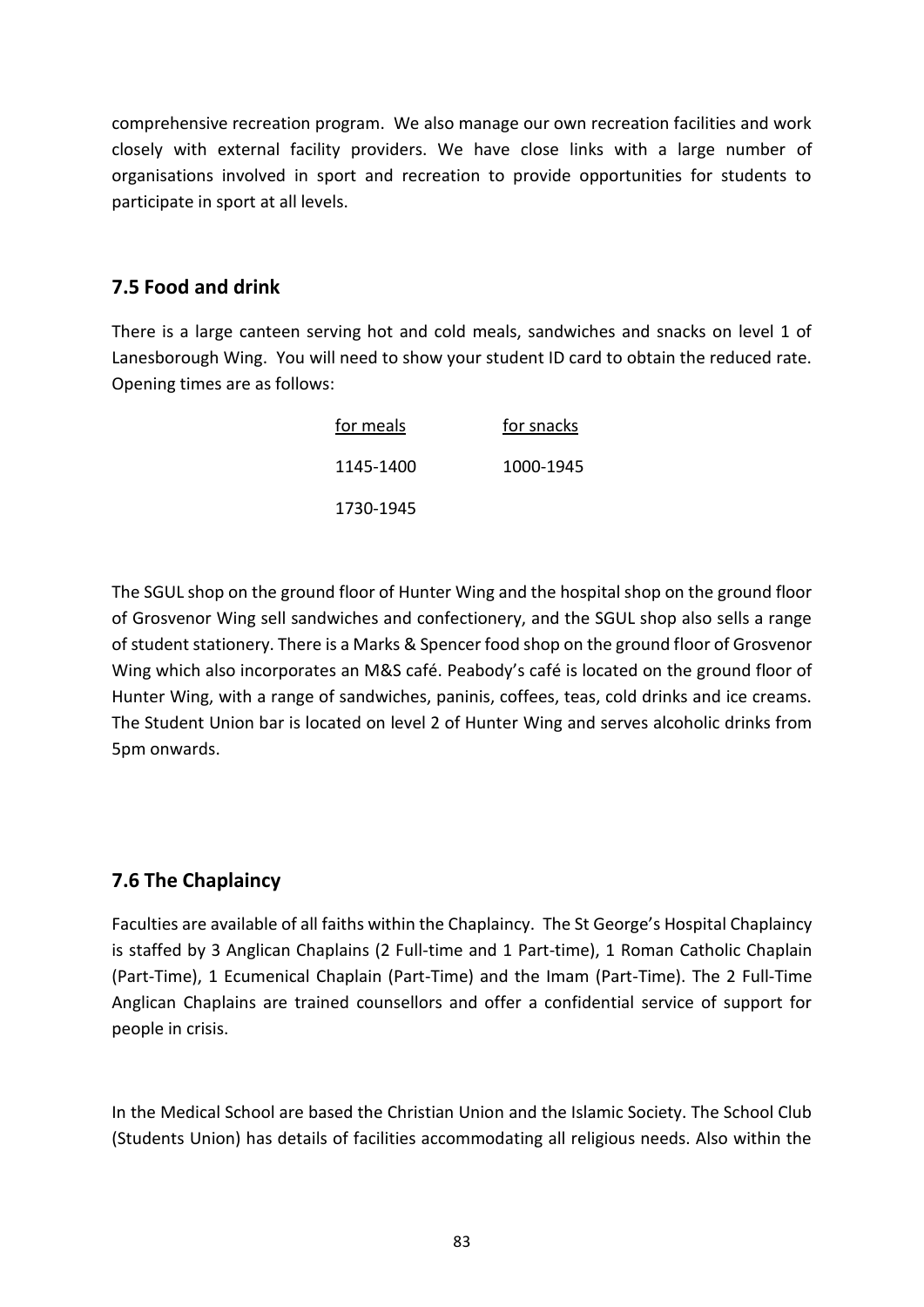Medical School, on the lower ground floor, is a prayer room. In addition, St George's Hospital has a chapel, which is available to everyone.

# **7.7 Childcare**

To find out types, costs and availability of childcare in the London Borough of Wandsworth, contact the Childcare Information Team on 020 8871 7899 or visit http://www.wandsworth.gov.uk/Home/Childrenandyoungpeople/Childcare.

There are similar services available in most London Boroughs; www.childcarelink.gov.uk might be a good place to start.

Although SGUL does not offer grants specifically for childcare, there are other sources of funding available for student parents. Contact Zoe Garratt [\(zgarratt@sgul.ac.uk\)](mailto:zgarratt@sgul.ac.uk) for further advice.

## **7.7.1 Student Welfare Suite (Mums and Babies)**

Student mothers who wish to breastfeed their babies or student parents who wish to bottle feed their children can use this room to do so. It is a quiet room and a bottle / food heater, changing mat and mini fridge to store breast milk are provided. It can be found on Level 2 Hunter Wing next to the Counselling Suite. The Student Union have a key if the door is locked.

# **7.8 Parking**

Parking permits for the site are very limited and none are available for students. Parking restrictions exist in the streets around the site. Please note that a few eight-hour parking spaces are available at a reasonable cost, however, the four hour spaces and hospital car park are expensive. Parking is restricted in most streets within walking distance of the site and in most of the surrounding areas. If you are planning to drive you are advised to come early and allow plenty of time to walk or catch a bus from where you park.

# **8. Student Conduct**

All regulations including the General Regulations and Student Charter are available [on](file://///shares1/MScSportsCardio/on) the SGUL Website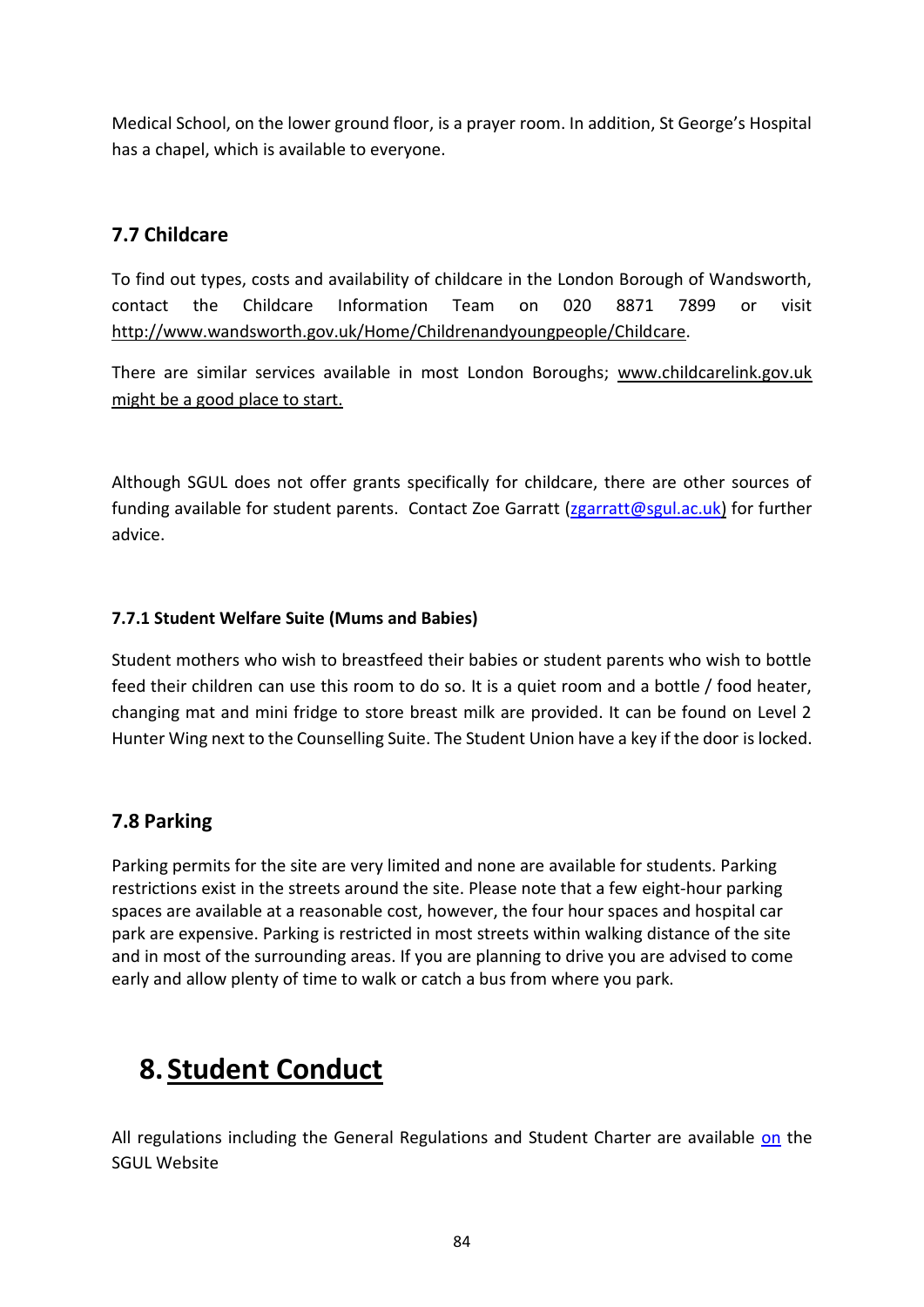# **8.1 General regulations**

All students must comply with the General Regulations for Students and Programmes of Study (available on Portal). The regulations are published annually at the start of the academic year, students should familiarise themselves with the provisions included in them.

You will initially be registered and enrolled on the course that beginning of your programme of study. Students must reenrol at the beginning of every subsequent year, and will be sent a reminder to do this. Except in circumstances approved by Senate, students who are not enrolled may not use St George's facilities.

The Regulations for the Programme of Study for the MSc Sports Cardiology course are provided on Moodle, and you are advised to read this document thoroughly.

## **8.2 Student Charter**

The student charter (available from Registry or on the SGUL Intranet Registry page) sets out the rights and responsibilities of students. These include responsibilities such as handing in course work on time, informing us if you have any difficulties with academic work, or updating us if you change your contact details.

Students are expected to:

- 1. Display responsible attitudes towards all staff, fellow students and visitors to St George's and associated hospitals, treat SGUL and hospital property with respect, and observe professional standards in your relationships with patients at all times.
- 2. Comply with St George's regulations relating to students.
- 3. Study diligently, attend timetabled sessions as required, hand in your work on time, and notify your lecturers or tutor/supervisor if you are in need of support or guidance.
- 4. Notify St George's and, where appropriate, your lecturers if you are absent during term-time.
- 5. Ensure that you respond to reasonable requests from our staff without delay.
- 6. Take advantage of the support services we provide for you.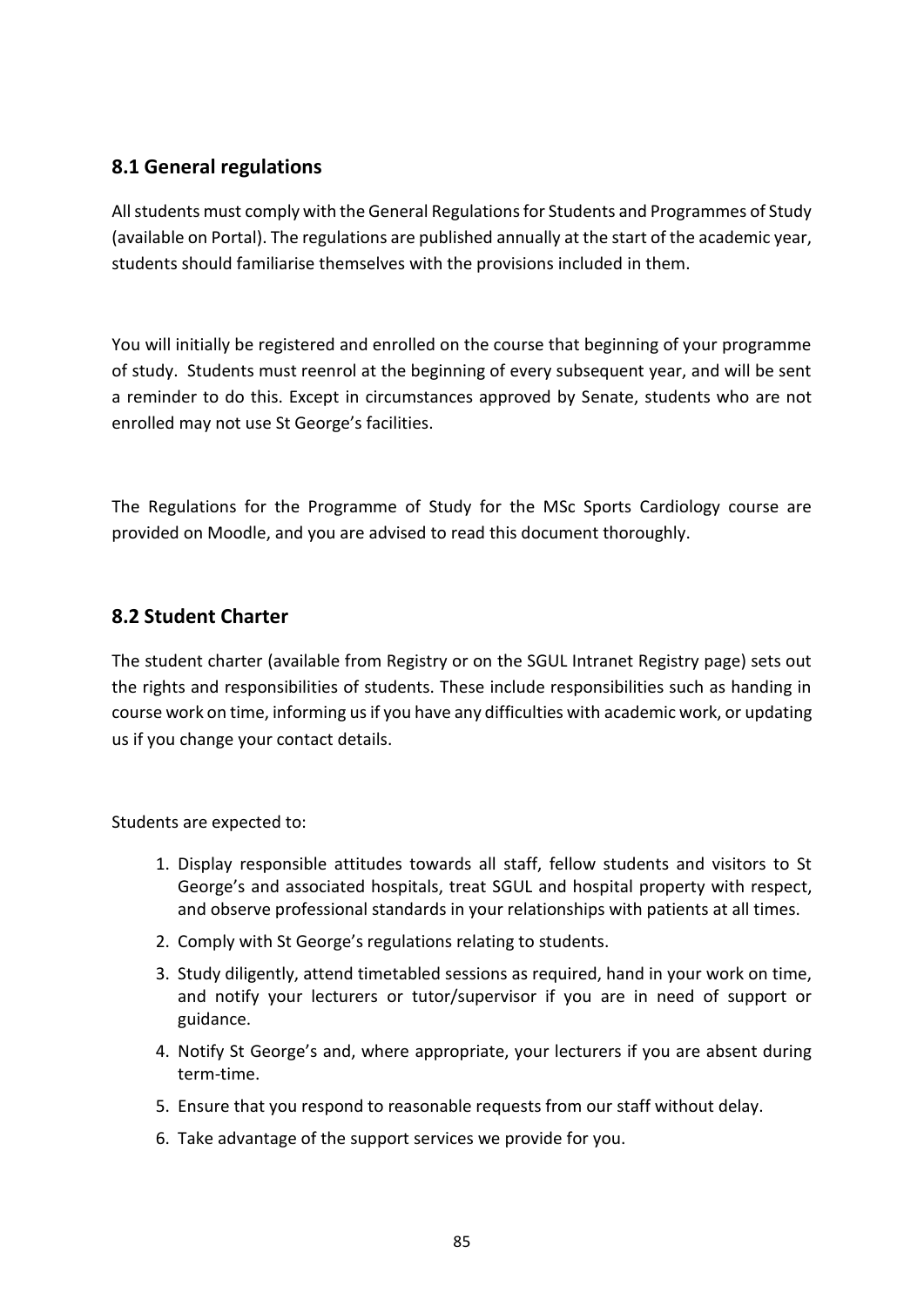7. Contribute to the reputation and development of St George's by providing feedback on your teaching and the curriculum, and by participating where appropriate in St George's decision-making processes.

Where student's behaviour falls below the expected standard, students will be subject to [disciplinary procedure.](https://portal.sgul.ac.uk/org/lis/reg/student-centre/student-affairs-and-compliance-pages/student-disciplinary-procedure.doc/view)

## **8.3 Attendance**

We expect that you will view your enrolment on the course as a commitment and make every attempt to attend all sessions. Attendance at all teaching sessions is a requirement and to ensure students have sufficient engagement with taught material, and appropriate interaction with academic staff, within group discussions in seminars, and in peer learning. You will be asked to sign into teaching sessions and attendance will be monitored by the Course Administrator who will refer any issues or cause for concern onto the Course Director and Programme Lead.

If you anticipate any problems in meeting this requirement you should contact the module leader and let the course administrator know by phone or email if you are unable to attend on a specific day. Students who do not maintain contact with SGUL by completing enrolment formalities and/or responding to correspondence (following repeated and extensive reminders) will at the discretion of the Academic Registrar, have their registration terminated.

# **8.4 Smoking policy**

SGUL operates a strict no smoking policy which all students must respect. Smoking is also not permitted anywhere on the St George's trust site. Please do not smoke in the seminar rooms or elsewhere in the building or on the site at any time. If you really need to take a smoking break, the best place to go is the park behind the site (entrance off Cranmer Terrace).

# **8.5 Misconduct and disciplinary procedures**

Under section 20.2 of the St. George's, University of London *General Regulations*: "Misconduct is defined as improper interference in the broadest sense, with the proper functioning or activities of St George's, associated hospitals, or any other place to which a student is attached, or with those who work or study in them, or participating in any action which damages St George's."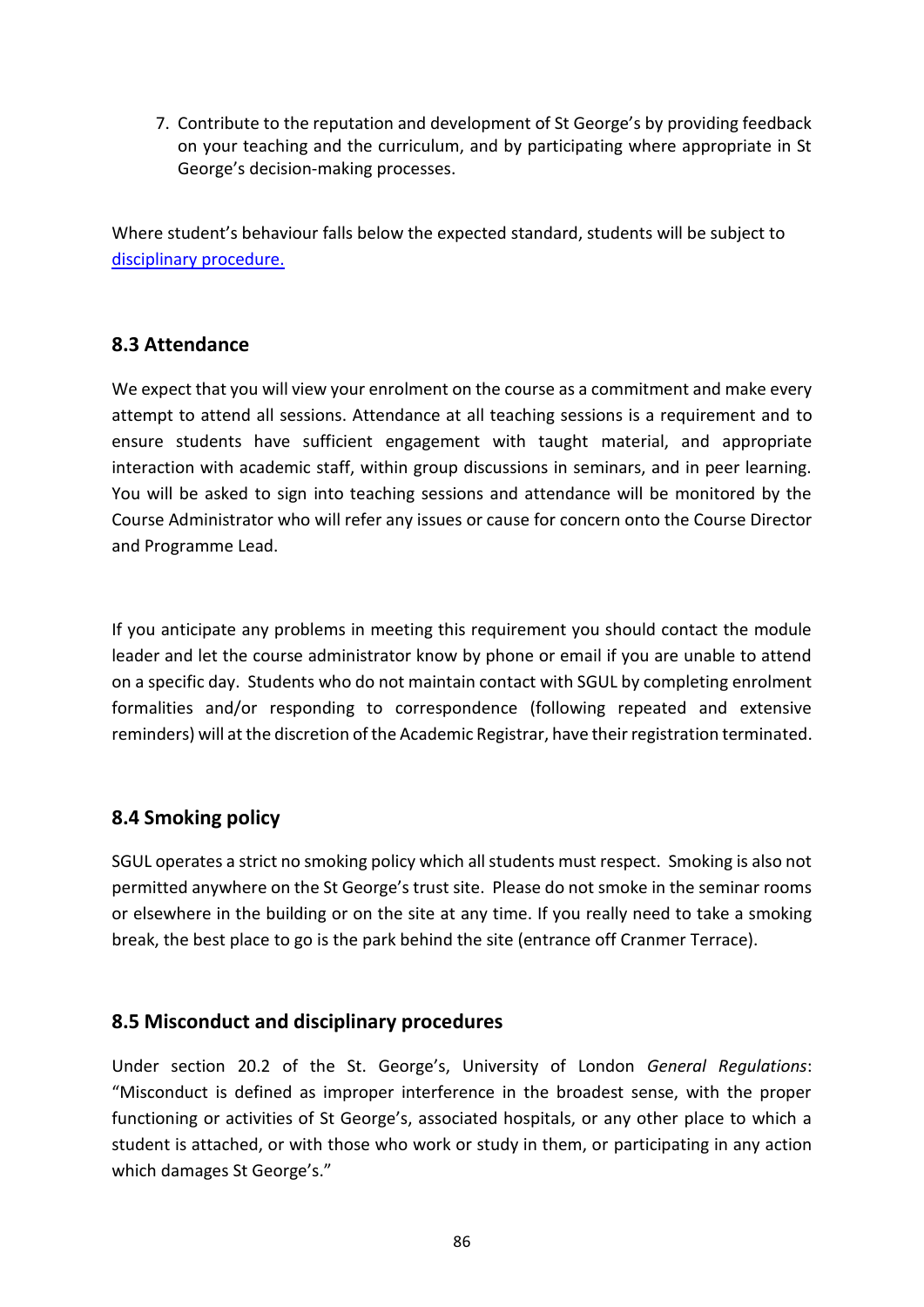#### **8.5.1 Section 20.3 of the** *General Regulations* **Misconduct** includes the following:

- (a) disruption of, or improper interference with, the academic, administrative, sporting, social or other activities of St George's, whether on St George's premises or elsewhere;
- (b) obstruction of, or improper interference with, the functions, duties or activities of any student, member of staff or other employee of St George's or of any hospital or other place to which a student is attached or any authorised visitor or patient;
- (c) violent, indecent, disorderly, threatening or offensive behaviour or language;
- (d) fraud, deceit, deception or dishonesty in relation to St George's or its staff or in connection with holding any office in St George's or in relation to being a student of St George's;
- (e) action likely to cause injury or impair safety on St George's or hospital premises;
- (f) breach of St George's published policies on bullying, harassment or of any other St George's Equality Policy;
- (g) breach of the provisions of St George's Code of Practice on Freedom of Speech, Code on Computer Misuse or of any other Code or St George's rule or regulation;
- (h) academic misconduct in relation to work undertaken as a student, whether submitted for assessment or not, including assessment offences as defined in paragraph 12;
- (i) damage to, or defacement of, St George's or hospital or other property or the property of other members of St George's or hospital or other community caused intentionally, negligently, or recklessly, and misappropriation of such property;
- (j) misuse or unauthorised use of St George's or hospital or other premises or items of property;
- (k) conduct which constitutes a criminal offence;
- (l) behaviour which brings or is likely to bring St George's into disrepute;
- (m) failure to disclose name and other relevant details to an officer or employee of St George's or an associated hospital or other place to which a student is attached in circumstances when it is reasonable to require that such information be given;
- (n) failure to comply with a previously imposed penalty under these Regulations;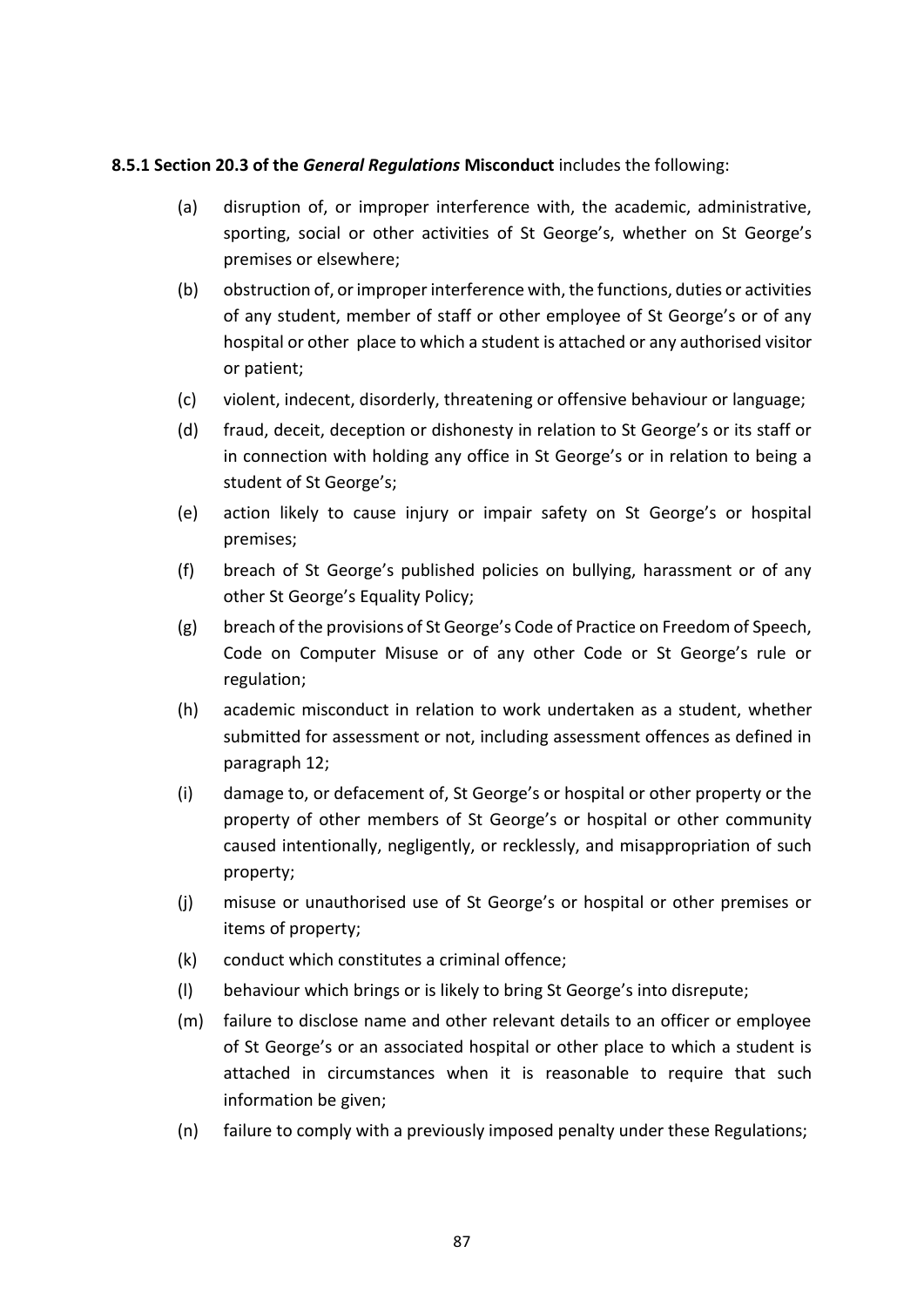- (o) in the case of students registered for the MB, BS and intercalated BSc degrees, any act or omission which, in the opinion of Council, having considered relevant policies and statements of the General Medical Council, would be improper in a member of the medical profession;
- (p) in the case of students registered for degrees or diplomas leading to registration with professional bodies in nursing, midwifery or other professions supplementary to medicine, any act or omission which, in the opinion of Council, would be improper in a member of these professions;
- (q) in the case of research students, proven research misconduct, as defined in the University's definition of and policy on Research Conduct;
- (r) any other act or omission which shall, in the opinion of Council, amount to misconduct.

#### **8.5.2 Disciplinary Procedure**

All student procedures are available on the SGUL Portal, or on request in the Registry. Students subject to disciplinary procedure are also advised to seek advice from the Students Union.

Under item 2.2.3 of the St George's *Student Disciplinary Procedure* a minor breach of SGUL's rules or Regulations which is admitted by the student, will result in "the Secretary and Academic Registrar shall, if necessary after consultation with the relevant Dean or Associate Dean, relevant Deputy Head of the Graduate School, Course Director or other relevant senior member of staff, issue on their behalf a written warning to the student, admonishing him or her to abide by SGUL's rules and Regulations. Any failure to comply with a written warning may be taken into account under future consideration of the matter under the Procedure. Where the Secretary and Academic Registrar finds that there is no or insufficient evidence of breach of misconduct regulations to proceed under this Procedure, this shall also be notified to the student in writing. If further evidence subsequently comes to light, the School reserves the right to reconsider the matter under the Procedure."

In cases where the misconduct is deemed to be serious, the Principal will appoint an Investigating Officer who will prepare a report with recommendations for action to be taken, which may include establishing a Hearing (Disciplinary) Committee. In some circumstances the student may provisionally be suspended whilst such an investigation is made. Section 3.12 of the Procedure states: "The Committee may investigate any associated relevant issues and shall produce a written report of its findings, including whether it finds the student guilty of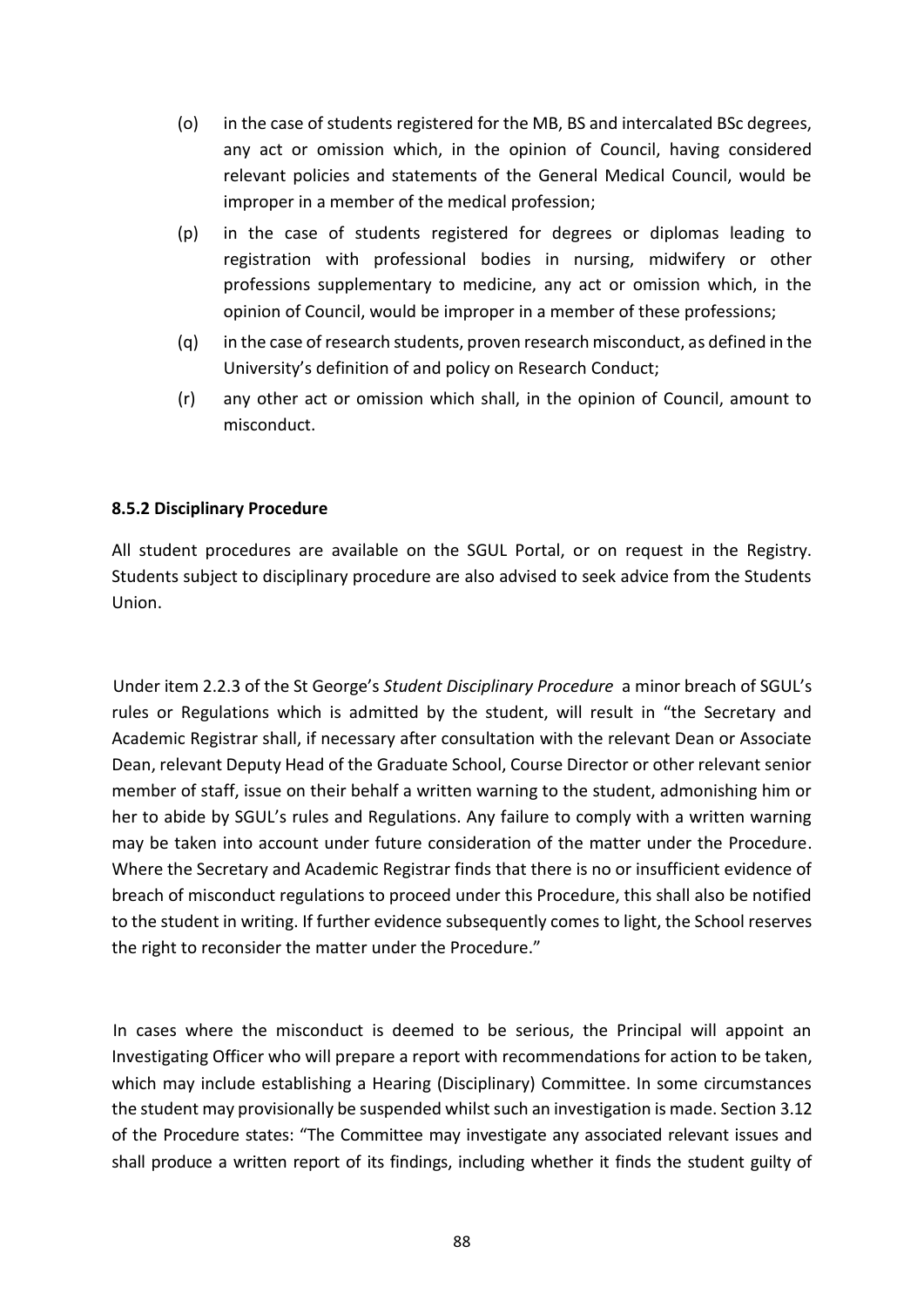misconduct and if so, what penalty is to be imposed. The Committee shall have the power on behalf of Council and Senate to expel the student from SGUL or impose any lesser penalty."

## **8.5.3**

## **Plagiarism**

Plagiarism is defined as representing another person's work (whether published or unpublished) as the candidate's own, without acknowledgement of the source. Examples of plagiarism include:

- (i) including in a student's own work more than a single phrase from the work of another person without the use of quotation marks and acknowledgement of the source
- (ii) summarising another person's work by changing a few words or altering the format or order of presentation without acknowledgement
- (iii) using the ideas of another person or data gathered by another person without acknowledging the source
- (iv) copying the work of another person (e.g. a book, article, or the work of another present or past student)
- (v) using and presenting as the candidate's own, material prepared by another person and stored on computer disk or downloaded from the Internet.
- (vi) Re-submission of assessed work: Including in any coursework material which is identical or substantially similar to material which has already been assessed at St George's or elsewhere, either by the same candidate or another (e.g. the use of essay banks).

In any form, plagiarism is unacceptable in SGUL, as it interferes with the proper assessment of students as to their suitability to become healthcare and science professionals - which is a responsibility that SGUL has to the public at large. It is behaviour which is particularly unacceptable in students who are working in professions which aspire to the highest ethical standards. Even if unintentional, it will still be considered an examination offence.

#### **Borrowing other's words, ideas or data without acknowledgement**

It is acceptable, in your work, to use the words and thoughts of another person or data that another person has gathered but the borrowed material must not appear to be your creation. This includes essays, practical and research reports written by other students including those from previous years, whether you have their permission or not. It also applies to both 'hardcopy' material and electronic material, such as Internet documents. Examples include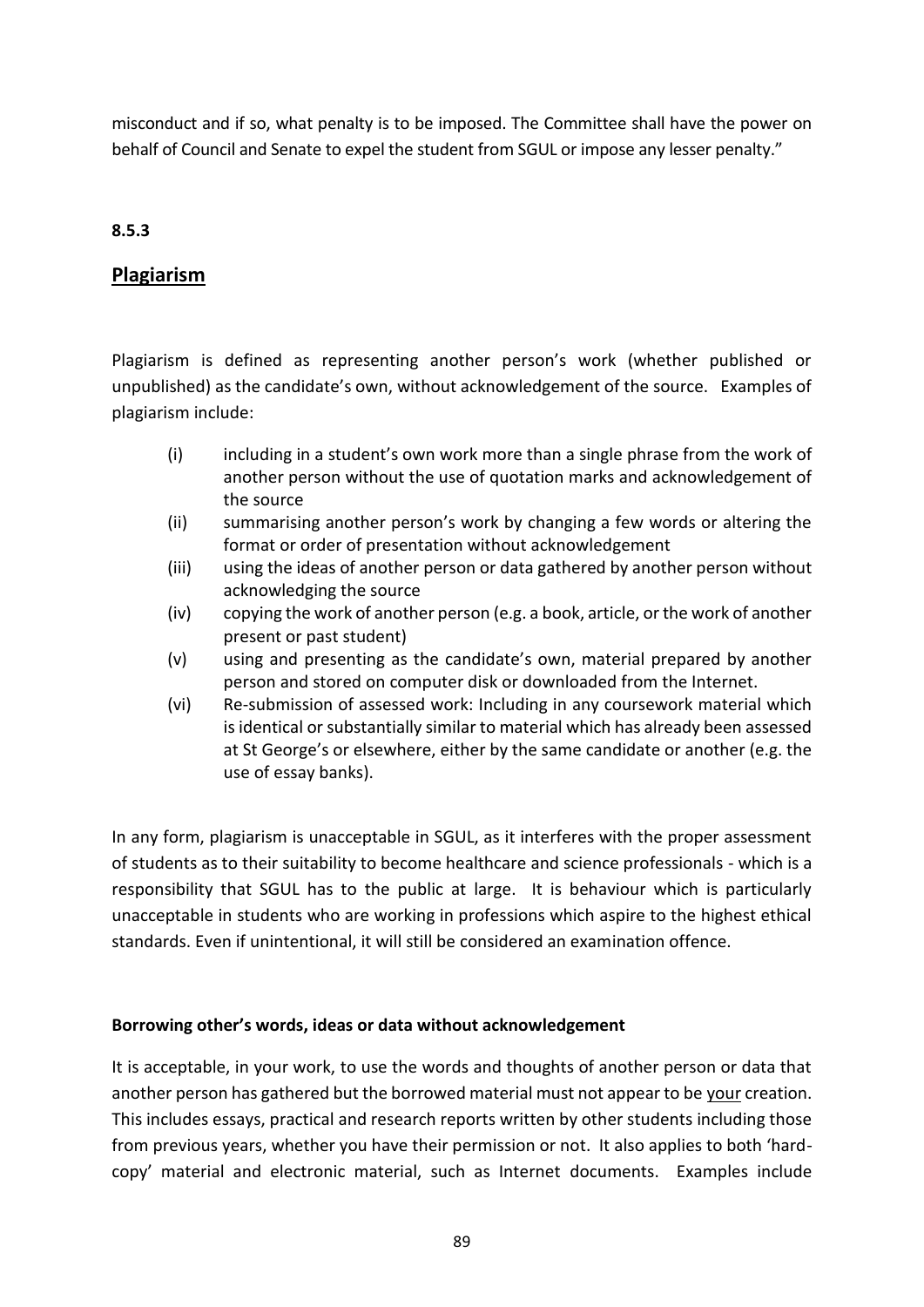copying someone else's form of words, or paraphrasing another's argument, presenting someone else's data or line of thinking.

This form of plagiarism may often be unintentional, caused by making notes from sources such as books or journals without also noting the source, and then repeating those notes in an essay without acknowledging that they are the data, words or ideas belonging to someone else. Guard against this by keeping careful notes that distinguish between your own ideas and researched material and those you obtained from others. Then acknowledge the source.

## *Examples of plagiarism*

## Example 1

## Original source:

To work as part of a team, to be able and prepared to continue to learn throughout one's career, and, most important, to take on board both care for the individual and the community, are essential aspects of a doctor's role today.

Greengross, Sally (1997), "What Patients want from their Doctors", *Choosing Tomorrow's Doctors*, ed. Allen I, Brown PJ, Hughes P, Policy Studies Institute, London.

## Plagiarism:

The essential aspects of a doctor's role today are to work as part of a team, be able and prepared to continue to learn throughout one's career, and, most importantly, to take on board both care for the individual and the community.

## Acceptable:

One social writer believes that the essential aspects of a doctor's role today are to work as part of a team, be able and prepared to continue to learn throughout one's career, and, most importantly, to take on board both care for the individual and the community (Greengross, 1997).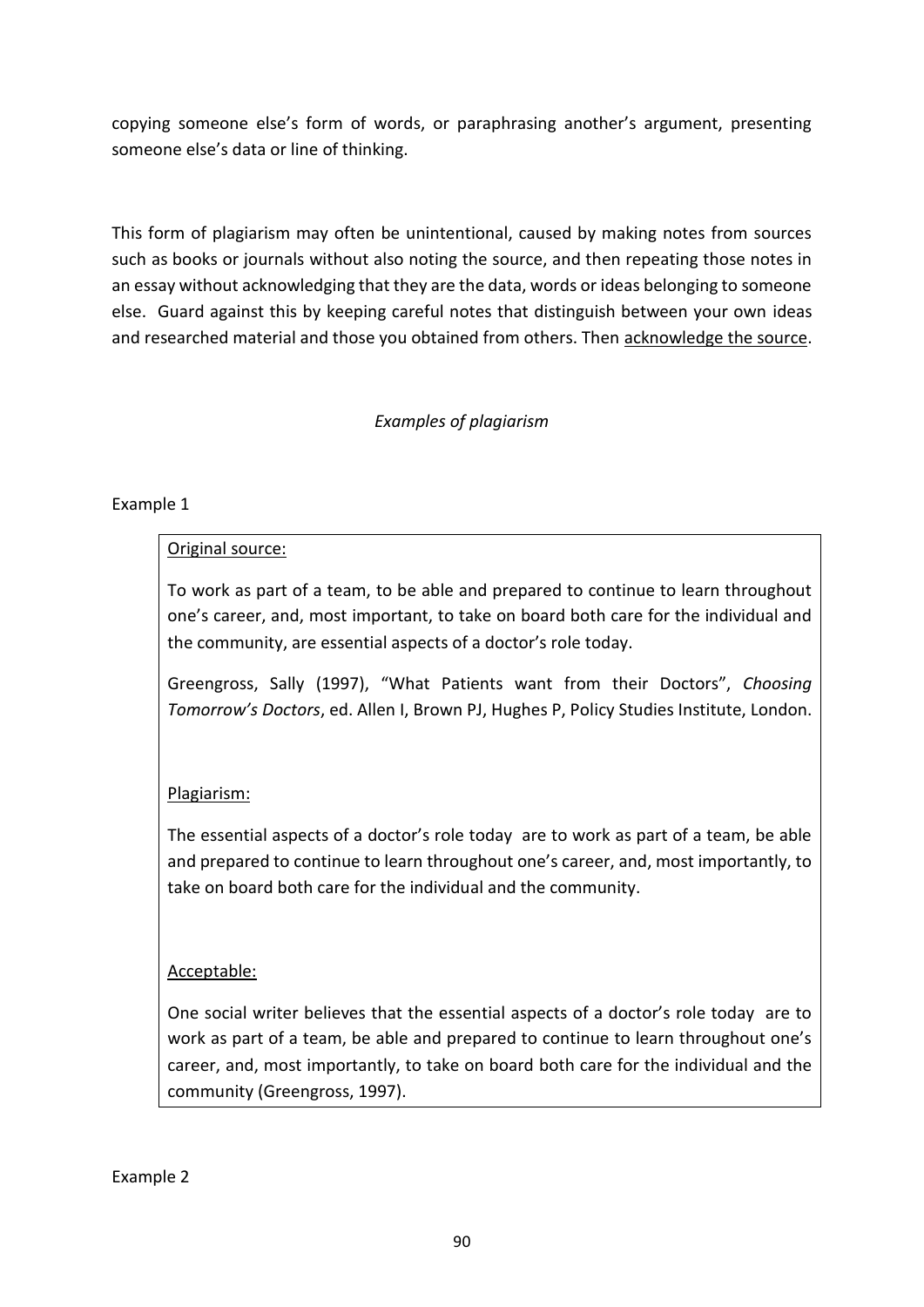## Original source:

The binary shape of British higher education, until 1992, suggested a simple and misleading, dichotomy of institutions. […] Within their respective classes, universities and polytechnics were imagined to be essentially homogenous. Their actual diversity was disguised. [….] The abandonment of the binary system, whether or not it encourages future convergence, highlights the pluralism which already exists in British Higher Education.

Scott, Peter (1995), The Meanings of Mass Higher Education, SRHE and Open University Press, Buckingham, p43.

## Plagiarism:

Prior to the removal of the binary divide between polytechnics and universities in 1992, there was a misleading appearance of homogeneity in each sector. Now there is only one sector, the diversity of institutions is more apparent, even if convergence may be where we're heading.

## Acceptable:

Peter Scott has argued that prior to the removal of the binary divide between polytechnics and universities in 1992, there was a misleading appearance of homogeneity in each sector. Now there is only one sector, the diversity of institutions is more apparent, even if convergence may be where we're heading. (Scott, 1994)

In each revision, the inclusion of the author's name acknowledges whose ideas these originally were (not the student's) and the reference refers the reader to the full location of the work when combined with a footnote or bibliography. Note that in the second example, the argument was paraphrased – but even so, this is plagiarism of the idea without acknowledgement of whose idea this really is.

In writing any work, therefore (whether for assessment or not) you should document everything that you borrow – not only direct quotations and paraphrases but also information and ideas. There are, of course, some common-sense exceptions to this, such as familiar proverbs, well-known quotations or common knowledge. But you must indicate the source of any appropriated material that readers might otherwise mistake for your own. If in doubt, cite your source or sources.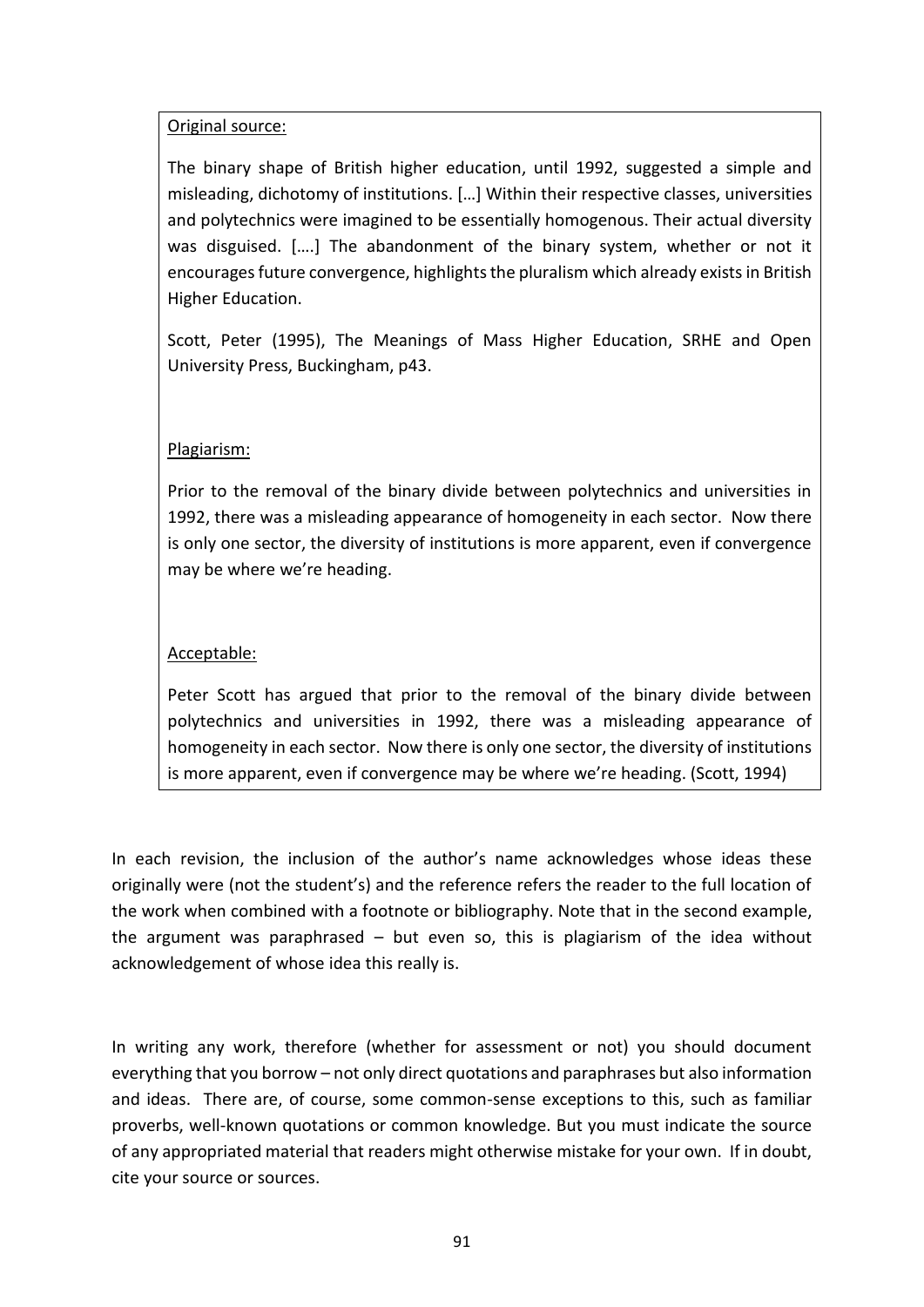#### **Copying material verbatim**

Another example of plagiarism is the verbatim copying of chunks of material from another source without acknowledgement *even where they are accepted facts* (such as a list of symptoms), because you are still borrowing the *phrasing* and the *order* and the *idea* that this is a correct and complete list. Also, you might be infringing copyright. Even if you acknowledge the source, reproducing a significant portion of any document (including material on the Internet) without permission is a breach of copyright, and a legal offence. You may summarise, paraphrase and make brief quotations, but more than this risks infringing copyright.

#### **Re-Submission of work**

Plagiarism (called 'Re-submission' in the Regulations) can also include submitting work you previously submitted before for another assignment. While this is obviously not the same as representing someone else's ideas as your own, it is a form of self-plagiarism and is another form of cheating. If you want to re-work a paper for an assignment, ask your module leader whether this is acceptable, and acknowledge your re-working in a preface.

#### **Collaboration and collusion**

In collaborative work joint participation in research and writing does not constitute plagiarism in itself, provided that credit is given for all contributions. One way would be to state in a preface who did what; another, if roles and contributions were merged and truly shared, would be to acknowledge all concerned equally. Usually, collusion with another candidate on assessed work (such as sharing chunks of writing or copying bits from each other) is NOT allowed – this is "Copying and Collusion" under the Regulations.

#### **Copyright infringement**

Finally, you must guard against copyright infringement. Even if you acknowledge the source, reproducing a significant portion of any document (including material on the Internet) without permission is a breach of copyright, and a legal offence. You may summarise, paraphrase and make brief quotations (as I have done from my sources), but more than this risks infringing copyright.

#### References: